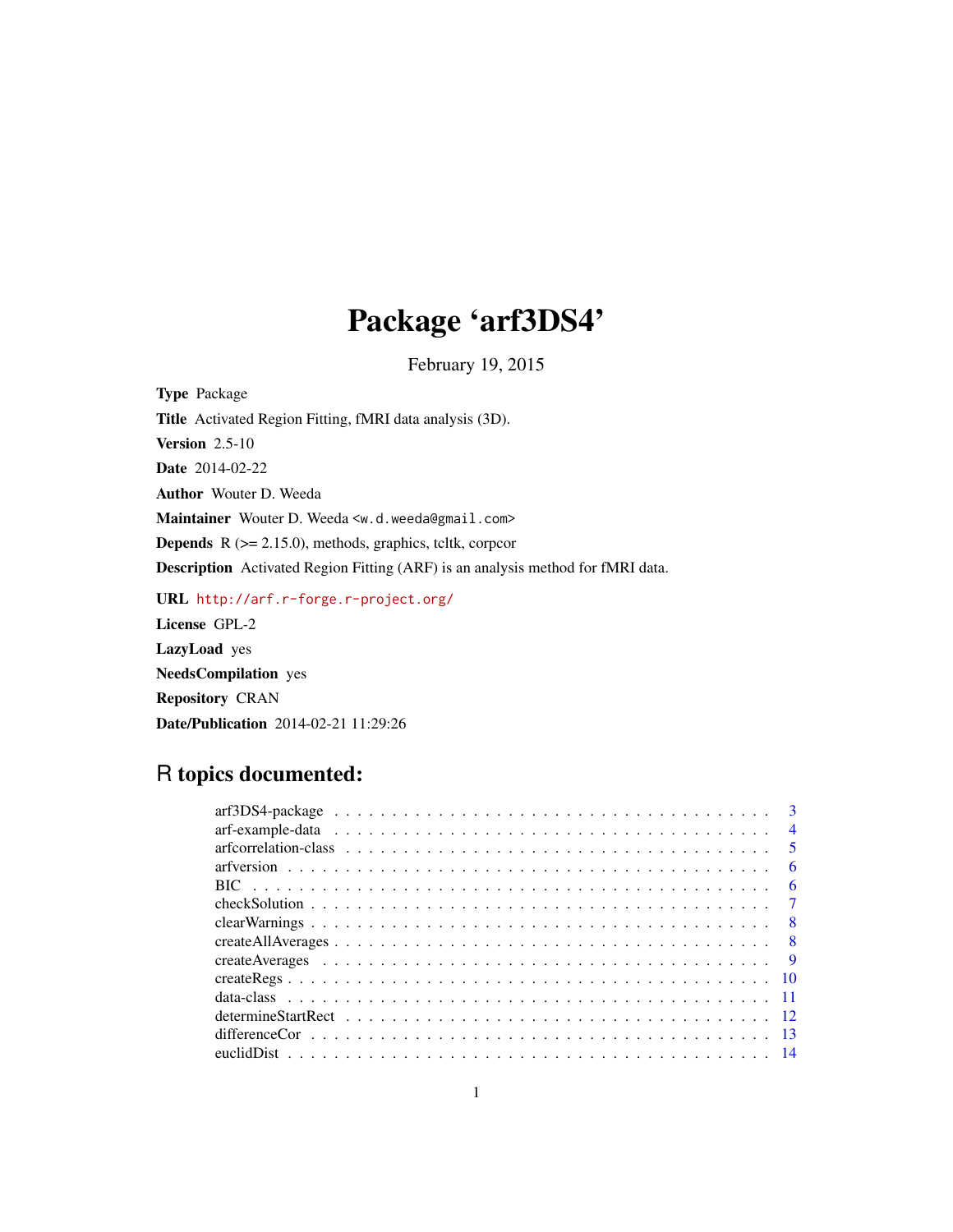|                                                                                                                                                                                                                                              | 14 |
|----------------------------------------------------------------------------------------------------------------------------------------------------------------------------------------------------------------------------------------------|----|
|                                                                                                                                                                                                                                              | 16 |
|                                                                                                                                                                                                                                              | 17 |
|                                                                                                                                                                                                                                              | 18 |
|                                                                                                                                                                                                                                              | 19 |
|                                                                                                                                                                                                                                              | 20 |
|                                                                                                                                                                                                                                              | 22 |
|                                                                                                                                                                                                                                              | 23 |
|                                                                                                                                                                                                                                              | 24 |
|                                                                                                                                                                                                                                              | 25 |
|                                                                                                                                                                                                                                              | 25 |
|                                                                                                                                                                                                                                              | 26 |
|                                                                                                                                                                                                                                              | 27 |
|                                                                                                                                                                                                                                              | 28 |
|                                                                                                                                                                                                                                              | 28 |
|                                                                                                                                                                                                                                              | 29 |
|                                                                                                                                                                                                                                              | 30 |
|                                                                                                                                                                                                                                              | 30 |
|                                                                                                                                                                                                                                              | 31 |
|                                                                                                                                                                                                                                              | 32 |
|                                                                                                                                                                                                                                              | 32 |
|                                                                                                                                                                                                                                              | 33 |
|                                                                                                                                                                                                                                              | 34 |
|                                                                                                                                                                                                                                              | 35 |
|                                                                                                                                                                                                                                              |    |
|                                                                                                                                                                                                                                              | 36 |
|                                                                                                                                                                                                                                              | 37 |
|                                                                                                                                                                                                                                              | 37 |
|                                                                                                                                                                                                                                              | 38 |
|                                                                                                                                                                                                                                              | 40 |
|                                                                                                                                                                                                                                              | 41 |
|                                                                                                                                                                                                                                              | 42 |
|                                                                                                                                                                                                                                              | 45 |
|                                                                                                                                                                                                                                              | 46 |
|                                                                                                                                                                                                                                              | 47 |
|                                                                                                                                                                                                                                              | 48 |
|                                                                                                                                                                                                                                              | 49 |
|                                                                                                                                                                                                                                              | 50 |
| registration-class                                                                                                                                                                                                                           | 50 |
|                                                                                                                                                                                                                                              | 52 |
|                                                                                                                                                                                                                                              | 52 |
| saveFunc                                                                                                                                                                                                                                     | 53 |
|                                                                                                                                                                                                                                              | 54 |
|                                                                                                                                                                                                                                              | 54 |
|                                                                                                                                                                                                                                              | 55 |
|                                                                                                                                                                                                                                              | 56 |
|                                                                                                                                                                                                                                              | 57 |
|                                                                                                                                                                                                                                              | 58 |
| setRegFiles<br>and a constitution of the contract of the construction of the construction of the construction of the construction of the construction of the construction of the construction of the construction of the construction of the | 58 |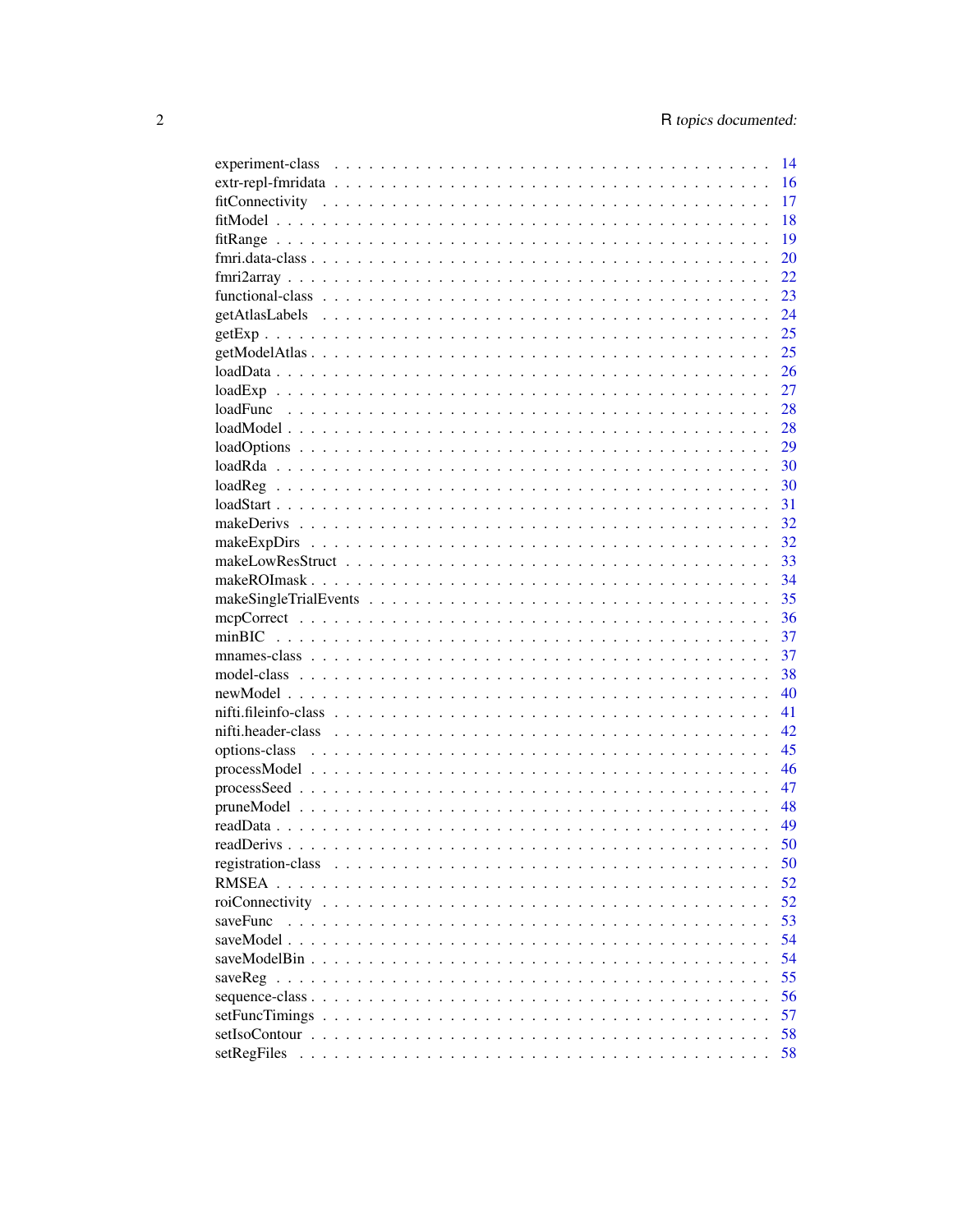<span id="page-2-0"></span>

| Indev |  |  |  |  |  |  |  |  |  |  |  |  |  |  |  |  |  |  |  |  |  |
|-------|--|--|--|--|--|--|--|--|--|--|--|--|--|--|--|--|--|--|--|--|--|
|       |  |  |  |  |  |  |  |  |  |  |  |  |  |  |  |  |  |  |  |  |  |
|       |  |  |  |  |  |  |  |  |  |  |  |  |  |  |  |  |  |  |  |  |  |
|       |  |  |  |  |  |  |  |  |  |  |  |  |  |  |  |  |  |  |  |  |  |
|       |  |  |  |  |  |  |  |  |  |  |  |  |  |  |  |  |  |  |  |  |  |
|       |  |  |  |  |  |  |  |  |  |  |  |  |  |  |  |  |  |  |  |  |  |
|       |  |  |  |  |  |  |  |  |  |  |  |  |  |  |  |  |  |  |  |  |  |
|       |  |  |  |  |  |  |  |  |  |  |  |  |  |  |  |  |  |  |  |  |  |

arf3DS4-package *Activated Region Fitting fMRI data analysis*

#### Description

Activated Region Fitting (ARF) is an analysis method for fMRI data. The ARF method uses Gaussian shaped functions to model active brain regions. An entire fMRI volume can be described by multiple parameterized Gaussian regions of activation. This parameterization allows for hypotheses on the location of an active region, the spatial extent of an active region, and the amplitude of an active region. ARF can be invoked after standard GLM analysis, and uses the beta-values or t-values from this analysis. In addition ARF can be used to estimate functional connectivity, for this the raw time-series (on which the GLM was performed) are also needed. The arf3DS4 package can read and write fMRI data in Nifti format ([fmri.data](#page-19-1)). It is build to be compatible with fMRI analysis packages (e.g. FSL or SPM). The package uses a predefined directory- and file-structure to store its data. All objects (S4-class) and fMRI data files are stored in this directory- and file-structure.

# Details

| Package:                     | arf3DS4                                                          |
|------------------------------|------------------------------------------------------------------|
| Type:                        | Package                                                          |
| Version:                     | $2.5 - 4$                                                        |
| Date:                        | 2011-10-28                                                       |
| Depends:                     | $R$ ( $>= 2.12.0$ ), methods, graphics, teltk                    |
| Repository/R-Forge/Revision: | 203                                                              |
| Publication:                 | 2011-10-28 12:38:50                                              |
| Packaged:                    | 2011-10-28 12:38:50; rforge                                      |
| Built:                       | R 2.12.0; universal-apple-darwin9.8.0; 2011-10-28 12:38:50; unix |
| LazyLoad:                    | yes                                                              |
|                              |                                                                  |

#### Quick start

The main directory- and file-structure (termed an experiment) is handled by an object of class [experiment](#page-13-1). To make an empty experiment structure call [makeExpDirs](#page-31-1). This will create a directory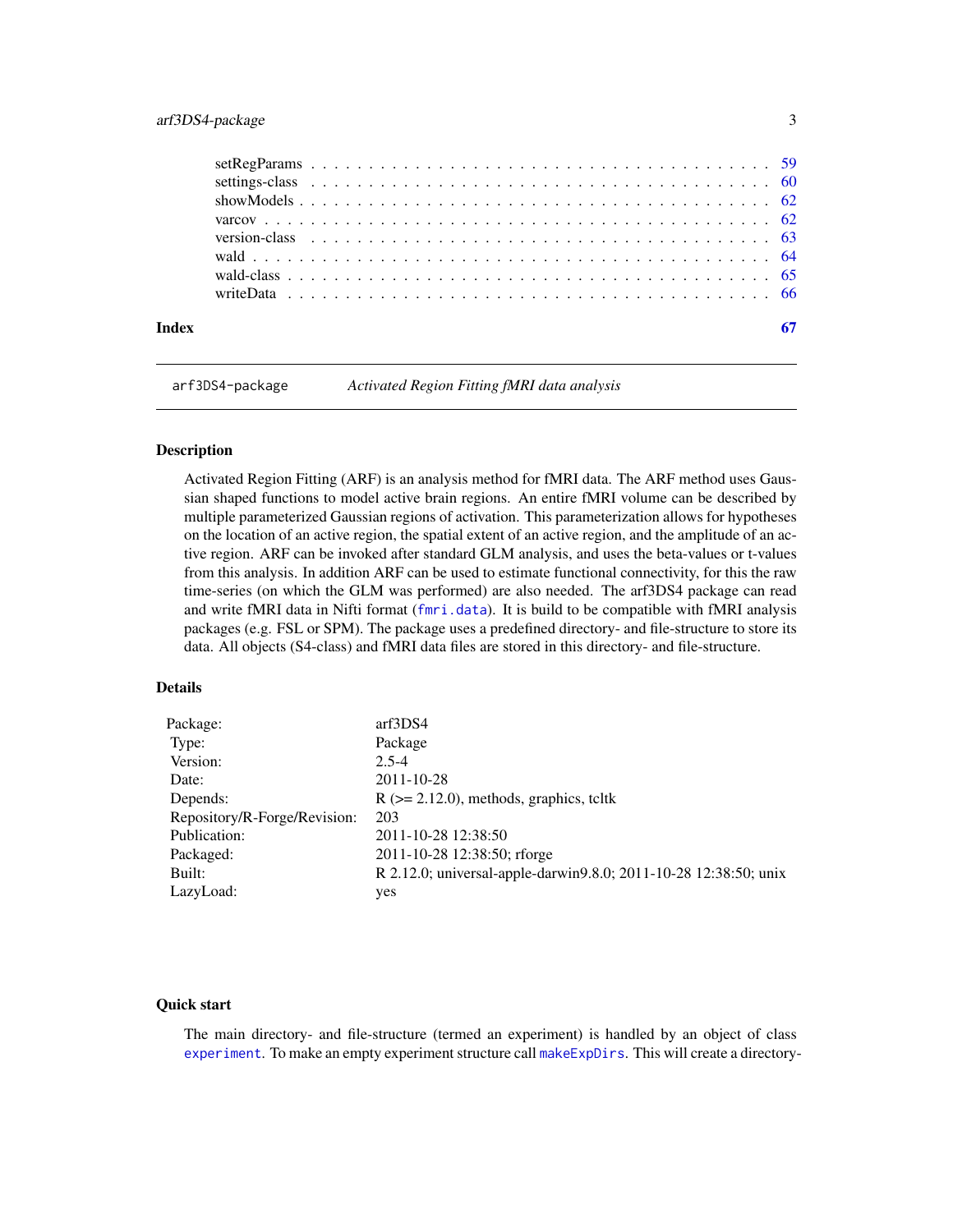and file-structure to hold the fMRI data (which will have to be copied manually to the appropriate directories, see [data](#page-10-1) for an overview of the data-directories ). Once this is done an experiment is loaded by calling [loadExp](#page-26-1). To fit the ARF [model](#page-37-1)s (class model) to the data, first create a model using [newModel](#page-39-1), adjust the options of the model via the [options](#page-44-1)-object using [loadOptions](#page-28-1) and [saveOptions](#page-28-2), and finally fit the model using [fitModel](#page-17-1). To perform hypothesis tests call [varcov](#page-61-1) and [wald](#page-63-1) to calculate the parameter (co)variance matrix and Wald statistics respectively. In addition to the hypothesis test connectivity between brain regions can be estimated (call [fitConnectivity](#page-16-1) to perform this analysis). This function requires that the raw time-series of the fMRI data are available and that single-trial estimates (call [makeSingleTrialEvents](#page-34-1)) are calculated.

#### Example data

The package comes with an example dataset (load it using data("arf-example-data")). By then calling [makeExample](#page-3-1), a directory-structure containing the example data is then created and loaded. Call [getExp](#page-24-1) to view the data within the experiment.

#### Author(s)

Wouter D. Weeda <w.d.weeda@gmail.com>

#### References

Wouter D. Weeda, Lourens J. Waldorp, Ingrid Christoffels and Hilde M. Huizenga (2009). Activated Region Fitting: A Robust Wouter D. Weeda, Lourens J. Waldorp, Raoul P.P.P. Grasman, Simon van Gaal and Hilde M. Huizenga (2011). Functional Con Wouter D. Weeda, Frank de Vos, Lourens J. Waldorp, Raoul P.P.P. Grasman, Hilde M. Huizenga (2011). arf3DS4: An Integrat

arf-example-data *Activated Region Fitting Example Dataset*

#### <span id="page-3-1"></span>**Description**

Simulated dataset for the ARF3DS4 package. Run makeExample(path) to create an ARF directory structure in 'path'. The experiment is automatically loaded.

#### Usage

```
makeExample(path)
```
#### Arguments

path Optional path to make the example experiment in. By default uses the path of the package installation.

<span id="page-3-0"></span>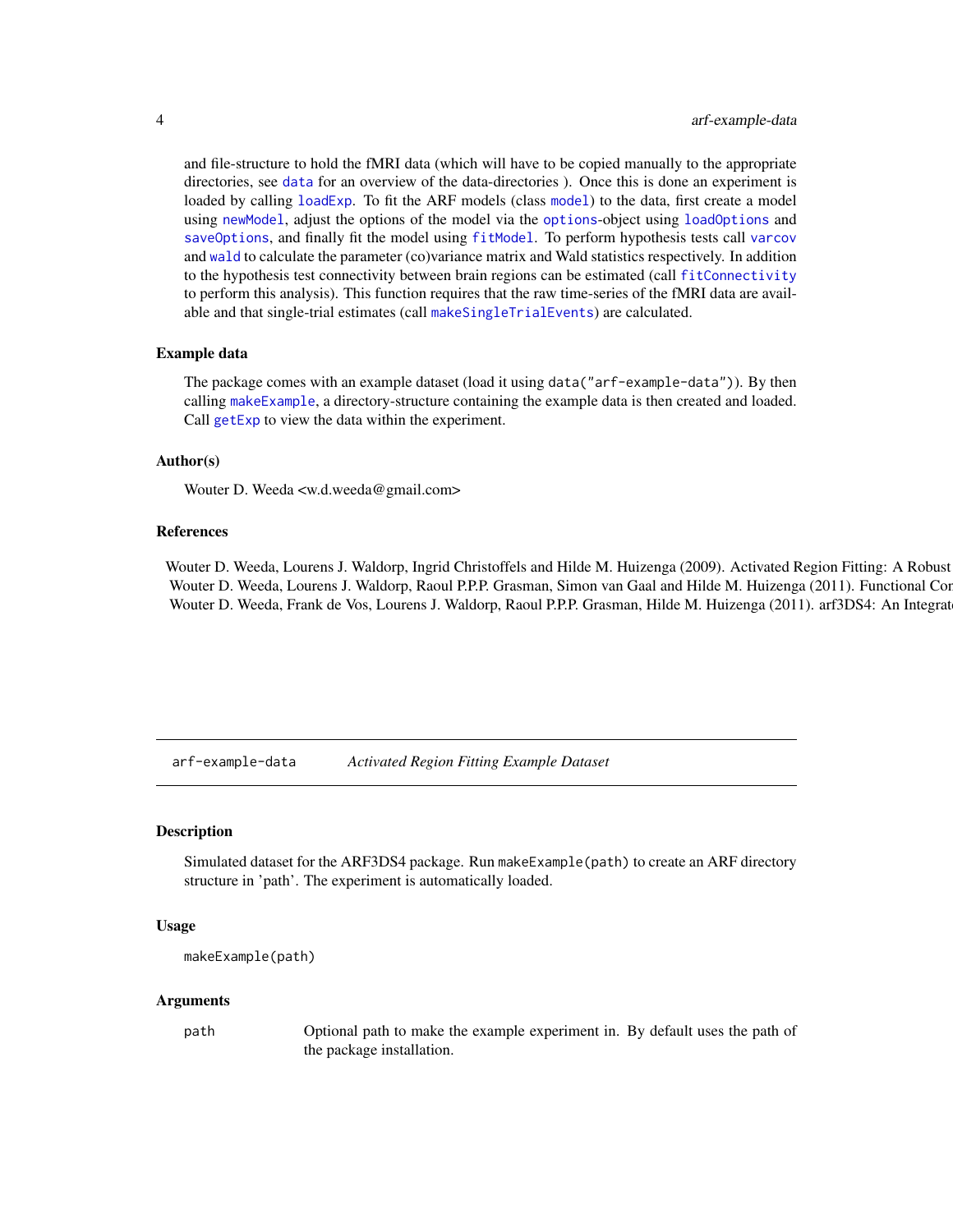# <span id="page-4-0"></span>arfcorrelation-class 5

# Format

An ARF experiment for one subject ('wouter'), and one condition ('A').

#### Author(s)

Wouter D. Weeda - w.d.weeda@gmail.com

<span id="page-4-1"></span>arfcorrelation-class *Class "arfcorrelation"*

#### Description

Object of class "arfcorrelation" hold information on correlations between regions of the spatial model. The functions [fitConnectivity](#page-16-1) and [roiConnectivity](#page-51-1) have as output an object of class "arfcorrelation".

# Objects from the Class

Objects can be created by calls of the form new("arfcorrelation", ...).

# Slots

timebyreg: Trial-by-trial amplitude estimates per region (time x nreg)

corr: Correlation matrix.

corr.pval: P-values of the correlations

pacorr: Partial correlation matrix (corrected for all other regions).

pacorr.pval: P-values of partial correlations

num.corr: Number of correlations tested.

# Methods

Standard arf3DS4 accessor and replacement functions can be used to access and replace slots.

access .classname.slotname(object)

replace .classname.slotname(object)<-

In this case classname is "arfcorrelation" and slotname is for example "correlation". So to access the "correlation" slot of an r-object "arfcor" (of class "arfcorrelation") type .arfcorrelation.correlation(arfcor).

#### Author(s)

Wouter D. Weeda - w.d.weeda@gmail.com

#### Examples

showClass("arfcorrelation")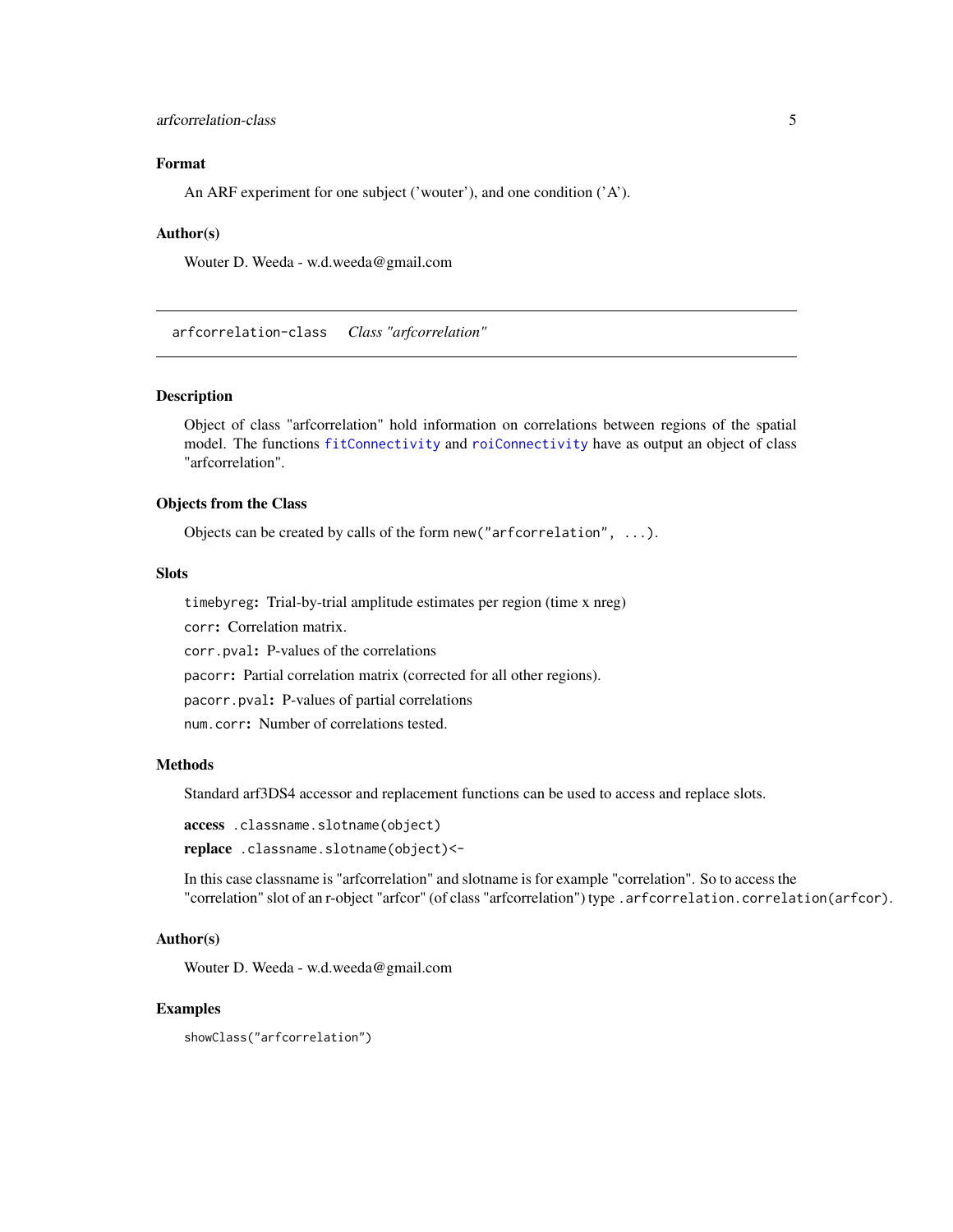<span id="page-5-0"></span>

Print version information of an ARF object.

# Usage

arfversion(object)

# Arguments

object An arf object.

#### Value

None. The function prints the current version of the object.

# Author(s)

Wouter D. Weeda - w.d.weeda@gmail.com

# See Also

[version](#page-62-1)

BIC *Bayesian Information Criterion*

# Description

BIC calculates the Bayesian Information Criterion (model fit) for a valid ARF model. BIC requires a valid (converged) ARF model ([model](#page-37-1)).

#### Usage

BIC(arfmodel, options = loadOptions(arfmodel))

# Arguments

| arfmodel | A fitted (and valid) ARF model object of class model.                                       |
|----------|---------------------------------------------------------------------------------------------|
| options  | An "options" object. The options object belonging to the ARF model is loaded<br>by default. |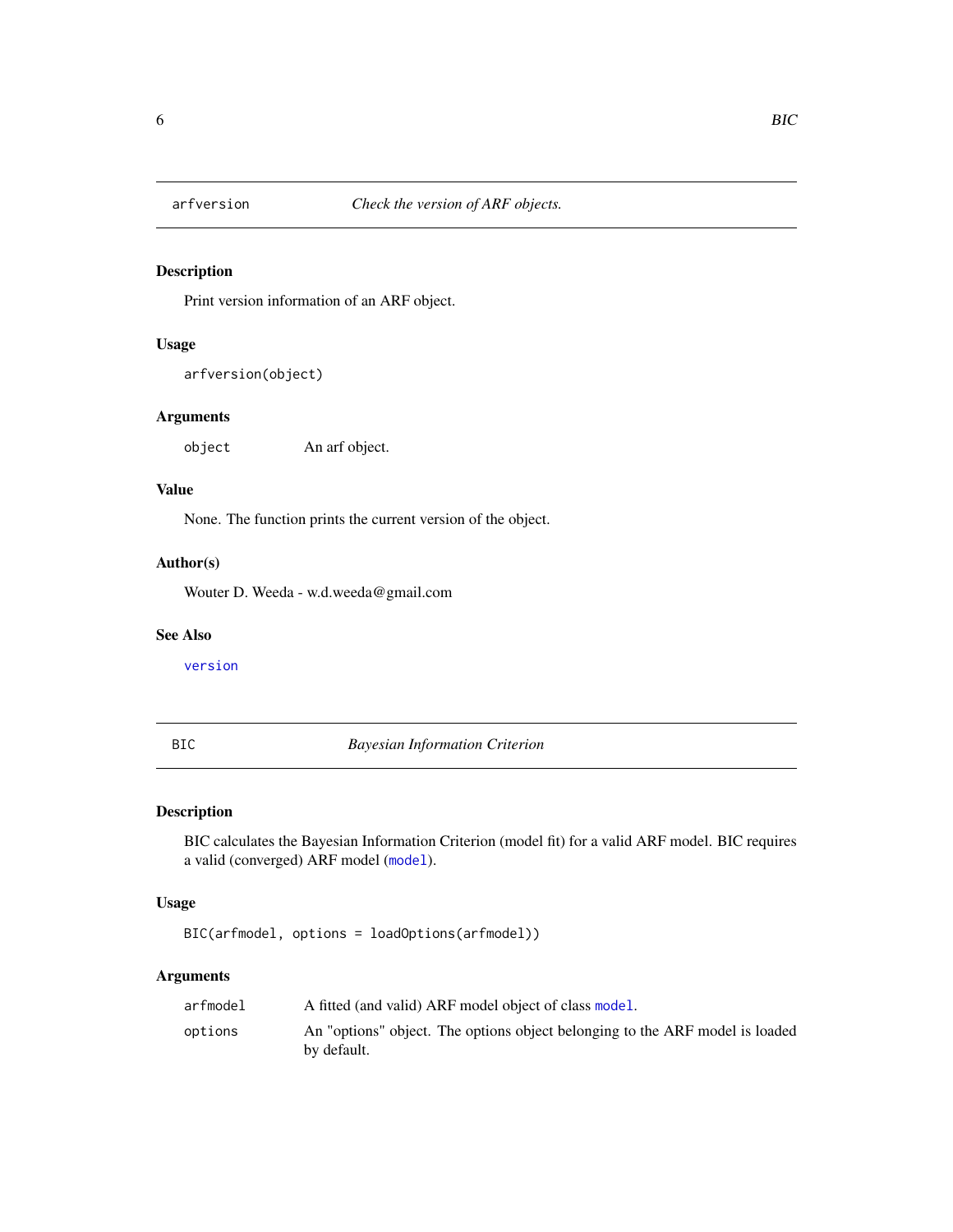# <span id="page-6-0"></span>checkSolution 7

# Details

BIC calculates the BIC value using the number of brain voxels (Set by the model@mask slot). Without constants the BIC equals:

BIC =  $ln(S(theta)) + p * ln(n)$ 

where p is the number of parameters in the spatial model, n is the number of brain voxels, and S(theta) denotes the minimum of the objective function.

#### Value

Returns an object of class "model" with the slot model@fit[1] set to the BIC value.

#### Author(s)

Wouter D. Weeda - w.d.weeda@gmail.com

#### See Also

[RMSEA](#page-51-2), [model](#page-37-1), [options](#page-44-1)

checkSolution *Check the integrity of an ARF model*

# Description

Check the integrity of an ARF model for bounded parameters.

#### Usage

```
checkSolution(arfmodel, options = loadOptions(arfmodel),
dat = readData(.model.avgdatfile(arfmodel)), thres = 6)
```
#### Arguments

| arfmodel | A model-object (class model)         |
|----------|--------------------------------------|
| options  | An options-object (class options)    |
| dat      | Average datafile.                    |
| thres    | Number of digits for equality check. |

# Value

Returns the model object with added warnings if parameters are on a bound.

# Author(s)

Wouter D. Weeda - w.d.weeda@gmail.com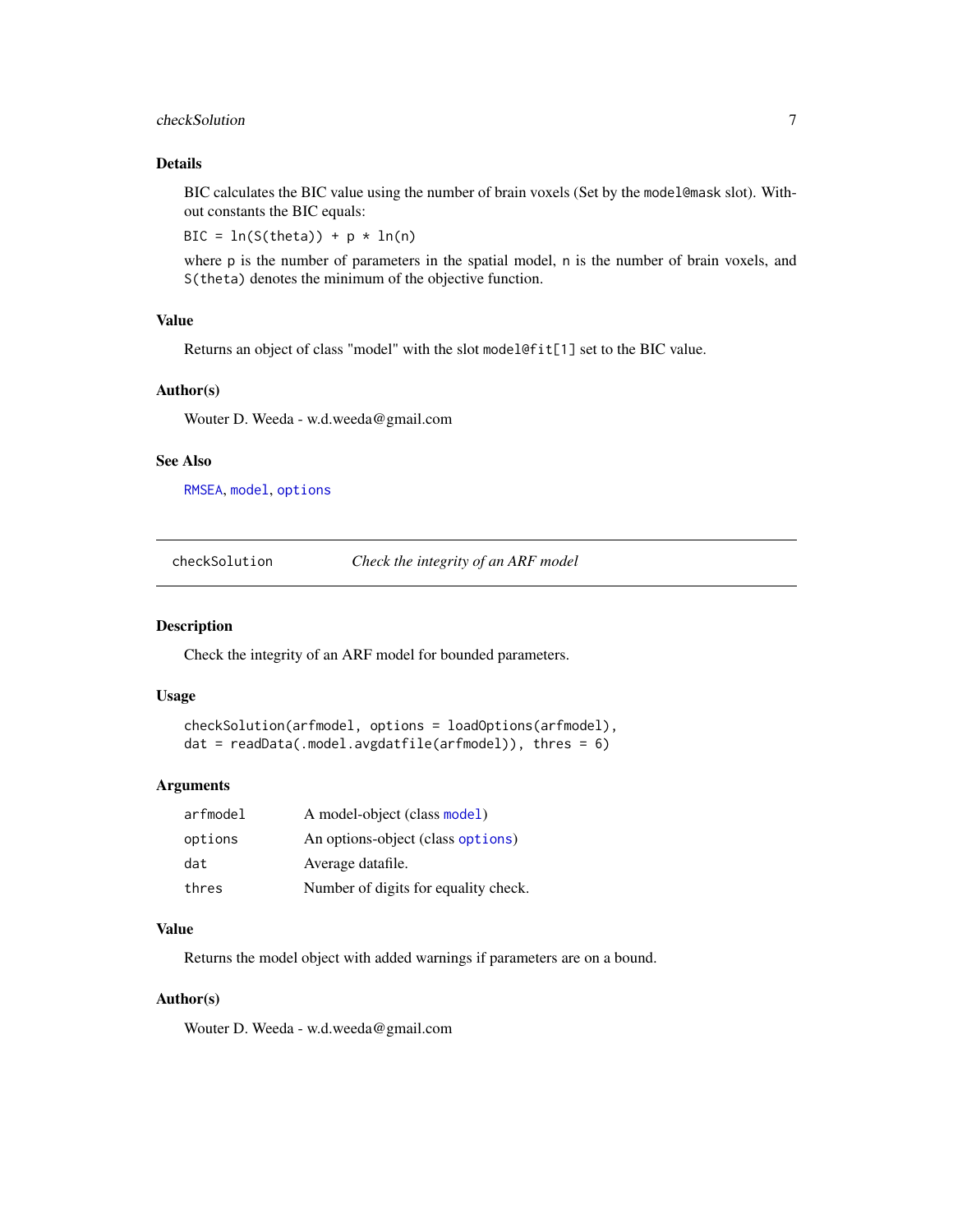<span id="page-7-0"></span>

Clearwarnings clears all warnings of a model object, sets the valid slot to TRUE and saves the model object. It asks for confirmation.

# Usage

clearWarnings(arfmodel, resetValid = T)

#### Arguments

| arfmodel   | Object of class "model" (see model)                                          |
|------------|------------------------------------------------------------------------------|
| resetValid | If TRUE set the @valid slot to TRUE, else the @valid slot is left unchanged. |

# Details

Warnings are only cleared when starting the minimization procedure on a model object. After minimization all warnings are added to the warnings slot.

# Value

None

#### Author(s)

Wouter D. Weeda - w.d.weeda@gmail.com

# See Also

[model](#page-37-1)

<span id="page-7-1"></span>createAllAverages *Create Averages of runs for all conditions.*

# Description

CreateAllAverages creates averages of runs for all conditions in an ARF experiment. It calls [createAverages](#page-8-1) for all known data-directories within the experiment.

#### Usage

createAllAverages(experiment = NULL)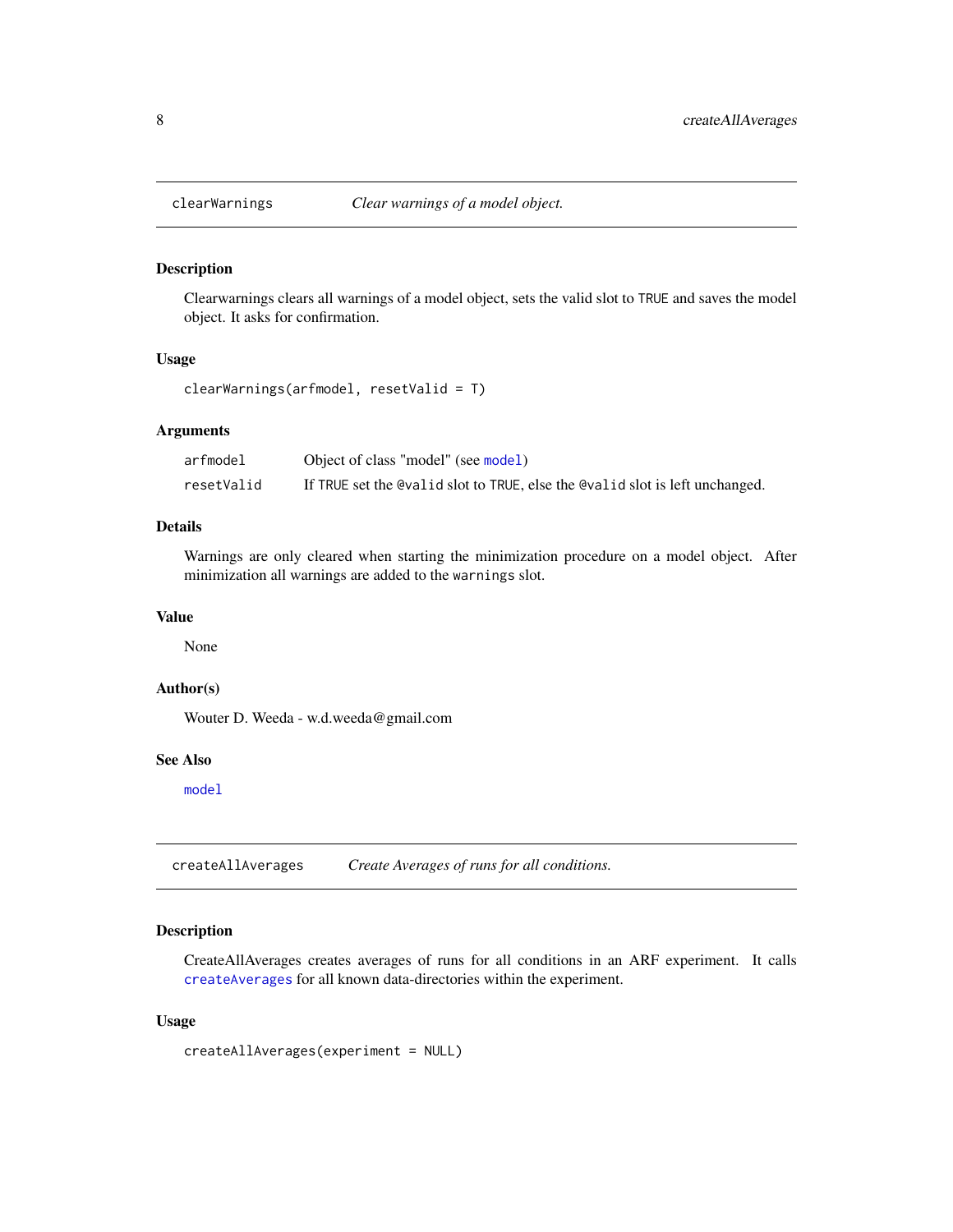# <span id="page-8-0"></span>createAverages 9

#### Arguments

experiment An ARF experiment (object of class "experiment",see [experiment](#page-13-1)).

# Details

If an ARF experiment is loaded ([loadExp](#page-26-1)), createAllAverages can be called without passing an argument to createAllAverages().

# Value

Returns TRUE when no errors are encounterd.

# Author(s)

Wouter D. Weeda - w.d.weeda@gmail.com

# See Also

[createAverages](#page-8-1), [experiment](#page-13-1), [loadExp](#page-26-1)

<span id="page-8-1"></span>createAverages *Create averages of runs for a condition.*

#### Description

CreateAverages creates averages of runs for a condition in an ARF experiment.

# Usage

```
createAverages(arfdat, experiment = NULL)
```
#### Arguments

| arfdat     | An object of class "data" (data) from a condition.                |
|------------|-------------------------------------------------------------------|
| experiment | An ARF experiment (object of class "experiment", see experiment). |

#### Details

When an arf experiment is loaded using [loadExp](#page-26-1) createAverages can be called with only passing the arfdat object.

#### Value

Returns the "data" object with the links to the average files in the @avgdatfile, @avgWfile, and @avgtstatFile slots.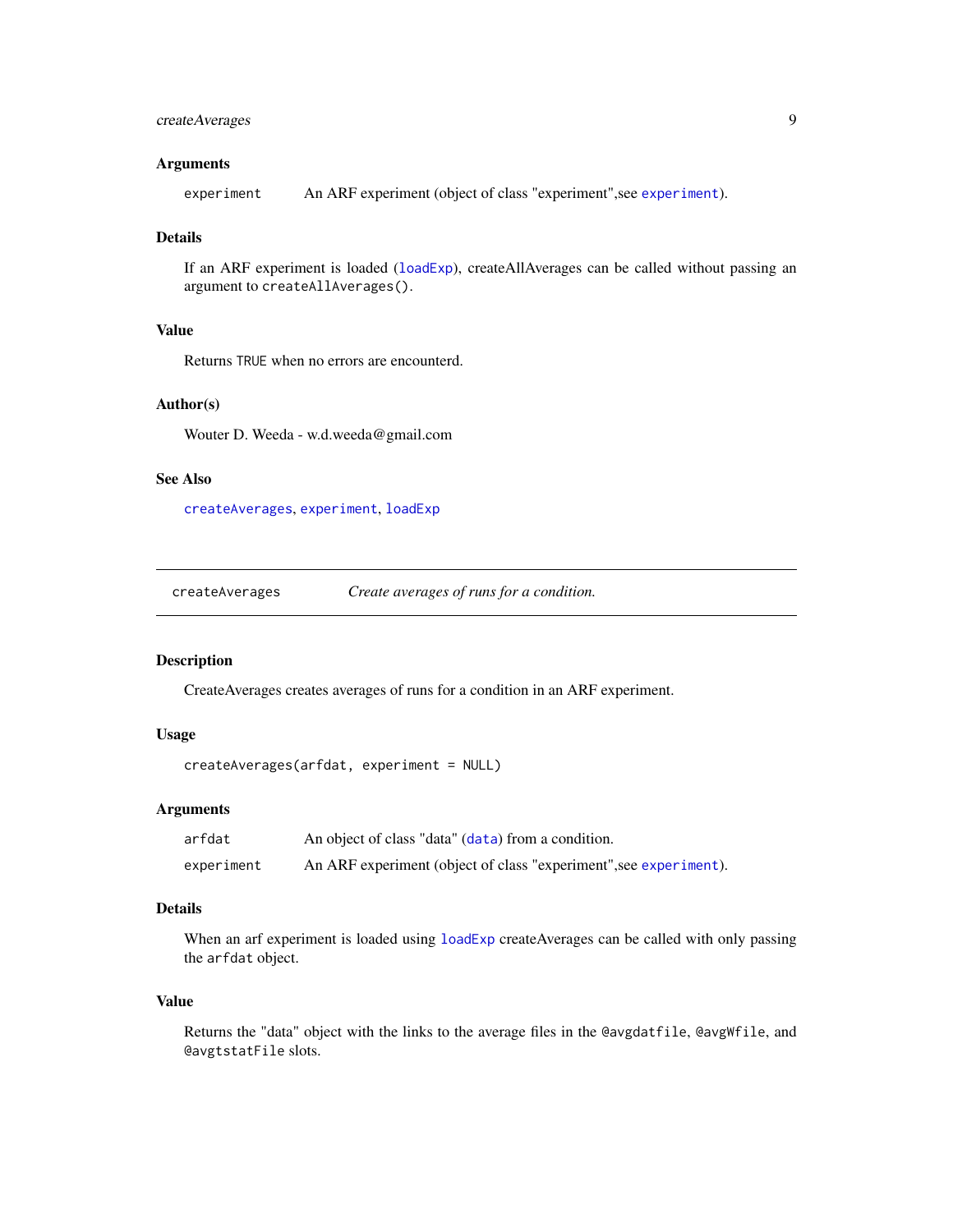# Author(s)

Wouter D. Weeda - w.d.weeda@gmail.com

# See Also

[data](#page-10-1), [experiment](#page-13-1), [loadExp](#page-26-1), [createAllAverages](#page-7-1)

createRegs *Create registration directories for runs of an ARF condition.*

# Description

createRegs creates registration directories for runs of an ARF condition and sets the appropriate paths.

# Usage

```
createRegs(arfdata)
```
# Arguments

arfdata An object of class "data" ([data](#page-10-1)) from a condition.

#### Value

None

#### Author(s)

Wouter D. Weeda - w.d.weeda@gmail.com

# See Also

[data](#page-10-1), [registration](#page-49-1), [setRegFiles](#page-57-1), [setRegParams](#page-58-1)

<span id="page-9-0"></span>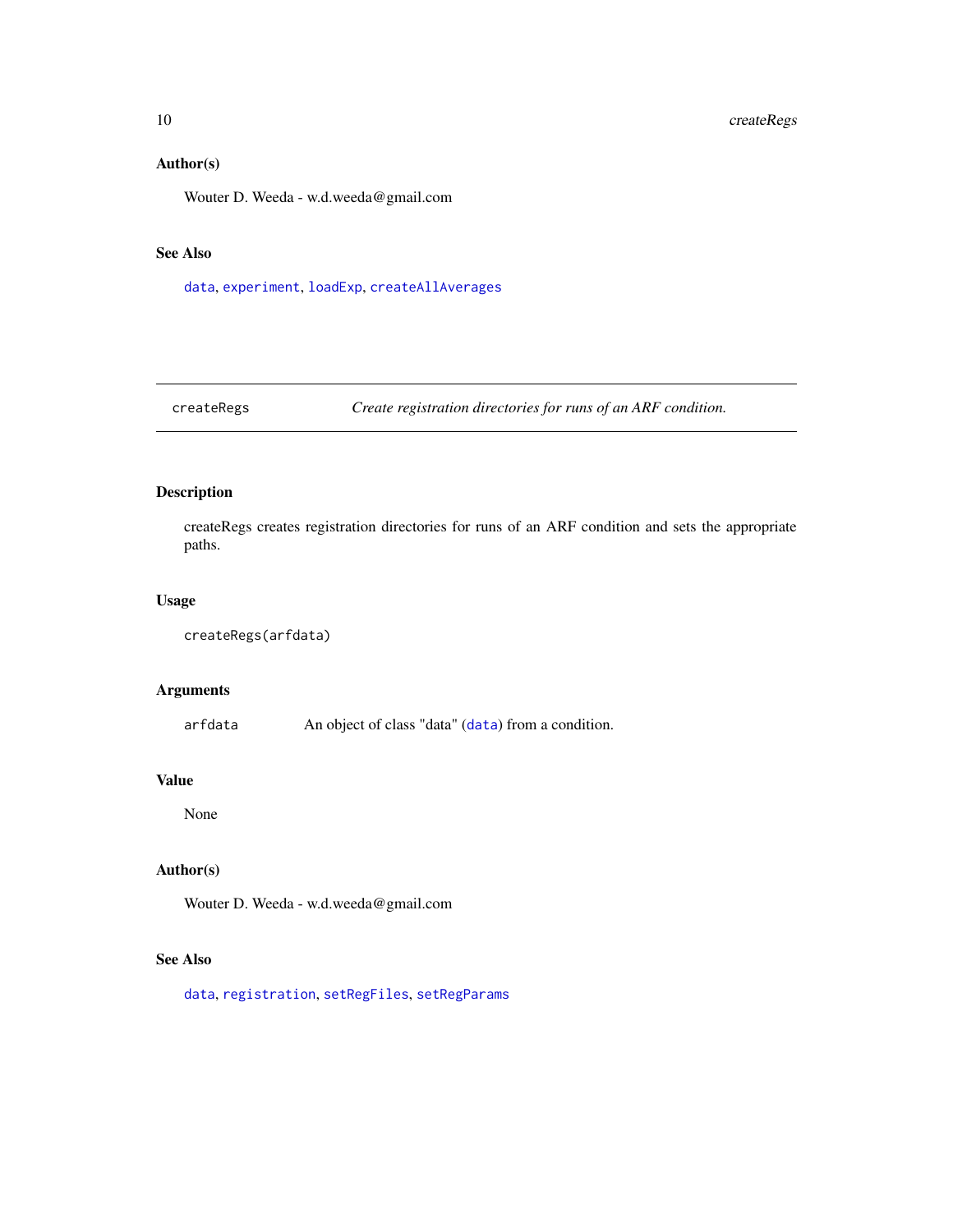<span id="page-10-1"></span><span id="page-10-0"></span>

The "data" class contains all information on the fMRI data of one condition of a subject. Specifically it contains filenames of the datafiles (with full paths) and some basic information of the data, the number of runs, and additional files used by ARF. Each instance of a [model](#page-37-1) class object inherits a "data" object. The "data" class also uses some slots of the [experiment](#page-13-1) class.

#### Details

The "data" class contains information on the file-locations of the fMRI data. The fMRI data (outcomes of a GLM analysis) must be available in the **/beta** and **/weights** directories of each condition for each subject. The data can be in the form of beta-values with associated squared standard errors or t-values with the standard errors set to 1. In the latter case the only files that have to be copied are the t-values to the /beta directory, the weight-files are then created automatically. The average files are created after a call to [createAverages](#page-8-1).

#### **Objects**

Objects can be created by calls of the form new("data", ...).

#### **Slots**

name: Name of the data object, usually 'subjectname - conditionname'.

fullpath: Full path to the data directory.

betafiles: Vector of filenames (full paths) of the beta files (containing beta estimates).

weightfiles: Vector of filenames (full path) of the weight files (containing variances of the beta estimates).

avgdatfile: Filename of the averaged beta file.

avgWfile: Filename of the averaged weight file.

avgtstatFile: Filename of the average t-statistics (=avgbetafile/sqrt(avgweightfile)) file.

n: Number of 'brain' voxels (excluding voxels not masked).

mask: Vector containing the mask for the data.

ss: Sums-of-squares of the data.

regDir: Full path to the registration directory.

regRda: Name of the registration.Rda file.

funcDir: Full path to the functional directory.

funcRda: Name of the functional.Rda file.

dataHeader: Nifti header information from the avgdataFile.

runs: Number of runs (= number of beta files).

version: Object of class "version" (see [version](#page-62-1)).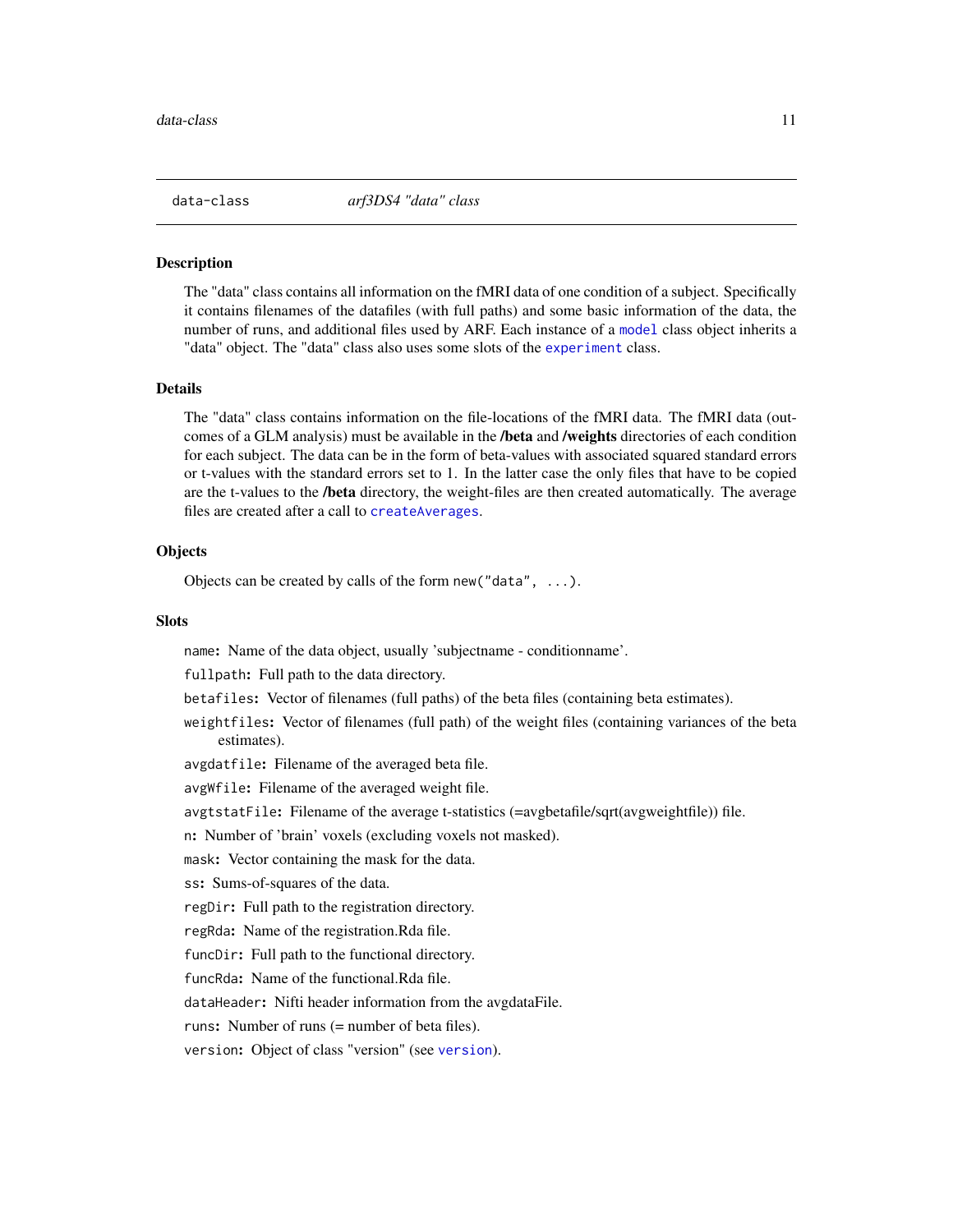#### Methods

Standard arf3DS4 accessor and replacement functions can be used to access and replace slots.

access .classname.slotname(object)

replace .classname.slotname(object)<-

In this case classname is "data" and slotname is for example "avgstatFile". So to access the "avgtstatFile" slot of an r-object "mydata" (of class "data") type .settings.avgtstatFile(mydata).

# Author(s)

Wouter D. Weeda - w.d.weeda@gmail.com

#### See Also

[model](#page-37-1), [experiment](#page-13-1)

#### Examples

showClass("data")

determineStartRect *Calculate starting values for an ARF model*

#### **Description**

determineStartRect calculates starting values for an ARF model by searching for maxima and minima in the data, and estimating the width of these maxima/minima.

#### Usage

```
determineStartRect(arfmodel, options = loadOptions(arfmodel))
determineStartRectSimple(arfmodel, options = loadOptions(arfmodel))
```
#### Arguments

| arfmodel | An ARF model object (class model)                                                                                                                                |
|----------|------------------------------------------------------------------------------------------------------------------------------------------------------------------|
| options  | An "options" object (class options), by default the options. Rda from the current<br>model is loaded. The value of options estart maxfac determines the calcula- |
|          | tion of the spatial extent values, higher settings will lead to greater extent values.                                                                           |

#### Details

determineStartRect determines the maxima and minima of the data and at each maximum/minimum searches in each dimension  $(x,y,z)$  the point where the maximum/minimum value is half its original value. This creates a box around the maximum/minimum, which is set to zero, to avoid searching the same area twice. The widths of this box are taken as starting values for the width-parameters.

<span id="page-11-0"></span>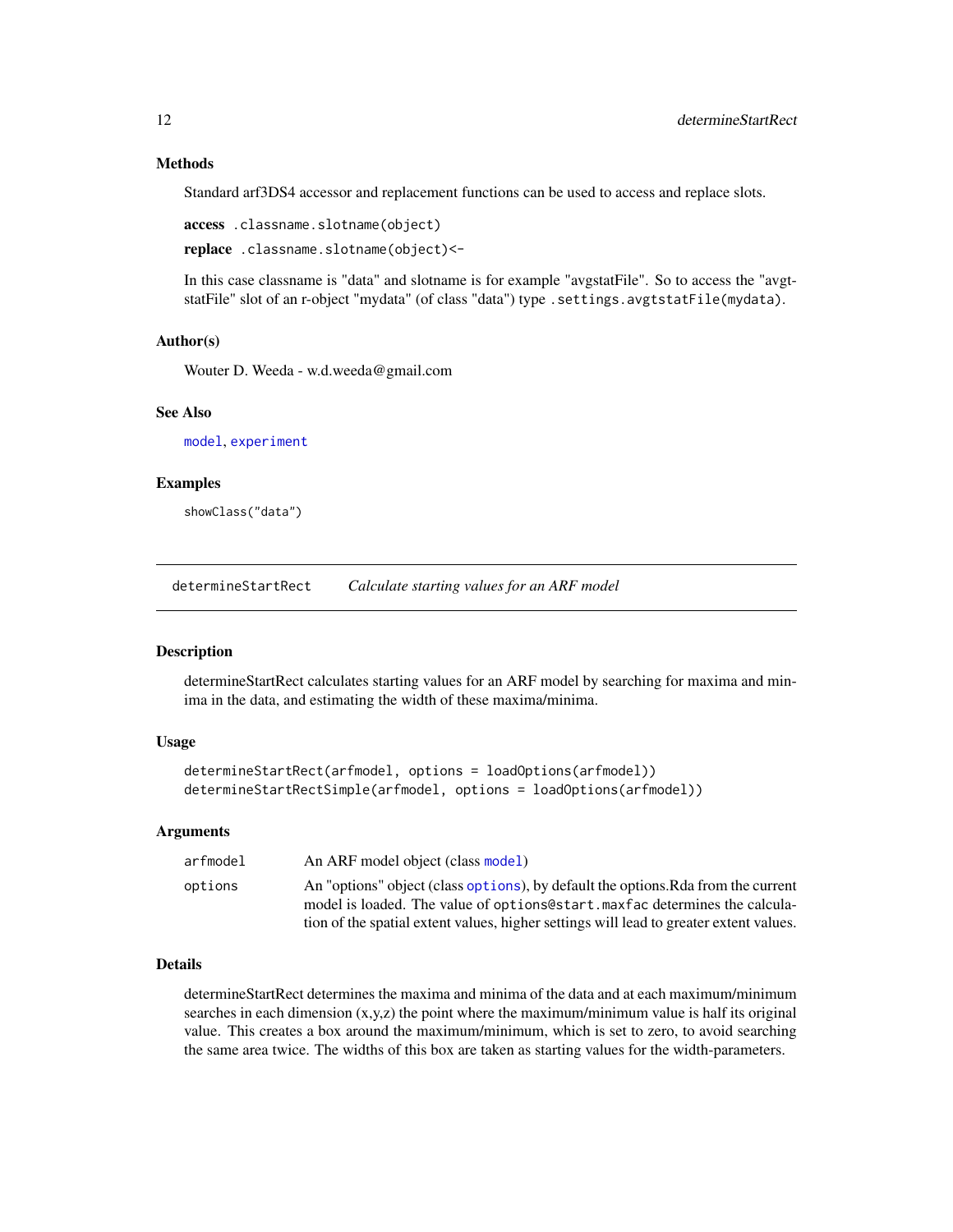# <span id="page-12-0"></span>differenceCor 13

# Value

Returns the ARF "model" object, with the starting values in the @startval slot.

# Author(s)

Wouter D. Weeda - w.d.weeda@gmail.com

# See Also

[model](#page-37-1), [options](#page-44-1)

differenceCor *Calculate if correlations differ.*

# Description

Calculate which correlations of two correlation matrices are different.

# Usage

differenceCor(c1, c2, n1, n2 = n1)

# Arguments

| c1             | Correlation matrix of sample 1. |
|----------------|---------------------------------|
| C <sub>2</sub> | Correlation matrix of sample 2. |
| n1             | Size of sample 1.               |
| n2             | Size of sample 2.               |

# Value

| 71             | Matrix of Fischer Transformed r's. |
|----------------|------------------------------------|
| 72             | Matrix of Fischer Transformed r's. |
| dif            | Difference scores $(z1-z2)$ .      |
| $\overline{z}$ | Z-value of the difference.         |
| pval           | P-value of z-diff.                 |

# Author(s)

Wouter D. Weeda - w.d.weeda@gmail.com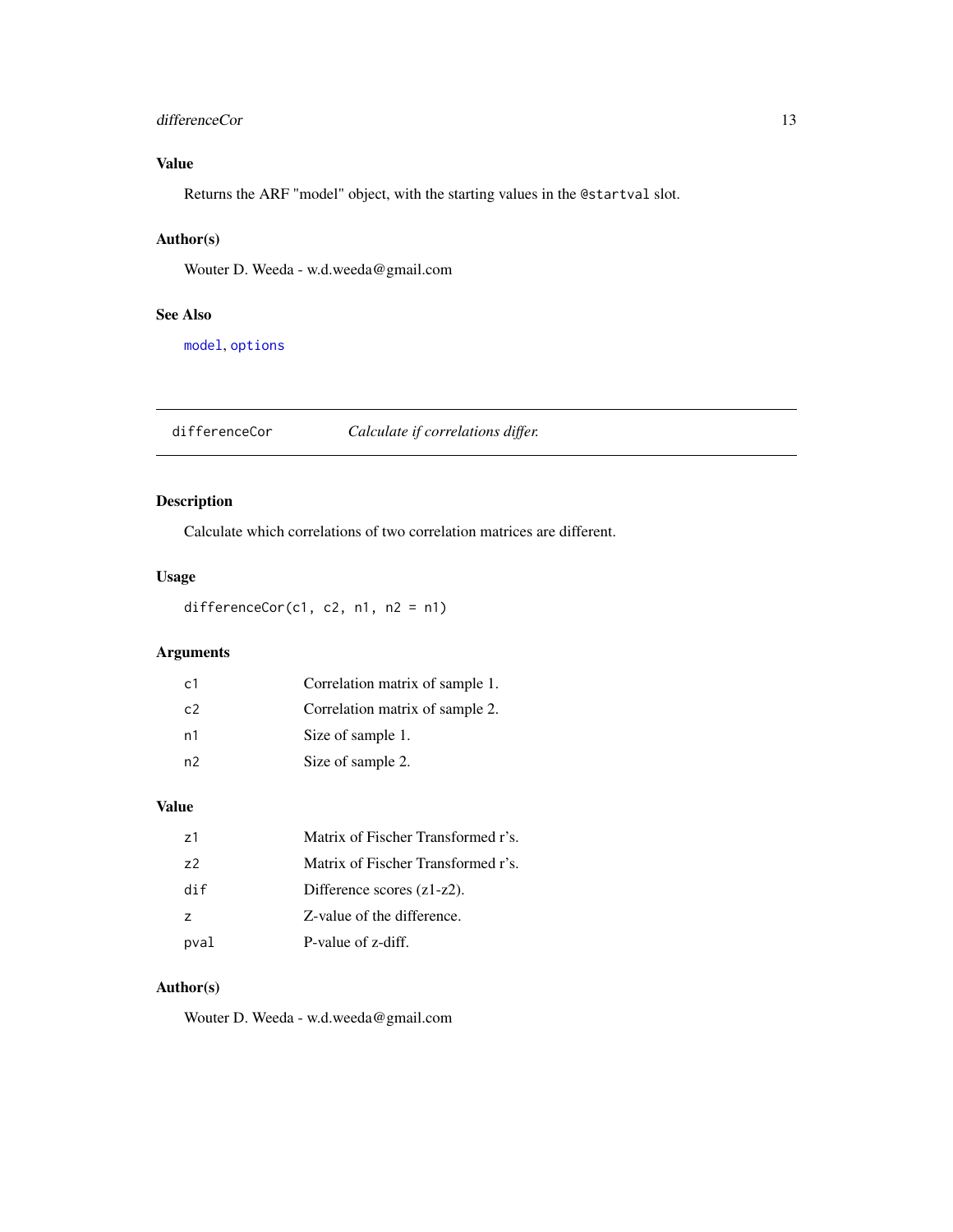euclidDist calculates Euclidian distances between the center locations of each region in an ARF model. This can be used to assess if regions are close together.

#### Usage

euclidDist(arfmodel, thres =  $5$ , quiet =  $T$ )

# Arguments

| arfmodel | An arf model object (class model)                                                                                           |  |  |
|----------|-----------------------------------------------------------------------------------------------------------------------------|--|--|
| thres    | Threshold at which to output region information. If regions are closer than<br>thres information is printed if quiet=FALSE. |  |  |
| auiet    | Should region information be printed?                                                                                       |  |  |

#### Details

euclidDist only uses center location, no information on the extent of a region is used.

#### Value

Returns a lower triangular matrix with Euclidian distances of all regions in the model.

#### Author(s)

Wouter D. Weeda - w.d.weeda@gmail.com

#### See Also

[model](#page-37-1)

<span id="page-13-1"></span>experiment-class *arf3DS4 "experiment" class*

#### Description

The "experiment" class is the backbone of the arf3DS4 package. The class contains information on the names of all relevant directories and files (these are inherited from an "settings" object (see [settings](#page-59-1))). Before running an ARF analysis an object of class "experiment" must be loaded (using [loadExp](#page-26-1)). Experiment directories can be created using [makeExpDirs](#page-31-1). To view information on an experiment call [getExp](#page-24-1).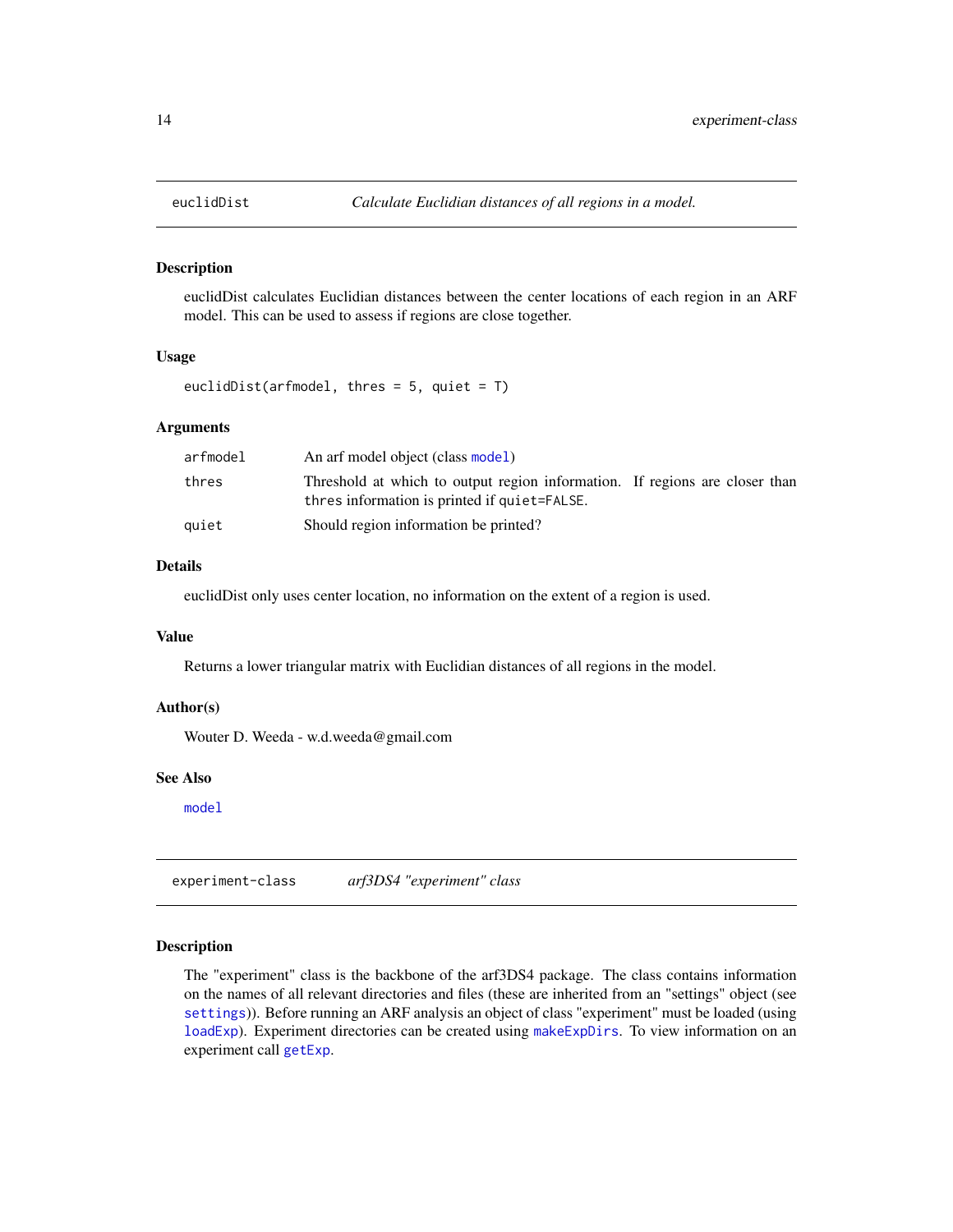#### Objects from the Class

Objects can be created by calls of the form new ("experiment",  $\dots$ ).

#### **Slots**

path: Path of the experiment. name: Name of the experiment. subject.num: Number of subjects. subject.names: Vector of length(subject.num) containing subject names. condition.num: Number of conditions. condition.names: Vector of length(condition.num) containing condition names. expRda: Name of the .Rda file containing the experiment information. optionsRda: Name of the .Rda file containing the options for fitting an ARF model. startRda: Name of the .Rda file containing the startingvalues for fitting an ARF model. dataRda: Name of the .Rda file containing the fMRI data location and information. modelRda: Name of the .Rda file containing the ARF model information. statsRda: Name of the .Rda file containing the statistics information of a model (not yet implemented). regRda: Name of the .Rda file containing the registration information of an fMRI data image. funcRda: Name of the .Rda file containing the functional information of an fMRI data image. subjectPrefix: Prefix for the subject names. Defaults to empty. conditionPrefix: Prefix for the condition names. Defaults to empty. modelPrefix: Prefix for the model names. Defaults to empty. subjectDir: Name of the subjects directory. conditionDir: Name of the conditions directory. dataDir: Name of the data directory. weightsDir: Name of the weights directory (within conditions/data). avgDir: Name of the average data directory (within conditions/data). regDir: Name of the registration directory (within conditions/data). funcDir: Name of the functional directories (within subjects and conditions/data). betaDir: Name of the beta directory (within conditions/data). modelDir: Name of the model directory. statsDir: Name of the stats directory (not yet implemented). modeldatDir: Name of the data directory (within models). avgdatFile: Name of the averaged data file (fMRI). avgWFile: Name of the averaged weight file (fMRI). avgtstatFile: Name of the averaged t-values file (fMRI). modelDataFile: Name of the model prediction file (fMRI).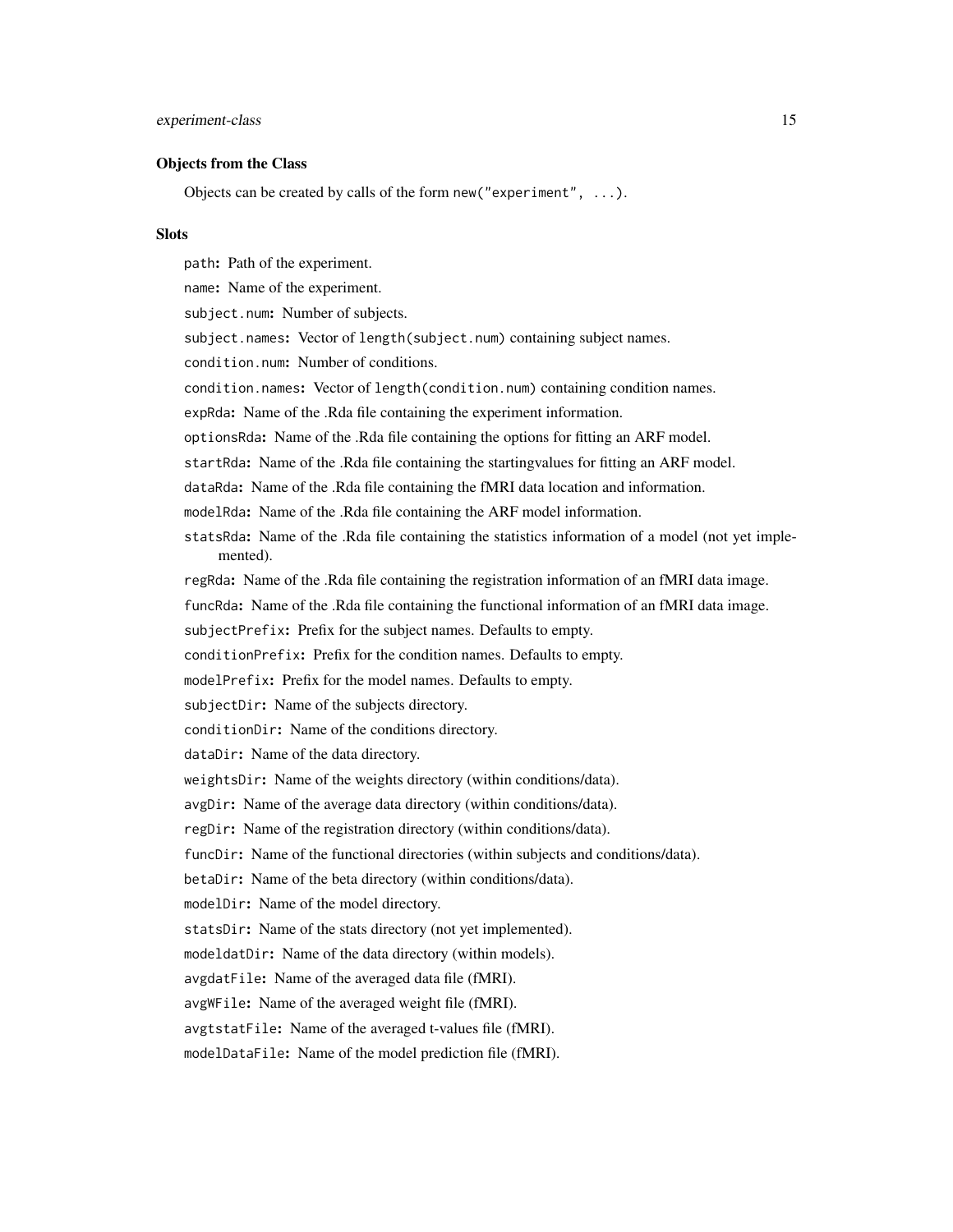modelnamesRda: Name of the modelnames.Rda file containing the fitted models.

residualFile: Name of the residuals file (binary).

derivativeFile: Name of the derivatives file (binary).

weightFile: Name of the weight file (binary).

lowresFile: Name of the low resolution structural image.

lowresAvg: Name of the average low resolution structural image.

logFile: Name of the logFile (not yet implemented).

version: Object of class "version" (see [version](#page-62-1))

#### Extends

Class ["settings"](#page-59-1), directly.

#### Methods

Standard arf3DS4 accessor and replacement functions can be used to access and replace slots.

access .classname.slotname(object)

replace .classname.slotname(object)<-

In this case classname is "experiment" and slotname is for example "avgdatfile". So to access the "avgdatfile" slot of an r-object "myexperiment" (of class "experiment") type .experiment.avgdatfile(myexperiment).

#### Author(s)

Wouter D. Weeda - w.d.weeda@gmail.com

# See Also

[settings](#page-59-1), [makeExpDirs](#page-31-1), [loadExp](#page-26-1), [getExp](#page-24-1)

#### Examples

showClass("experiment")

extr-repl-fmridata *Extract/replace elements of an fmri.data object*

# Description

Extract or replace elements of an fmri.data object

#### Details

fMRI data can be accessed using standard R array indexing. The dimensions of the array are determined by the dimensions of the [fmri.data](#page-19-1) object. Both 3D and 4D (time-series) data can be used.

<span id="page-15-0"></span>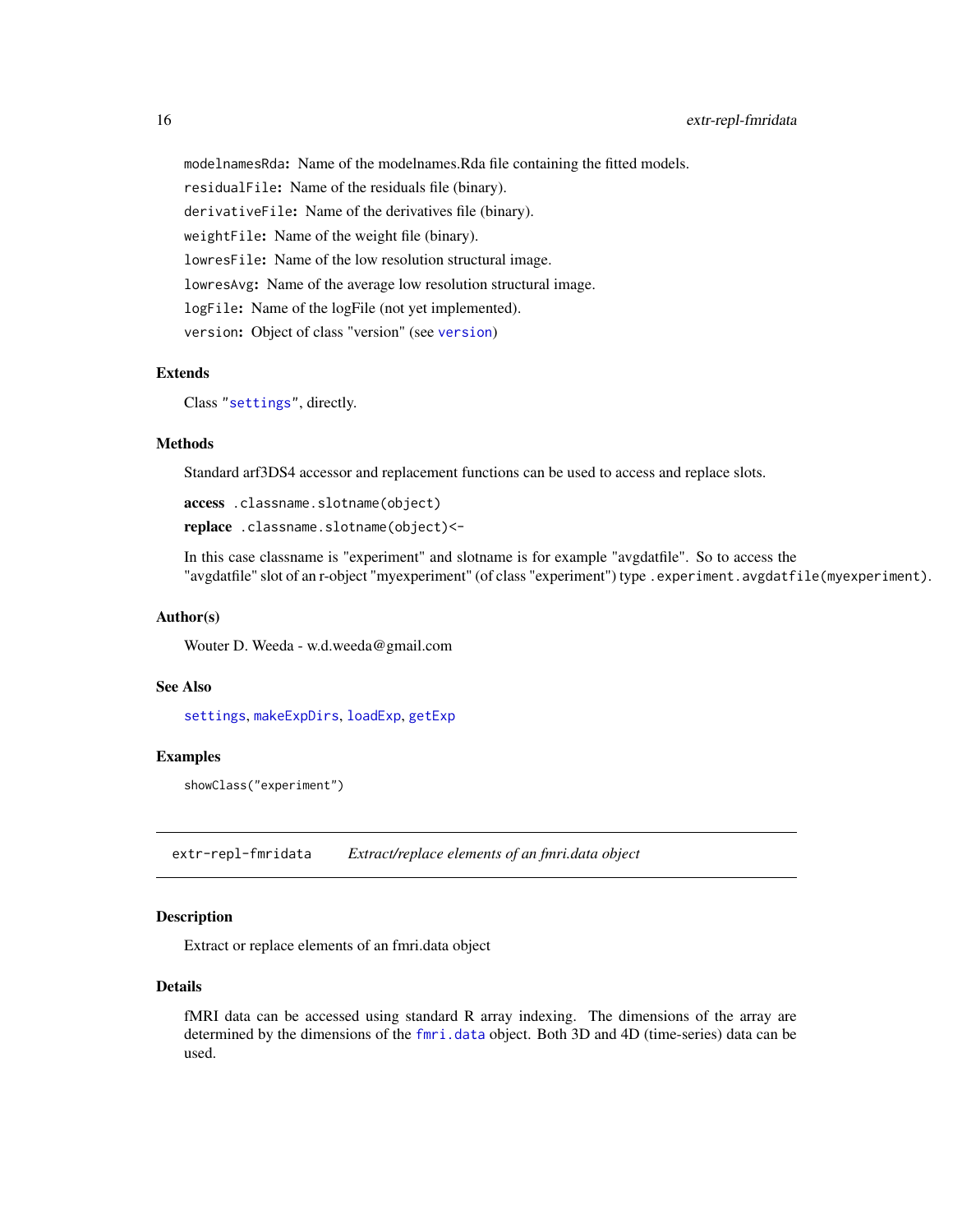# <span id="page-16-0"></span>fitConnectivity 17

#### Value

Returns an object of class "fmri.data" (in the case of replacement), with the appropriate values replaced) Or returns the appropriate part of the array.

#### Author(s)

Wouter D. Weeda - w.d.weeda@gmail.com

#### See Also

[fmri.data](#page-19-1), [fmri2array](#page-21-1)

<span id="page-16-1"></span>fitConnectivity *Estimate connectivity of an ARF model*

#### Description

fitConnectivity estimates the functional connectivity between activated regions in an ARF model based on trial-to-trial amplitude variation. It uses the single-trial data (extracted from the raw timeseries using [makeSingleTrialEvents](#page-34-1)), to estimate the trial-by-trial amplitudes of each region in the ARF model.

#### Usage

```
fitConnectivity(arfmodel, funcfilename="single_events.nii.gz")
```
#### Arguments

| arfmodel     | An ARF model object (class model)                        |
|--------------|----------------------------------------------------------|
| funcfilename | Filename of the volume containing the single-trial data. |

#### Details

Each volume of the file specified in funcfilename should contain estimates of a single-trial (see [makeSingleTrialEvents](#page-34-1)).

#### Value

Returns an object of class [arfcorrelation](#page-4-1) including the region by time matrix of amplitude timeseries and the estimated correlations.

#### Author(s)

Wouter D. Weeda - w.d.weeda@gmail.com

#### See Also

[model](#page-37-1), [makeSingleTrialEvents](#page-34-1), [arfcorrelation](#page-4-1), [roiConnectivity](#page-51-1)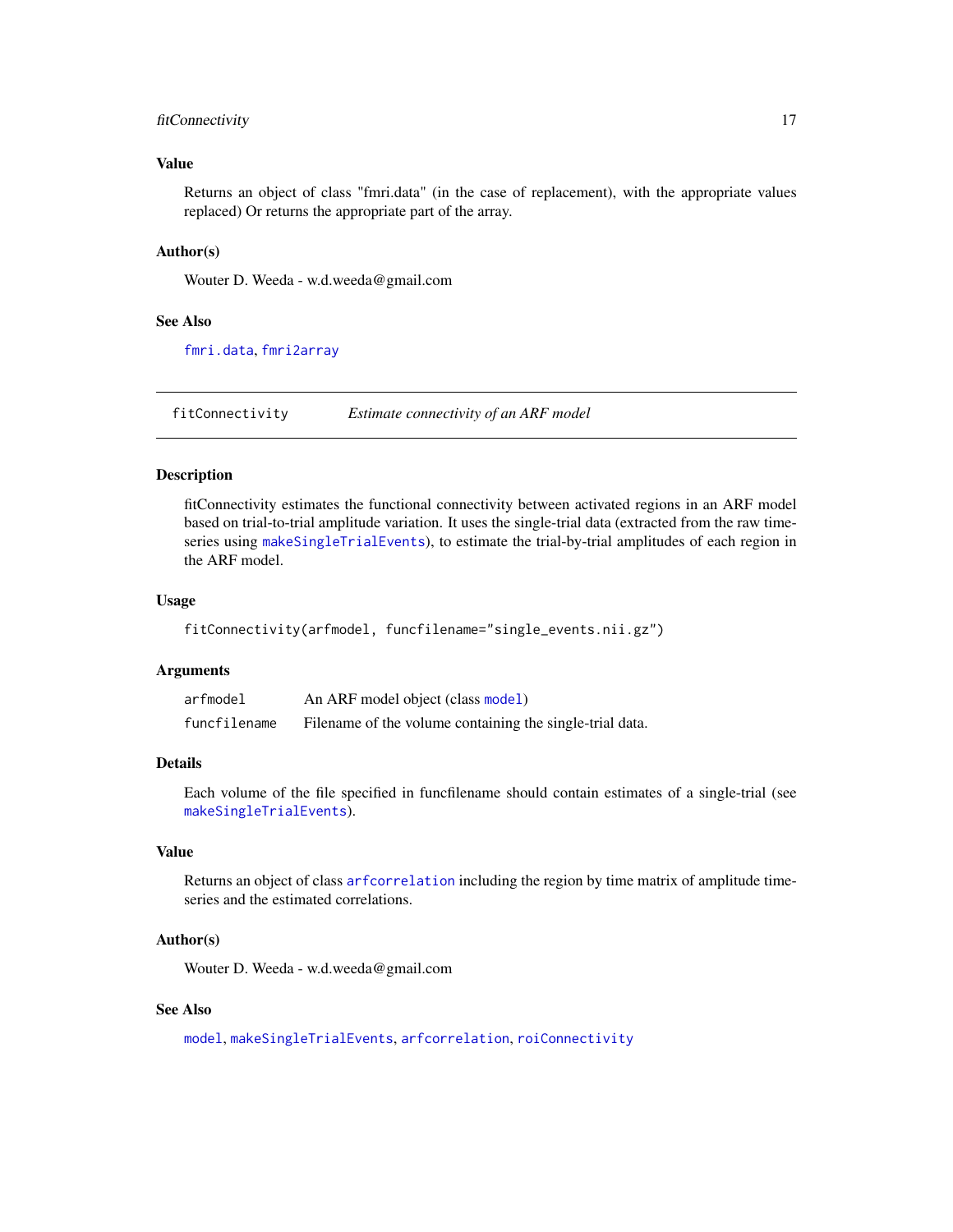<span id="page-17-1"></span><span id="page-17-0"></span>

fitModel performs the fit-procedure of an ARF model to the data. It uses the values in the [options](#page-44-1) object to modify the behavior of the fit-procedure. By default [optim](#page-0-0) (L-BFGS-B) is used for minimization. fitModel is a wrapper for fitModelOptim and fitSimpleModelOptim

#### Usage

```
fitModel(arfmodel, options = loadOptions(arfmodel),
dat = readData(.model.avgdatfile(arfmodel)),
weights = readData(.model.avgWfile(arfmodel)),
printlevel = 0, try.silen = T)
fitModelOptim(arfmodel, options = loadOptions(arfmodel),
dat = readData(.model.avgdatfile(arfmodel)),
weights = readData(.model.avgWfile(arfmodel)),
printlevel = 0, try.silen = T)
fitSimpleModelOptim(arfmodel, options = loadOptions(arfmodel),
dat = readData(.model.avgdatfile(arfmodel)),
weights = readData(.model.avgWfile(arfmodel)),
printlevel = 0, try.silen = T)
```
# Arguments

| arfmodel   | An arf model object (class model)                                                                                                                                                                                                                                                                     |
|------------|-------------------------------------------------------------------------------------------------------------------------------------------------------------------------------------------------------------------------------------------------------------------------------------------------------|
| options    | An "options" object (class options). The options @start. method slot is used to<br>determine which method to use for starting values. The arfmodel@modeltype<br>slot is used to determine whether to fit a full Gaussian model (default) or a<br>simple Gaussian model (with fixed width parameters). |
| dat        | An object of class "fmri.data" (fmri.data containing the averaged beta-values.)                                                                                                                                                                                                                       |
| weights    | An object of class "fmri.data" (fmri.data containing the averaged weights of<br>the beta-values.)                                                                                                                                                                                                     |
| printlevel | Number indicating the level of output of the minimization procedure.                                                                                                                                                                                                                                  |
| try.silen  | Should errors be printed when they occur or only passed to the warnings slot.                                                                                                                                                                                                                         |

# Details

fitModel calls one of the following functions based on the "options" object: fitModelOptim, fitSimpleModelOptim. These functions can also be called directly. Models can be created by calling [newModel](#page-39-1).

# Value

Returns an object of class "model" with the appropriate slots.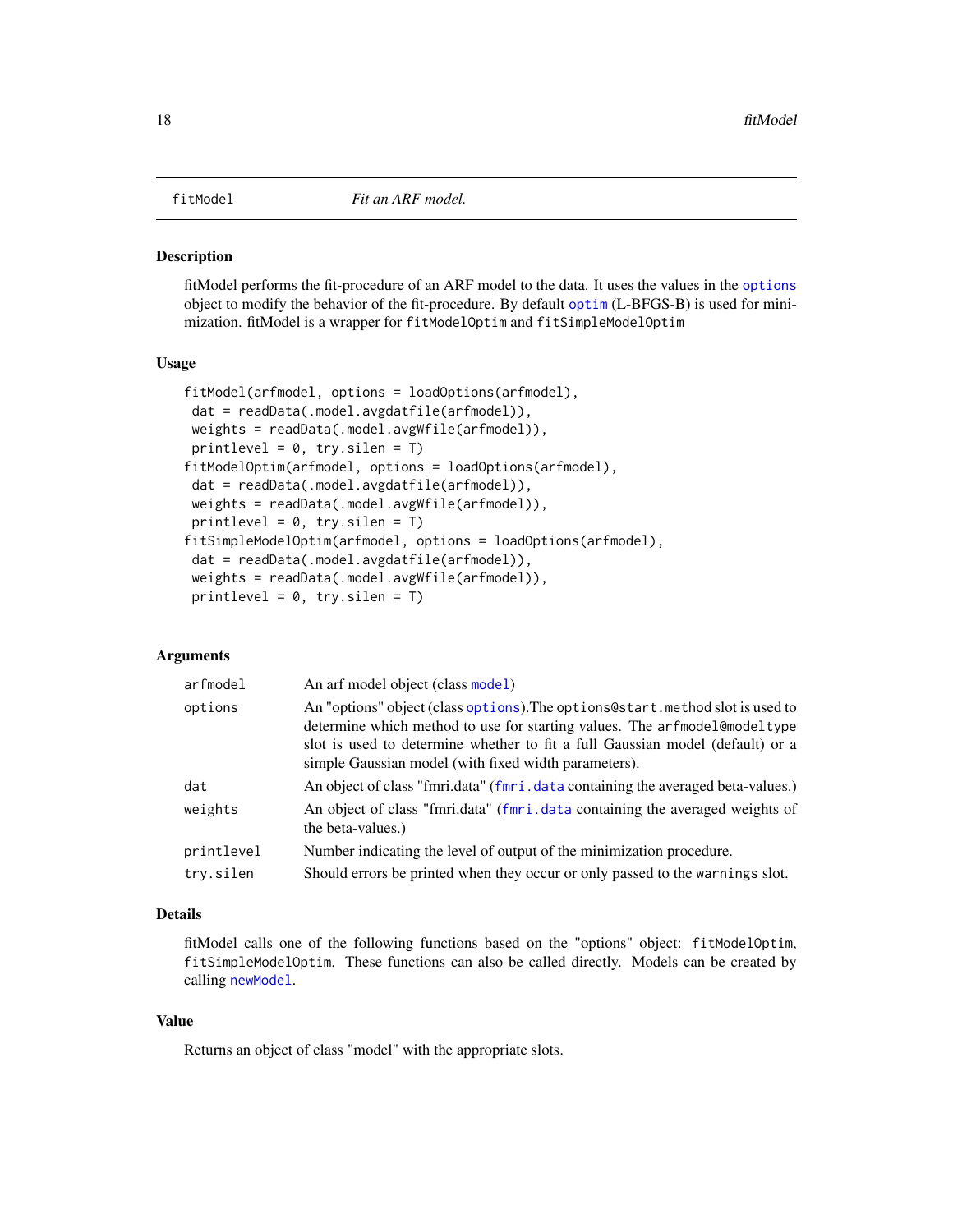#### <span id="page-18-0"></span>fitRange the contract of the contract of the contract of the contract of the contract of the contract of the contract of the contract of the contract of the contract of the contract of the contract of the contract of the c

# Author(s)

Wouter D. Weeda - w.d.weeda@gmail.com

# See Also

[model](#page-37-1), [options](#page-44-1), [fmri.data](#page-19-1), [newModel](#page-39-1)

fitRange *Fit a range of models.*

# Description

fitRange performs model fits for a range of models.

# Usage

```
fitRange(subject, condition, range, options=new('options'),
modelprefix='searchmodel', modeltype=c('gauss','simple'),
experiment=NULL)
```
#### Arguments

| subject     | Name of the subject.                                                      |
|-------------|---------------------------------------------------------------------------|
| condition   | Name of the condition.                                                    |
| range       | Vector containing the different numbers of regions for the spatial model. |
| options     | An options object.                                                        |
| modelprefix | Prefix to append before the model name.                                   |
| modeltype   | Fit a full Gaussian or simple Gaussian model.                             |
| experiment  | Optional experiment object (by default uses . experiment).                |

# Value

Returns an object of class [sequence](#page-55-1) holding information on the valid models (minimum, BIC value, number of regions).

#### Author(s)

Wouter D. Weeda - w.d.weeda@gmail.com

# See Also

[model](#page-37-1), [options](#page-44-1), [experiment](#page-13-1)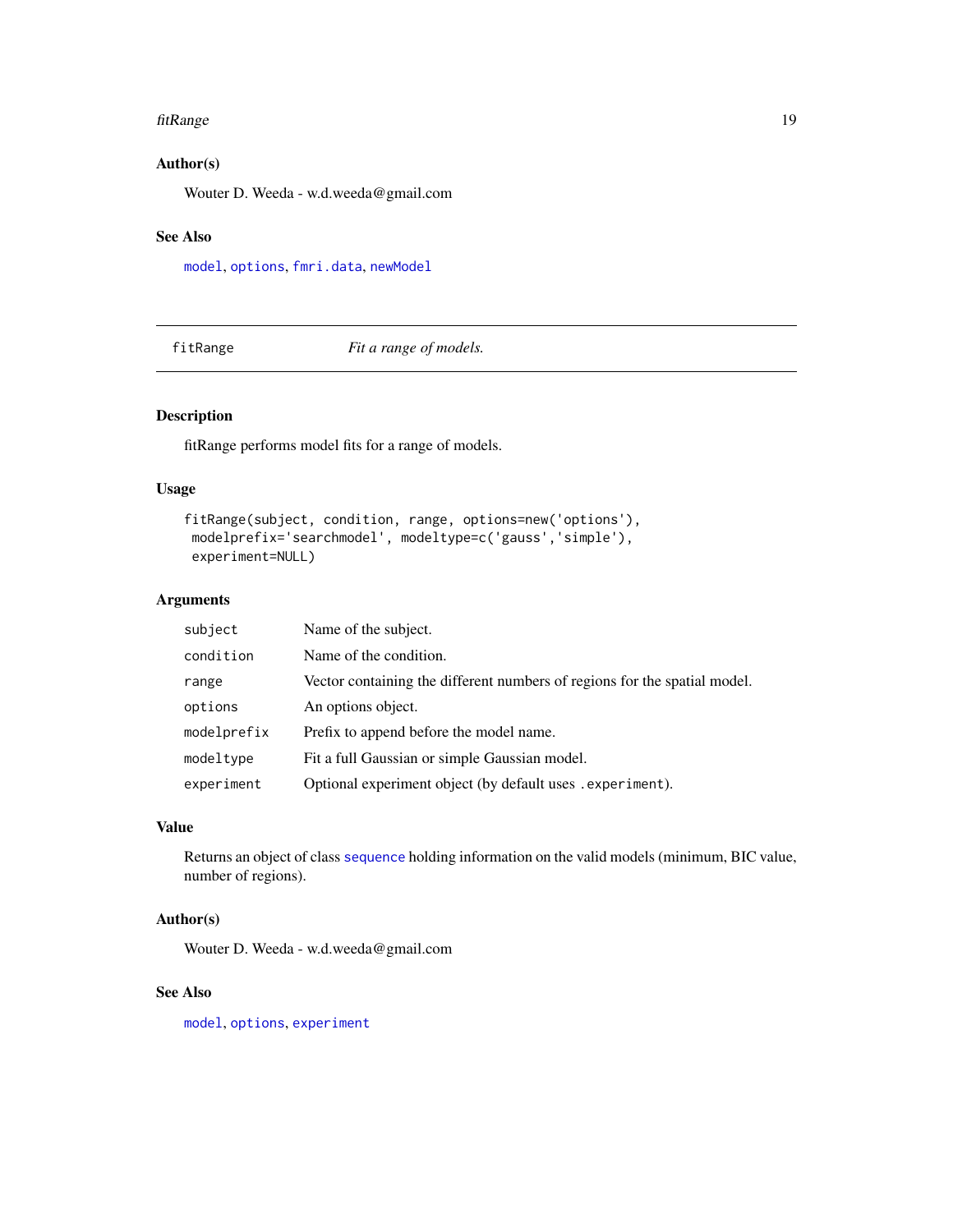<span id="page-19-1"></span><span id="page-19-0"></span>fmri.data-class *arf3DS4 "fmri.data" class*

#### Description

The arf3DS4 "fmri.data" class contains the header information and data of an ANALYZE/NIFTI functional volume. It is essentially a [nifti.header](#page-41-1) object with an added "datavec" slot.

#### **Objects**

Objects can be created by calls of the form new ("fmri.data",  $\dots$ ).

#### **Slots**

datavec: Vector containing the actual fMRI data. sizeof\_hdr: <nifti> Size of the header file. data\_type: <nifti> Type of data (representation). db\_name: <nifti> db\_name. extents: < nifti> extents session\_error: <nifti> session error. regular: < nifti> regular dim\_info: <nifti> MRI slice ordering. dims: <nifti> Data array dimensions. intent\_p1: <nifti> 1st intent parameter. intent\_p2: <nifti> 2nd intent parameter. intent\_p3: <nifti> 3rd intent parameter. intent\_code: <nifti> Intent code. datatype: < nifti> Data type. bitpix: <nifti> Number of bits per voxel. slice\_start: < nifti> First slice index. pixdim: <nifti> Grid spacing (single voxel dimensions). vox\_offset: <nifti> Offset in the .nii file. scl\_slope: <nifti> Data scaling, slope. scl\_inter: < nifti> Data scaling, offset. slice end: < nifti> Last slice index. slice\_code: <nifti> Slice timing order. xyzt\_units: <nifti> Units of single voxel dimensions. cal\_max: <nifti> Maximum display intensity. cal\_min: <nifti> Minimum display intensity.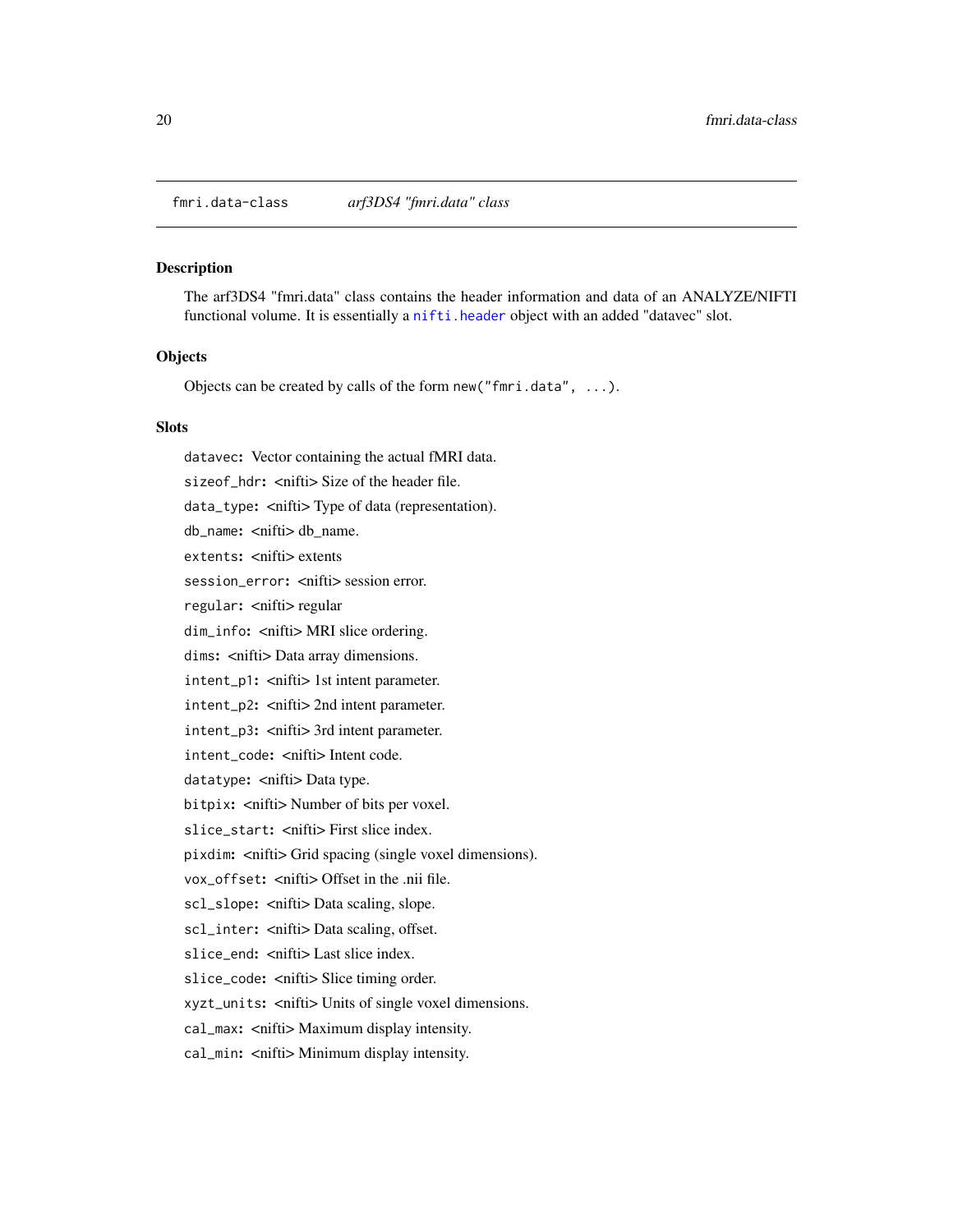#### fmri.data-class 21

slice\_duration: <nifti> Time for one slice (TR). toffset: < nifti> Shift in time. glmax: <nifti> glmax. glmin: <nifti> glmin. descrip: < nifti> Description of file. aux\_file: <nifti> An auxilliary filename. qform\_code: <nifti> q\_form code. sform\_code: <nifti> s form code. quatern\_b: <nifti> quaternion b parameter. quatern\_c: <nifti> quaternion c parameter. quatern\_d: <nifti> quaternion d parameter. qoffset\_x: <nifti> q offset x parameter. qoffset\_y: <nifti> q offset y parameter. qoffset\_z: <nifti> q offset z parameter. srow\_x: <nifti> 1st row affine transformation. srow\_y: <nifti> 2nd row affine transformation. srow\_z: <nifti> 3rd row affine transformation. intent\_name: <nifti>Meaning of data. magic: < nifti> nifti magicstring. data.type: <arf3DS4>Data type. data.signed: <arf3DS4>Signed data. fullpath: <arf3DS4> Full path of datafile. filename: <arf3DS4>Filename. filetype: <arf3DS4> Type of file. extension: <arf3DS4>File extension. gzipped: <arf3DS4> Is the file gzipped? endian: <arf3DS4> Endianness of file. version: Object of class "version" (see [version](#page-62-1))

#### Extends

Class ["nifti.header"](#page-41-1), directly. Class ["nifti.fileinfo"](#page-40-1), by class "nifti.header".

#### **Methods**

Standard arf3DS4 accessor and replacement functions can be used to access and replace slots.

```
access .classname.slotname(object)
replace .classname.slotname(object)<-
plot signature(x = "fmri.data", y = "missing"); ...show signature(object = "fmri.data"): ...
summary signature(object = "fmri.data"): ...
```
In this case classname is "fmri.data" and slotname is for example "dims". So to access the "dims" slot of an r-object "myfmridata" (of class "fmri.data") type .fmri.data.dims(myfmridata).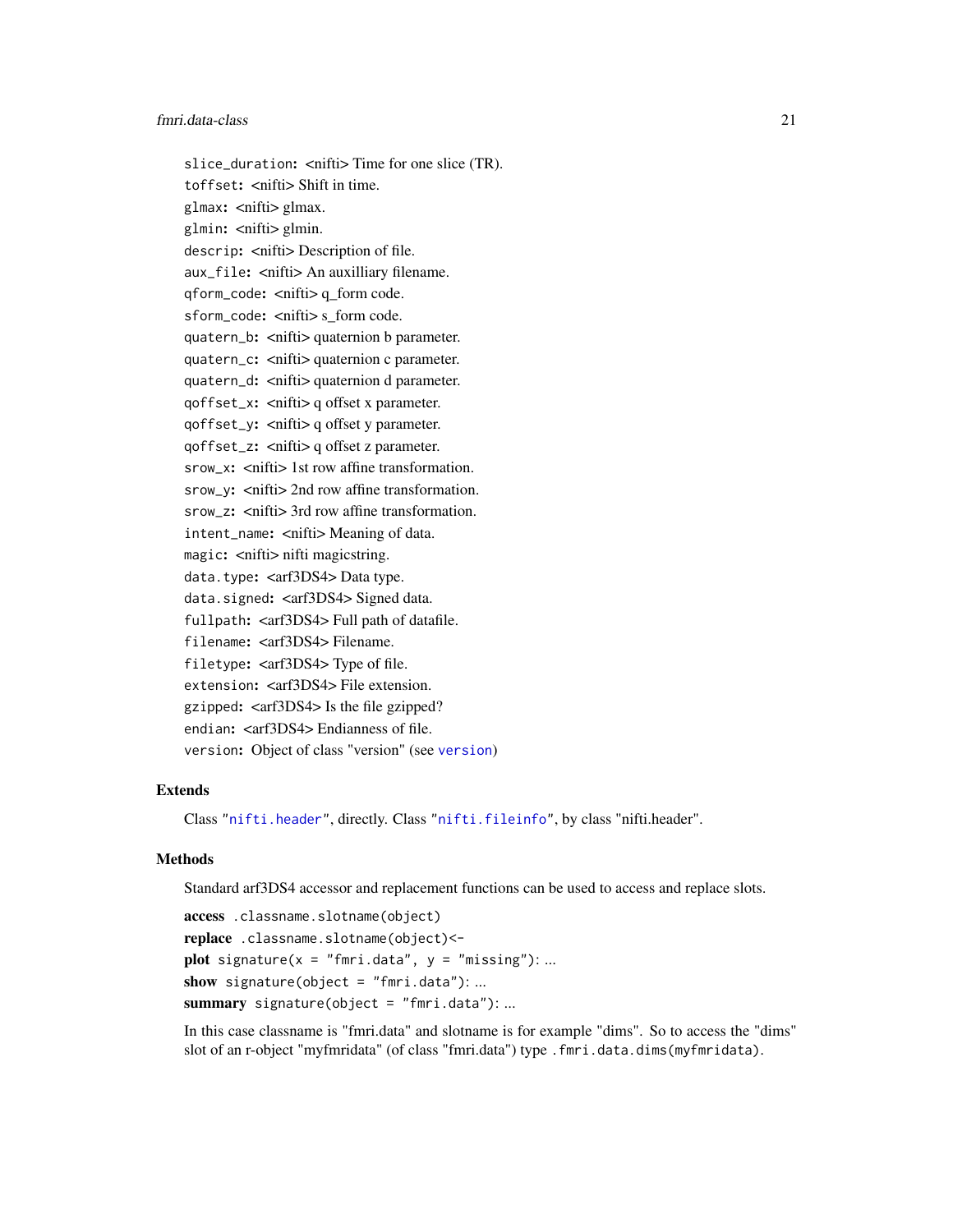# <span id="page-21-0"></span>Author(s)

Wouter D. Weeda - w.d.weeda@gmail.com

# References

See the Nifti homepage (<http://nifti.nimh.nih.gov/>) for more information on the nifti filetype.

# See Also

[nifti.header](#page-41-1),[nifti.fileinfo](#page-40-1)

# Examples

showClass("fmri.data")

<span id="page-21-1"></span>fmri2array *Convert fMRI data to an array*

#### Description

Convert the data vector of an fmri.data object to an array.

# Usage

fmri2array(fmridat)

#### Arguments

fmridat An object of class [fmri.data](#page-19-1).

# Value

Returns an array containing the fMRI data (@datavec-slot) with dimensions set by the fmri.data object.

#### Author(s)

Wouter D. Weeda - w.d.weeda@gmail.com

#### See Also

[fmri.data](#page-19-1)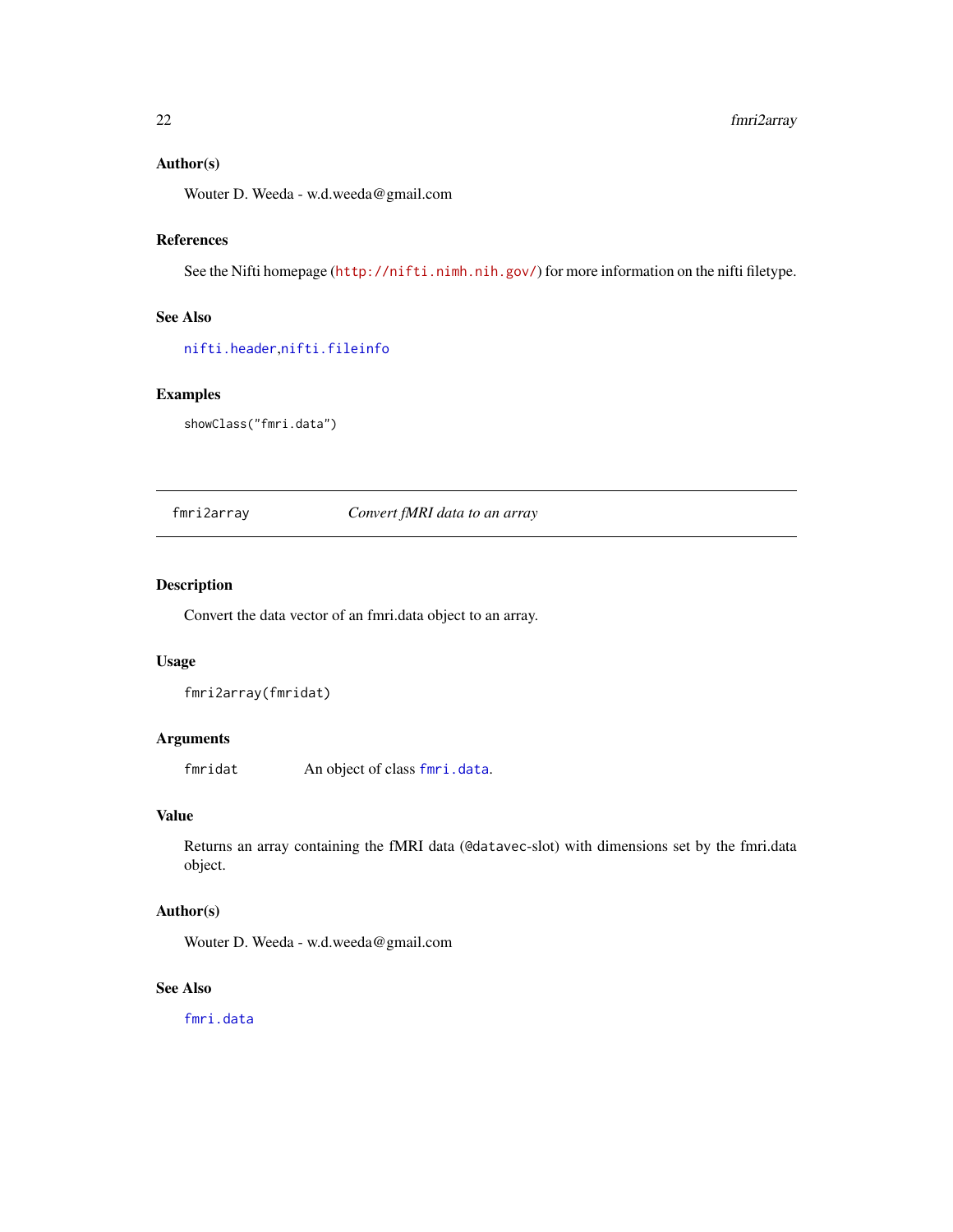<span id="page-22-1"></span><span id="page-22-0"></span>The arf3DS4 "functional" class contains information on the functional volume where the fMRI beta-files were estimated on. It links the data of the different runs with the raw time-series files, primarily for connectivity analysis. To link runs to raw time-series call [setFuncTimings](#page-56-1).

#### **Objects**

Objects can be created by calls of the form new("functional", ...).

#### Slots

fullpath: Full path of the functional volume directory.

functionaldata: Filename of the functional volume (raw time-series).

filename: Filename of the functional.Rda file.

linkedfiles: Path to linked beta-file.

timings: Vector of stimulus timings.

version: Object of class "version" (see [version](#page-62-1))

#### Methods

Standard arf3DS4 accessor and replacement functions can be used to access and replace slots.

access .classname.slotname(object)

replace .classname.slotname(object)<-

In this case classname is "functional" and slotname is for example "timings". So to access the "timings" slot of an r-object "myfunctional" (of class "functional") type .functional.timings(myfunctional).

# Author(s)

Wouter D. Weeda - w.d.weeda@gmail.com

#### Examples

showClass("functional")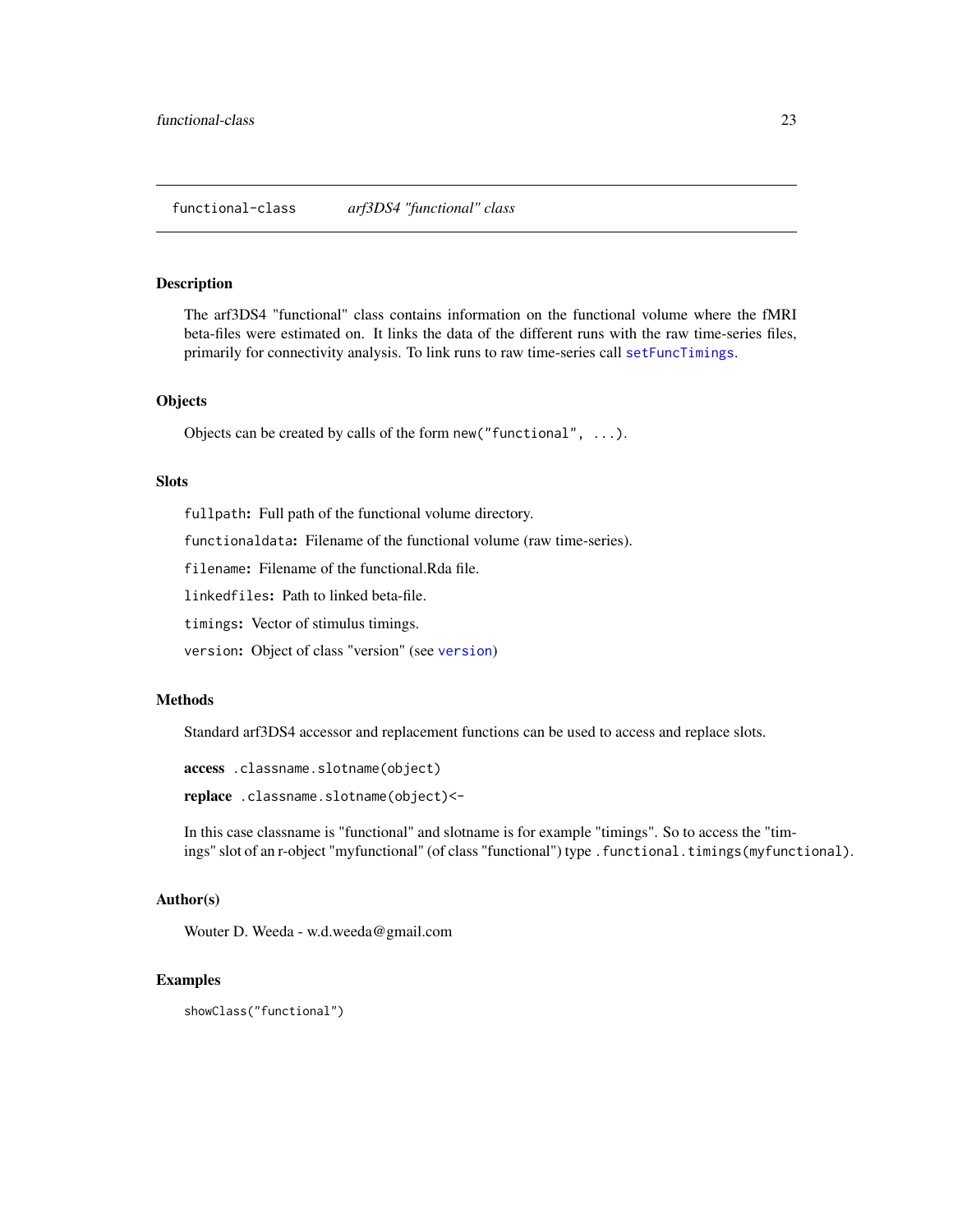getAtlasLabels finds anatomical atlas labels for a set of coordinates (either native ARF space or standard MNI space). It requires a working copy of FSL.

# Usage

```
getAtlasLabels(coordinates, registration, coortype = c("arf", "mni"),
 atlas = c("both", "Talairach", "HarvardOxford"), ...)
```
#### Arguments

| coordinates  | Matrix with three columns $(x, y, z)$ containing coordinates of a region. Multiple<br>regions are in the rows of the matrix. |
|--------------|------------------------------------------------------------------------------------------------------------------------------|
| registration | A "registration" object belonging to the data the coordinates are from (see registration).                                   |
| coortype     | In what coordinate space are the coordinates (ARF native or MNI space).                                                      |
| atlas        | For which atlases should the labels be returned? Currently only 'talairach' and<br>'harvardOxford' are available.            |
| $\cdot$      | Arguments passed to the atlas lookup functions (FSLDIR indicates the FSL di-<br>rectory, which is '1mm' or '2mm')            |

# Details

getAtlasLabels only works with a working copy of a full FSL installation (>=4.1).

#### Value

Returns a list of length nrow(coordinates) with a talairach and/or a harvard slot containing the labels.

#### Author(s)

Wouter D. Weeda - w.d.weeda@gmail.com

#### References

See <http://www.fmrib.ox.ac.uk/fsl/> on how to obtain FSL and licences. See [http://www.](http://www.fmrib.ox.ac.uk/fsl/data/atlas-descriptions.html) [fmrib.ox.ac.uk/fsl/data/atlas-descriptions.html](http://www.fmrib.ox.ac.uk/fsl/data/atlas-descriptions.html) on information on the atlases.

# See Also

[registration](#page-49-1), [model](#page-37-1), [setRegFiles](#page-57-1)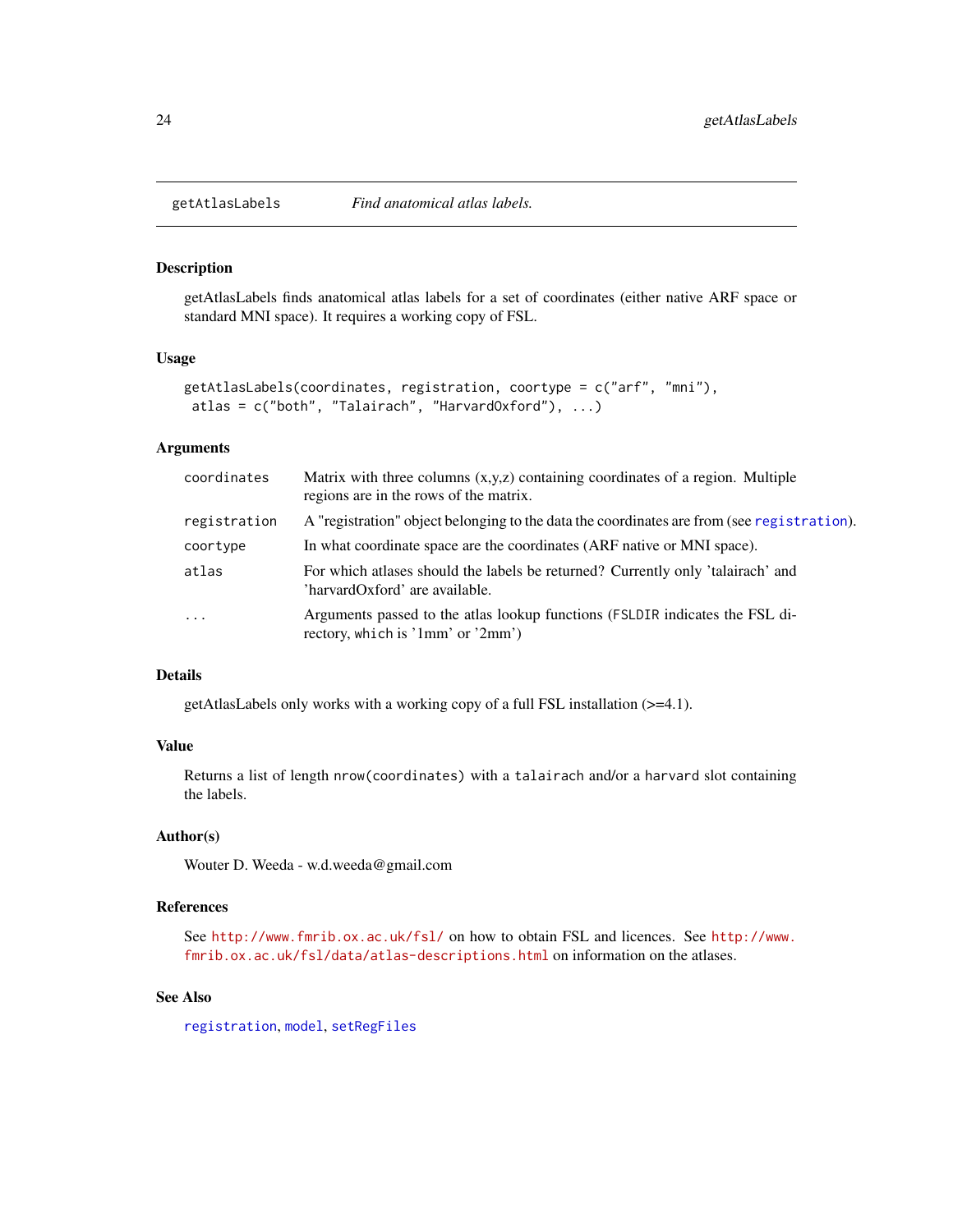<span id="page-24-1"></span><span id="page-24-0"></span>

Access the experiment (if loaded).

# Usage

getExp()

# Value

Returns an object of class [experiment](#page-13-1).

# Author(s)

Wouter D. Weeda - w.d.weeda@gmail.com

#### See Also

[experiment](#page-13-1), [loadExp](#page-26-1)

getModelAtlas *Get Atlas Labels for an ARF model.*

# Description

getModelAtlas fetches atlas labels for the center coordinates of all regions in a model.

# Usage

```
getModelAtlas(arfmodel, regrun = 1, saveastext = F)
```
# Arguments

| arfmodel   | Object of class "model" (see model).                              |
|------------|-------------------------------------------------------------------|
| regrun     | Which run is used for the coordinate conversion?                  |
| saveastext | Save a text file in the working directory with at as information? |

# Details

getModelAtlas only works with a working copy of a full FSL installation (>=4.1). It calls [getAtlasLabels](#page-23-1).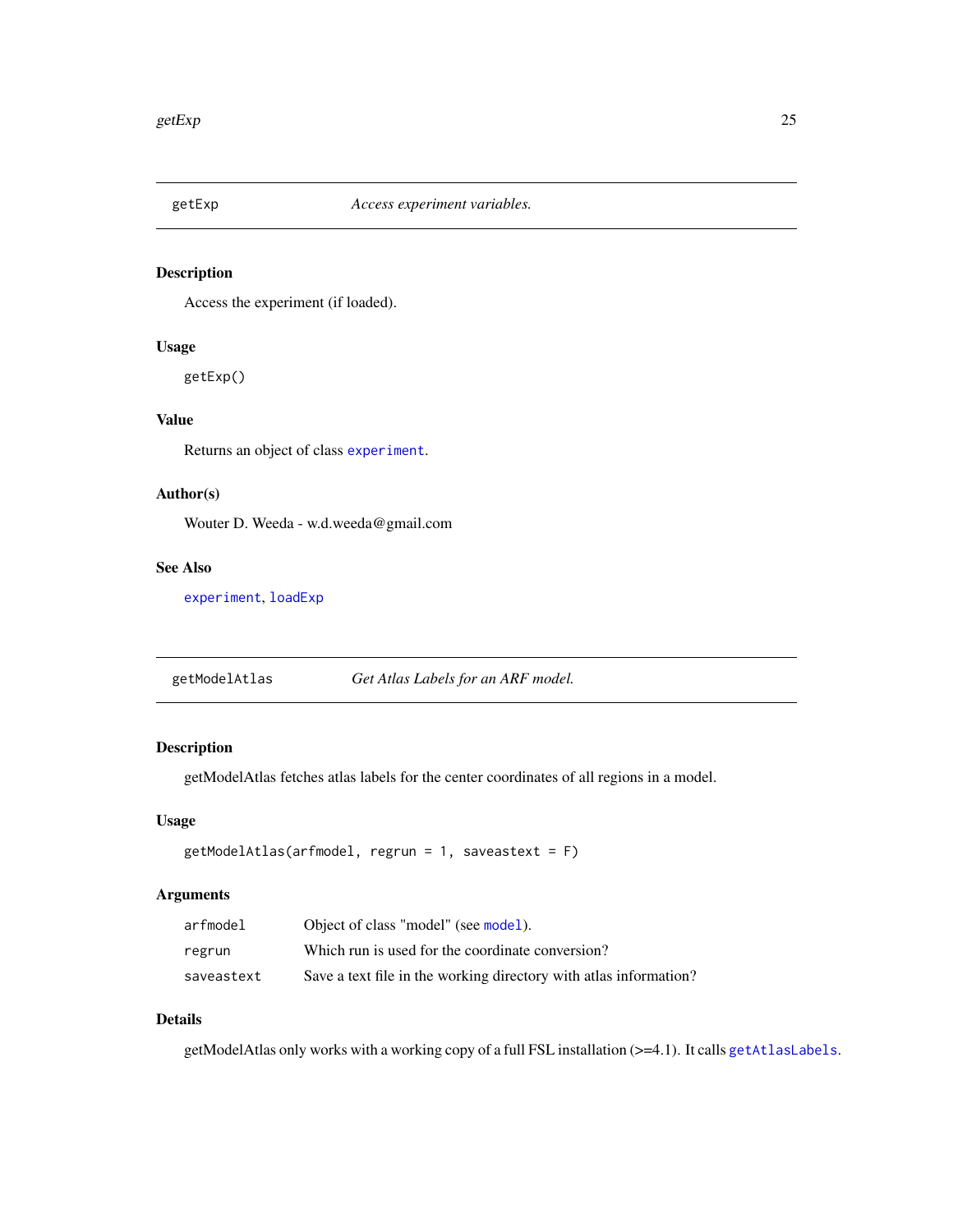# Value

Returns a list of length nrow(coordinates) with a talairach and/or a harvard slot containing the labels.

# Author(s)

Wouter D. Weeda - w.d.weeda@gmail.com

#### References

See <http://www.fmrib.ox.ac.uk/fsl/> on how to obtain FSL and licences. See [http://www.](http://www.fmrib.ox.ac.uk/fsl/data/atlas-descriptions.html) [fmrib.ox.ac.uk/fsl/data/atlas-descriptions.html](http://www.fmrib.ox.ac.uk/fsl/data/atlas-descriptions.html) on information on the atlases.

# See Also

[model](#page-37-1), [getAtlasLabels](#page-23-1)

loadData *Load an arf3DS4 "data" object.*

#### Description

loadData loads a "data" object for a given subject and condition.

#### Usage

```
loadData(subject, condition, experiment = NULL)
```
# Arguments

| subject    | Name of the subject.                                   |
|------------|--------------------------------------------------------|
| condition  | Name of the condition.                                 |
| experiment | Optional object of class "experiment" (see experiment) |

# Details

loadData uses the loaded experiment as a default (see  $loadExp)$  $loadExp)$  on how to load experiments.

# Value

Returns an object of class "data" (see [data](#page-10-1)).

#### Author(s)

Wouter D. Weeda - w.d.weeda@gmail.com

# See Also

[data](#page-10-1), [experiment](#page-13-1), [loadExp](#page-26-1)

<span id="page-25-0"></span>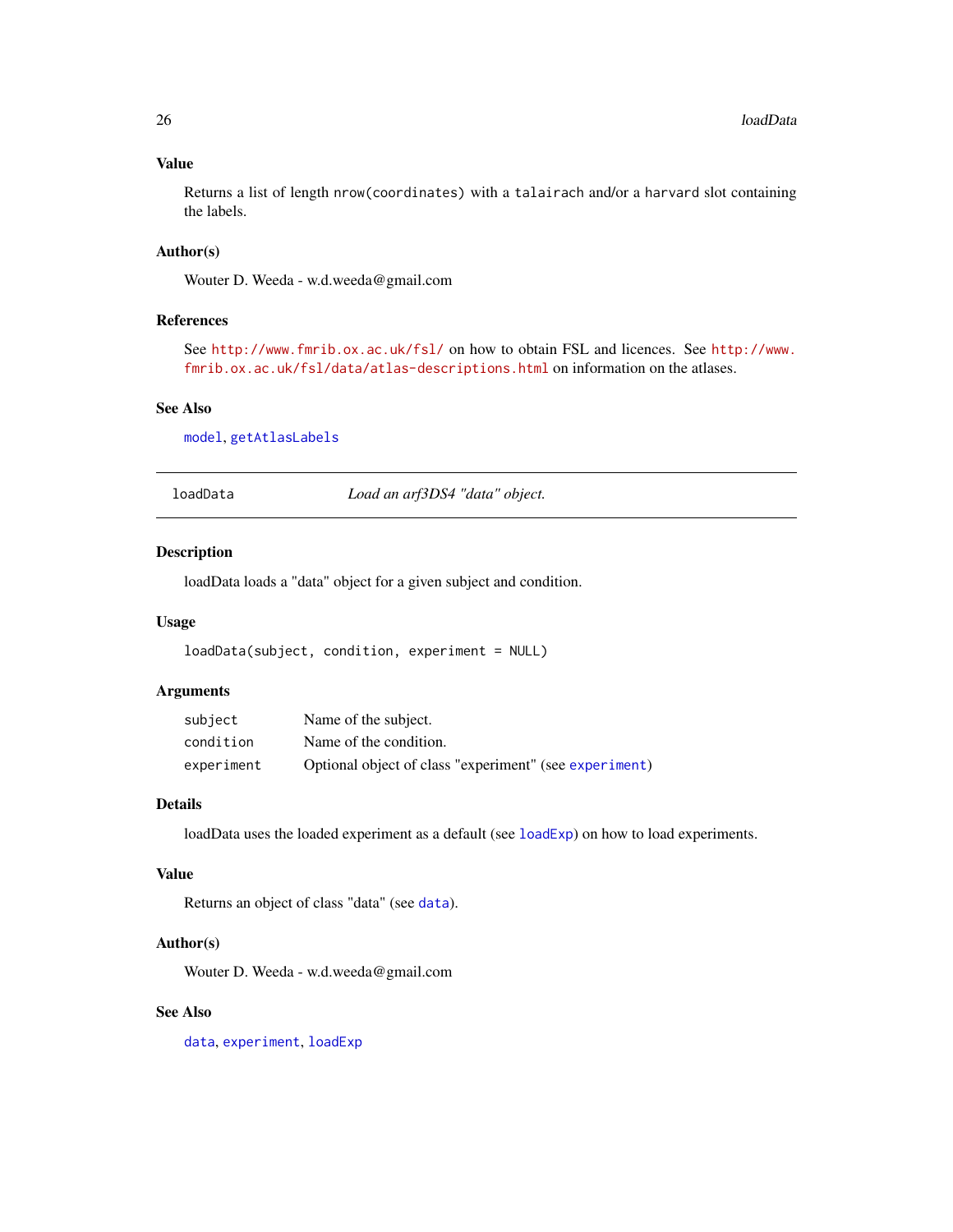<span id="page-26-1"></span><span id="page-26-0"></span>

loadExp loads an arf3DS4 experiment.

#### Usage

loadExp(path = getwd(), method = c("fast", "set", "rda"))

# Arguments

| path   | Path to the experiment directory. |
|--------|-----------------------------------|
| method | Which method is used for loading. |

#### Details

If method='fast' (default) experiment.Rda is loaded without checks directly. If method='set' the experiment is entirely build up by searching the directories of the experiment for subjects/conditions and models. Use this method if the experiment has changed (added subjects, moved to another directory etc.). If method='rda' the experiment is checked using the data in the experiment.Rda (except for the root-path). Use this method if the experiment has been moved (but the subjects/conditions have not changed). loadExp creates an object named . experiment in the . arfInternal environment, this is to facilitate calls to functions which have an 'experiment' object as input. All ARF functions get the .experiment object from .arfInternal.

# Value

Returns an object of class [experiment](#page-13-1) invisibly.

#### Author(s)

Wouter D. Weeda - w.d.weeda@gmail.com

# See Also

[experiment](#page-13-1)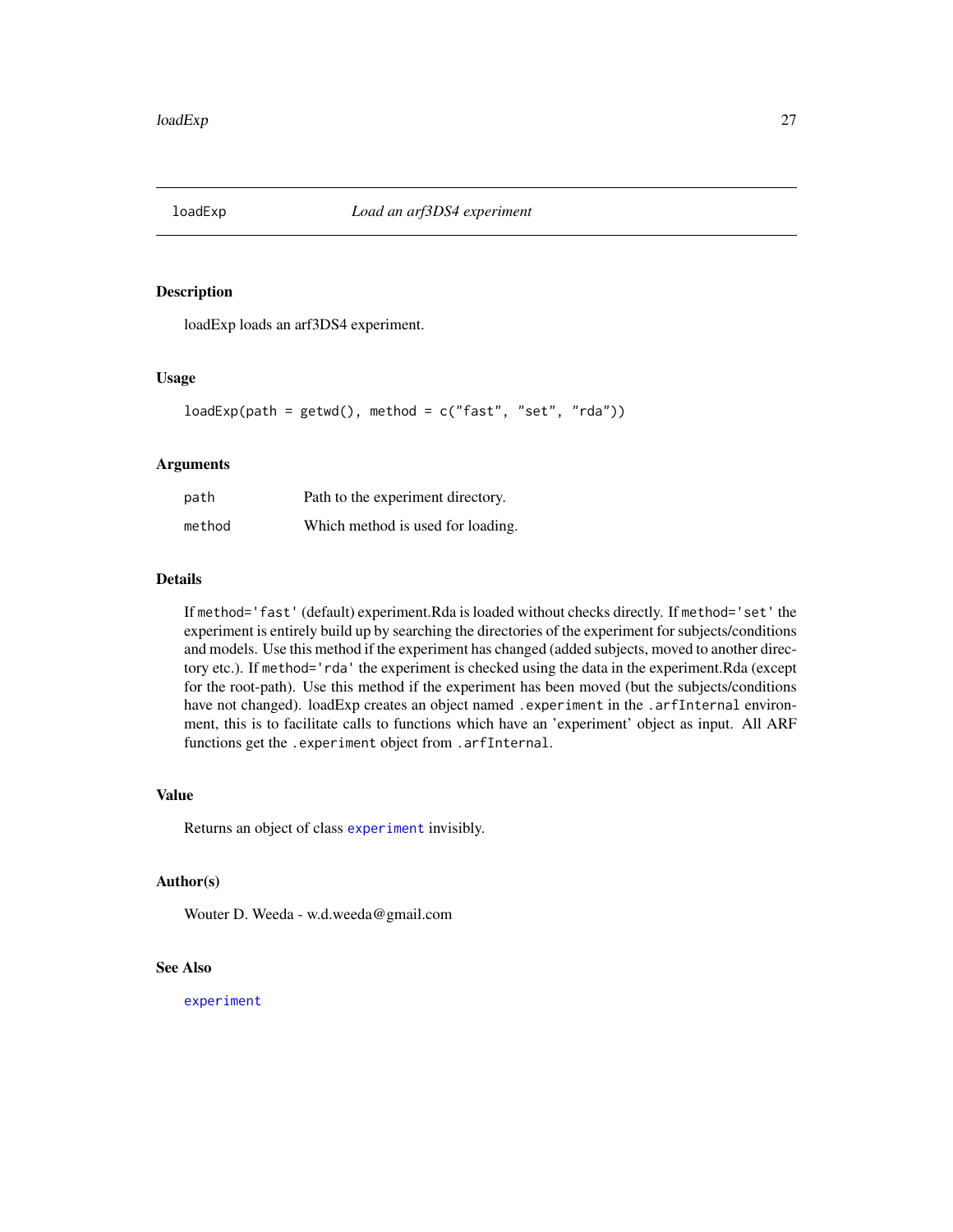<span id="page-27-0"></span>

Load functional data (linking the run to the raw time-series) for a single run of a condition. This information is used by [makeSingleTrialEvents](#page-34-1) to estimate single-trial data.

#### Usage

```
loadFunc(subject, condition, run, experiment = NULL)
```
# Arguments

| subject    | Subject name.                                    |
|------------|--------------------------------------------------|
| condition  | Condition name.                                  |
| run        | Which run (can be numeric, or a directory name). |
| experiment | Optional experiment object.                      |

# Value

Returns an object of class [functional](#page-22-1).

#### Author(s)

Wouter D. Weeda - w.d.weeda@gmail.com

# See Also

[functional](#page-22-1), [experiment](#page-13-1), [setFuncTimings](#page-56-1)

loadModel *Load an ARF model*

#### Description

loadModel loads an ARF model based on the modelname, subject name and condition name.

# Usage

```
loadModel(modelname, subject = NA, condition, experiment = NULL)
```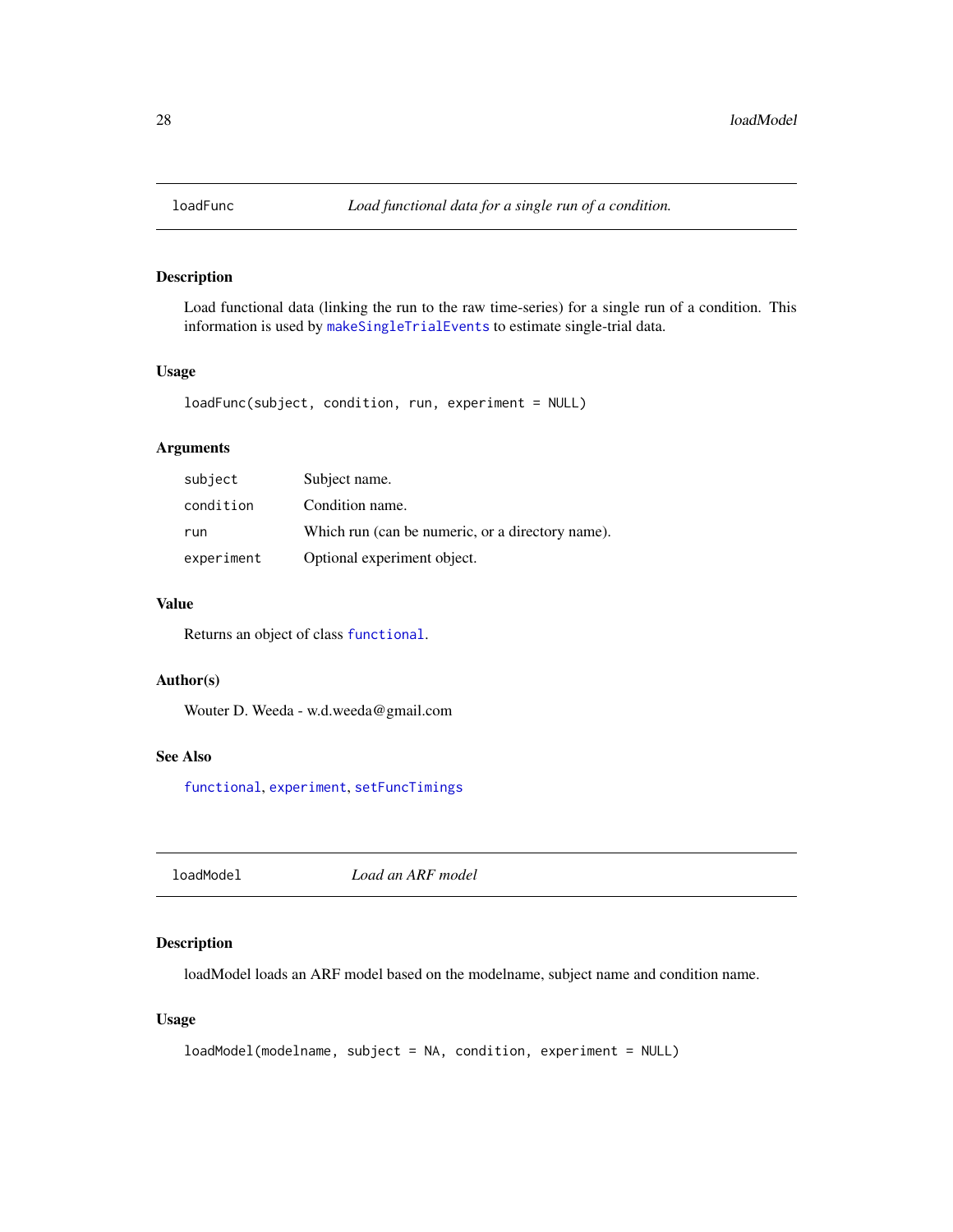# <span id="page-28-0"></span>loadOptions 29

#### Arguments

| modelname  | Name of the model to be loaded.      |
|------------|--------------------------------------|
| subject    | Name of the subject.                 |
| condition  | Name of the condition.               |
| experiment | Optional object of class experiment. |

#### Details

loadModel can also take as input an object of class [mnames](#page-36-1) with as a second (subject) argument a numerical indicator of which model to load.

# Value

Returns an object of class [model](#page-37-1).

#### Author(s)

Wouter D. Weeda - w.d.weeda@gmail.com

# See Also

[model](#page-37-1), [experiment](#page-13-1), [mnames](#page-36-1)

<span id="page-28-1"></span>loadOptions *Save/load ARF Options*

# <span id="page-28-2"></span>Description

Load or save an "options" object belonging to an ARF model.

#### Usage

loadOptions(arfmodel) saveOptions(options,arfmodel)

# Arguments

| arfmodel | Object of class "model" (see model)     |
|----------|-----------------------------------------|
| options  | Object of class "options" (see options) |

# Value

loadOptions returns an object of class [options](#page-44-1).

# Author(s)

Wouter D. Weeda - w.d.weeda@gmail.com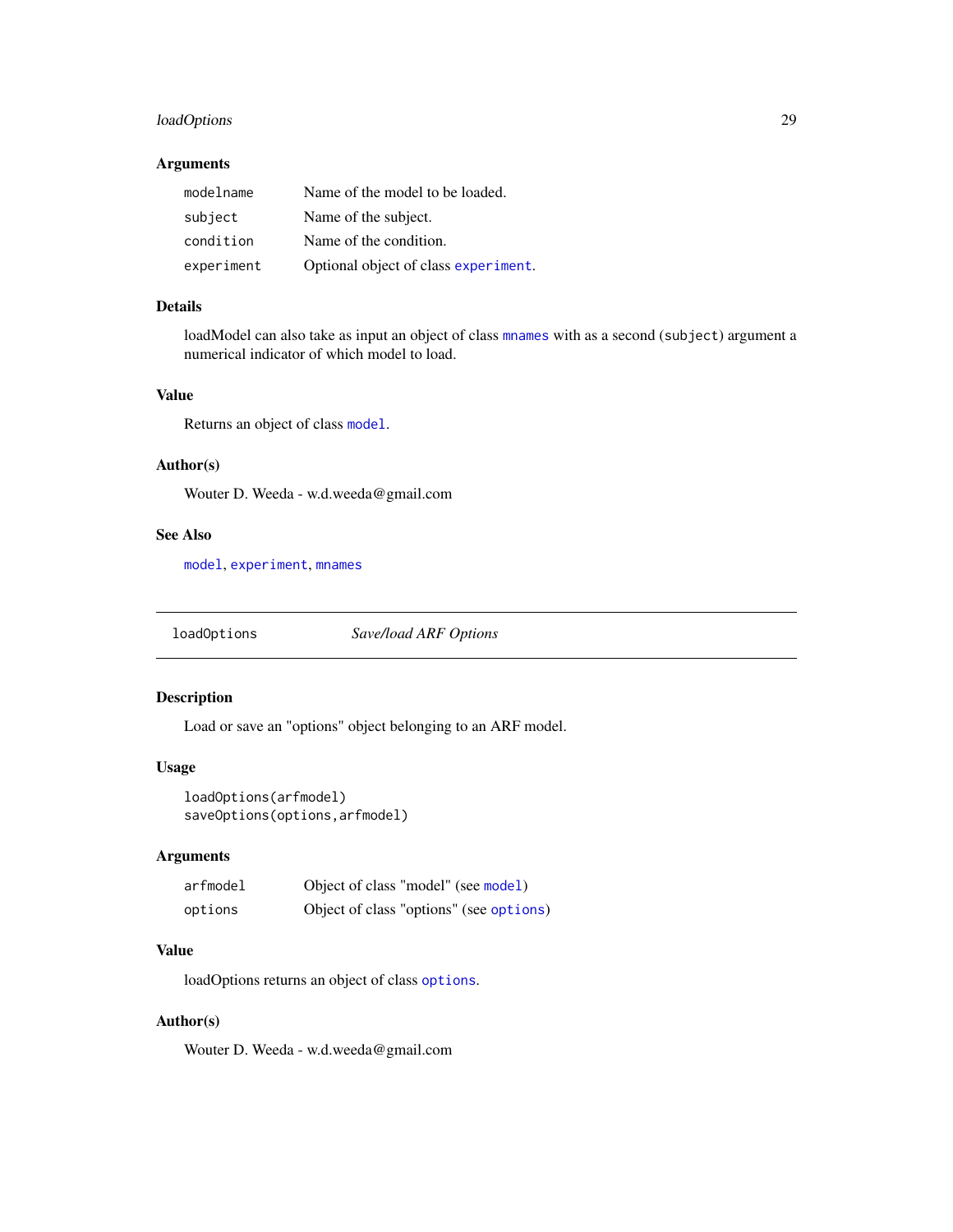<span id="page-29-0"></span>30 loadReg

# See Also

[model](#page-37-1), [options](#page-44-1)

loadRda *Load an .Rda file into a specified object.*

# Description

loadRda loads a standard .Rda file, and returns this object (instead of loading it directly in the R workspace).

# Usage

loadRda(file)

#### Arguments

file Filename

# Details

loadRda assumes that only one object was saved. It cannot load an entire workspace.

#### Value

Returns the object that was saved in the .Rda file.

# Author(s)

Wouter D. Weeda - w.d.weeda@gmail.com

loadReg *Load a registration object.*

# Description

Load a registration object for a single run of a condition.

# Usage

```
loadReg(subject, condition, run, experiment = NULL)
```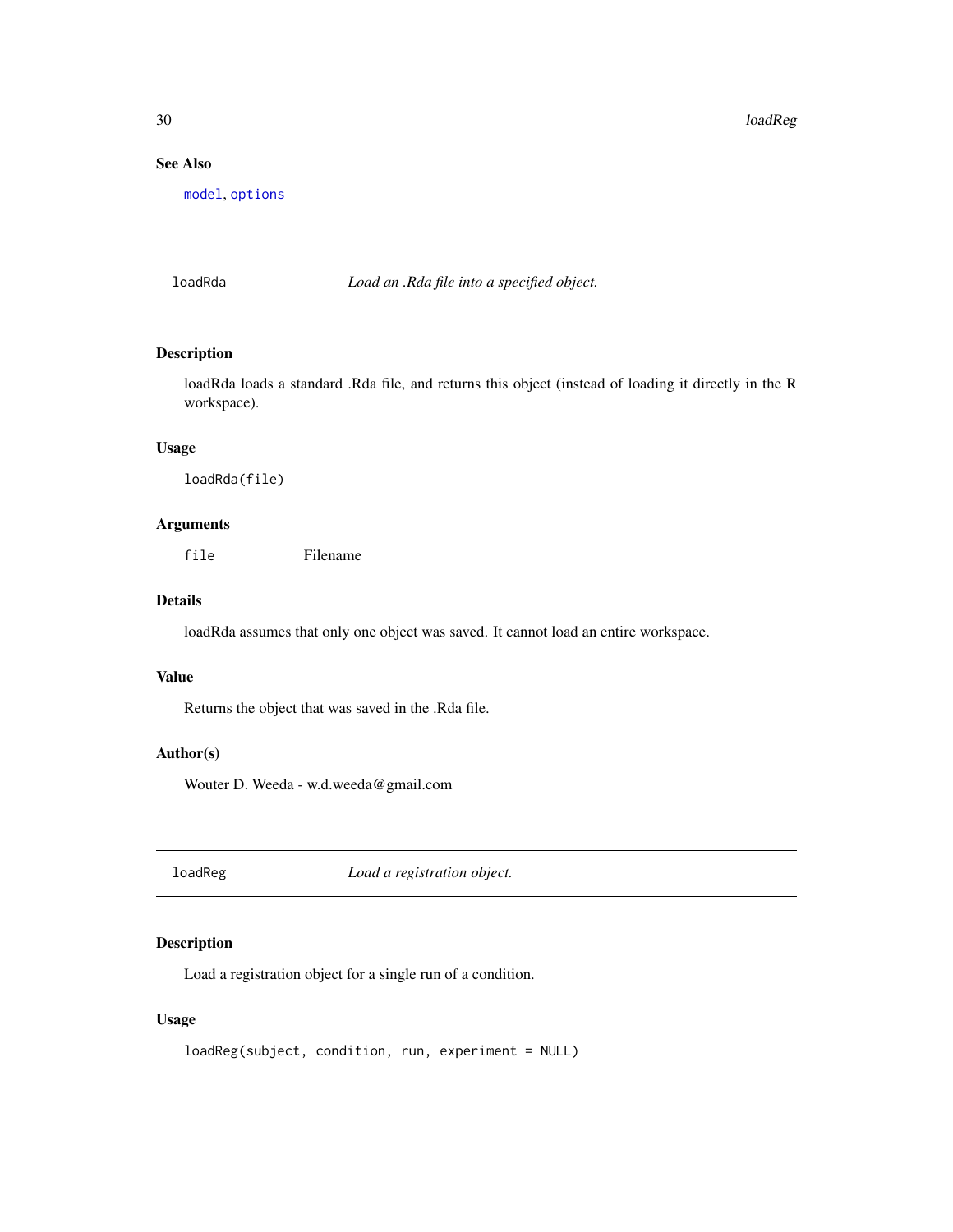#### <span id="page-30-0"></span>loadStart 31

# Arguments

| subject    | Subject.                                        |
|------------|-------------------------------------------------|
| condition  | Condition.                                      |
| run        | Which run (can be numeric, or a directory name) |
| experiment | Optional experiment object.                     |

#### Value

Returns an object of class [registration](#page-49-1).

# Author(s)

Wouter D. Weeda - w.d.weeda@gmail.com

# See Also

[registration](#page-49-1), [experiment](#page-13-1)

loadStart *Save/load ARF starting values*

# Description

Load the starting values of an ARF model from the .Rda file

#### Usage

```
loadStart(arfmodel)
saveStart(startval,arfmodel)
```
# Arguments

| arfmodel | Object of class "model" (see model) |
|----------|-------------------------------------|
| startval | Vector of starting values.          |

# Value

loadStart returns a vector with starting values.

# Author(s)

Wouter D. Weeda - w.d.weeda@gmail.com

#### See Also

[model](#page-37-1)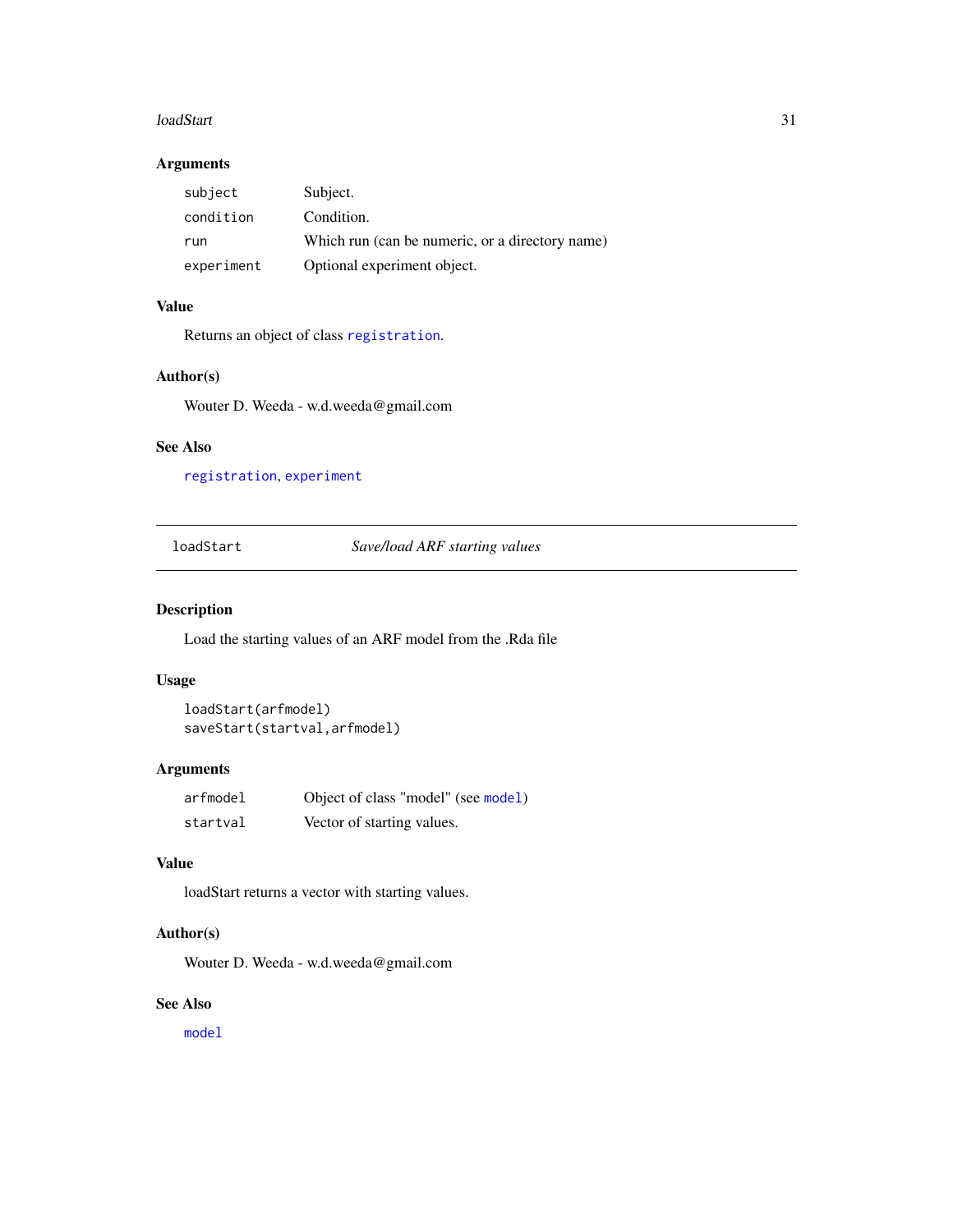<span id="page-31-0"></span>

makeDerivs calculates analytical first-order derivatives of the parameters in an ARF model. It writes the derivative matrix to a binary file.

#### Usage

```
makeDerivs(arfmodel,method=c('viaR','direct'))
```
#### Arguments

| arfmodel | An arf model object (see model).                                  |  |
|----------|-------------------------------------------------------------------|--|
| method   | Specification of derivative saving method. 'viaR' is the default. |  |

# Value

Returns TRUE when successful.

# Author(s)

Wouter D. Weeda - w.d.weeda@gmail.com

# See Also

[model](#page-37-1)

<span id="page-31-1"></span>makeExpDirs *Make Experiment directories.*

# Description

makeExpDirs makes an ARF experiment directory structure.

# Usage

```
makeExpDirs(path = getwd(), name = "default_experiment", subjectind = 1,
conditionind = 1, settings = new("settings"))
```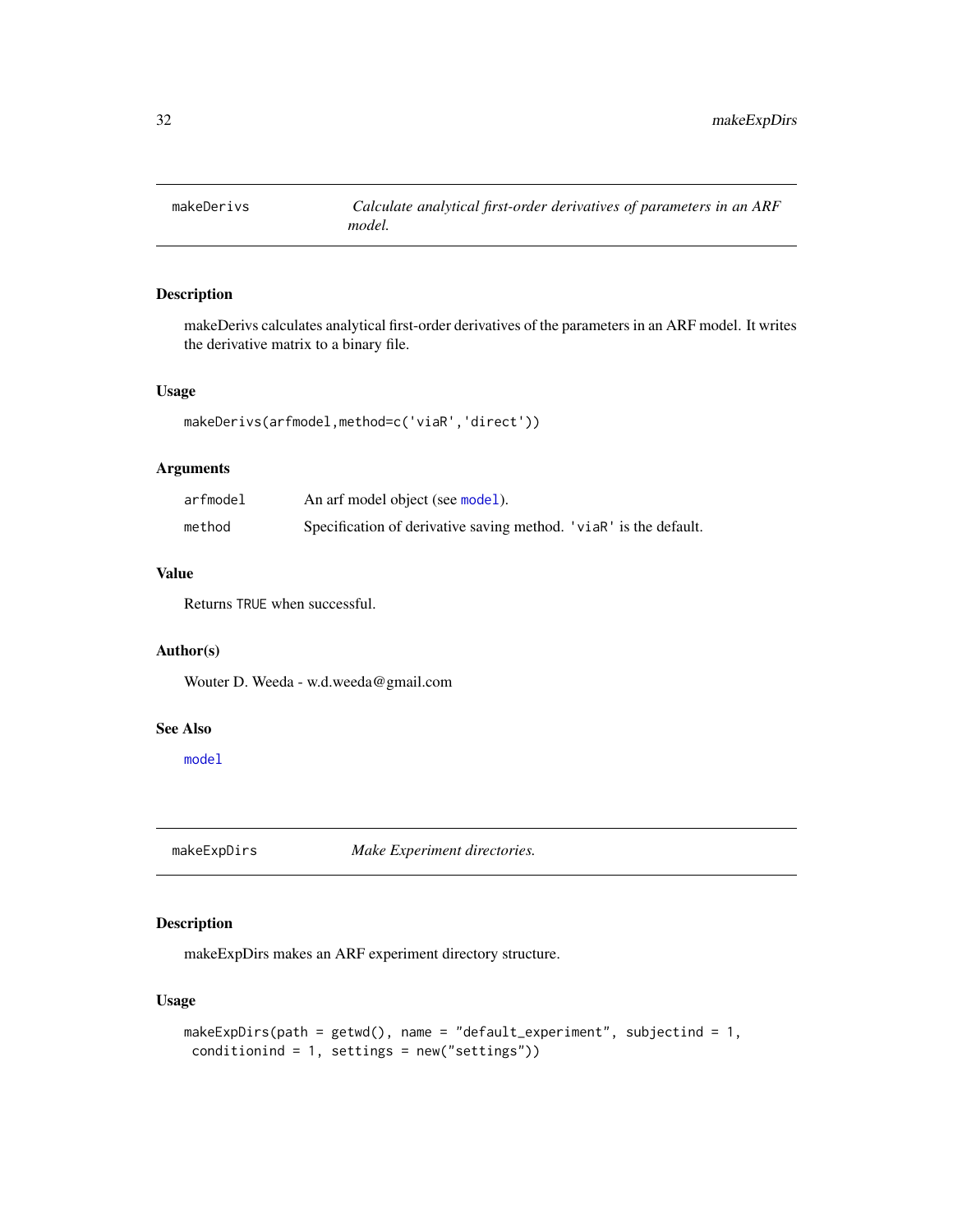# <span id="page-32-0"></span>makeLowResStruct 33

#### Arguments

| path         | Path in which to create the experiment directory.          |
|--------------|------------------------------------------------------------|
| name         | Name of the experiment (=name of the directory).           |
| subjectind   | Vector of subject names for which to create directories.   |
| conditionind | Vector of condition names for which to create directories. |
| settings     | An optional "settings" object (see settings).              |

# Details

makeExpDirs only makes the directory structure, data files must be copied to the directories manually (see [data](#page-10-1)). After copying a call to [loadExp](#page-26-1) in mode 'set', will set the experiment.Rda.

# Value

Returns an "experiment" object ([experiment](#page-13-1)).

#### Author(s)

Wouter D. Weeda - w.d.weeda@gmail.com

# See Also

[settings](#page-59-1), [loadExp](#page-26-1), [experiment](#page-13-1)

makeLowResStruct *Make low resolution structural image from high resolution T1 image.*

# Description

Make low resolution structural image from high resolution T1 image. The function requires that registration files ([setRegFiles](#page-57-1)) and parameters ([setRegParams](#page-58-1)) are set. It also requires a working copy of FSL.

#### Usage

```
makeLowResStruct(arfdata, experiment = NULL)
makeLowResStructAvg(arfmodel, experiment = NULL)
```
#### Arguments

| arfdata    | An arf "data" object (see data.)             |
|------------|----------------------------------------------|
| arfmodel   | An arf "model" object (see model.)           |
| experiment | An arf "experiment" object (see experiment.) |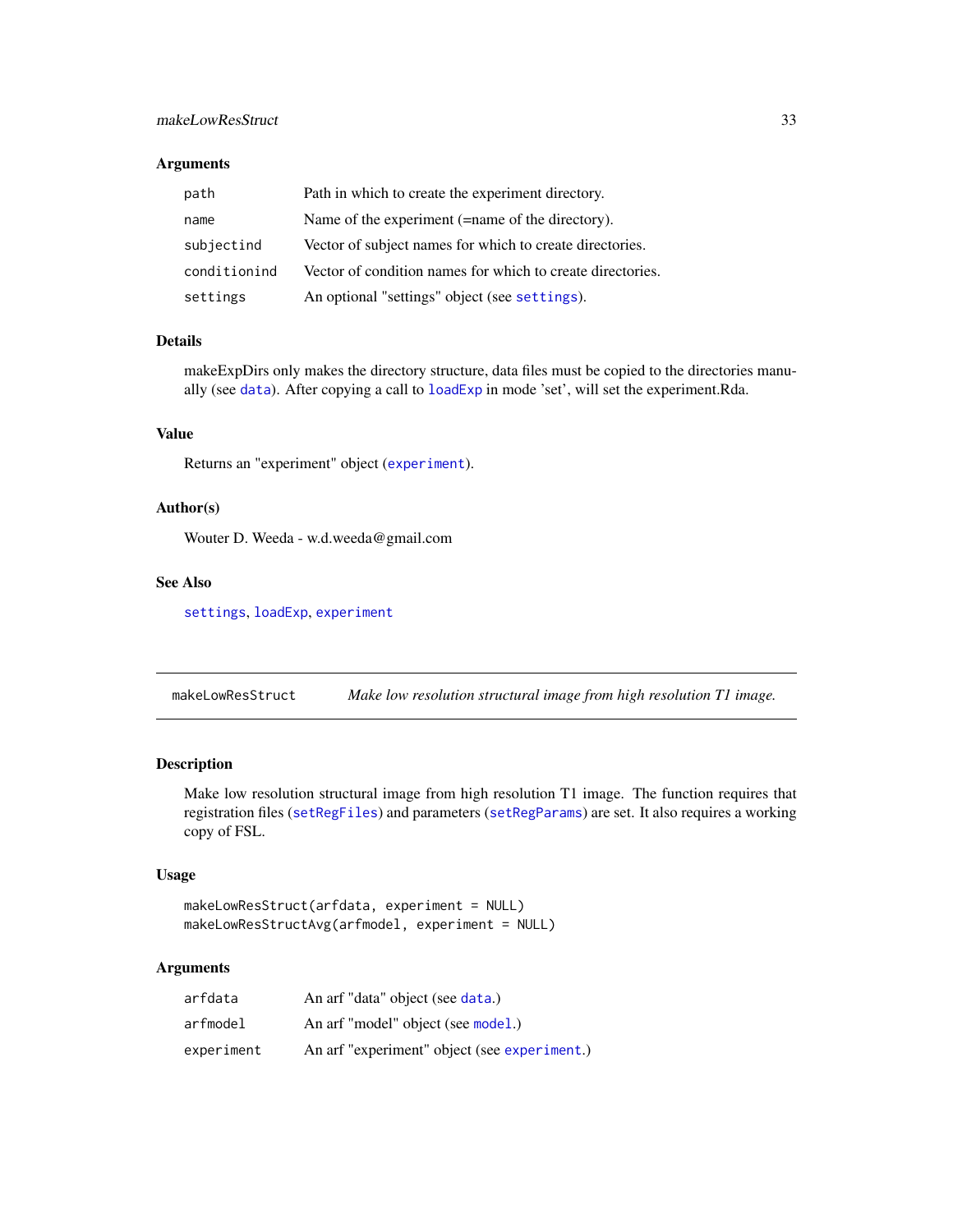# <span id="page-33-0"></span>Details

makeLowResStructAvg makes use of the images created by makeLowResStruct so this must be called first. makeLowResStruct has to be run only once for each condition.

#### Value

None.

#### Author(s)

Wouter D. Weeda - w.d.weeda@gmail.com

#### References

See <http://www.fmrib.ox.ac.uk/fsl/> on how to obtain FSL and licences.

#### See Also

[model](#page-37-1), [experiment](#page-13-1), [data](#page-10-1), [setRegFiles](#page-57-1), [setRegParams](#page-58-1)

makeROImask *Mask an fMRI image*

# Description

MakeROImask masks an fMRI image based on the non-zero elements of a maskfile (of class [fmri.data](#page-19-1)).

#### Usage

makeROImask(fmridata, maskdata)

# Arguments

| fmridata | The data to be masked (class fmri. data).                                  |
|----------|----------------------------------------------------------------------------|
| maskdata | The mask to be applied (voxels with non-zero-values are masked), can be of |
|          | class for i. data or a numeric vector.                                     |

#### Value

Returns a masked object of class [fmri.data](#page-19-1).

#### Author(s)

Wouter D. Weeda - w.d.weeda@gmail.com

# See Also

[fmri.data](#page-19-1)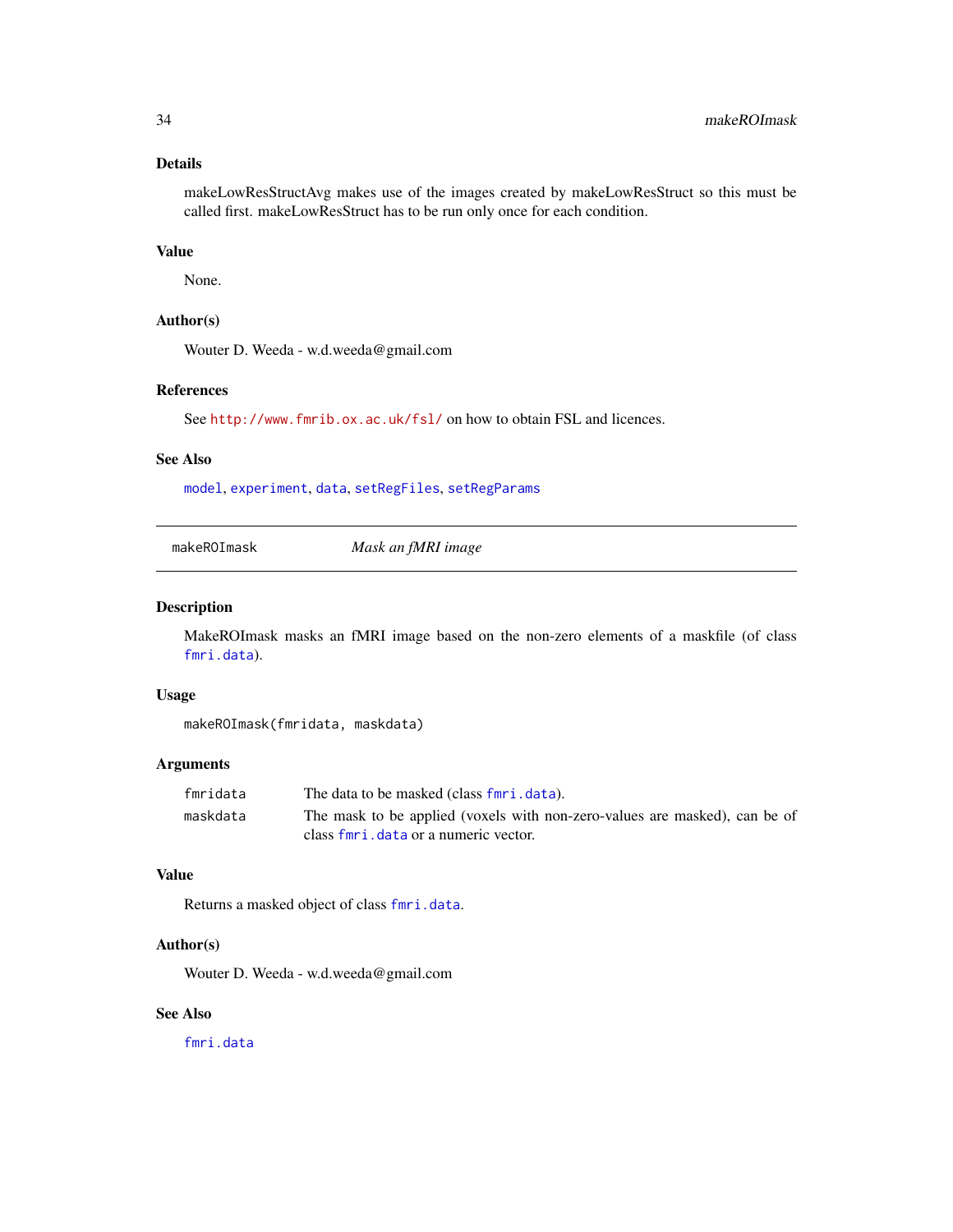<span id="page-34-1"></span><span id="page-34-0"></span>makeSingleTrialEvents *Estimate single-trial fMRI activity.*

# Description

makeSingleTrialEvents calculates single-trial fMRI activity using a double gamma HRF.

#### Usage

```
makeSingleTrialEvents(subject, condition, sefilename='single_events',
hrf.control=list(a1=6,a2=12,b1=0.9,b2=0.9,ce=0.35), experiment=NULL)
```
#### Arguments

| subject     | Name of the subject.                                                                                             |
|-------------|------------------------------------------------------------------------------------------------------------------|
| condition   | Name of the condition.                                                                                           |
| sefilename  | Filename of the volume where the single-trial data is stored (stores a 4D file<br>with a volume for each event). |
| hrf.control | A list containing the parameters for the double gamma HRF.                                                       |
| experiment  | An optional object of class experiment.                                                                          |

#### Details

Files are saved in the data/functional directory using the filename specified in sefilename. The function also returns the single-trial data.

# Value

Returns a 4D nifti file (of class [fmri.data](#page-19-1)) containing the single-trial data.

#### Warnings

Before makeSingleTrialEvents can be executed, the data of each run within a condition must be linked to the raw time-series. This is done via object of class [functional](#page-22-1) by calling [setFuncTimings](#page-56-1).

#### Author(s)

Wouter D. Weeda - w.d.weeda@gmail.com

#### See Also

[model](#page-37-1), [fmri.data](#page-19-1), [experiment](#page-13-1), [functional](#page-22-1), [setFuncTimings](#page-56-1)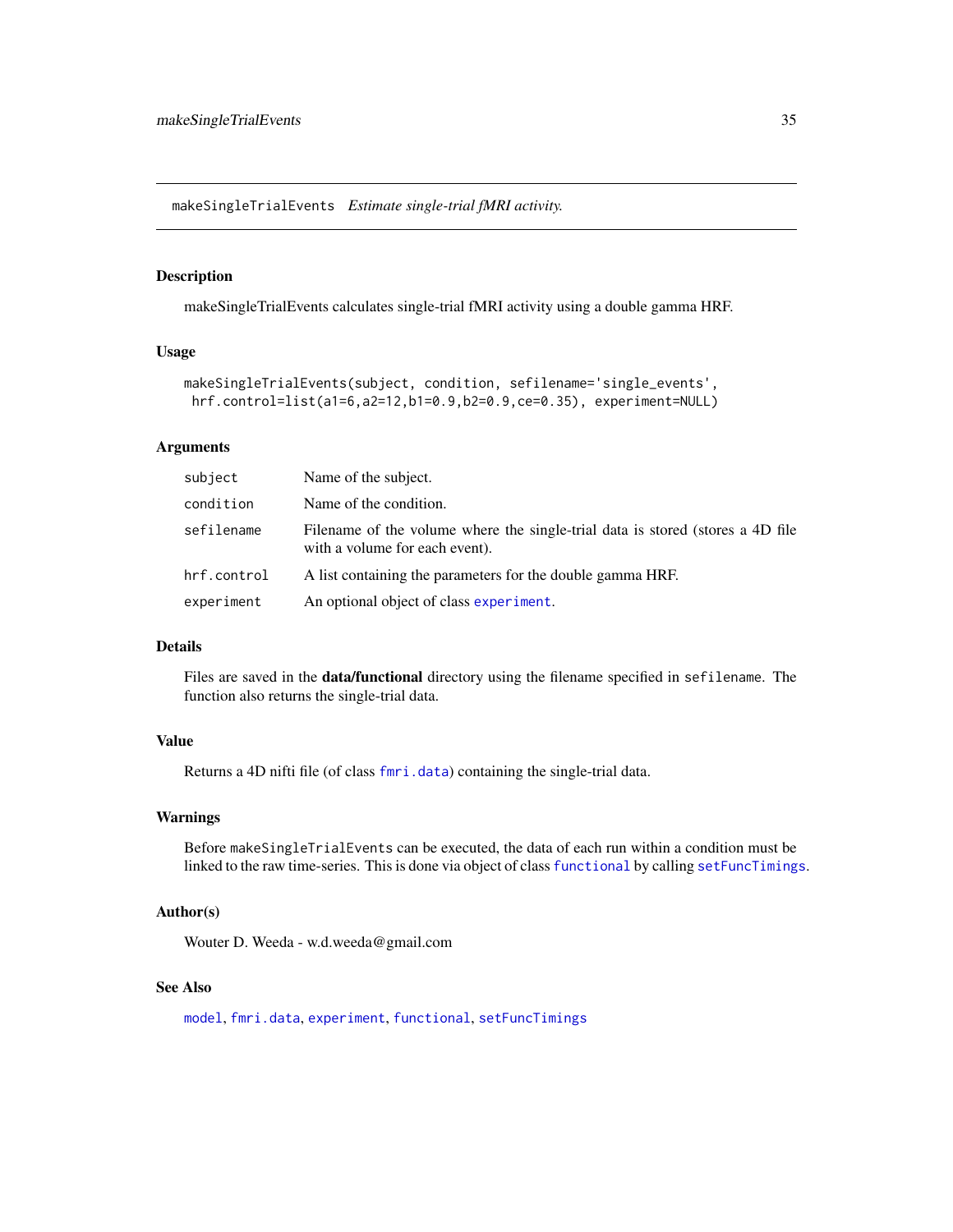<span id="page-35-0"></span>

mcpCorrect calculates three types of multiple comparison corrections: 'uncorrected', 'bonferroni', and 'False Discovery Rate (FDR)'. mcpCorrect assumes the data are t-values.

#### Usage

```
mcpCorrect(fmridata, type = c("uncorrected", "bonferroni", "FDR"),
alpha = 0.05, q = 0.05, cv = 1, df = 100, sig.steps = 1, adj.n = T)
```
# Arguments

| fmridata  | An object of class ".fmri.data" (see fmri.data).           |
|-----------|------------------------------------------------------------|
| type      | Type of correction ('uncorrected', 'bonferroni', 'FDR')    |
| alpha     | Nominal alpha level.                                       |
| q         | q parameter for FDR.                                       |
| CV        | Cy parameter for FDR.                                      |
| df        | Degrees of freedom of the t-values.                        |
| sig.steps | Number of steps to divide p-values in (for visualization). |
| adj.n     | Use only brain voxels when correcting?                     |

#### Value

Returns two object of class "fmri.data", one with suprathreshold voxels masked, one with only sigificant voxels used for overlay images.

#### Author(s)

Wouter D. Weeda - w.d.weeda@gmail.com

#### See Also

[fmri.data](#page-19-1)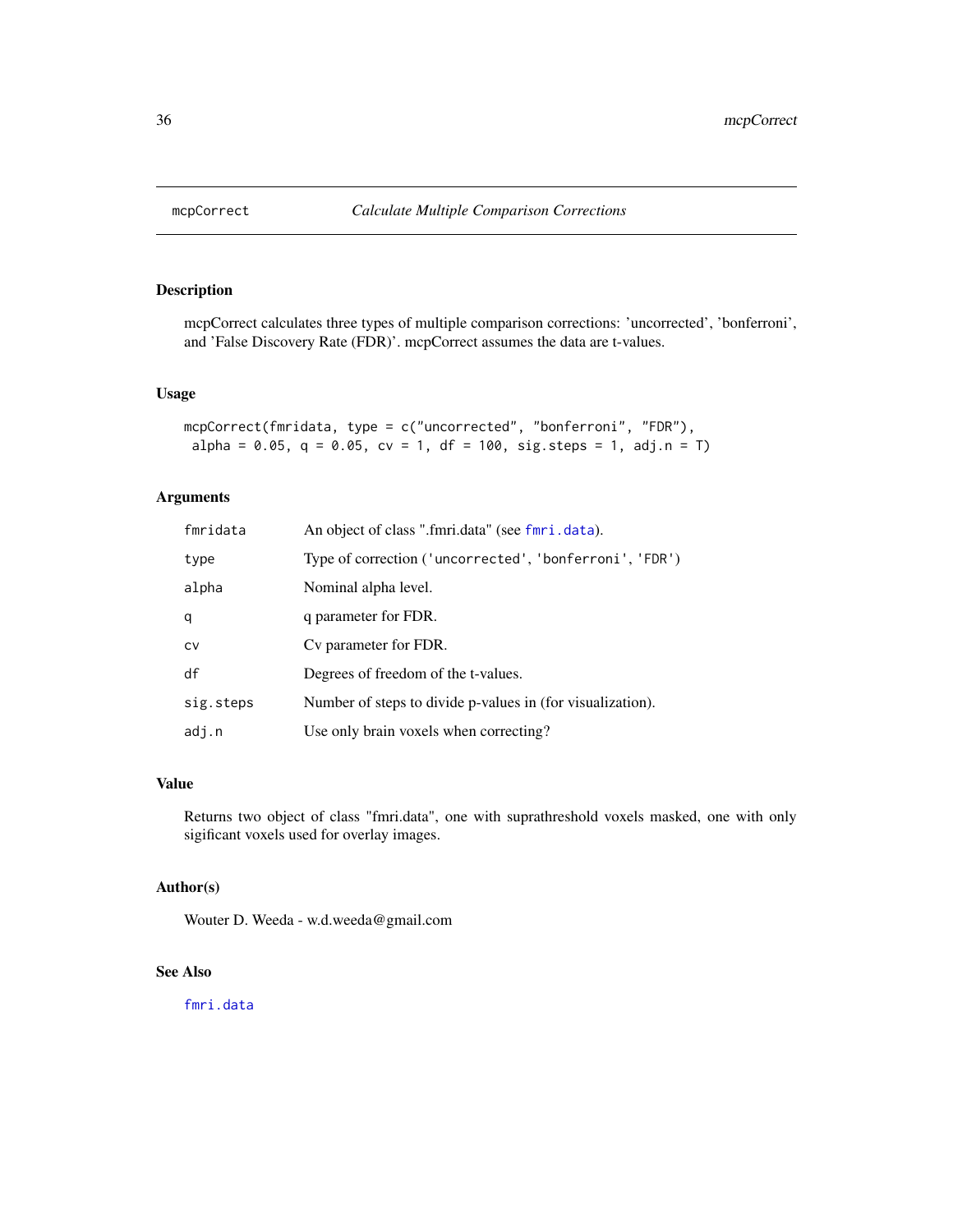<span id="page-36-2"></span><span id="page-36-0"></span>

Calculate and show the BIC, minimum and number of regions of all models in a condition.

## Usage

```
minBIC(subject, condition)
```
#### Arguments

| subject   | Name of the subject.   |
|-----------|------------------------|
| condition | Name of the condition. |

## Value

Returns an object of class [sequence](#page-55-0) containing fit-information of all models.

#### Author(s)

Wouter D. Weeda - w.d.weeda@gmail.com

#### See Also

[fmri.data](#page-19-0), [sequence](#page-55-0)

<span id="page-36-1"></span>mnames-class *arf3DS4 "mnames" class*

#### Description

The arf3DS4 "mnames" class contains information on the models in a subject/condition. It can be used to quickly load models without having to specify the experiment, subject and condition each time.

## **Objects**

Objects can be created by calls of the form new("mnames", ...).

## Slots

experiment: Object of class "experiment" (see [experiment](#page-13-0)). subject: Subject name. condition: Condition name. mnames: Vector of modelnames within a subject/condition.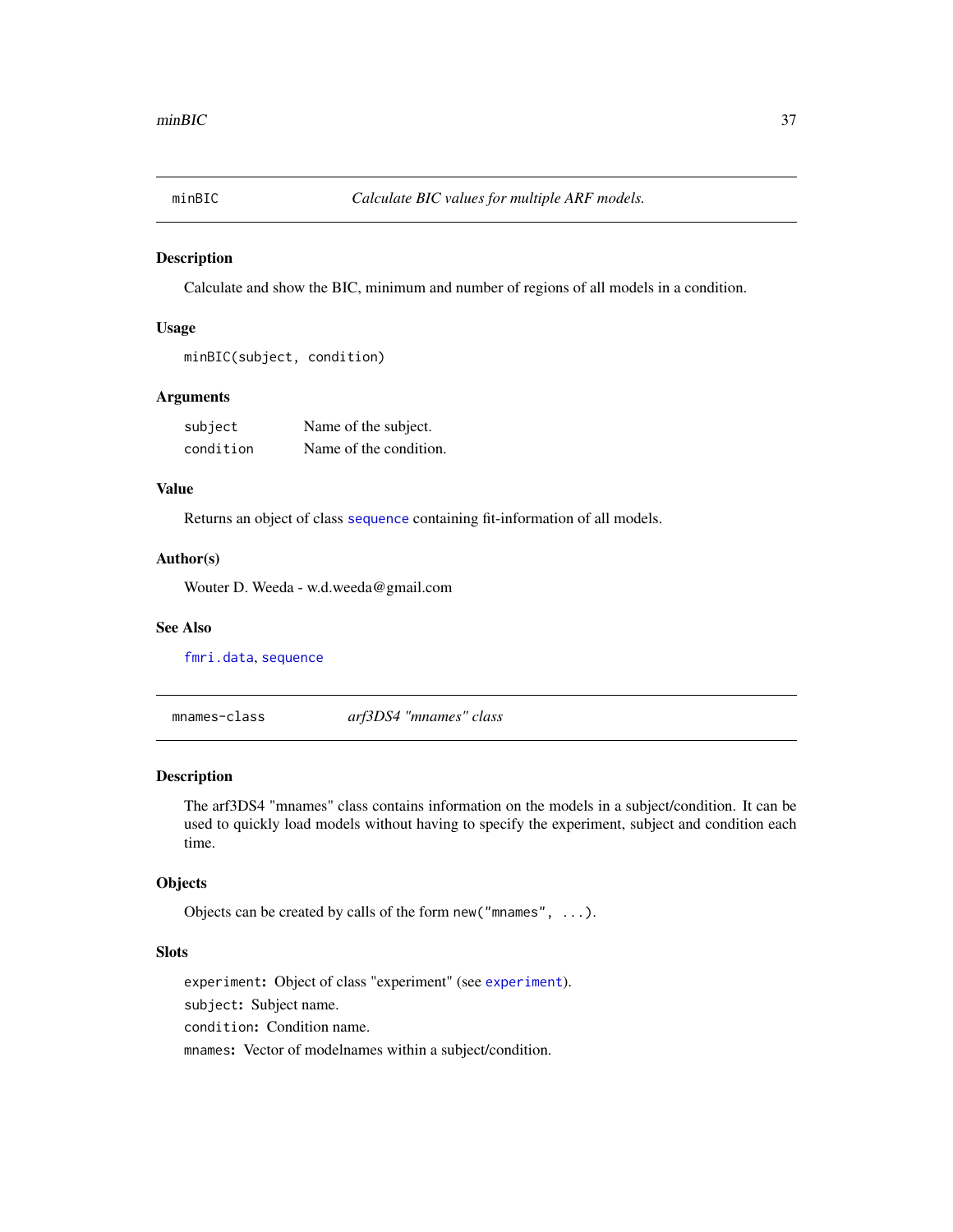#### Methods

Standard arf3DS4 accessor and replacement functions can be used to access and replace slots.

access .classname.slotname(object)

replace .classname.slotname(object)<-

show signature(object = "mnames"): ...

In this case classname is "mnames" and slotname is for example "subject". So to access the "subject" slot of an r-object "mymnames" (of class "mnames") type .mnames.subject(mymnames).

#### Author(s)

Wouter D. Weeda - w.d.weeda@gmail.com

## See Also

[experiment](#page-13-0)

#### Examples

showClass("mnames")

<span id="page-37-0"></span>model-class *arf3DS4 "model" class*

### Description

The arf3DS4 model class contains all information on a (fitted) model. It extends the "data" class directly, since it uses the files specified there to fit the model. The "model" class contains information on file locations and filenames. More importantly it contains information on the fitted model: parameter estimates, parameter (co)variance matrix, statistical test information, fit indices, convergence information, warnings, etc.

## **Objects**

Objects can be created by calls of the form new("model", ...).

#### **Slots**

modelname: Name of the (fitted) model. modelpath: Full path to the model directory. modeldatapath: Full path to the model/data directory. residualFile: Name of the file containing model residuals. derivativeFile: Name of the file containing first order derivatives. weightFile: Name of the binary file containing weights. modelDataFile: Name of the file containing model predictions.

<span id="page-37-1"></span>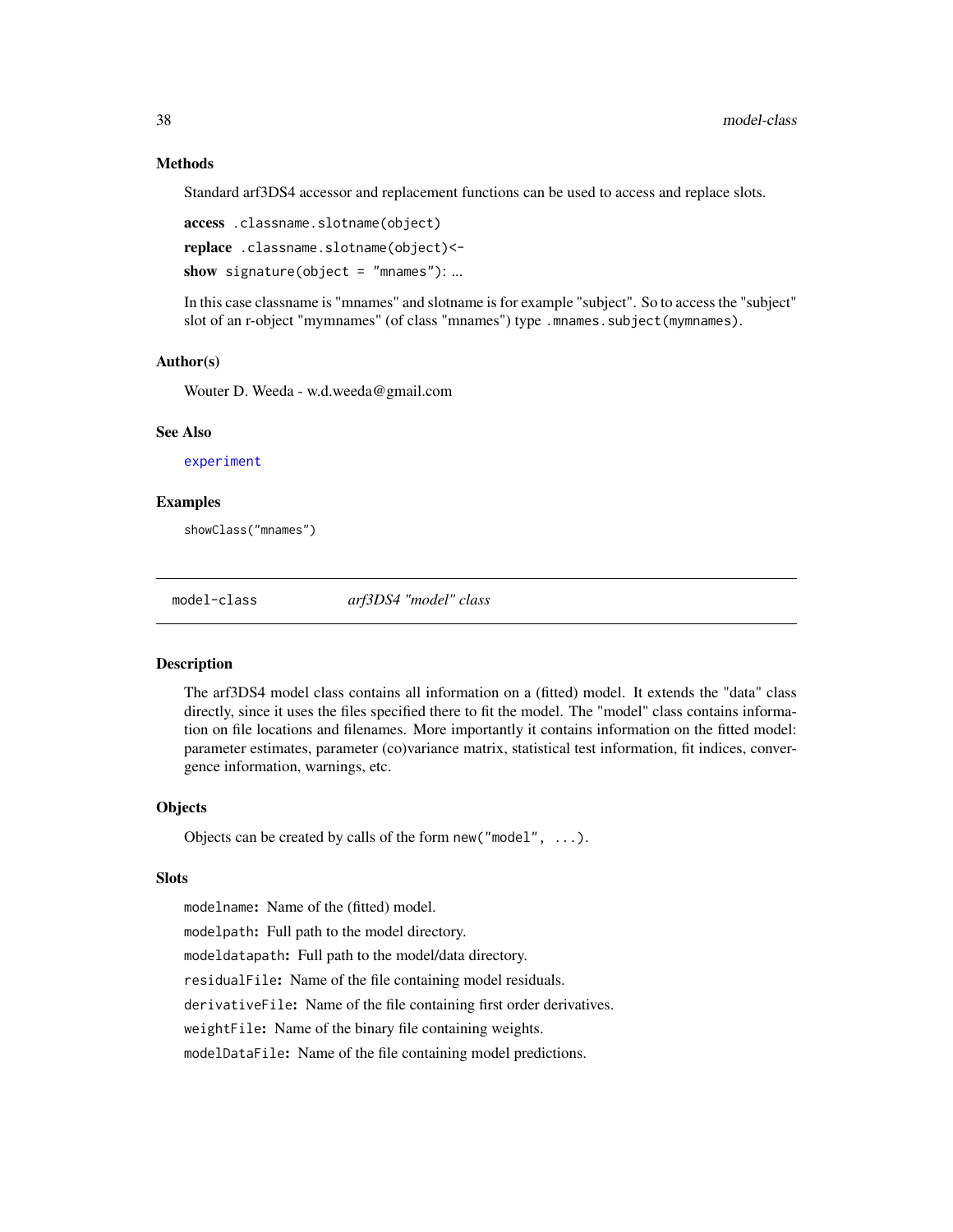#### model-class 39

- fullmodelDataFile: Full name of the file containing model predictions.
- modelFile: Name of the model.Rda file containing the model object.
- optionsFile: Name of the options.Rda file (used to specify options, see [options](#page-44-0)).
- startFile: Name of the start.Rda file.
- logFile: Name of the log.Rda file.
- convergence: Convergence information.
- iterates: Number of iterates.
- minimum: Value of the objective function at the minimum.
- estimates: Parameter Estimates.
- gradient: Gradient of the parameters at the minimum.
- hessian: Hessian matrix of parameters.
- params: Number of parameters.
- modeltype: Type of model fitted.
- sandwichmethod: Method used to calculate Sandwich estimates.
- varcov: Variance/covariance matrix of the parameters.
- warnings: Warnings encountered during processing.
- fit: Fit of the model (BIC and RMSEA).
- [wald](#page-64-0): Wald class object (containing model statistics, see wald).
- regions: Number of regions in the spatial model.
- startval: Starting values of the minimization procedure.
- proctime: Processing time of minimization and sandwich procedures.
- valid: Is the model valid?
- name: Name of the data object, usually 'subjectname conditionname'.
- fullpath: Full path to the data directory.
- betafiles: Vector of filenames (full paths) of the beta files (containing beta estimates).
- weightfiles: Vector of filenames (full paths) of the weight files (containing variances of the beta estimates).
- avgdatfile: Filename of the averaged beta file.
- avgWfile: Filename of the averaged weight file.
- avgtstatFile: Filename of the average t-statistics (=avgbetafile/sqrt(avgweightfile)) file.
- n: Number of 'brain' voxels (i.e. the number of voxels excluding those where @mask is zero).
- mask: Vector containing the mask for the data.
- ss: Sums-of-squares of the data.
- regDir: Fullpath to the registration directory.
- regRda: Name of the registration.Rda file.
- funcDir: Fullpath to the functional directory.
- funcRda: Name of the functional.Rda file.
- dataHeader: Nifti header information from the avgdataFile.
- runs: Number of runs (= number of beta files).
- version: Object of class "version" (see [version](#page-62-0))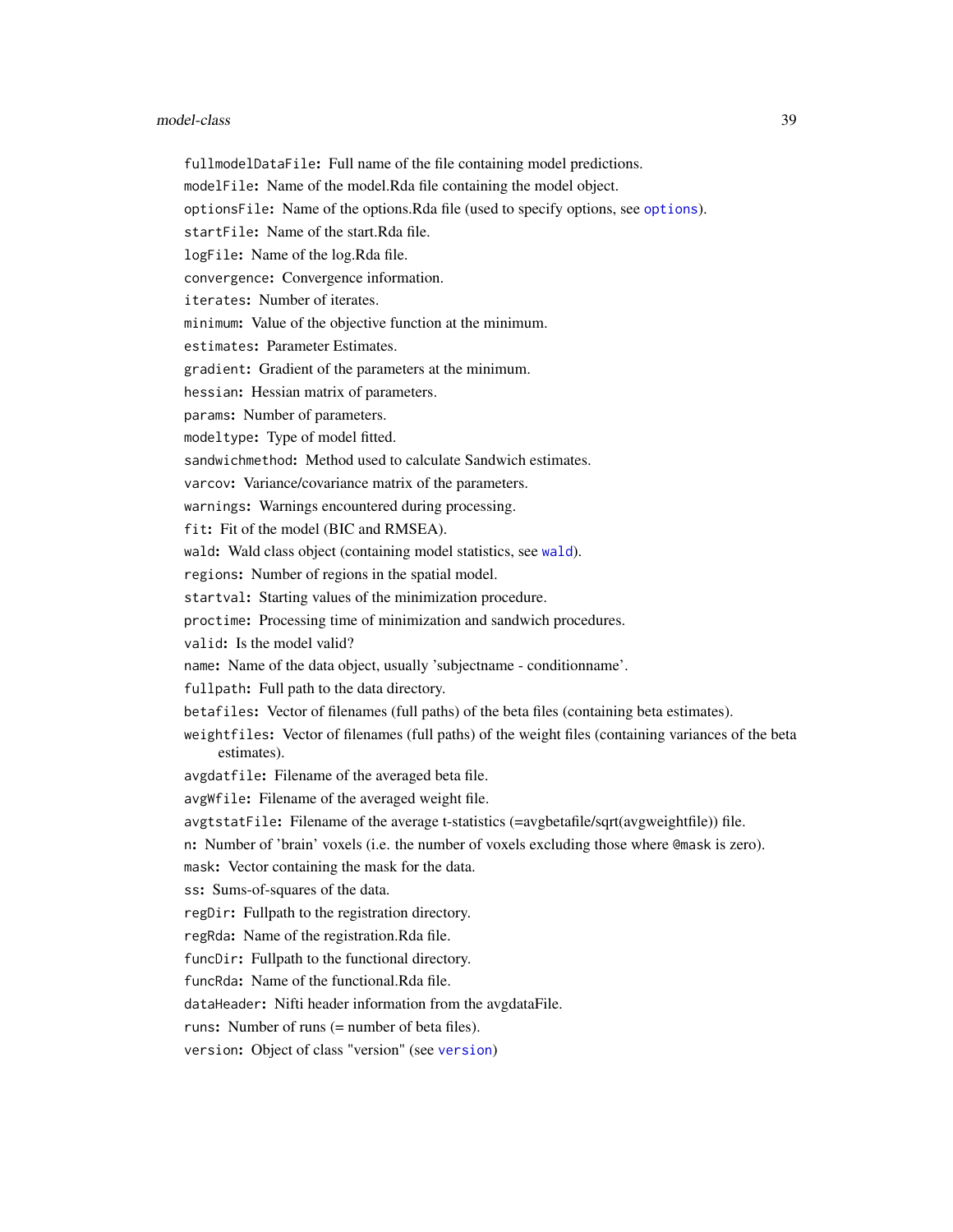## <span id="page-39-1"></span>Extends

Class [data](#page-10-0), directly.

# Methods

Standard arf3DS4 accessor and replacement functions can be used to access and replace slots.

```
access .classname.slotname(object)
replace .classname.slotname(object)<-
plot signature(x = "model", y = "missing"); ...show signature(object = "model"): ...
```
In this case classname is "model" and slotname is for example "estimates". So to access the "estimates" slot of an r-object "mymodel" (of class "model") type .model.estimates(mymodel).

#### Author(s)

Wouter D. Weeda - w.d.weeda@gmail.com

## See Also

[data](#page-10-0), [options](#page-44-0), [wald](#page-64-0)

#### Examples

showClass("model")

<span id="page-39-0"></span>newModel *Create a new ARF model*

## Description

newModel creates a new model of with a given number of regions in the spatial model within a subject/condition, using the options specified. It also creates a new directory in the **model** directory of the condition.

#### Usage

```
newModel(modelname = "defaultmodel", regions = 1, subject = "",
 condition = "", type = c("gauss", "simple"), options = new("options"),
 overwrite = T, experiment = NULL)
```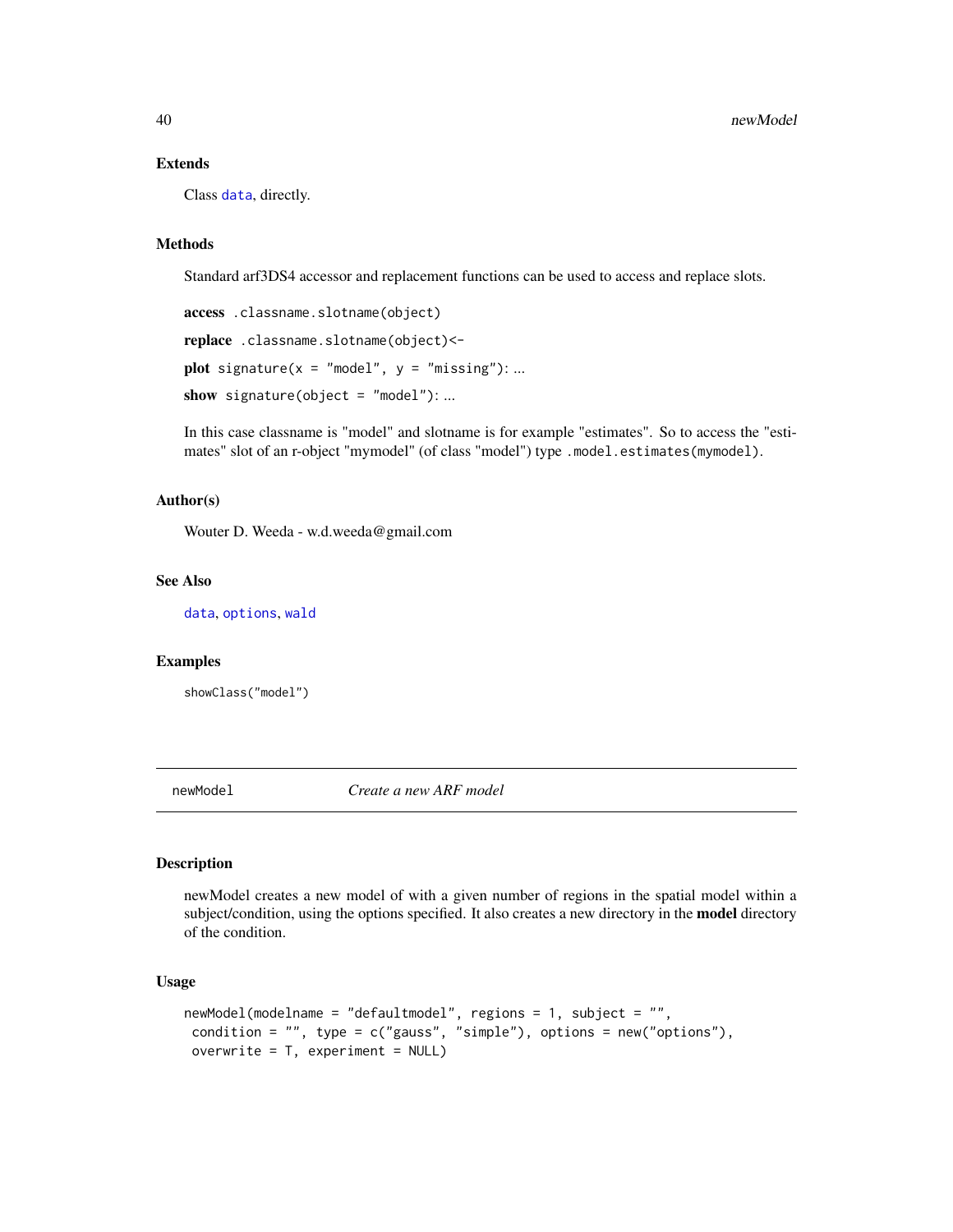## <span id="page-40-1"></span>nifti.fileinfo-class 41

# Arguments

| modelname  | Name of the model.                                                         |
|------------|----------------------------------------------------------------------------|
| regions    | Number of regions in the spatial model.                                    |
| subject    | Name of the subject.                                                       |
| condition  | Name of the condition.                                                     |
| type       | Type of model to fit (full Gaussian ('gauss'), simple Gaussian ('simple'). |
| options    | Options object (options).                                                  |
| overwrite  | Overwrite the model if a model with the same name alreay exists?           |
| experiment | Experiment object (as default uses . experiment).                          |

# Details

Calls to newModel save an instance of a file named model.Rda in the appropriate directory and return the model object.

## Value

Returns an object of class "model" with the appropriate slots.

# Author(s)

Wouter D. Weeda - w.d.weeda@gmail.com

#### See Also

[model](#page-37-0), [options](#page-44-0), [experiment](#page-13-0)

<span id="page-40-0"></span>nifti.fileinfo-class *arf3DS4 "nifti.fileinfo" class*

# Description

The arf3DS4 "nifti.fileinfo" class contains the basic file information needed to read/write an ANA-LYZE/NIFTI header.

# **Objects**

Objects can be created by calls of the form new ("nifti.fileinfo", ...).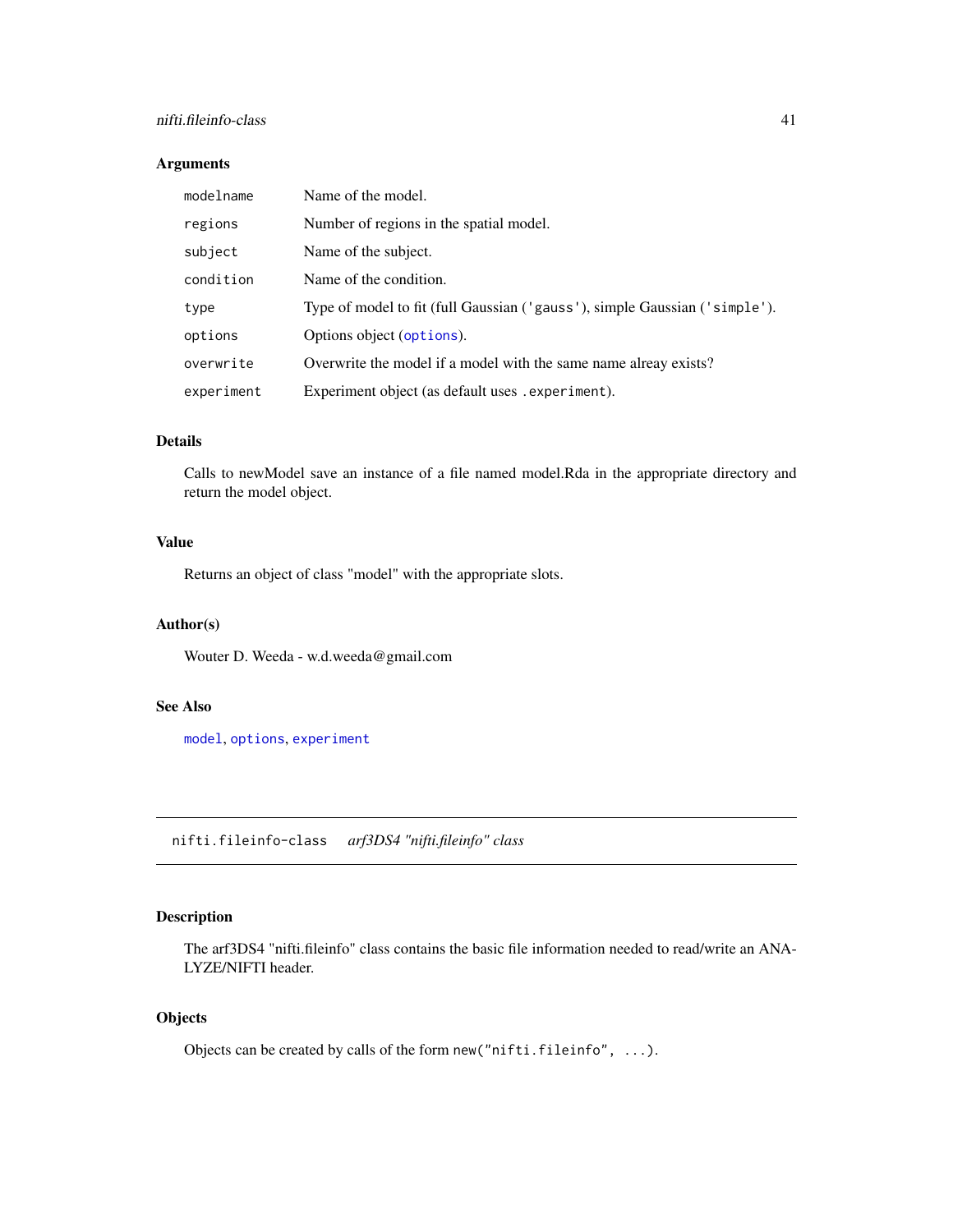# Slots

fullpath: Full path of fMRI datafile. filename: Filename of the fMRI datafile. filetype: Type of the fMRI datafile. extension: File extension. gzipped: Is the file gzipped? endian: Endianness of file. version: Object of class "version" (see [version](#page-62-0))

#### Methods

Standard arf3DS4 accessor and replacement functions can be used to access and replace slots.

access .classname.slotname(object)

replace .classname.slotname(object)<-

In this case classname is "nifti.fileinfo" and slotname is for example "extension". So to access the "extension" slot of an r-object "myniftifileinfo" (of class "nifti.fileinfo") type .nifti.fileinfo.extension(myfniftifileinfo).

## Author(s)

Wouter D. Weeda - w.d.weeda@gmail.com

## References

See the Nifti homepage (<http://nifti.nimh.nih.gov/>) for more information on the nifti filetype.

#### See Also

[nifti.header](#page-41-0), [fmri.data](#page-19-0)

## Examples

showClass("nifti.fileinfo")

<span id="page-41-0"></span>nifti.header-class *arf3DS4 "nifti.header" class*

# Description

The arf3DS4 "nifti.header" class contains the header information of an ANALYZE/NIFTI functional volume.

#### **Objects**

Objects can be created by calls of the form new("nifti.header", ...).

<span id="page-41-1"></span>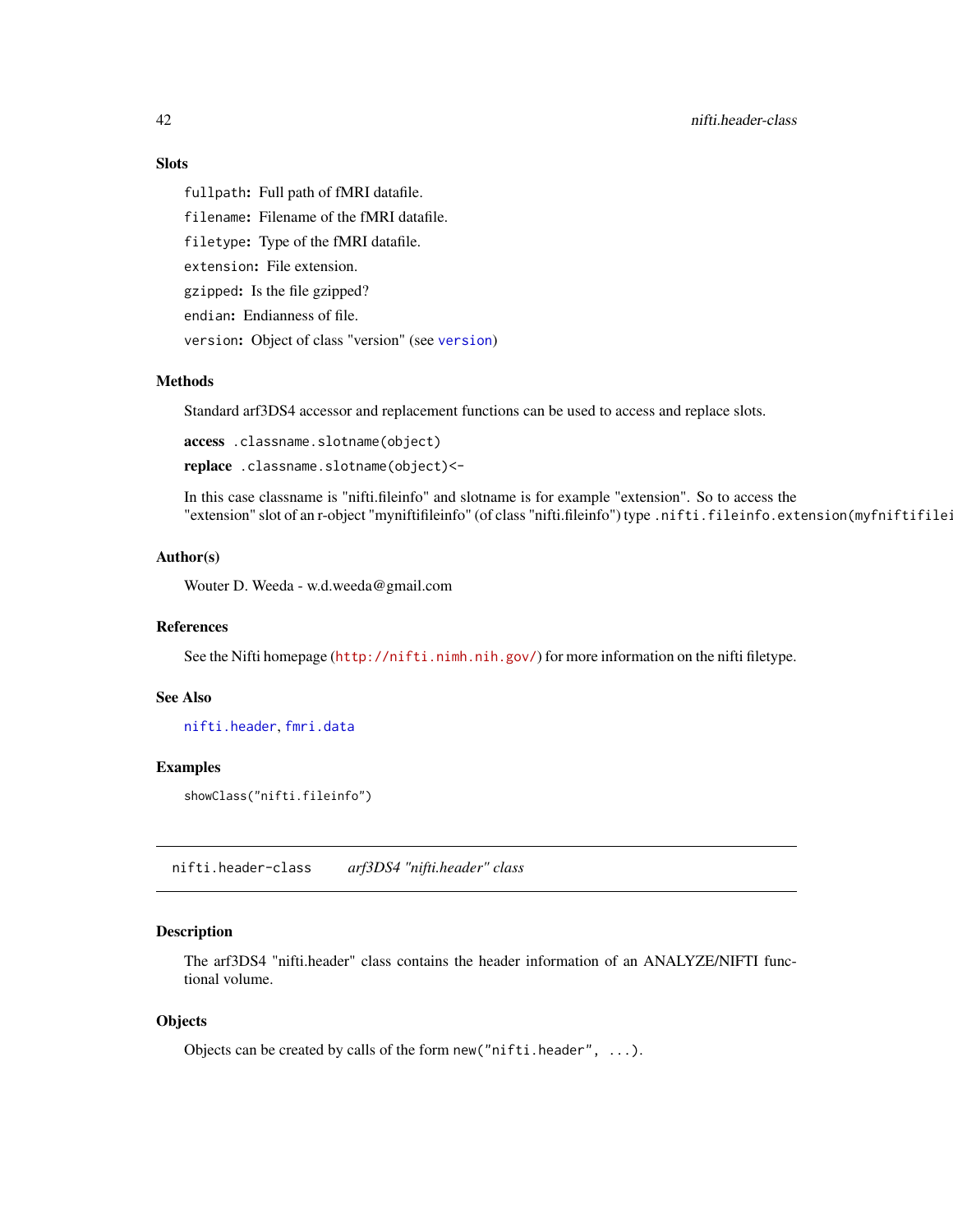#### **Slots**

sizeof\_hdr: <nifti> Size of the header file. data\_type: <nifti> Type of data (representation). db\_name: <nifti> db\_name. extents: < nifti> extents session\_error: <nifti> session error. regular: < nifti> regular dim\_info: <nifti> MRI slice ordering. dims: <nifti> Data array dimensions. intent\_p1: <nifti> 1st intent parameter. intent\_p2: <nifti> 2nd intent parameter. intent\_p3: <nifti> 3rd intent parameter. intent\_code: <nifti> Intent code. datatype: < nifti> Data type. bitpix: <nifti> Number of bits per voxel. slice\_start: <nifti> First slice index. pixdim: <nifti> Grid spacing (single voxel dimensions). vox\_offset: <nifti> Offset in the .nii file. sc1\_slope: <nifti> Data scaling, slope. scl\_inter: <nifti> Data scaling, offset. slice\_end: <nifti> Last slice index. slice\_code: <nifti> Slice timing order. xyzt\_units: <nifti> Units of single voxel dimensions. cal\_max: <nifti> Maximum display intensity. cal\_min: <nifti> Minimum display intensity. slice\_duration: <nifti> Time for one slice (TR). toffset: < nifti> Shift in time. glmax: <nifti> glmax. glmin: <nifti> glmin. descrip: < nifti> Description of file. aux\_file: <nifti> An auxilliary filename. qform\_code: <nifti> q\_form code. sform\_code: <nifti> s\_form code. quatern\_b: <nifti> quaternion b parameter. quatern\_c: < nifti> quaternion c parameter. quatern\_d: < nifti> quaternion d parameter. qoffset\_x: <nifti> q offset x parameter.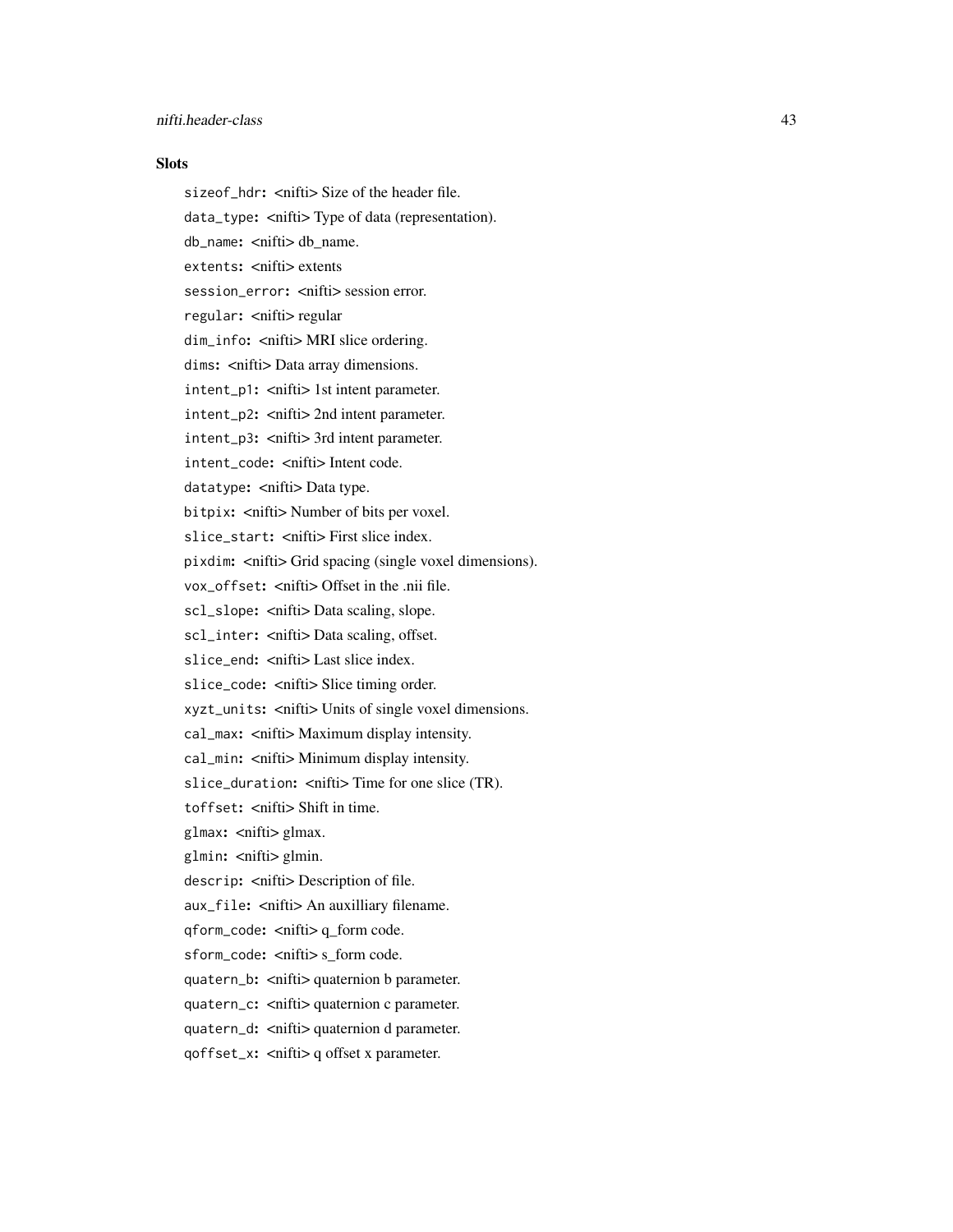qoffset\_y: <nifti> q offset y parameter. qoffset\_z: <nifti> q offset z parameter. srow\_x: <nifti> 1st row affine transformation. srow\_y: <nifti> 2nd row affine transformation. srow\_z: <nifti> 3rd row affine transformation. intent\_name: <nifti>Meaning of data. magic: < nifti> nifti magicstring. data.type: < arf3DS4> Data type. data.signed: <arf3DS4>Signed data. fullpath: <arf3DS4> Full path of datafile. filename: <arf3DS4>Filename. filetype: <arf3DS4> Type of file. extension: <arf3DS4>File extension. gzipped: <arf3DS4> Is the file gzipped? endian: <arf3DS4> Endianness of file. version: Object of class "version" (see [version](#page-62-0))

## Extends

Class ["nifti.fileinfo"](#page-40-0), directly.

#### Methods

Standard arf3DS4 accessor and replacement functions can be used to access and replace slots.

access .classname.slotname(object) replace .classname.slotname(object)<-

In this case classname is "nifti.header" and slotname is for example "dims". So to access the "dims" slot of an r-object "myniftiheader" (of class "nifti.header") type .nifti.header.dims(myfniftiheader).

#### Author(s)

Wouter D. Weeda - w.d.weeda@gmail.com

## References

See the Nifti homepage (<http://nifti.nimh.nih.gov/>) for more information on the nifti filetype.

## See Also

[fmri.data](#page-19-0),[nifti.fileinfo](#page-40-0)

#### Examples

showClass("nifti.header")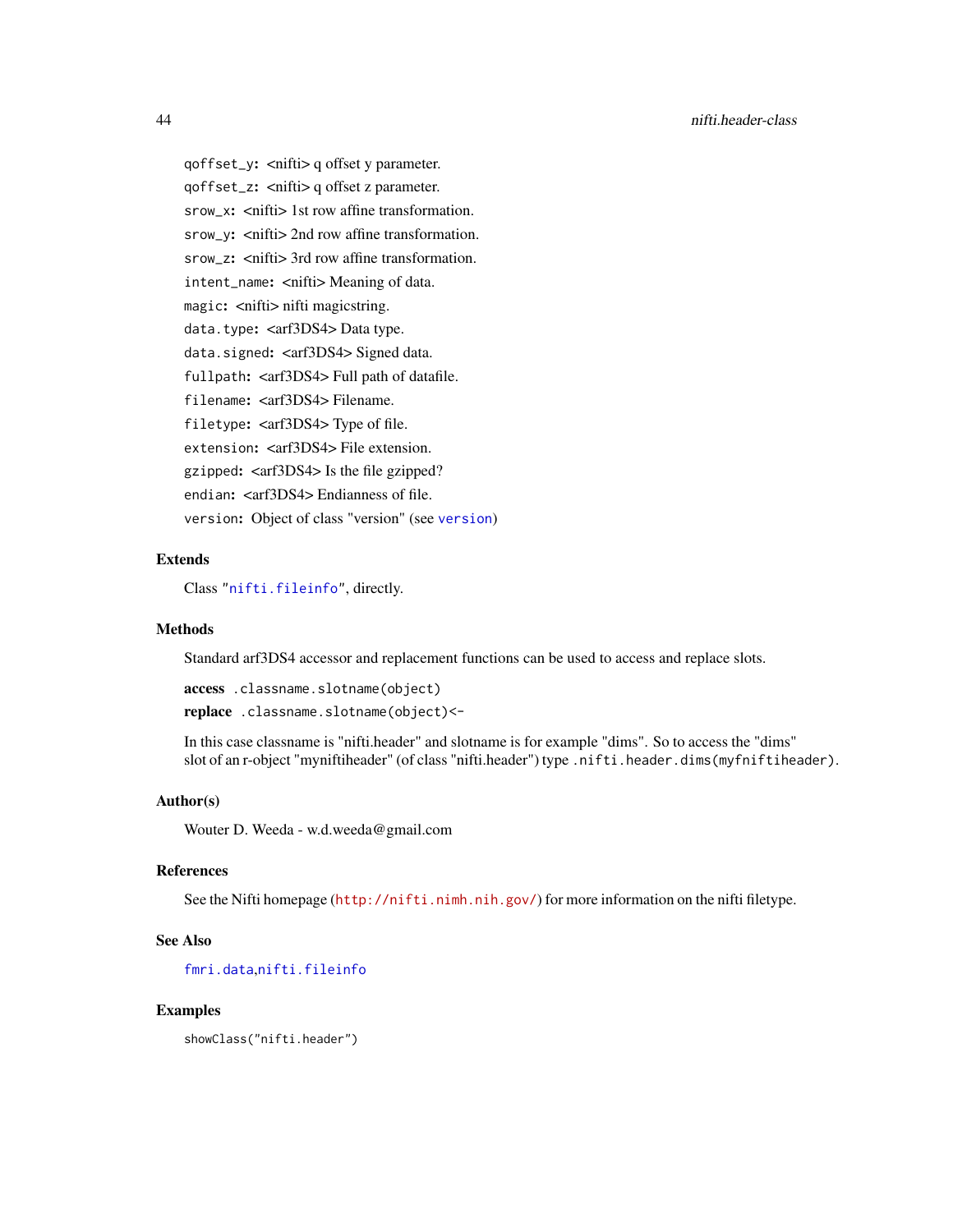<span id="page-44-1"></span><span id="page-44-0"></span>

The arf3DS4 "options" class contains the options of the minimization procedure (including starting value calculation, and (co)variance estimation). Mostly used by ARF "model" objects (see [model](#page-37-0)).

#### **Objects**

Objects can be created by calls of the form new("options", ...).

#### **Slots**

nlm.gradtol: <nlm> Gradient tolerance (not used). nlm.steptol: <nlm> Step tolerance (not used). opt.method: <optim> Optim method (L-BFGS-B). opt.lower: <optim> Lowerbound of parameters (for L-BFGS-B). opt.upper: <optim> Upperbound of parameters (for L-BFGS-B). min.analyticalgrad: Use analytical gradient in minimization? min.iterlim: Iteration limit. min.boundlim: Persistent Boundary iteration limit. min.routine: Minimization routine (optim). start.method: Method of startingvalue calculation ('use','load',or 'rect') start.maxfac: Width of smoothing kernel used in starting value calculation. start.vector: Starting value template (used for default values). chk.method: Check method for parameters of minimized solution. chk.range: Range of values to check parameters of minimized solution. sw.type: Use diagonal residual matrix or full residual matrix in sandwich (co)variance calculation. output.mode: Vector with output types ('none' or 'progress'). version: Object of class "version" (see [version](#page-62-0))

#### Methods

Standard arf3DS4 accessor and replacement functions can be used to access and replace slots.

access .classname.slotname(object)

replace .classname.slotname(object)<-

In this case classname is "options" and slotname is for example "sw.type". So to access the "sw.type" slot of an r-object "myoptions" (of class "options") type .options.sw.type(myoptions).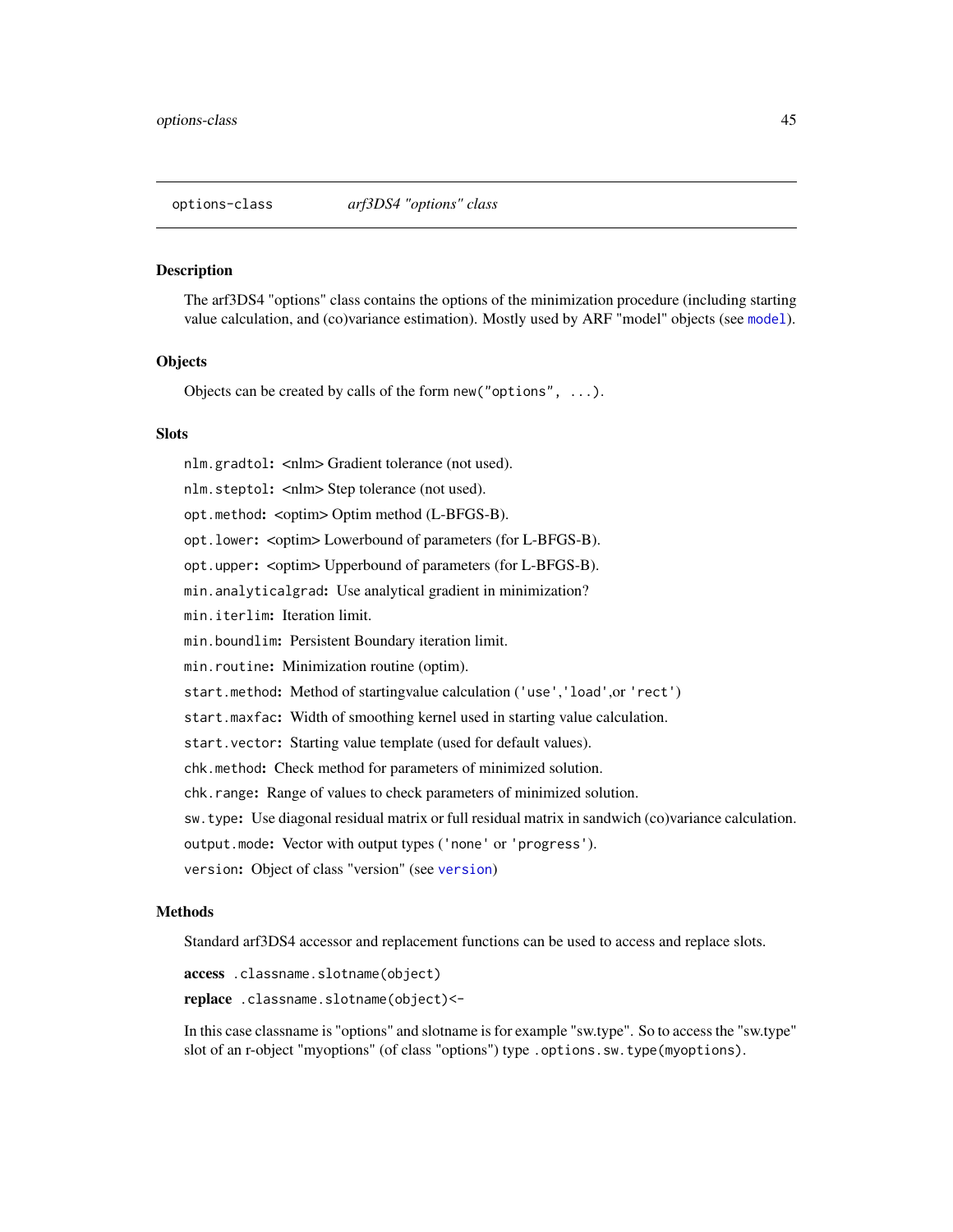#### Author(s)

Wouter D. Weeda - w.d.weeda@gmail.com

#### See Also

[model](#page-37-0)

## Examples

showClass("options")

<span id="page-45-0"></span>processModel *Process an ARF model.*

# Description

Run an entire processing pipeline for a given ARF model (minimization and statistics).

#### Usage

```
processModel(arfmodel, options = loadOptions(arfmodel),
dat = readData(.model.avgdatfile(arfmodel)),
weights = readData(.model.avgWfile(arfmodel)),
pr = T, printlevel = 0, try.silen = T)
```
# Arguments

| arfmodel   | An arf model object (class model).                                                                                                                                                                                                                                     |
|------------|------------------------------------------------------------------------------------------------------------------------------------------------------------------------------------------------------------------------------------------------------------------------|
| options    | An "options" object (class options). The options estart method slot is used to<br>determine which method to use for starting values. The arfmodel@modeltype<br>slot is used to determine whether to fit a full Gaussian model (default) or a<br>simple Gaussian model. |
| dat        | An object of class "fmri.data" (fmri.data containing the averaged beta-values.)                                                                                                                                                                                        |
| weights    | An object of class "fmri.data" (fmri.data containing the averaged weights of<br>the beta-values.)                                                                                                                                                                      |
| pr         | Print output to the screen, or perform silently.                                                                                                                                                                                                                       |
| printlevel | Number indicating the level of output of the minimization procedure.                                                                                                                                                                                                   |
| try.silen  | Should errors be printed when they occur or only passed to the Comernings slot.                                                                                                                                                                                        |

# Details

processModel calls [fitModel](#page-17-0), [varcov](#page-61-0) and [wald](#page-63-0). The model is automatically saved.

# Value

Returns an object of class "model" with the appropriate slots.

<span id="page-45-1"></span>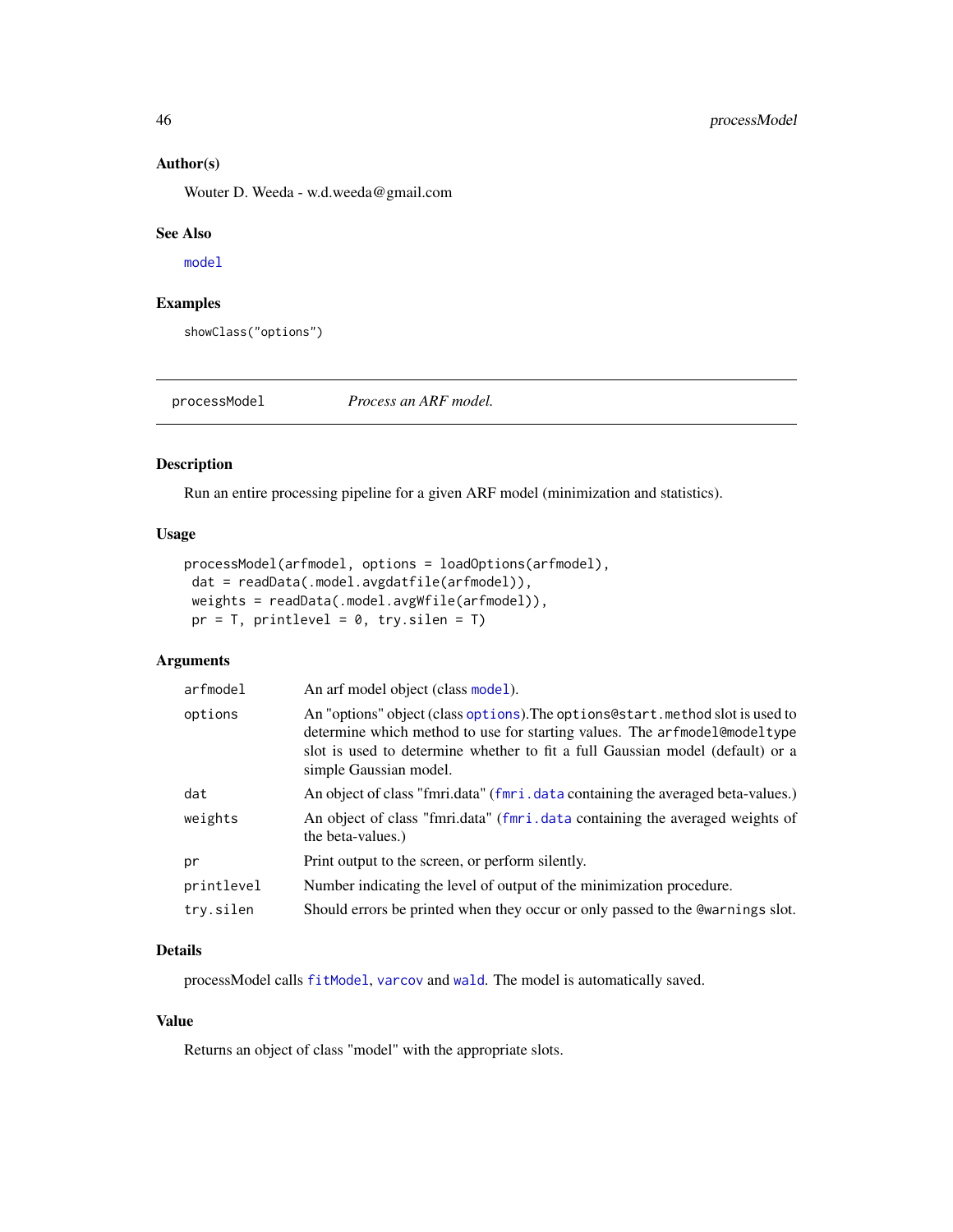# <span id="page-46-1"></span>processSeed 47

## Author(s)

Wouter D. Weeda - w.d.weeda@gmail.com

#### See Also

[model](#page-37-0), [options](#page-44-0), [fmri.data](#page-19-0), [newModel](#page-39-0), [fitModel](#page-17-0), [varcov](#page-61-0), [wald](#page-63-0)

<span id="page-46-0"></span>processSeed *Process a model using a seed number of regions*

# Description

processSeed runs a sequence of models with different starting values to obtain a stable solution. It starts with as simple model with rectangular starts, subsequently it runs a full model given the estimates of the simple model. It then prunes the full model, discarding the regions with bad gradients and/or bounded parameters.

## Usage

```
processSeed(modelname='defaultmodel', seedreg, subject='',
condition='', startmethod=c('default','simple'), grad=NULL,
bound=NULL, pval=NULL, options=new('options'), pr=T,
printlevel=0, try.silen=T, overwrite=T, experiment=NULL)
```
# Arguments

| modelname   | Name to give the pruned models in the sequence.                                       |
|-------------|---------------------------------------------------------------------------------------|
| seedreg     | Number of regions to fit at sequence start (seed number).                             |
| subject     | Name of the subject.                                                                  |
| condition   | Name of the condition.                                                                |
| startmethod | Use simple model as start or the default (rectangular method).                        |
| grad        | Gradient check limits, absolute higher values are pruned.                             |
| bound       | Threshold to check if a parameter is on a bound. When NULL, check is sup-<br>pressed. |
| pval        | Prune regions with non-significant Wald statistics higher than pval.                  |
| options     | Options object.                                                                       |
| pr          | Output to screen?                                                                     |
| printlevel  | Number indicating the level of output of the minimization procedure.                  |
| try.silen   | Should errors be printed when they occur or only passed to the warnings slot.         |
| overwrite   | Overwrite the model if a model with the same name already exists?                     |
| experiment  | Optional experiment object.                                                           |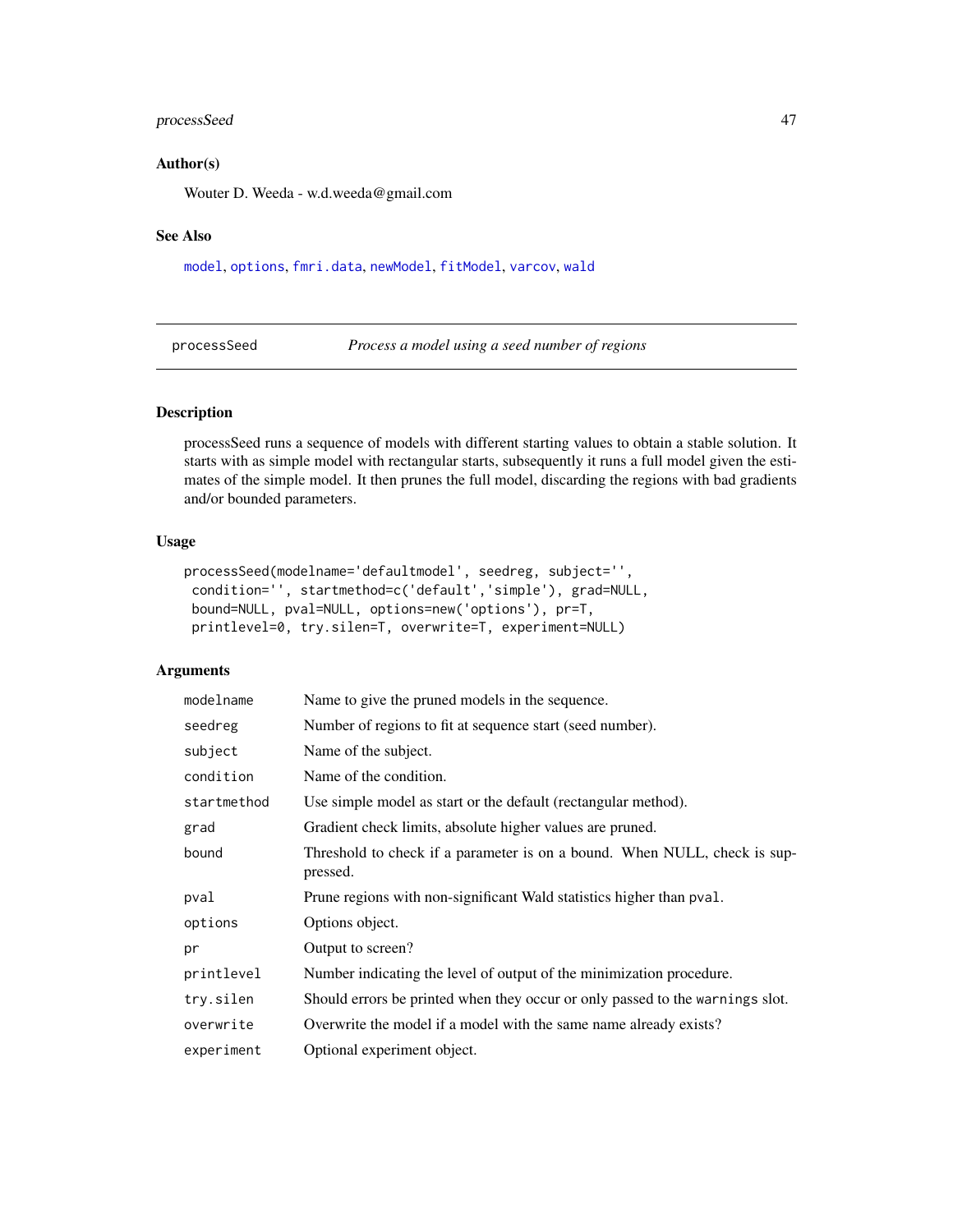## Value

Returns the best model (class [model](#page-37-0))

## Author(s)

Wouter D. Weeda - w.d.weeda@gmail.com

## See Also

[model](#page-37-0), [newModel](#page-39-0), [fitModel](#page-17-0), [pruneModel](#page-47-0), [options](#page-44-0), [experiment](#page-13-0)

```
pruneModel Prune a model based on invalid gradients and bounded parameters.
```
## Description

Prune model prunes an ARF model according to the gradients and bounds.

#### Usage

```
pruneModel(arfmodel,modelname='defaultmodel',subject='',
condition='',grad=NULL,bound=NULL,pval=NULL,
options=new('options'),overwrite=T,experiment=NULL)
```
# Arguments

| arfmodel   | An arf model object (class model).                            |
|------------|---------------------------------------------------------------|
| modelname  | Name for the new models (pruneModel makes newmodelnames).     |
| subject    | Name of the subject.                                          |
| condition  | Name of the condition.                                        |
| grad       | Absolute threshold for gradient check.                        |
| bound      | Number of digits used in equality check on the bound.         |
| pval       | Prune non-significant regions with p-values higher than pval. |
| options    | An "options" object (class options).                          |
| overwrite  | Overwrite existing objects?                                   |
| experiment | Optional experiment object.                                   |

## Value

Returns an object of class "model" with the appropriate slots.

## Author(s)

Wouter D. Weeda - w.d.weeda@gmail.com

<span id="page-47-1"></span>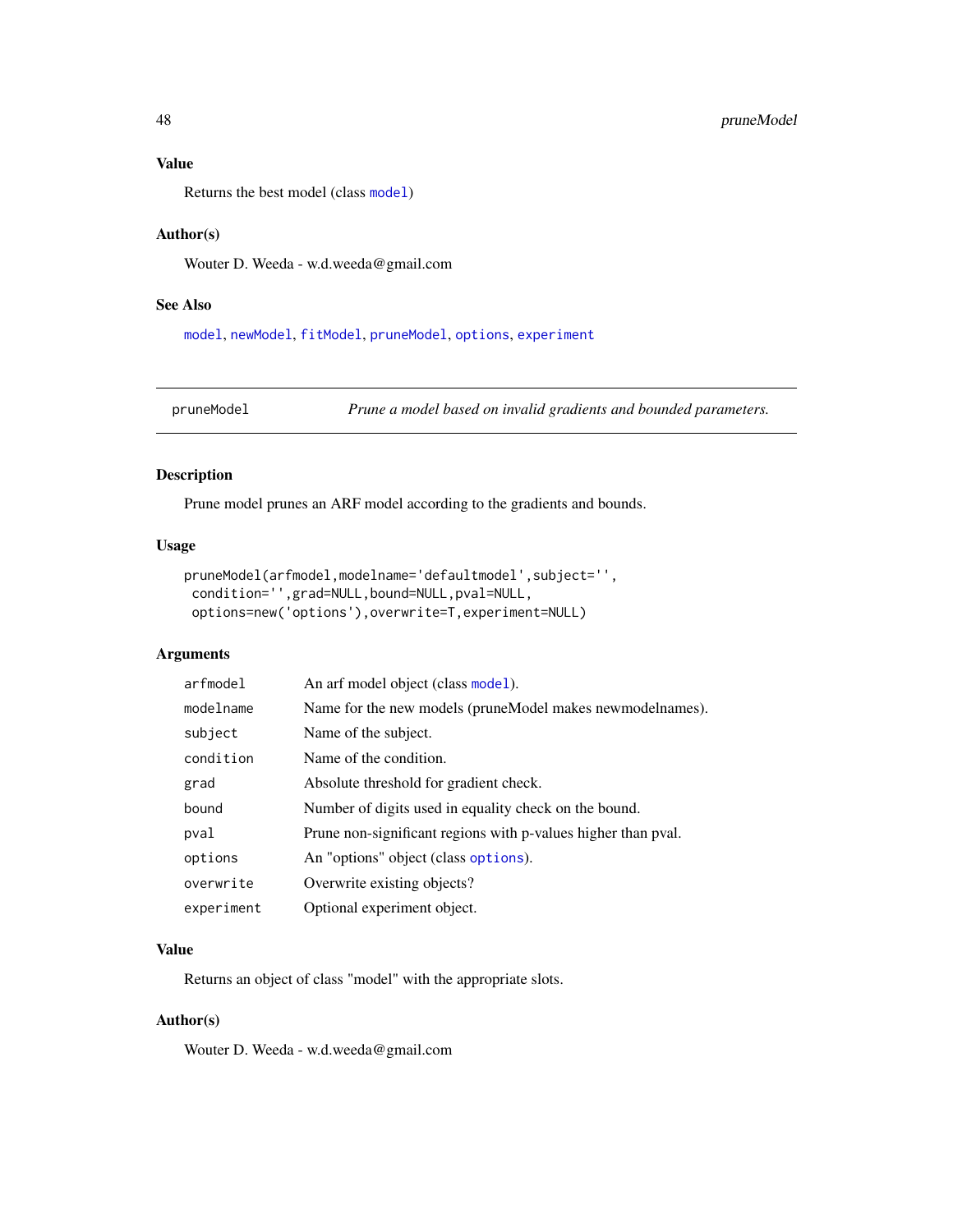#### <span id="page-48-1"></span>readData 49

# See Also

[model](#page-37-0), [options](#page-44-0), [experiment](#page-13-0), [processSeed](#page-46-0)

## <span id="page-48-0"></span>readData *read in a NIFTI/ANALYZE file.*

# Description

readData reads in a NIFTI/ANALYZE file.

# Usage

readData(filename)

# Arguments

filename Name of the file to be read in.

# Value

Returns an object of class [fmri.data](#page-19-0).

## Author(s)

Wouter D. Weeda - w.d.weeda@gmail.com

## References

See the Nifti homepage (<http://nifti.nimh.nih.gov/>) for more information on the nifti filetype.

# See Also

[fmri.data](#page-19-0)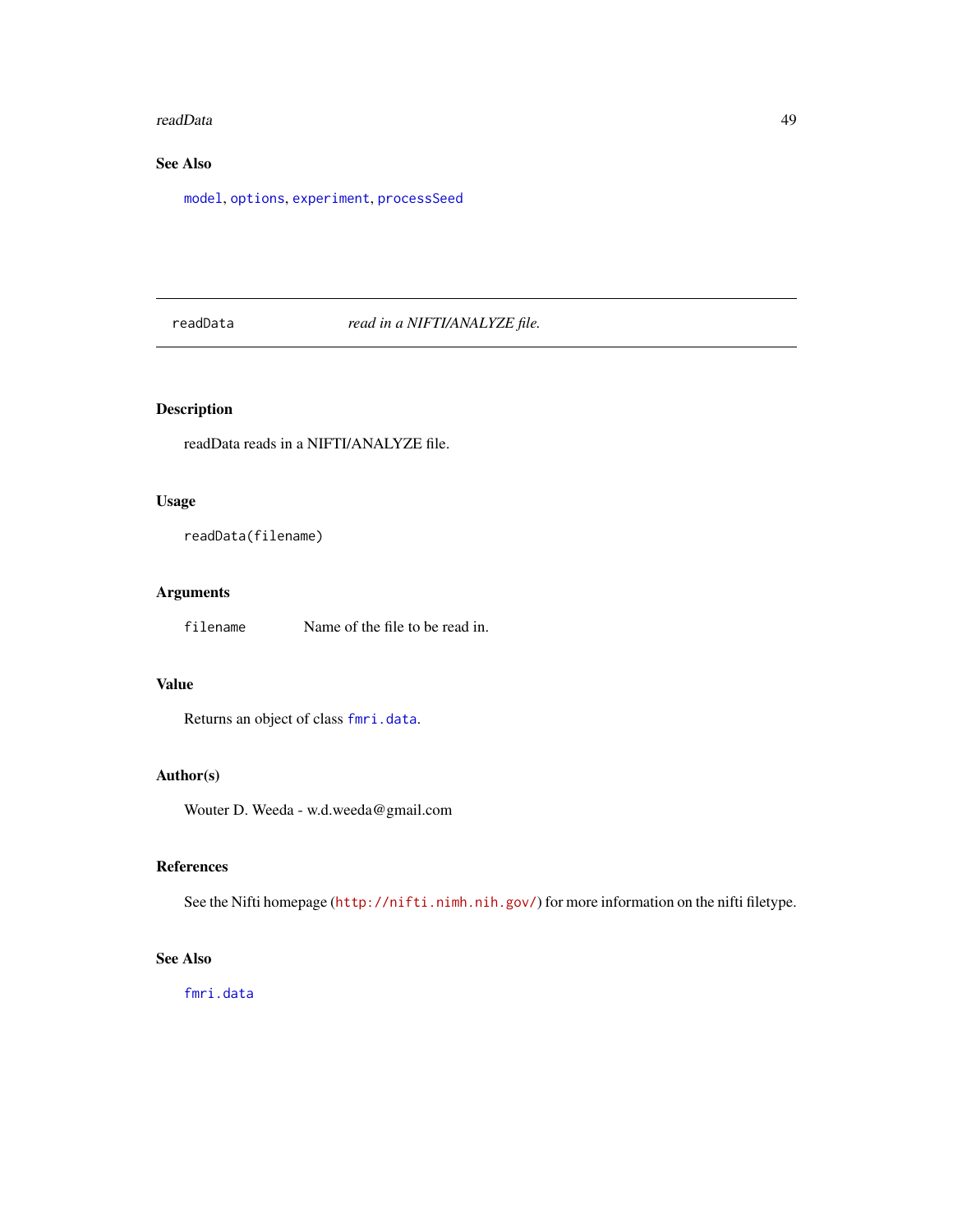<span id="page-49-1"></span>

Read in derivatives of an ARF model.

## Usage

readDerivs(arfmodel)

## Arguments

arfmodel A valid ARF model object.

## Value

Returns an object of class "matrix" containing the derivatives (voxels x parameters).

## Author(s)

Wouter D. Weeda - w.d.weeda@gmail.com

#### See Also

[model](#page-37-0),

<span id="page-49-0"></span>registration-class *arf3DS4 "registration" class*

## Description

The arf3DS4 registration class contains information on the conversion matrices for brain registration purposes. It is used to convert ARF models to standard space (MNI152), and to structural (T1) images. It is also used to look up the location of activated regions in standard atlases (Harvard-Oxford and Talairach). The "registration" class is optional, for it to work properly a functioning installation of FSL is required.

## **Objects**

Objects can be created by calls of the form new("registration", ...).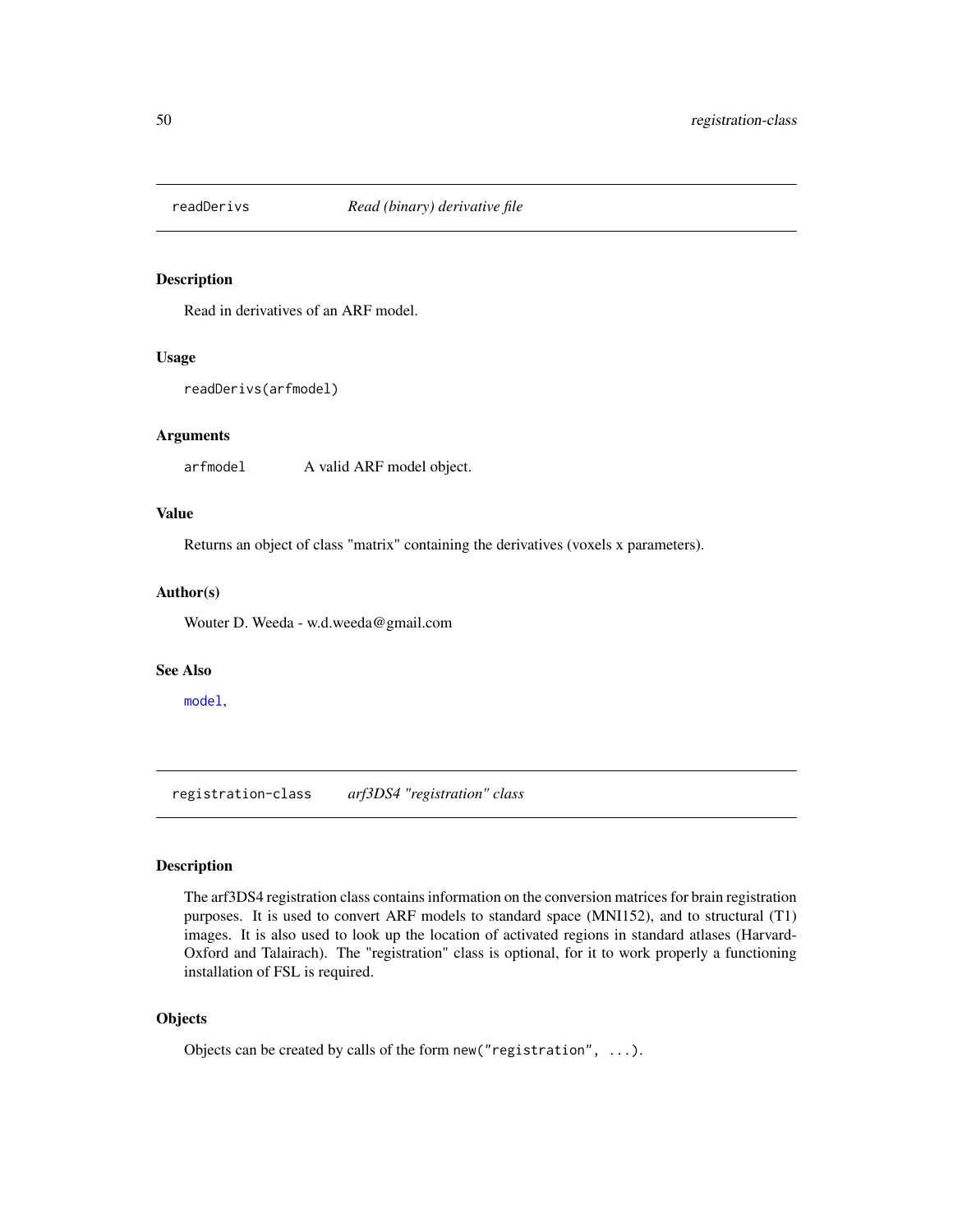## **Slots**

fullpath: Full path of registration directory.

filename: Registration filename.

linkedfile: Path to linked beta-file.

examp2high: ARF to high resolution affine transformation.

high2stand: High resolution to standard space affine transformation.

examp2stand: ARF to standard space affine transformation.

example: Nifti file in arf space.

highres: T1 weighted structural image.

standard: Standard space image (MNI152).

Dex: ARF voxel to ARF mm.

Dhi: highres mm to highres voxels.

Dst: standard mm to standard voxels.

SXhi: x-axis flip.

Aex2hi: ARF mm to highres mm.

Ahi2st: highres mm to standard mm.

OXst: standard origin offset.

version: Object of class "version" (see [version](#page-62-0))

## Methods

Standard arf3DS4 accessor and replacement functions can be used to access and replace slots.

access .classname.slotname(object)

replace .classname.slotname(object)<-

In this case classname is "registration" and slotname is for example "highres". So to access the "highres" slot of an r-object "myregistration" (of class "registration") type .registration.highres(myregistration).

#### Author(s)

Wouter D. Weeda - w.d.weeda@gmail.com

#### References

See <http://www.fmrib.ox.ac.uk/fsl/> on how to obtain FSL and licences. See [http://www.](http://www.fmrib.ox.ac.uk/fsl/data/atlas-descriptions.html) [fmrib.ox.ac.uk/fsl/data/atlas-descriptions.html](http://www.fmrib.ox.ac.uk/fsl/data/atlas-descriptions.html) on information on the atlases.

#### Examples

showClass("registration")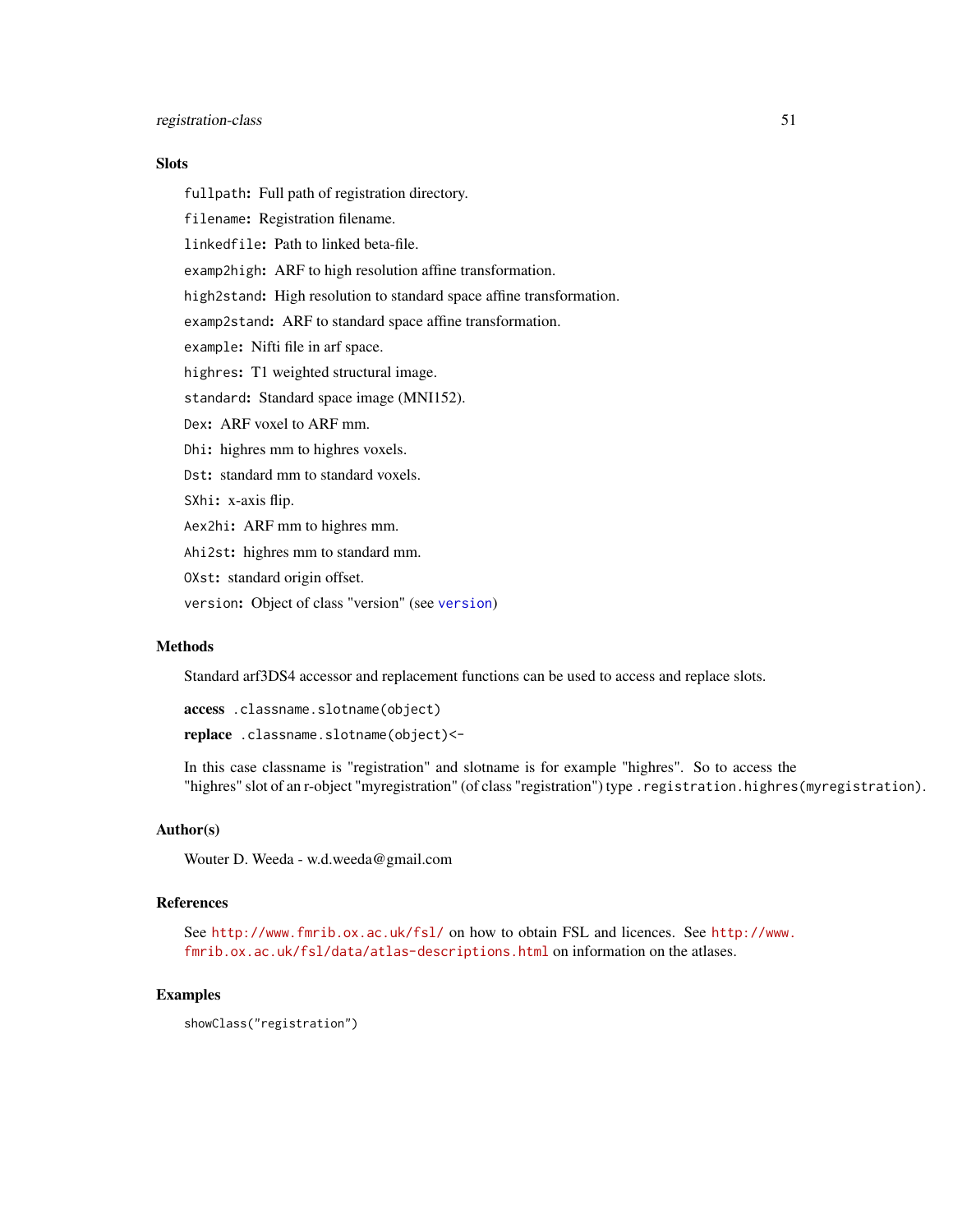<span id="page-51-1"></span>Calculate RMSEA fit value.

## Usage

RMSEA(arfmodel, options = loadOptions(arfmodel))

# Arguments

| arfmodel | A fitted (and valid) arf-model object of class "model".                                     |
|----------|---------------------------------------------------------------------------------------------|
| options  | An "options" object. The options object belonging to the ARF model is loaded<br>by default. |

## Details

RMSEA calculates the RMSEA value using the number of brain voxels (Set by the model@mask slot).

# Value

Returns an object of class "model" with the slot model@fit[2] set to the RMSEA value.

## Author(s)

Wouter D. Weeda - w.d.weeda@gmail.com

# See Also

[BIC](#page-5-0), [model](#page-37-0), [options](#page-44-0)

<span id="page-51-0"></span>roiConnectivity *calculate Connectivity with spatial averaging*

## Description

Calculates functional connectivity based on the spatial average of the voxels within the isoContours of the estimated model.

## Usage

```
roiConnectivity(arfmodel,roidata=setIsoContour(arfmodel,95),
funcfilename='single_events.nii.gz',type=c('avg','ev'),
evmodel=c('spatial','spatiotemporal','eigenvariate'))
```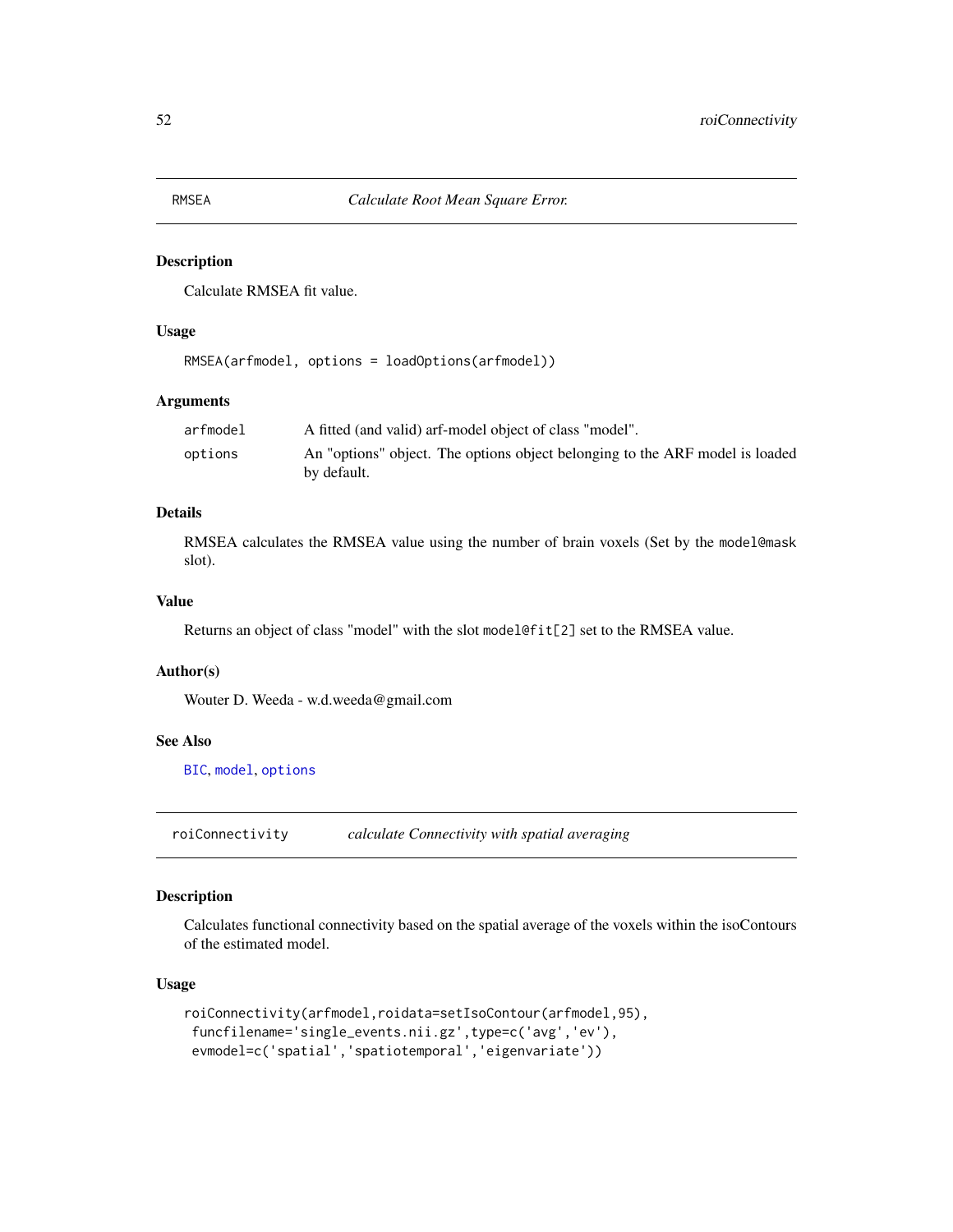#### <span id="page-52-0"></span>saveFunc 53

## Arguments

| arfmodel     | An ARF model object (class model).                                                                                               |
|--------------|----------------------------------------------------------------------------------------------------------------------------------|
| roidata      | fmri, data object containing ROIs for each region (must contain a volume for<br>each region), can be obtained via setIsoContour. |
| funcfilename | Filename of the volume to extract the single-trial data.                                                                         |
| type         | Average using no weighing ('avg') or by weighing with the first spatial eigen-<br>vector $('ev').$                               |
| evmodel      | Which data is used to calculate the first spatial eigenvector: 'spatial', 'spatiotemporal',<br>or 'eigenvariate'.                |

# Value

Returns an object of class [arfcorrelation](#page-4-0) including the region by time matrix of amplitude timeseries and the estimated correlations.

# Author(s)

Wouter D. Weeda - w.d.weeda@gmail.com

# See Also

[model](#page-37-0), [arfcorrelation](#page-4-0), [fitConnectivity](#page-16-0), [setIsoContour](#page-57-0)

saveFunc *Save functional object.*

# Description

Save an object of class "functional".

# Usage

```
saveFunc(functional)
```
# Arguments

functional Object of class [functional](#page-22-0)

# Author(s)

Wouter D. Weeda - w.d.weeda@gmail.com

## See Also

[functional](#page-22-0), [loadFunc](#page-27-0)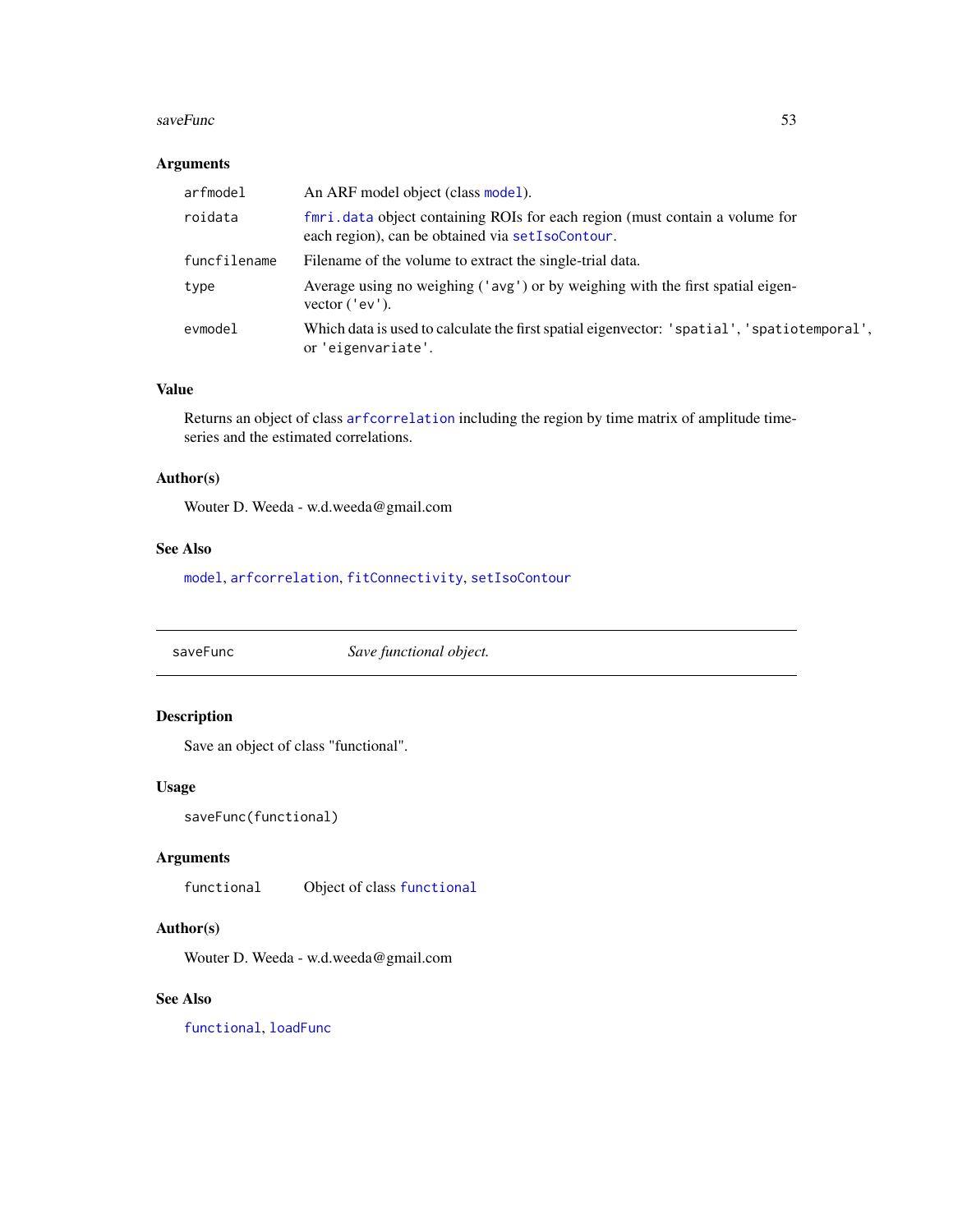<span id="page-53-0"></span>

Save a model object to the model.Rda file.

## Usage

```
saveModel(arfmodel)
```
# Arguments

arfmodel An object of class [model](#page-37-0).

## Value

None

# Author(s)

Wouter D. Weeda - w.d.weeda@gmail.com

## See Also

[model](#page-37-0)

saveModelBin *Save ARF model estimates to a NIFTI file.*

## Description

Save ARF model estimates to a NIFTI file. It has several options regarding which regions of the spatial model are saved.

## Usage

```
saveModelBin(arfmodel, type = c("full", "pos", "neg", "fpn",
"separate","sig"))
saveModelBinSimple(arfmodel)
```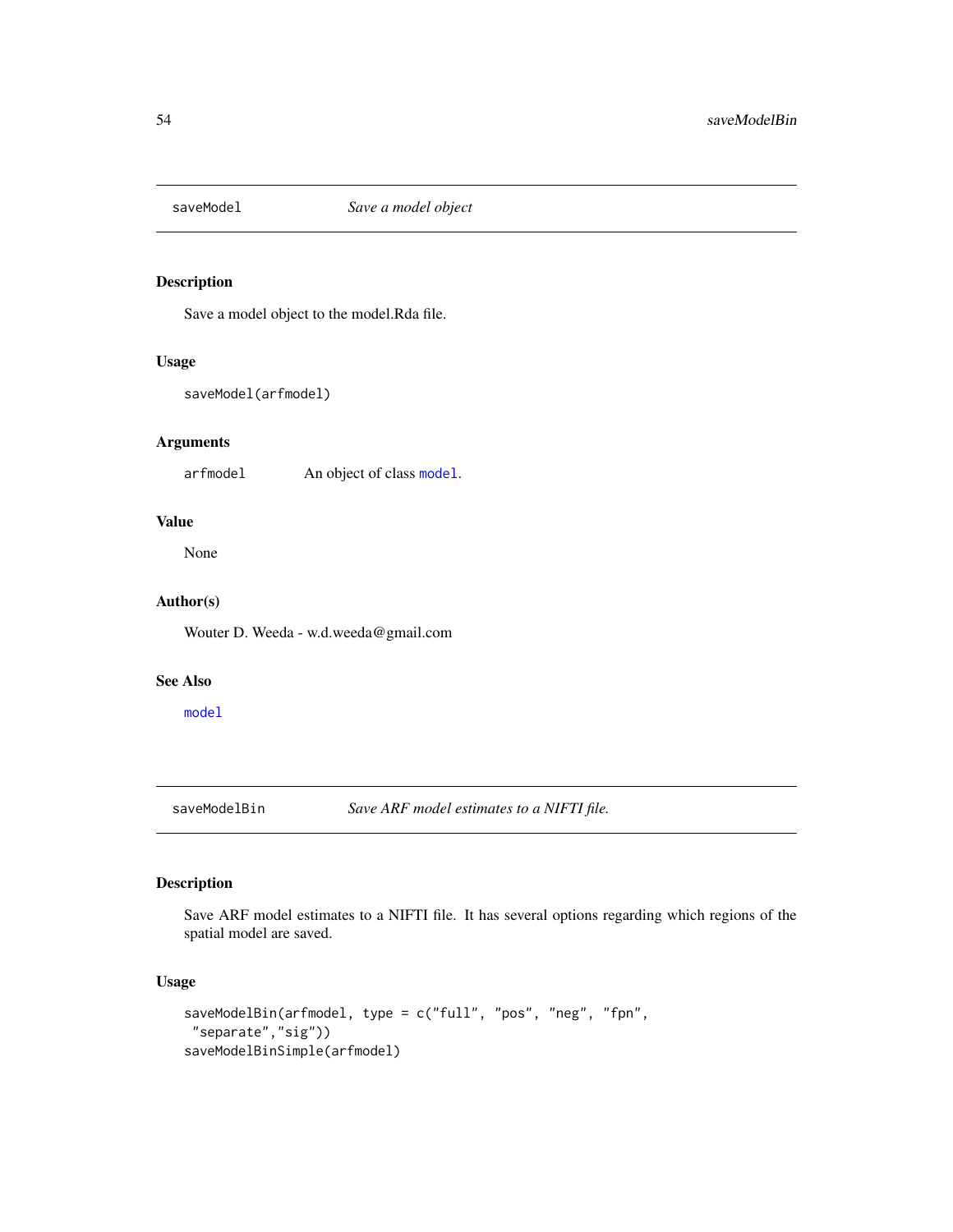#### <span id="page-54-0"></span>saveReg 55

# Arguments

| arfmodel | An object of class model.                                                                                                                                                                                                                                                                                                                                    |
|----------|--------------------------------------------------------------------------------------------------------------------------------------------------------------------------------------------------------------------------------------------------------------------------------------------------------------------------------------------------------------|
| type     | What to save: 'full' = Full model (1 file), 'pos+neg' = positive + negative<br>regions (2 files), 'pos' = Only positive regions (1 file), 'neg' = Only negative<br>regions $(1$ file), 'fpn' = Full, positive and negative regions $(3$ files), 'separate'<br>$=$ Individual files for each region (#R files), 'sig' = Only significant regions (1<br>file). |

# Details

When type is not 'full', model predictions are not corrected for overlapping regions.

# Value

Returns a model object.

# Author(s)

Wouter D. Weeda - w.d.weeda@gmail.com

#### See Also

[model](#page-37-0), [writeData](#page-65-0), [fmri.data](#page-19-0)

saveReg *Save a registration object*

# Description

Save a registration object

# Usage

```
saveReg(registration)
```
## Arguments

registration Object of class [registration](#page-49-0).

## Author(s)

Wouter D. Weeda - w.d.weeda@gmail.com

## See Also

[registration](#page-49-0), [loadReg](#page-29-0)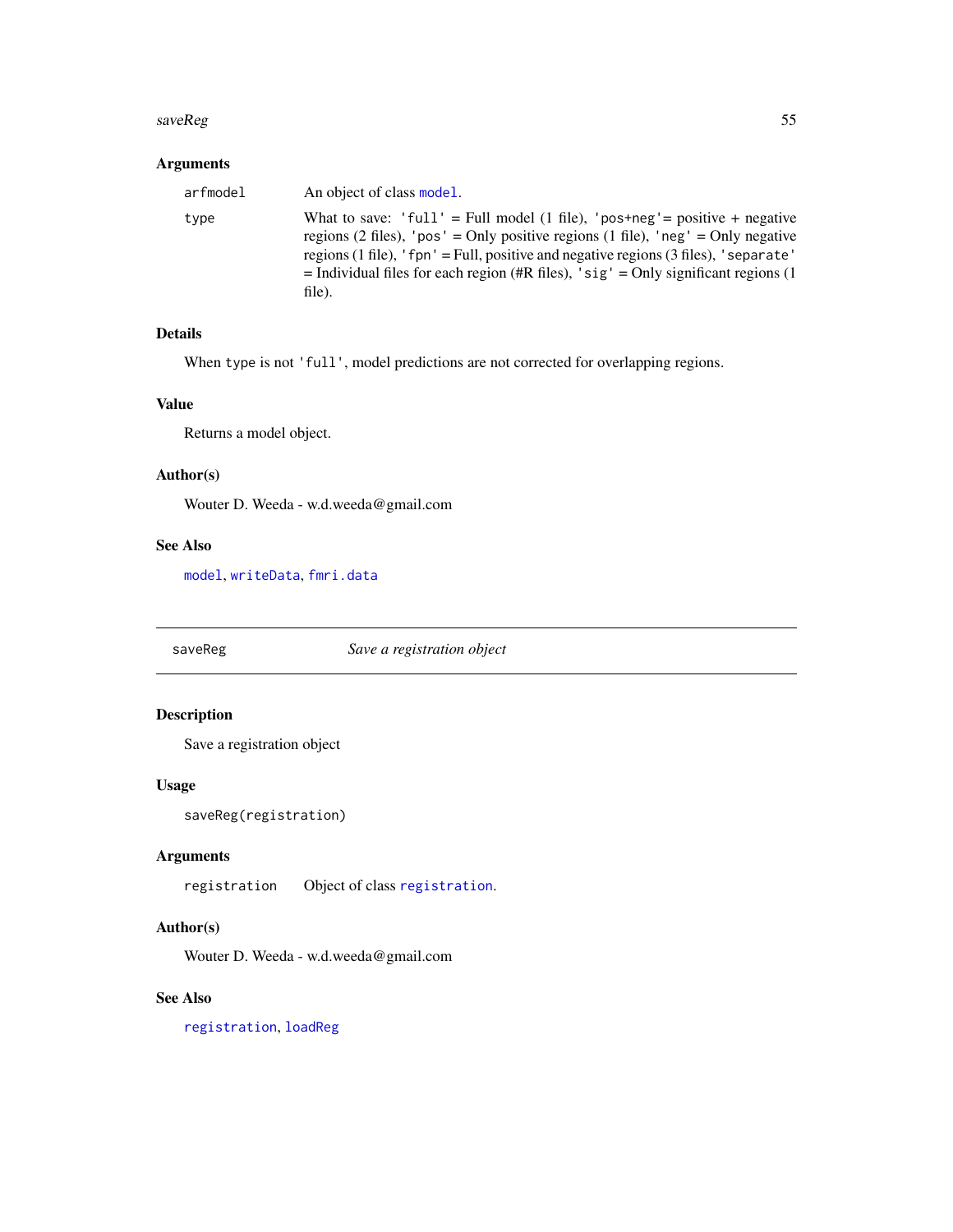<span id="page-55-1"></span><span id="page-55-0"></span>

The arf3DS4 "sequence" class contains information of a sequence of fitted models. It can be used to assess the relative fit between models and decide which model fits best.

### **Objects**

Objects can be created by calls of the form new ("sequence",  $\dots$ ).

## **Slots**

best: Which model currently fits the best?

current: The current model number in the sequence (not used).

regions: Vector of number-of-regions to in the fitted sequence.

mnames: Vector of modelnames of the sequence.

fit: Vector of fit indices for each model.

minimum: Vector of minima for each model.

valid: Logical vector indicating valid models.

#### Methods

Standard arf3DS4 accessor and replacement functions can be used to access and replace slots.

access .classname.slotname(object)

replace .classname.slotname(object)<-

In this case classname is "sequence" and slotname is for example "fit". So to access the "fit" slot of an r-object "mysequence" (of class "sequence") type .sequence.fit(mysequence).

## Author(s)

Wouter D. Weeda - w.d.weeda@gmail.com

## See Also

[minBIC](#page-36-0), [fitRange](#page-18-0)

## Examples

showClass("sequence")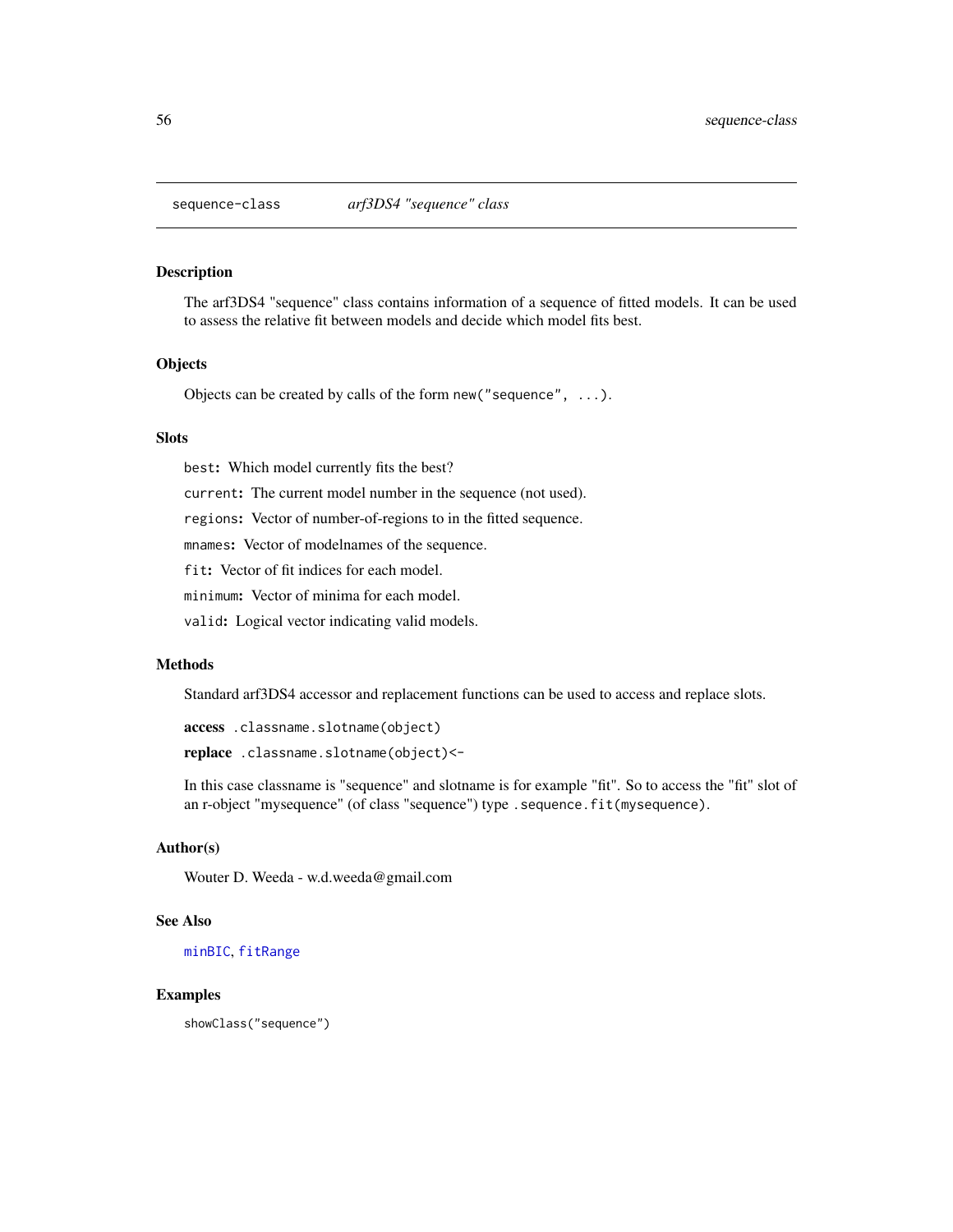<span id="page-56-0"></span>Set the timings of the stimuli (i.e. single trials) and link these timings to raw time-series. For each run of each condition the timinigs of when trials were presented must be given for ARF to determine the single-trial data.

## Usage

```
setFuncTimings(subject, condition, run, timings, func_data = NULL,
experiment = NULL)
```
### Arguments

| subject    | Name of the subject.                                                                                    |
|------------|---------------------------------------------------------------------------------------------------------|
| condition  | Name of the condition.                                                                                  |
| run        | Which run, can be numeric or a filename.                                                                |
| timings    | A vector with timings (in seconds), possibly with an attribute stimlen (vector<br>of stimulus lengths). |
| func_data  | Name of the raw time-series datafile (located in the <b>/subject/funcs</b> directory).                  |
| experiment | An optional experiment object.                                                                          |

# Details

An object of class [functional](#page-22-0) is also saved in the appropriate directory.

### Value

Returns an object of class [functional](#page-22-0).

## Author(s)

Wouter D. Weeda - w.d.weeda@gmail.com

## See Also

[functional](#page-22-0), [experiment](#page-13-0), [makeSingleTrialEvents](#page-34-0)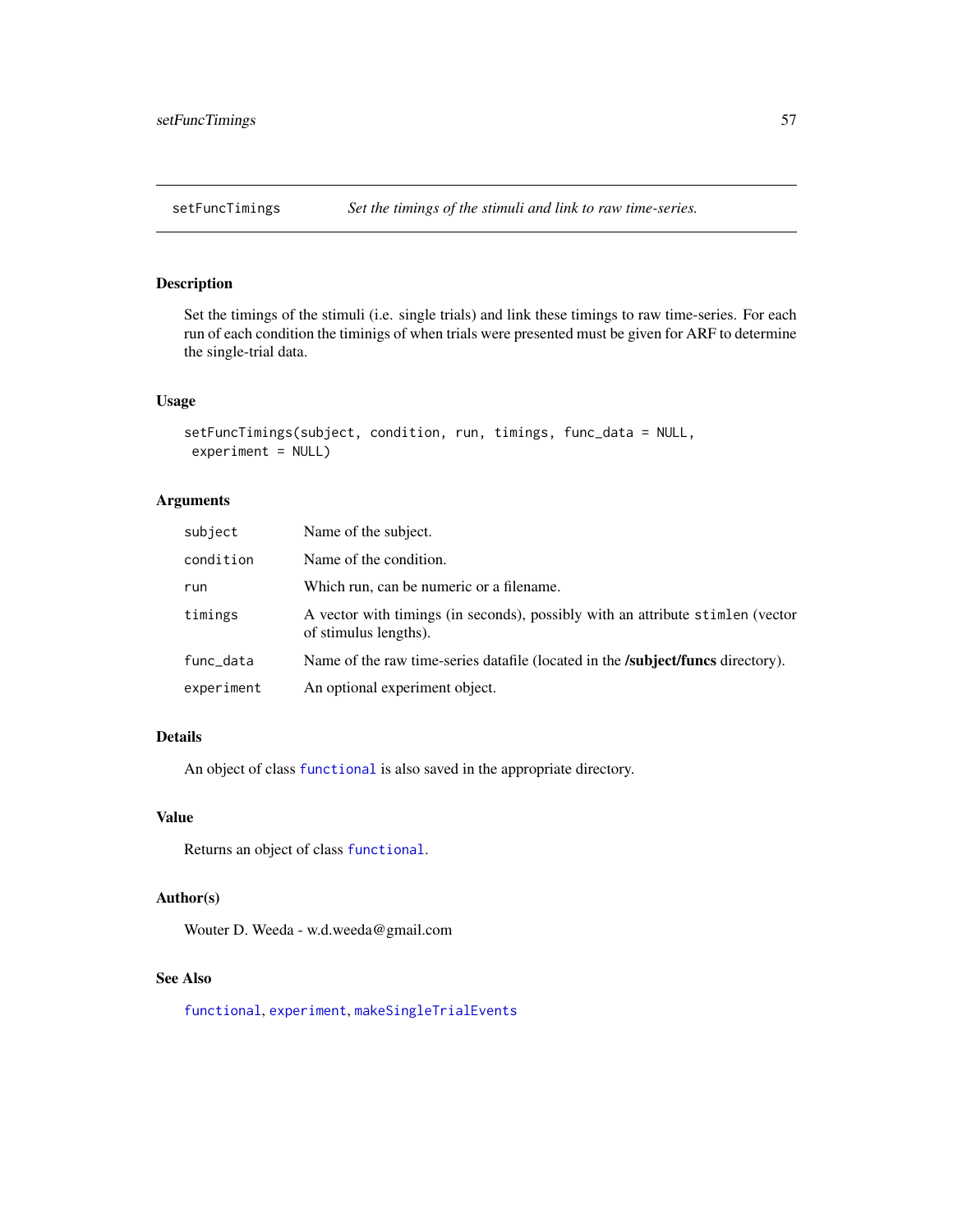<span id="page-57-2"></span><span id="page-57-0"></span>

Create isocontours for each region in the ARF model.

## Usage

setIsoContour(arfmodel, conf.int = 95)

# Arguments

| arfmodel | An ARF model object (class model).                      |
|----------|---------------------------------------------------------|
| conf.int | Confidence Interval (in percentage) for the isocontour. |

# Value

An object of class [fmri.data](#page-19-0) with a volume for each region in the spatial model. Each volume indicates the voxels within the isocontour for that specific region.

#### Author(s)

Wouter D. Weeda - w.d.weeda@gmail.com

## See Also

[model](#page-37-0), [fmri.data](#page-19-0), [roiConnectivity](#page-51-0)

<span id="page-57-1"></span>setRegFiles *Set registration files.*

## Description

Link the files necessary for registration to the appropriate slots in the registration object. Registration requires a working copy of FSL. Files must be copied from the FSL directory to the /registration directory of the ARF experiment. By default the standard filenames used by FSL are used.

## Usage

```
setRegFiles(registration, examp2stand = "example_func2standard.mat",
examp2high = "example_func2highres.mat", high2stand = "highres2standard.mat",
example_func = "example_func.nii.gz", highres = "highres.nii.gz",
standard = "standard.nii.gz")
```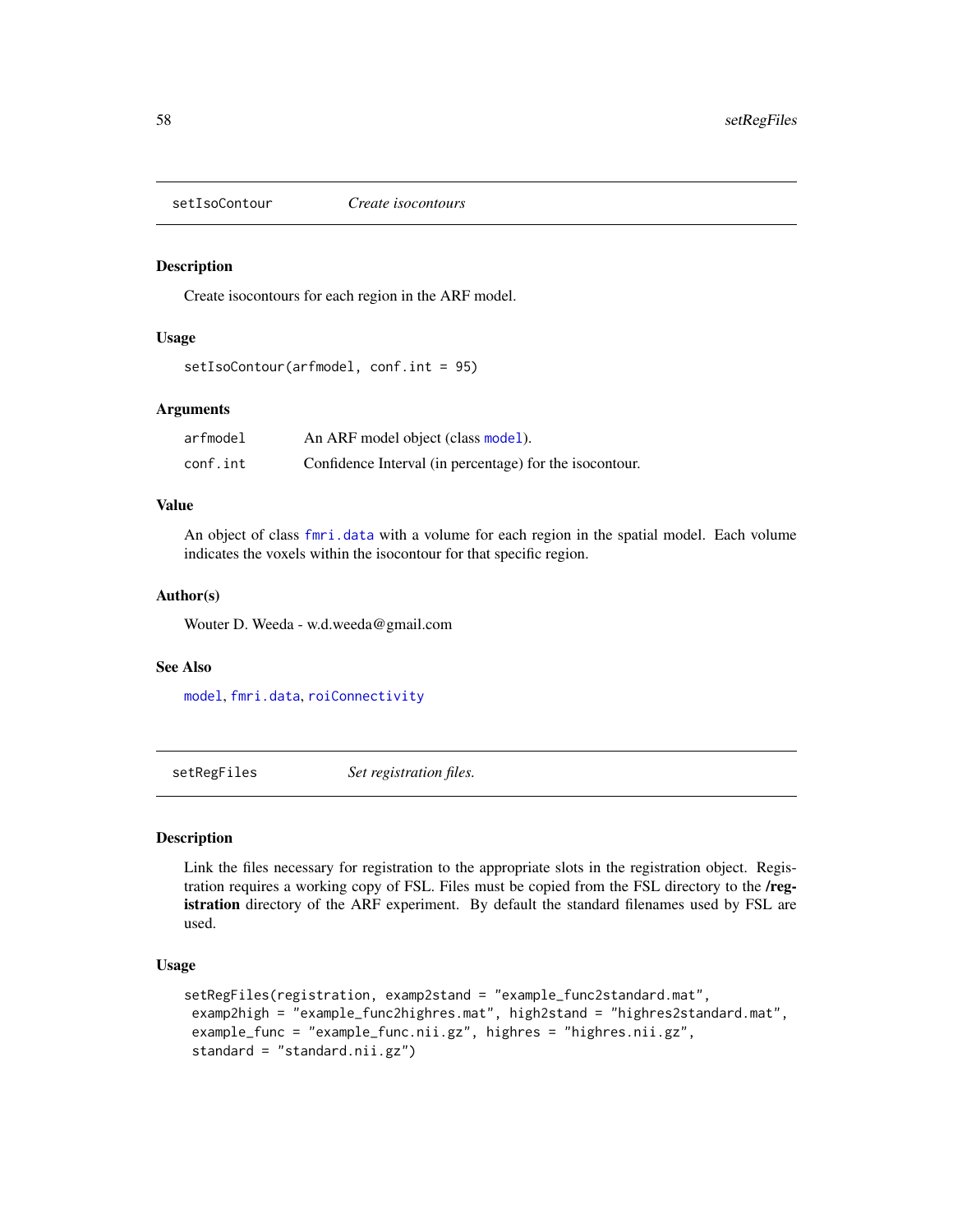# <span id="page-58-1"></span>setRegParams 59

## Arguments

| registration | Object of class registration to link to.                             |
|--------------|----------------------------------------------------------------------|
| examp2stand  | ARF to standard space affine transformation matrix file.             |
| examp2high   | ARF to high resolution affine transformation matrix file.            |
| high2stand   | High resolution to standard space affine transformation matrix file. |
| example_func | Nifti file in ARF native space.                                      |
| highres      | T1 weighted structural image.                                        |
| standard     | Standard space image (MNI152).                                       |

## Value

Returns a registration object with the appropriate slots filled.

## Author(s)

Wouter D. Weeda - w.d.weeda@gmail.com

## References

See <http://www.fmrib.ox.ac.uk/fsl/> on how to obtain FSL and licences.

## See Also

[registration](#page-49-0), [createRegs](#page-9-0), [setRegParams](#page-58-0)

<span id="page-58-0"></span>setRegParams *Set the registration parameters.*

## Description

Set the registration matrices to the appropriate values given the registration files. Registration requires a working copy of FSL.

## Usage

```
setRegParams(registration)
```
# Arguments

registration Object of class [registration](#page-49-0) with appropriate filenames.

# Details

First run [setRegFiles](#page-57-1) to set the correct filenames.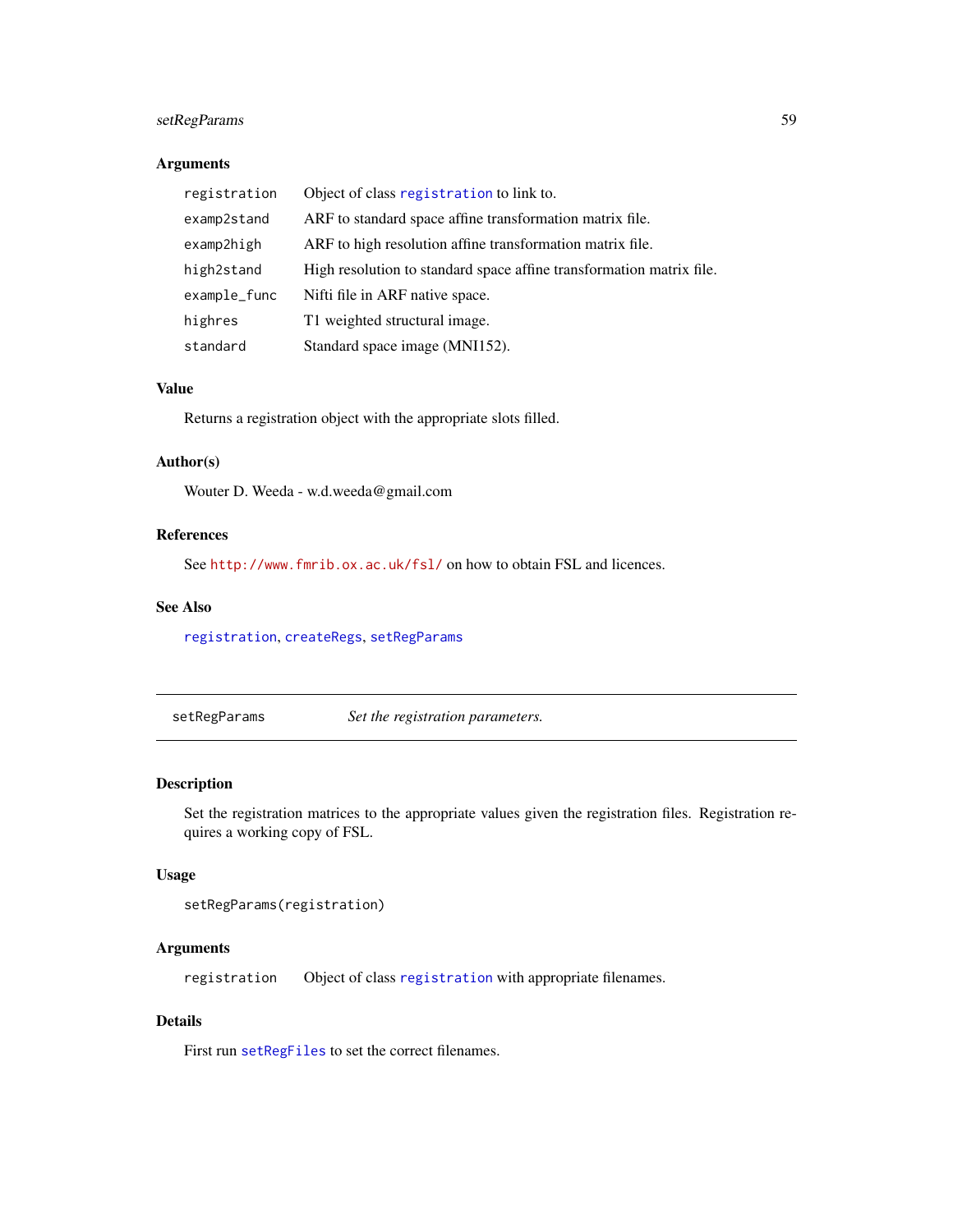## <span id="page-59-0"></span>Value

Returns a registration object with the appropriate slots filled.

#### Author(s)

Wouter D. Weeda - w.d.weeda@gmail.com

## References

See <http://www.fmrib.ox.ac.uk/fsl/> on how to obtain FSL and licences.

### See Also

[registration](#page-49-0), [setRegFiles](#page-57-1), [createRegs](#page-9-0)

settings-class *arf3DS4 "settings" class*

#### Description

The arf3DS4 class "settings" contains the names of all directories and files used by the arf3DS4 package. Default values are available for the "settings" class and adjusting the slot values is usually not necessary. An object of class "settings" is contained in the [experiment](#page-13-0) class.

### **Objects**

Objects can be created by calls of the form new("settings", ...).

#### **Slots**

expRda: Name of the .Rda file containing the experiment information.

optionsRda: Name of the .Rda file containing the options for fitting an ARF model.

startRda: Name of the .Rda file containing the startingvalues for fitting an ARF model.

dataRda: Name of the .Rda file containing the fMRI data location and information.

modelRda: Name of the .Rda file containing the ARF model information.

statsRda: Name of the .Rda file containing the statistics information of a model (not yet implemented).

regRda: Name of the .Rda file containing the registration information of fMRI data image.

funcRda: Name of the .Rda file containing the functional information of an fMRI data image.

subjectPrefix: Prefix for the subject names. Defaults to empty.

conditionPrefix: Prefix for the condition names. Defaults to empty.

modelPrefix: Prefix for the model names. Defaults to empty.

subjectDir: Name of the subjects directory.

conditionDir: Name of the conditions directory.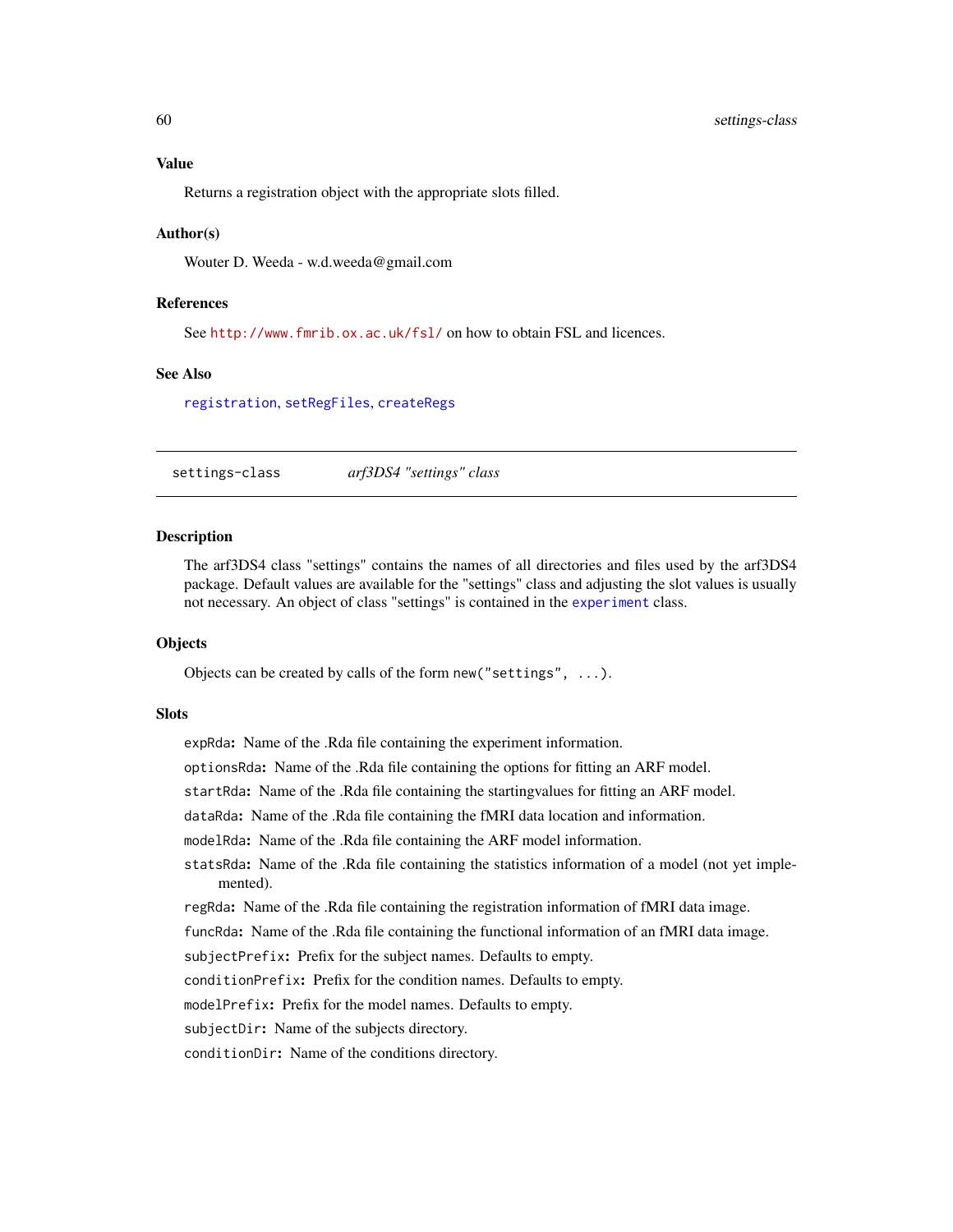#### settings-class 61

dataDir: Name of the data directory.

weightsDir: Name of the weights directory (within conditions/data). avgDir: Name of the average data directory (within conditions/data). regDir: Name of the registration directory (within conditions/data). funcDir: Name of the functional directories (within subjects and conditions)/data. betaDir: Name of the beta directory (within conditions)/data. modelDir: Name of the model directory. statsDir: Name of the stats directory (not yet implemented). modeldatDir: Name of the data directory (within models). avgdatFile: Name of the averaged data file (fMRI). avgWFile: Name of the averaged weight file (fMRI). avgtstatFile: Name of the averaged t-values file (fMRI). modelDataFile: Name of the model prediction file (fMRI). modelnamesRda: Name of the modelnames.Rda file containing the fitted models. residualFile: Name of the residuals file (binary). derivativeFile: Name of the derivatives file (binary). weightFile: Name of the weight file (binary). lowresFile: Name of the lowres structural image. lowresAvg: Name of the average lowres structural image. logFile: Name of the logFile (not yet implemented). version: Object of class "version" (see [version](#page-62-0))

#### Methods

Standard arf3DS4 accessor and replacement functions can be used to access and replace slots.

access .classname.slotname(object)

replace .classname.slotname(object)<-

In this case classname is "settings" and slotname is for example "avgdatfile". So to access the "avgdatfile" slot of an r-object "mysettings" (of class "settings") type . settings. avgdatfile(mysettings).

#### Author(s)

Wouter D. Weeda - w.d.weeda@gmail.com

#### See Also

[experiment](#page-13-0)

#### Examples

showClass("settings")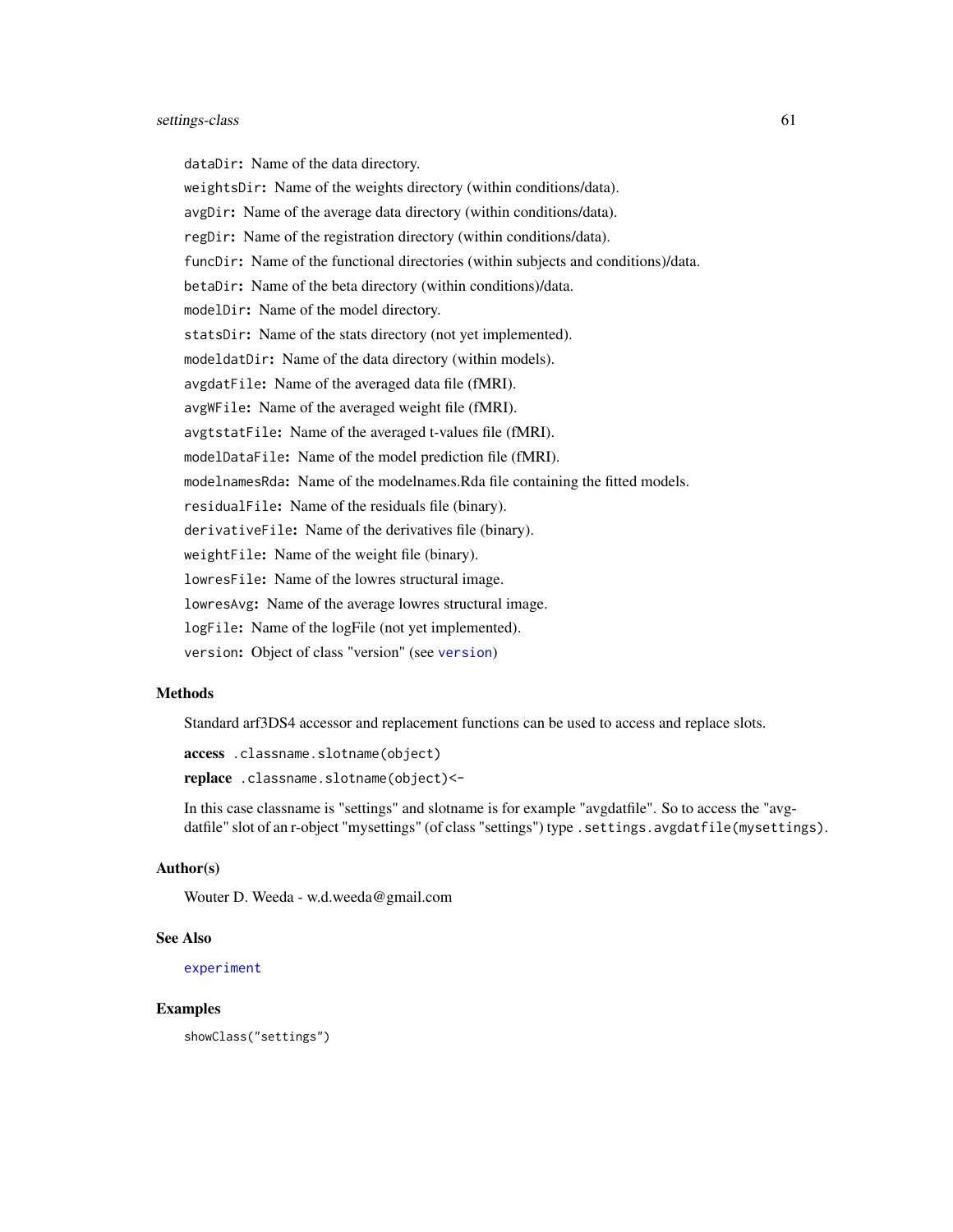<span id="page-61-1"></span>

List all models for a subject/condition.

# Usage

showModels(subject, condition, experiment = NULL)

## Arguments

| subject    | Name of the subject.                   |
|------------|----------------------------------------|
| condition  | Name of the condition.                 |
| experiment | Optional object of class "experiment". |

## Value

Returns an object of class [mnames](#page-36-1) with modelinformation.

## Author(s)

Wouter D. Weeda - w.d.weeda@gmail.com

#### See Also

[mnames](#page-36-1), [experiment](#page-13-0), [loadModel](#page-27-1)

<span id="page-61-0"></span>varcov *Calculate (co)variance matrix of an ARF model.*

# Description

Calculate (co)variance matrix of the parameters in an ARF model using Sandwich estimation. The method of Sandwich estimation can be modified via the [options](#page-44-0) object of the ARF model.

# Usage

varcov(arfmodel)

## Arguments

arfmodel A valid ARF model object.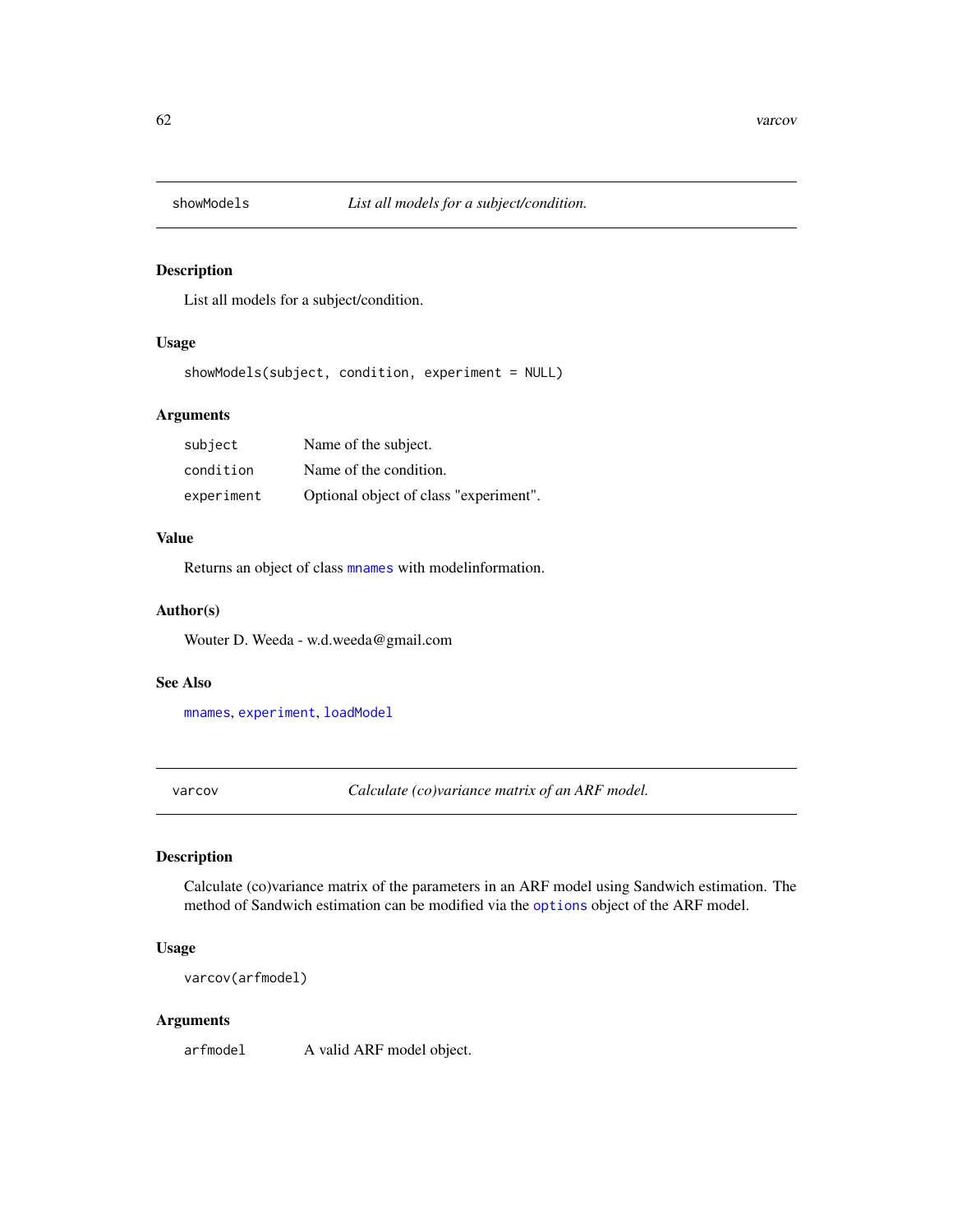#### <span id="page-62-1"></span>version-class 63

## Details

varcov needs first-order derivatives and residual matrices, if they do not exist, they are created automatically.

## Value

Returns an object of class "model" with the appropriate slots.

## Author(s)

Wouter D. Weeda - w.d.weeda@gmail.com

## See Also

[model](#page-37-0), [processModel](#page-45-0), [makeDerivs](#page-31-0), [options](#page-44-0)

<span id="page-62-0"></span>version-class *arf3DS4 "version" class*

#### **Description**

The "version" class contains information on the version of the arf3DS4 objects. Each arf3DS4 object contains this class.

#### **Objects**

Objects can be created by calls of the form new("version", ...).

#### **Slots**

version: Version number of the arf3DS4 package. build: Build number of the arf3DS4 package. update: Update number of the arf3DS4 package. svnrev: SVN revision on r-forge.

#### Methods

Standard arf3DS4 accessor and replacement functions can be used to access and replace slots.

access .classname.slotname(object)

replace .classname.slotname(object)<-

In this case classname is "version" and slotname is for example "snvrev". So to access the "svnrev" slot of an r-object "currentversion" (of class "version") type .version.svnrev(currentversion).

## Note

The "version" class is mainly used for back-compatibility issues.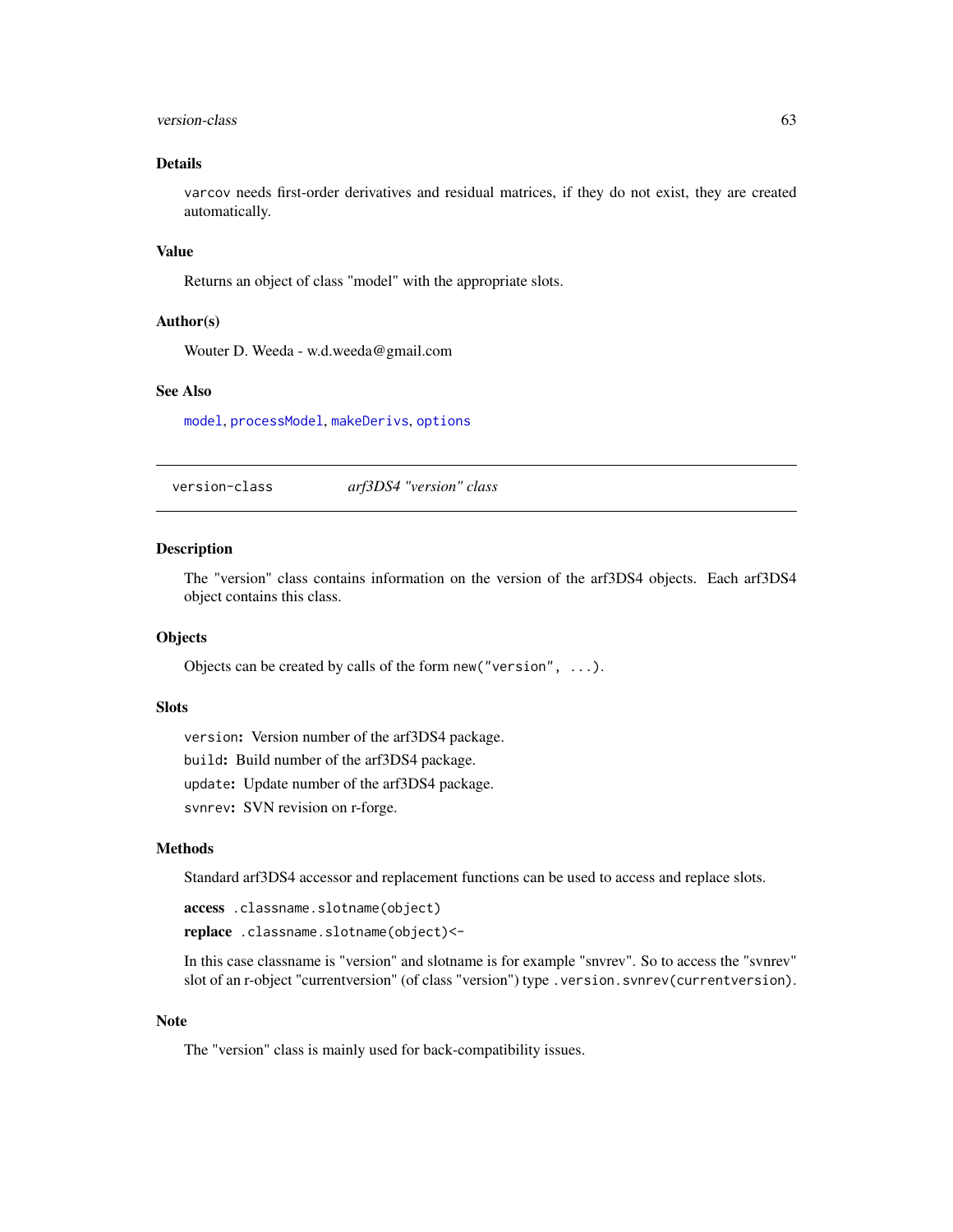# <span id="page-63-1"></span>Author(s)

Wouter D. Weeda - w.d.weeda@gmail.com

# Examples

```
showClass("version")
```
<span id="page-63-0"></span>wald *Calculate Wald statistics for an arf model.*

# Description

Calculate Wald statistics for an arf model.

## Usage

```
wald(arfmodel, waldobject = new("wald"), options = loadOptions(arfmodel))
```
# Arguments

| arfmodel   | A valid model object.                                                                                                                                                  |
|------------|------------------------------------------------------------------------------------------------------------------------------------------------------------------------|
| waldobject | An object of class "wald". By default a new (empty) "wald" object is created.<br>To test specific hypotheses a "wald" object with the @consts modified can be<br>used. |
| options    | An object of class "options".                                                                                                                                          |

# Details

wald requires the (co)variance matrix of parameter estimates, it will give an error when the arfmodel@varcov slot does not exist (or has invalid values).

# Value

Returns an object of class "model" with the appropriate slots.

## Author(s)

Wouter D. Weeda - w.d.weeda@gmail.com

## See Also

[model](#page-37-0), [varcov](#page-61-0), [processModel](#page-45-0), [options](#page-44-0)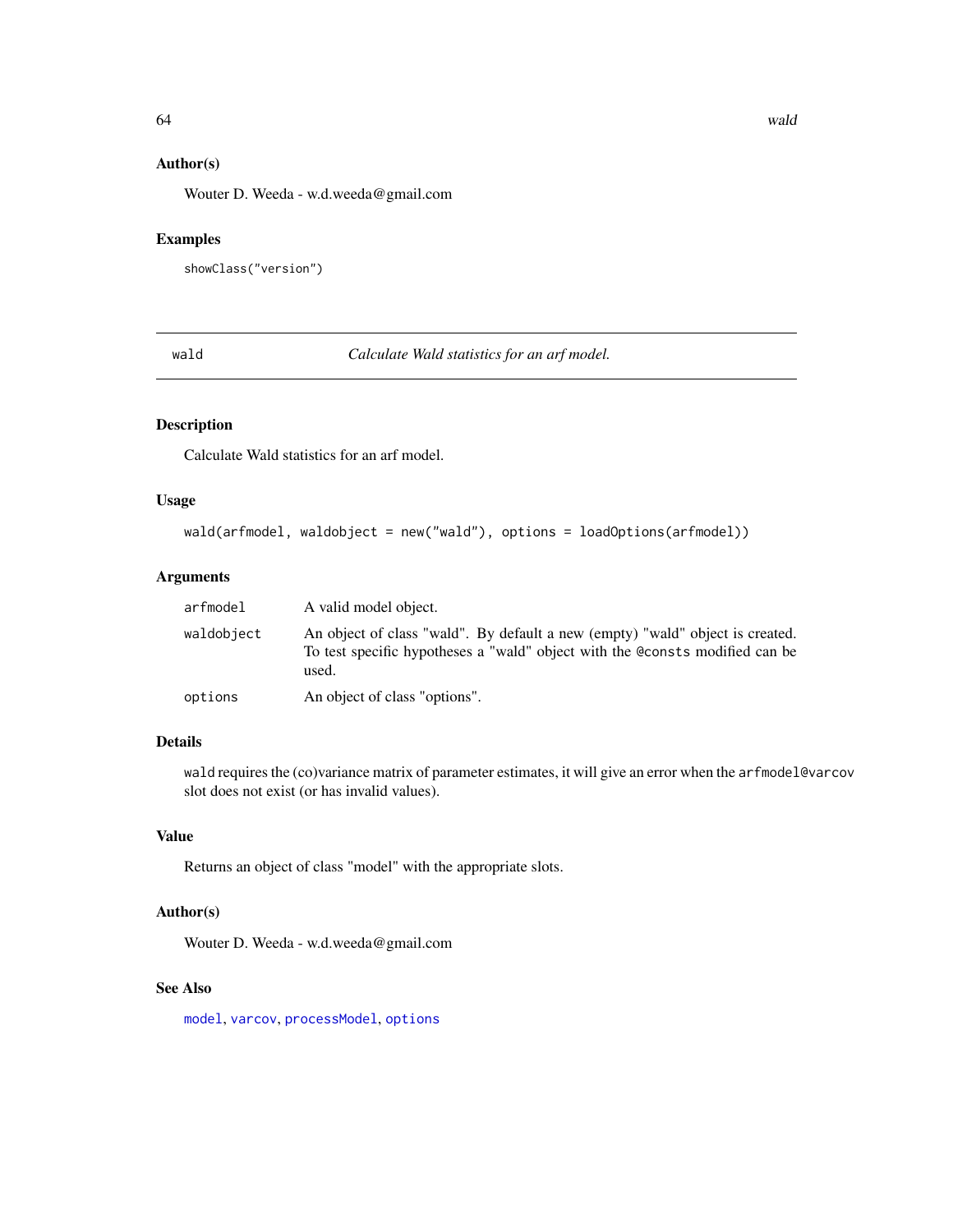<span id="page-64-1"></span><span id="page-64-0"></span>

The arf3DS4 "wald" class contains information of the statistics on the spatial model parameters. It is used in the [model](#page-37-0) class.

## **Objects**

Objects can be created by calls of the form new ("wald",  $\dots$ ).

## Slots

consts: The #regions by #hypothesis matrix defining the constants used for testing.

stats: The #regions by #hypothesis matrix of wald statistics.

df1: Vector of the Degrees of Freedom of the model.

df2: Vector of the Degrees of Freedom of the error.

pvalues: The #regions by #hypothesis matrix of p-values.

## **Methods**

Standard arf3DS4 accessor and replacement functions can be used to access and replace slots.

access .classname.slotname(object)

replace .classname.slotname(object)<-

In this case classname is "wald" and slotname is for example "stats". So to access the "stats" slot of an r-object "mywald" (of class "wald") type .wald.stats(mywald).

# Author(s)

Wouter D. Weeda - w.d.weeda@gmail.com

# See Also

[model](#page-37-0), [wald](#page-63-0)

#### Examples

showClass("wald")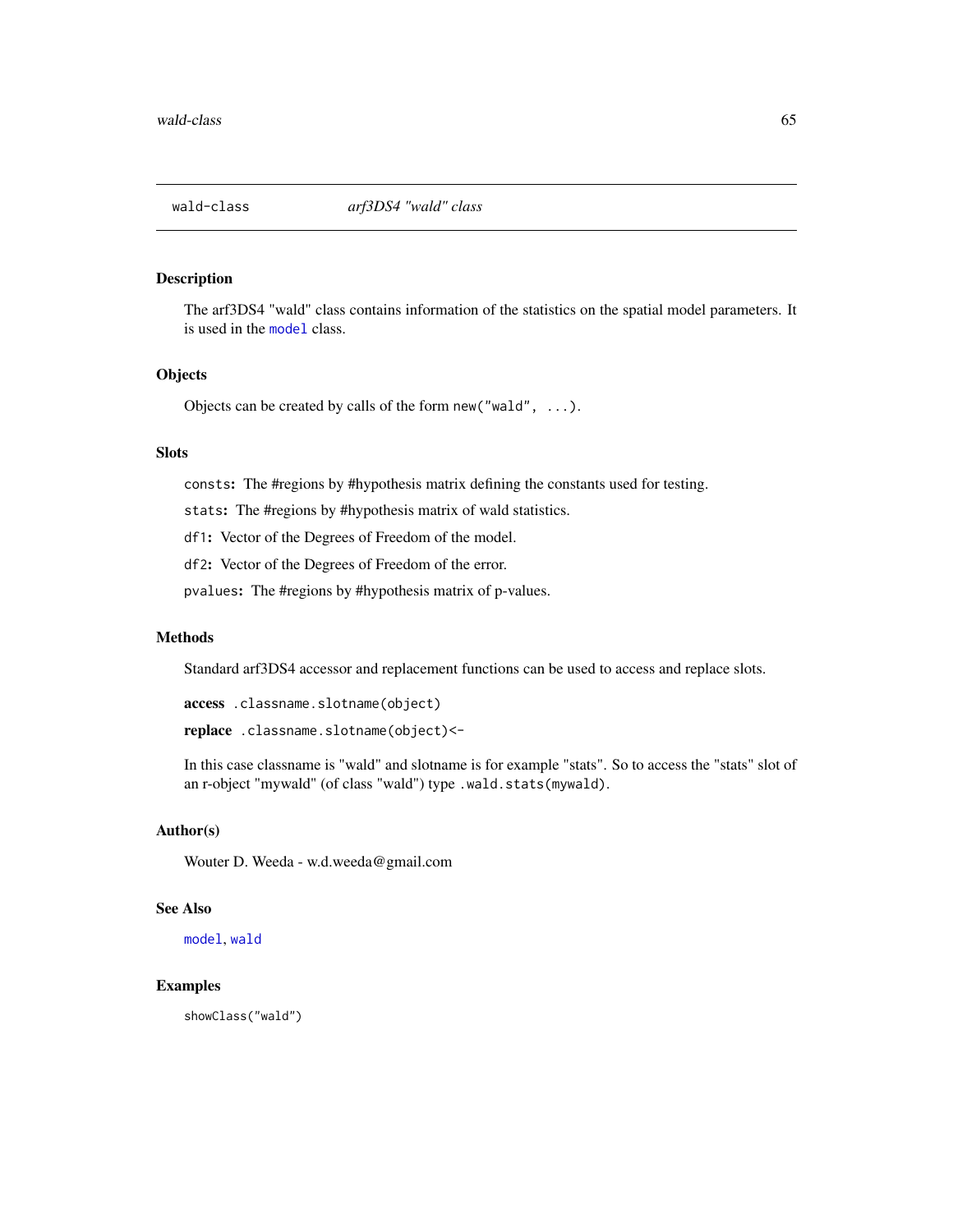<span id="page-65-1"></span><span id="page-65-0"></span>

Write a data-vector to a NIFTI/ANALYZE file.

## Usage

writeData(headinf, datavec)

# Arguments

| headinf | An object of class "fmri.data".                                                   |
|---------|-----------------------------------------------------------------------------------|
| datavec | An optional data-vector to be written to the nifti/analyze file. If no datavec is |
|         | given the Colatavector slot of the fmri.data-object is used.                      |

# Details

All information on filetype @filetype, path @fullpath, and filename @filename are within the fmri.data-object (also see [nifti.fileinfo](#page-40-0)). Changing these values will modify where and how the data are saved.

## Value

Returns TRUE when successful.

#### Author(s)

Wouter D. Weeda - w.d.weeda@gmail.com

# References

See the Nifti homepage (<http://nifti.nimh.nih.gov/>) for more information on the nifti filetype.

# See Also

[fmri.data](#page-19-0), [nifti.header](#page-41-0), [nifti.fileinfo](#page-40-0), [readData](#page-48-0)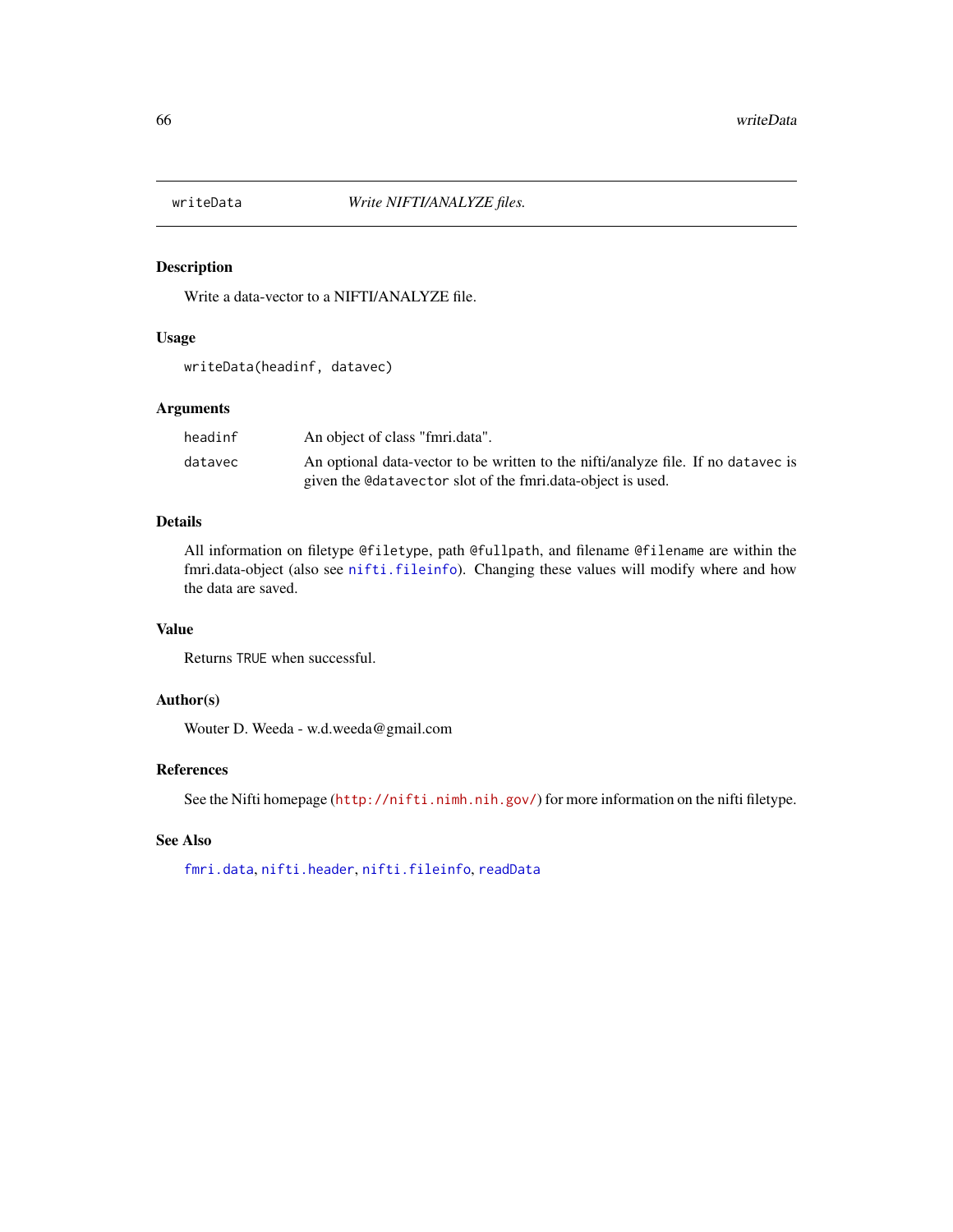# **Index**

∗Topic classes arfcorrelation-class, [5](#page-4-1) data-class, [11](#page-10-1) experiment-class, [14](#page-13-1) fmri.data-class, [20](#page-19-1) functional-class, [23](#page-22-1) mnames-class, [37](#page-36-2) model-class, [38](#page-37-1) nifti.fileinfo-class, [41](#page-40-1) nifti.header-class, [42](#page-41-1) options-class, [45](#page-44-1) registration-class, [50](#page-49-1) sequence-class, [56](#page-55-1) settings-class, [60](#page-59-0) version-class, [63](#page-62-1) wald-class, [65](#page-64-1) ∗Topic datasets arf-example-data, [4](#page-3-0) ∗Topic file loadRda, [30](#page-29-1) ∗Topic methods createRegs, [10](#page-9-1) readData, [49](#page-48-1) saveModel, [54](#page-53-0) saveModelBin, [54](#page-53-0) setFuncTimings, [57](#page-56-0) setRegFiles, [58](#page-57-2) setRegParams, [59](#page-58-1) showModels, [62](#page-61-1) writeData, [66](#page-65-1) ∗Topic models arfversion, [6](#page-5-1) BIC, [6](#page-5-1) checkSolution, [7](#page-6-0) clearWarnings, [8](#page-7-0) createAllAverages, [8](#page-7-0) createAverages, [9](#page-8-0) determineStartRect, [12](#page-11-0) differenceCor, [13](#page-12-0)

euclidDist, [14](#page-13-1) extr-repl-fmridata, [16](#page-15-0) fitConnectivity, [17](#page-16-1) fitModel, [18](#page-17-1) fitRange, [19](#page-18-1) fmri2array, [22](#page-21-0) getAtlasLabels, [24](#page-23-0) getExp, [25](#page-24-0) getModelAtlas, [25](#page-24-0) loadData, [26](#page-25-0) loadExp, [27](#page-26-0) loadFunc, [28](#page-27-2) loadModel, [28](#page-27-2) loadOptions, [29](#page-28-0) loadReg, [30](#page-29-1) loadStart, [31](#page-30-0) makeDerivs, [32](#page-31-1) makeExpDirs, [32](#page-31-1) makeLowResStruct, [33](#page-32-0) makeROImask, [34](#page-33-0) makeSingleTrialEvents, [35](#page-34-1) mcpCorrect, [36](#page-35-0) minBIC, [37](#page-36-2) newModel, [40](#page-39-1) processModel, [46](#page-45-1) processSeed, [47](#page-46-1) pruneModel, [48](#page-47-1) readData, [49](#page-48-1) readDerivs, [50](#page-49-1) RMSEA, [52](#page-51-1) roiConnectivity, [52](#page-51-1) saveFunc, [53](#page-52-0) saveModel, [54](#page-53-0) saveModelBin, [54](#page-53-0) saveReg, [55](#page-54-0) setFuncTimings, [57](#page-56-0) setIsoContour, [58](#page-57-2) setRegFiles, [58](#page-57-2) setRegParams, [59](#page-58-1)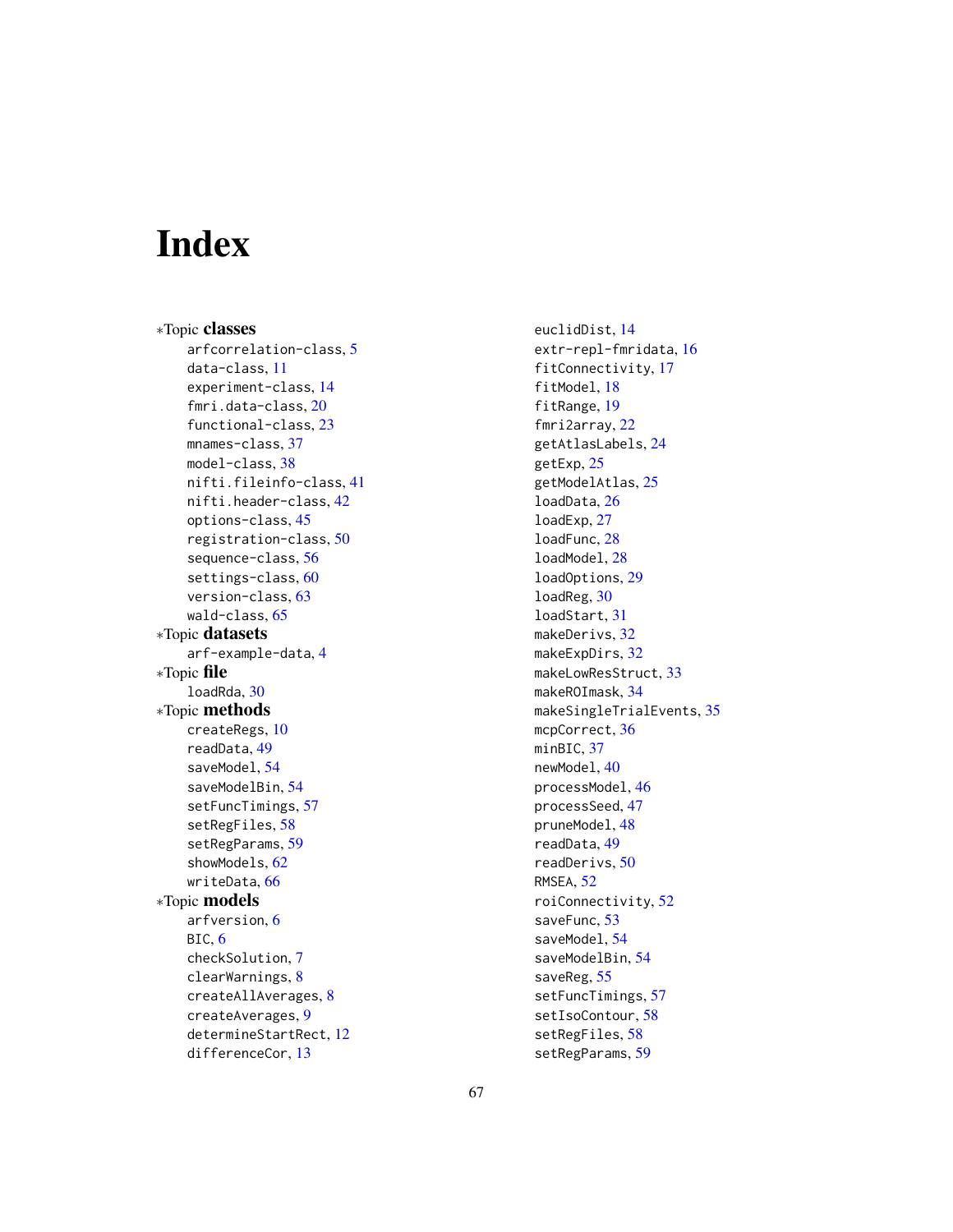```
showModels, 62
    varcov, 62
    wald, 64
    writeData, 66
∗Topic package
    arf3DS4-package, 3
.arfcorrelation.corr,arfcorrelation-method
        (arfcorrelation-class), 5
.arfcorrelation.corr.pval, arfcorrelation-methodata.funcDir<-,data-method
        (arfcorrelation-class), 5
.arfcorrelation.corr.pval<-,arfcorrelation-metdata.funcRda,data-method (data-class),
        (arfcorrelation-class), 5
.arfcorrelation.corr<-,arfcorrelation-method
.data.funcRda<-,data-method
        (arfcorrelation-class), 5
.arfcorrelation.num.corr,arfcorrelation-methoddata.mask,data-method (data-class)11
        (arfcorrelation-class), 5
.arfcorrelation.num.corr<-,arfcorrelation-method
        (arfcorrelation-class), 5
.arfcorrelation.pacorr,arfcorrelation-method
.data.n<-,data-method (data-class), 11
        (arfcorrelation-class), 5
.arfcorrelation.pacorr.pval,arfcorrelation-methoda.name<-,data-method (data-class),
        (arfcorrelation-class), 5
.arfcorrelation.pacorr.pval<-,arfcorrelation-method regDir,data-method (data-class),
        (arfcorrelation-class), 5
.arfcorrelation.pacorr<-,arfcorrelation-methoddata.regDir<-,data-method
        (arfcorrelation-class), 5
.arfcorrelation.timebyreg,arfcorrelation-methodata.regRda,data-method (data-class),
        (arfcorrelation-class), 5
.arfcorrelation.timebyreg<-,arfcorrelation-methoda.regRda<-,data-method
        (arfcorrelation-class), 5
.data.avgWfile,data-method
        (data-class), 11
.data.avgWfile<-,data-method
        (data-class), 11
.data.avgdatfile,data-method
        (data-class), 11
.data.avgdatfile<-,data-method
        (data-class), 11
.data.avgtstatFile,data-method
        (data-class), 11
.data.avgtstatFile<-,data-method
        (data-class), 11
.data.betafiles,data-method
        (data-class), 11
.data.betafiles<-,data-method
        (data-class), 11
.data.dataHeader,data-method
        (data-class), 11
                                               .data.dataHeader<-,data-method
                                                       (data-class), 11
                                               .data.fullpath,data-method
                                                       (data-class), 11
                                               .data.fullpath <-, data-method
                                                       (data-class), 11
                                               .data.funcDir,data-method (data-class),
                                                       11
                                                       (data-class), 11
                                                       11
                                                       (data-class), 11
                                               .data.mask<-,data-method (data-class),
                                                       11
                                               .data.n,data-method (data-class), 11
                                               .data.name,data-method (data-class), 11
                                                       11
                                                       11
                                                       (data-class), 11
                                                       11
                                                       (data-class), 11
                                               .data.runs,data-method (data-class), 11
                                               .data.runs<-,data-method (data-class),
                                                       11
                                               .data.ss,data-method (data-class), 11
                                               .data.ss<-,data-method (data-class), 11
                                               .data.version,data-method (data-class),
                                                       11
                                               .data.version<-,data-method
                                                       (data-class), 11
                                               .data.weightfiles,data-method
                                                       (data-class), 11
                                               .data.weightfiles<-,data-method
                                                       (data-class), 11
                                               .example (arf-example-data), 4
                                               .experiment.avgDir,experiment-method
                                                       (experiment-class), 14
                                               .experiment.avgDir<-,experiment-method
                                                       (experiment-class), 14
```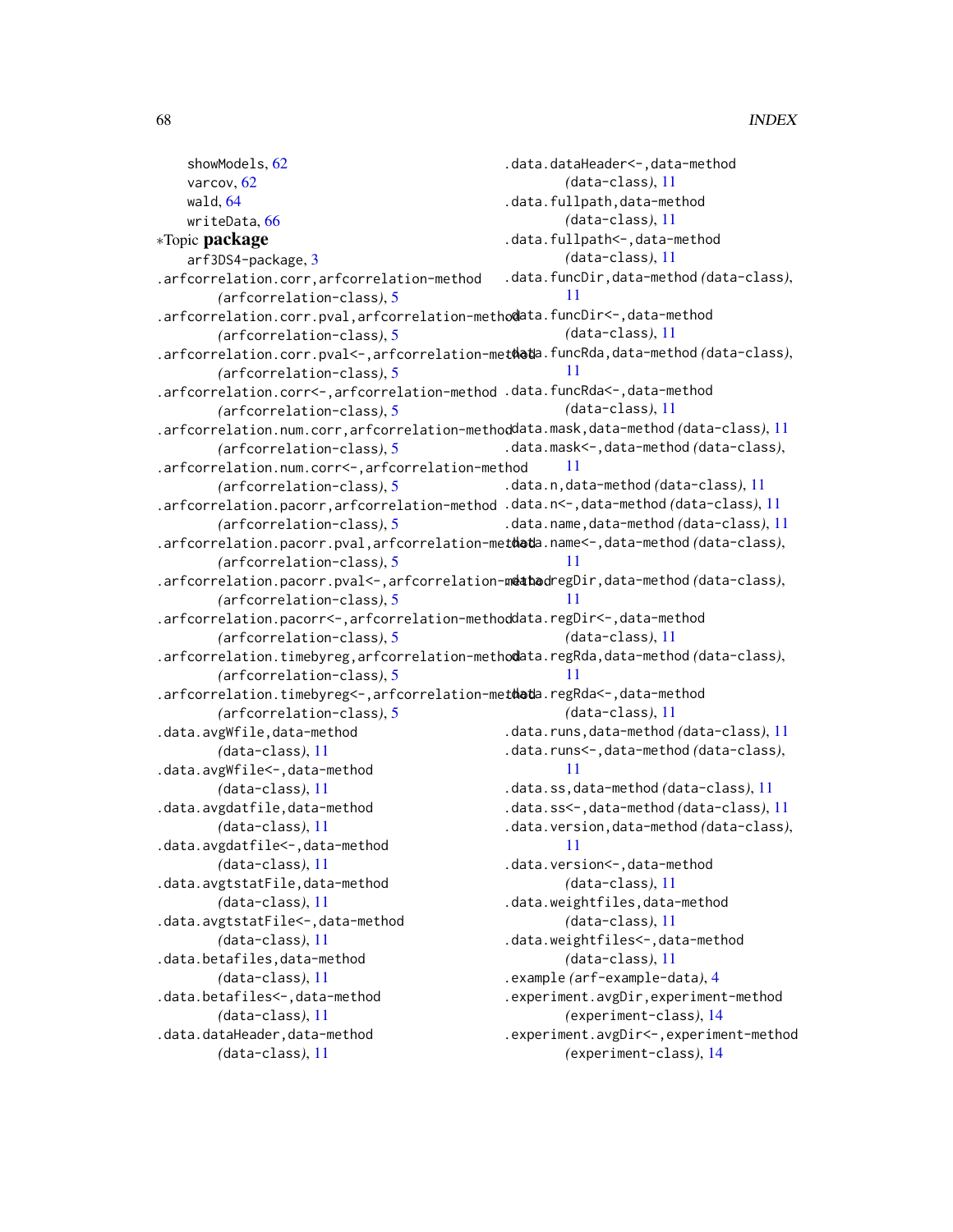#### INDEX  $\sim$  69

*(*experiment-class*)*, [14](#page-13-1)

*(*experiment-class*)*, [14](#page-13-1)

*(*experiment-class*)*, [14](#page-13-1)

*(*experiment-class*)*, [14](#page-13-1)

*(*experiment-class*)*, [14](#page-13-1)

*(*experiment-class*)*, [14](#page-13-1)

*(*experiment-class*)*, [14](#page-13-1)

*(*experiment-class*)*, [14](#page-13-1)

.experiment.avgWFile,experiment-method .experiment.avgWFile<-,experiment-method .experiment.avgdatFile,experiment-method .experiment.avgdatFile<-,experiment-method .experiment.avgtstatFile,experiment-method .experiment.avgtstatFile<-,experiment-method .experiment.logFile<-,experiment-method .experiment.betaDir,experiment-method .experiment.betaDir<-,experiment-method .experiment.condition.names,experiment-method .experiment.lowresFile,experiment-method .experiment.funcDir,experiment-method *(*experiment-class*)*, [14](#page-13-1) .experiment.funcDir<-,experiment-method *(*experiment-class*)*, [14](#page-13-1) .experiment.funcRda,experiment-method *(*experiment-class*)*, [14](#page-13-1) .experiment.funcRda<-,experiment-method *(*experiment-class*)*, [14](#page-13-1) .experiment.logFile,experiment-method *(*experiment-class*)*, [14](#page-13-1) *(*experiment-class*)*, [14](#page-13-1) .experiment.lowresAvg,experiment-method *(*experiment-class*)*, [14](#page-13-1) .experiment.lowresAvg<-,experiment-method *(*experiment-class*)*, [14](#page-13-1) *(*experiment-class*)*, [14](#page-13-1) *(*experiment-class*)*, [14](#page-13-1) *(*experiment-class*)*, [14](#page-13-1) *(*experiment-class*)*, [14](#page-13-1) .experiment.modelDir,experiment-method *(*experiment-class*)*, [14](#page-13-1) *(*experiment-class*)*, [14](#page-13-1)

*(*experiment-class*)*, [14](#page-13-1) *(*experiment-class*)*, [14](#page-13-1)

*(*experiment-class*)*, [14](#page-13-1) .experiment.dataDir,experiment-method *(*experiment-class*)*, [14](#page-13-1) .experiment.dataDir<-,experiment-method *(*experiment-class*)*, [14](#page-13-1) .experiment.dataRda,experiment-method *(*experiment-class*)*, [14](#page-13-1) .experiment.modelRda,experiment-method *(*experiment-class*)*, [14](#page-13-1) .experiment.modelRda<-,experiment-method *(*experiment-class*)*, [14](#page-13-1) .experiment.modeldatDir,experiment-method

*(*experiment-class*)*, [14](#page-13-1) .experiment.dataRda<-,experiment-method *(*experiment-class*)*, [14](#page-13-1) *(*experiment-class*)*, [14](#page-13-1) .experiment.modeldatDir<-,experiment-method

.experiment.derivativeFile,experiment-method .experiment.modelnamesRda,experiment-method *(*experiment-class*)*, [14](#page-13-1) *(*experiment-class*)*, [14](#page-13-1)

*(*experiment-class*)*, [14](#page-13-1)

.experiment.derivativeFile<-,experiment-method .experiment.modelnamesRda<-,experiment-method *(*experiment-class*)*, [14](#page-13-1) .experiment.expRda,experiment-method *(*experiment-class*)*, [14](#page-13-1) *(*experiment-class*)*, [14](#page-13-1) .experiment.name,experiment-method *(*experiment-class*)*, [14](#page-13-1) .experiment.name<-,experiment-method

.experiment.expRda<-,experiment-method *(*experiment-class*)*, [14](#page-13-1)

*(*experiment-class*)*, [14](#page-13-1)

*(*experiment-class*)*, [14](#page-13-1) .experiment.condition.names<-,experiment-method .experiment.lowresFile<-,experiment-method *(*experiment-class*)*, [14](#page-13-1)

.experiment.condition.num,experiment-method .experiment.modelDataFile,experiment-method *(*experiment-class*)*, [14](#page-13-1)

.experiment.condition.num<-,experiment-method .experiment.modelDataFile<-,experiment-method *(*experiment-class*)*, [14](#page-13-1)

.experiment.conditionDir,experiment-method *(*experiment-class*)*, [14](#page-13-1)

.experiment.conditionDir<-,experiment-method .experiment.modelDir<-,experiment-method *(*experiment-class*)*, [14](#page-13-1)

.experiment.conditionPrefix,experiment-method .experiment.modelPrefix,experiment-method

.experiment.conditionPrefix<-,experiment-method .experiment.modelPrefix<-,experiment-method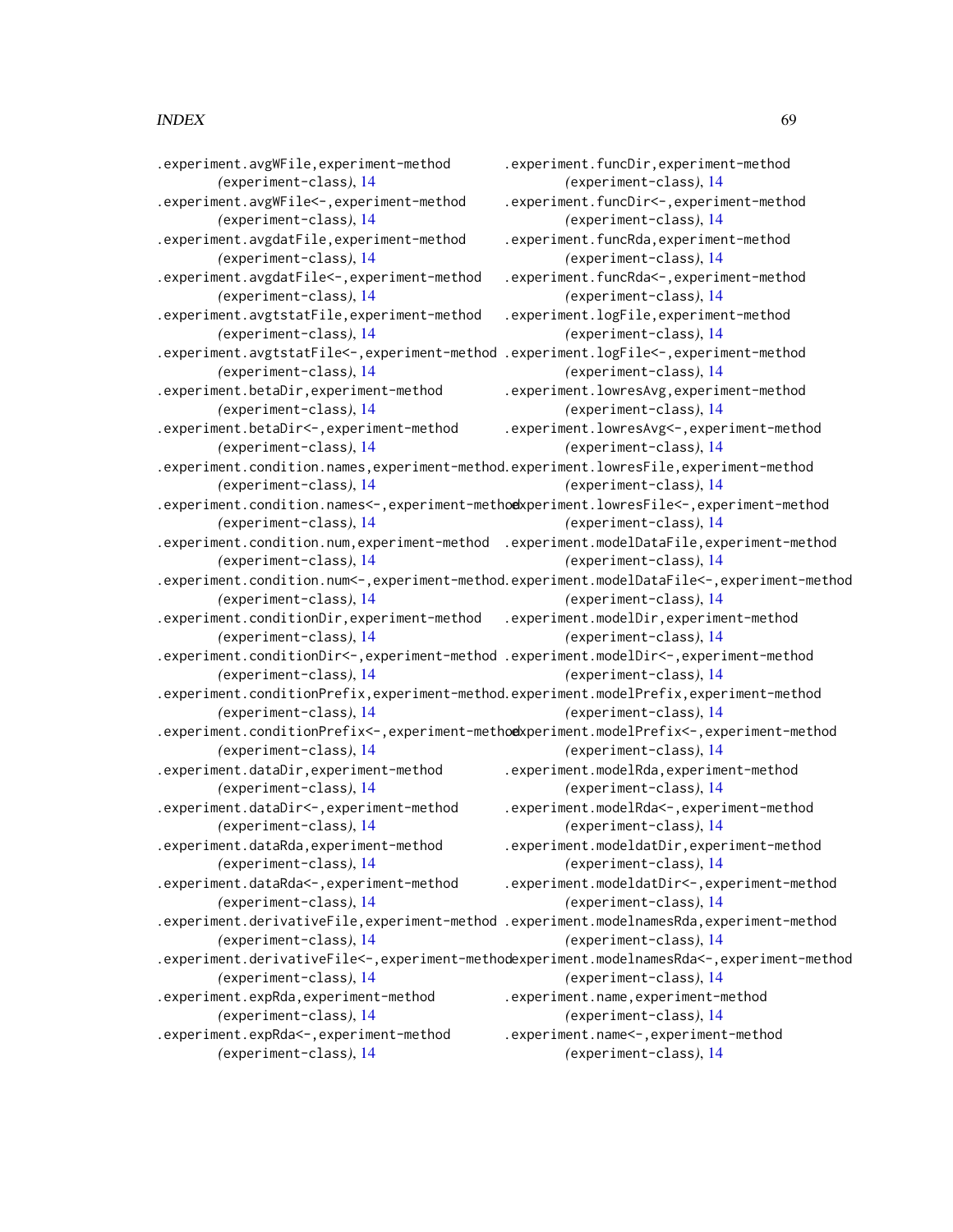.experiment.optionsRda,experiment-method *(*experiment-class*)*, [14](#page-13-1) .experiment.optionsRda<-,experiment-method *(*experiment-class*)*, [14](#page-13-1) .experiment.path,experiment-method *(*experiment-class*)*, [14](#page-13-1) .experiment.path<-,experiment-method *(*experiment-class*)*, [14](#page-13-1) .experiment.regDir,experiment-method *(*experiment-class*)*, [14](#page-13-1) .experiment.regDir<-,experiment-method *(*experiment-class*)*, [14](#page-13-1) .experiment.regRda,experiment-method *(*experiment-class*)*, [14](#page-13-1) .experiment.regRda<-,experiment-method *(*experiment-class*)*, [14](#page-13-1) .experiment.residualFile,experiment-method *(*experiment-class*)*, [14](#page-13-1) .experiment.residualFile<-,experiment-method .fmri.data.bitpix<-,fmri.data-method *(*experiment-class*)*, [14](#page-13-1) .experiment.startRda,experiment-method *(*experiment-class*)*, [14](#page-13-1) .experiment.startRda<-,experiment-method *(*experiment-class*)*, [14](#page-13-1) .experiment.statsDir,experiment-method *(*experiment-class*)*, [14](#page-13-1) .experiment.statsDir<-,experiment-method *(*experiment-class*)*, [14](#page-13-1) .experiment.statsRda,experiment-method *(*experiment-class*)*, [14](#page-13-1) .experiment.statsRda<-,experiment-method *(*experiment-class*)*, [14](#page-13-1) .experiment.subject.names,experiment-method *(*experiment-class*)*, [14](#page-13-1) .experiment.subject.names<-,experiment-method.fmri.data.data.type<-,fmri.data-method *(*experiment-class*)*, [14](#page-13-1) .experiment.subject.num,experiment-method *(*experiment-class*)*, [14](#page-13-1) .experiment.subject.num<-,experiment-method *(*experiment-class*)*, [14](#page-13-1) .experiment.subjectDir,experiment-method *(*experiment-class*)*, [14](#page-13-1) .experiment.subjectDir<-,experiment-method *(*experiment-class*)*, [14](#page-13-1) .experiment.subjectPrefix,experiment-method *(*experiment-class*)*, [14](#page-13-1) .experiment.subjectPrefix<-,experiment-method .fmri.data.datavec<-,fmri.data-method *(*experiment-class*)*, [14](#page-13-1)

.experiment.version,experiment-method *(*experiment-class*)*, [14](#page-13-1) .experiment.version<-,experiment-method *(*experiment-class*)*, [14](#page-13-1) .experiment.weightFile,experiment-method *(*experiment-class*)*, [14](#page-13-1) .experiment.weightFile<-,experiment-method *(*experiment-class*)*, [14](#page-13-1) .experiment.weightsDir,experiment-method *(*experiment-class*)*, [14](#page-13-1) .experiment.weightsDir<-,experiment-method *(*experiment-class*)*, [14](#page-13-1) .fmri.data.aux\_file,fmri.data-method *(*fmri.data-class*)*, [20](#page-19-1) .fmri.data.aux\_file<-,fmri.data-method *(*fmri.data-class*)*, [20](#page-19-1) .fmri.data.bitpix,fmri.data-method *(*fmri.data-class*)*, [20](#page-19-1) *(*fmri.data-class*)*, [20](#page-19-1) .fmri.data.cal\_max,fmri.data-method *(*fmri.data-class*)*, [20](#page-19-1) .fmri.data.cal\_max<-,fmri.data-method *(*fmri.data-class*)*, [20](#page-19-1) .fmri.data.cal\_min,fmri.data-method *(*fmri.data-class*)*, [20](#page-19-1) .fmri.data.cal\_min<-,fmri.data-method *(*fmri.data-class*)*, [20](#page-19-1) .fmri.data.data.signed,fmri.data-method *(*fmri.data-class*)*, [20](#page-19-1) .fmri.data.data.signed<-,fmri.data-method *(*fmri.data-class*)*, [20](#page-19-1) .fmri.data.data.type,fmri.data-method *(*fmri.data-class*)*, [20](#page-19-1) *(*fmri.data-class*)*, [20](#page-19-1) .fmri.data.data\_type,fmri.data-method *(*fmri.data-class*)*, [20](#page-19-1) .fmri.data.data\_type<-,fmri.data-method *(*fmri.data-class*)*, [20](#page-19-1) .fmri.data.datatype,fmri.data-method *(*fmri.data-class*)*, [20](#page-19-1) .fmri.data.datatype<-,fmri.data-method *(*fmri.data-class*)*, [20](#page-19-1) .fmri.data.datavec,fmri.data-method *(*fmri.data-class*)*, [20](#page-19-1)

*(*fmri.data-class*)*, [20](#page-19-1)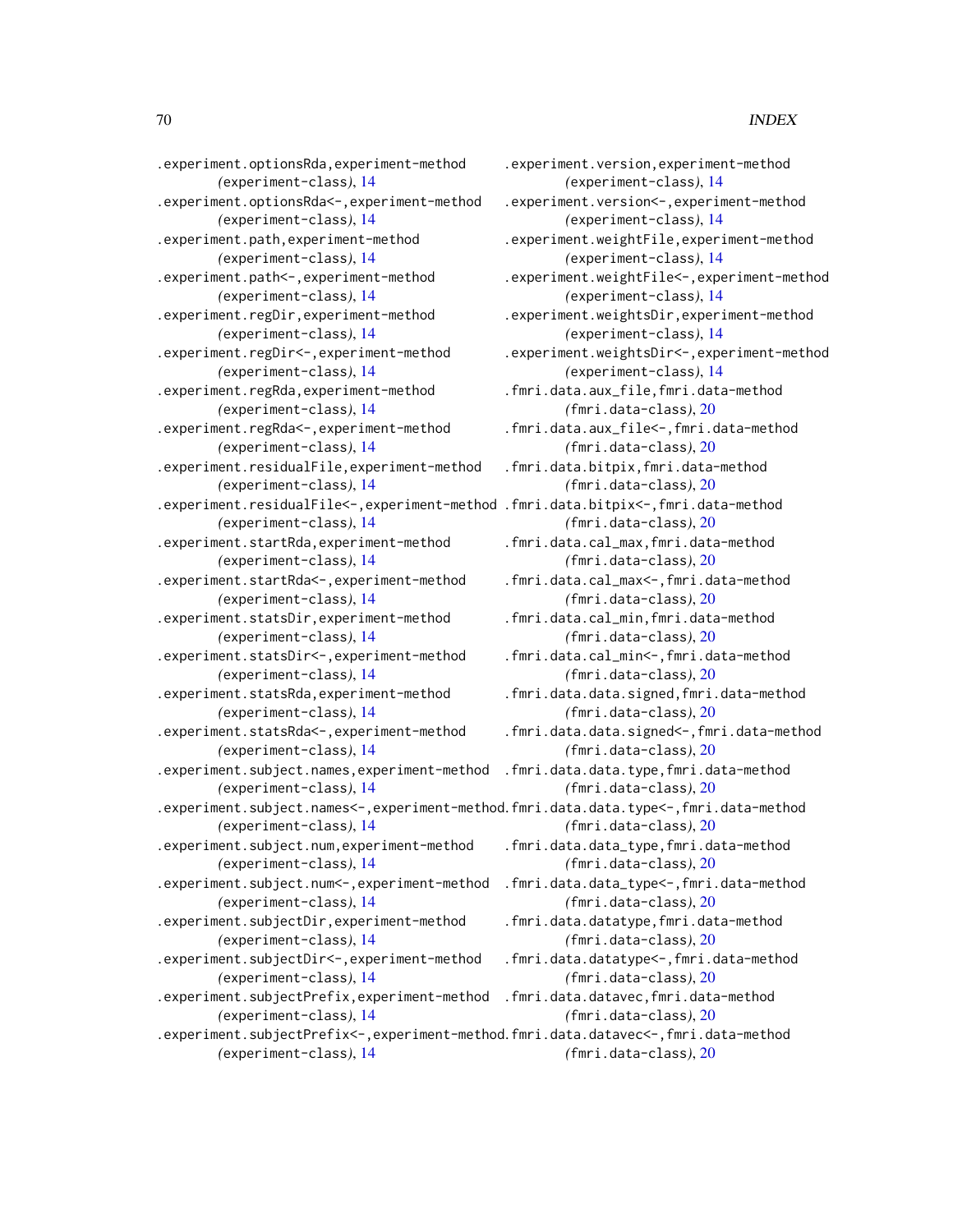#### $I<sub>N</sub>$  in  $I<sub>1</sub>$  is  $I<sub>2</sub>$  in  $I<sub>3</sub>$  in  $I<sub>4</sub>$  in  $I<sub>5</sub>$  in  $I<sub>6</sub>$  in  $I<sub>7</sub>$  in  $I<sub>8</sub>$  in  $I<sub>9</sub>$  in  $I<sub>9</sub>$  in  $I<sub>9</sub>$  in  $I<sub>9</sub>$  in  $I<sub>9</sub>$  in  $I<sub>9</sub>$  in  $I<sub>9</sub>$  i

.fmri.data.db\_name,fmri.data-method *(*fmri.data-class*)*, [20](#page-19-1) .fmri.data.db\_name<-,fmri.data-method *(*fmri.data-class*)*, [20](#page-19-1) .fmri.data.descrip,fmri.data-method *(*fmri.data-class*)*, [20](#page-19-1) .fmri.data.descrip<-,fmri.data-method *(*fmri.data-class*)*, [20](#page-19-1) .fmri.data.dim\_info,fmri.data-method *(*fmri.data-class*)*, [20](#page-19-1) .fmri.data.dim\_info<-,fmri.data-method *(*fmri.data-class*)*, [20](#page-19-1) .fmri.data.dims,fmri.data-method *(*fmri.data-class*)*, [20](#page-19-1) .fmri.data.dims<-,fmri.data-method *(*fmri.data-class*)*, [20](#page-19-1) .fmri.data.endian,fmri.data-method *(*fmri.data-class*)*, [20](#page-19-1) .fmri.data.endian<-,fmri.data-method *(*fmri.data-class*)*, [20](#page-19-1) .fmri.data.extension,fmri.data-method *(*fmri.data-class*)*, [20](#page-19-1) .fmri.data.extension<-,fmri.data-method *(*fmri.data-class*)*, [20](#page-19-1) .fmri.data.extents,fmri.data-method *(*fmri.data-class*)*, [20](#page-19-1) .fmri.data.extents<-,fmri.data-method *(*fmri.data-class*)*, [20](#page-19-1) .fmri.data.filename,fmri.data-method *(*fmri.data-class*)*, [20](#page-19-1) .fmri.data.filename<-,fmri.data-method *(*fmri.data-class*)*, [20](#page-19-1) .fmri.data.filetype,fmri.data-method *(*fmri.data-class*)*, [20](#page-19-1) .fmri.data.filetype<-,fmri.data-method *(*fmri.data-class*)*, [20](#page-19-1) .fmri.data.fullpath,fmri.data-method *(*fmri.data-class*)*, [20](#page-19-1) .fmri.data.fullpath<-,fmri.data-method *(*fmri.data-class*)*, [20](#page-19-1) .fmri.data.glmax,fmri.data-method *(*fmri.data-class*)*, [20](#page-19-1) .fmri.data.glmax<-,fmri.data-method *(*fmri.data-class*)*, [20](#page-19-1) .fmri.data.glmin,fmri.data-method *(*fmri.data-class*)*, [20](#page-19-1) .fmri.data.glmin<-,fmri.data-method *(*fmri.data-class*)*, [20](#page-19-1)

.fmri.data.gzipped,fmri.data-method *(*fmri.data-class*)*, [20](#page-19-1) .fmri.data.gzipped<-,fmri.data-method *(*fmri.data-class*)*, [20](#page-19-1) .fmri.data.intent\_code,fmri.data-method *(*fmri.data-class*)*, [20](#page-19-1) .fmri.data.intent\_code<-,fmri.data-method *(*fmri.data-class*)*, [20](#page-19-1) .fmri.data.intent\_name,fmri.data-method *(*fmri.data-class*)*, [20](#page-19-1) .fmri.data.intent\_name<-,fmri.data-method *(*fmri.data-class*)*, [20](#page-19-1) .fmri.data.intent\_p1,fmri.data-method *(*fmri.data-class*)*, [20](#page-19-1) .fmri.data.intent\_p1<-,fmri.data-method *(*fmri.data-class*)*, [20](#page-19-1) .fmri.data.intent\_p2,fmri.data-method *(*fmri.data-class*)*, [20](#page-19-1) .fmri.data.intent\_p2<-,fmri.data-method *(*fmri.data-class*)*, [20](#page-19-1) .fmri.data.intent\_p3,fmri.data-method *(*fmri.data-class*)*, [20](#page-19-1) .fmri.data.intent\_p3<-,fmri.data-method *(*fmri.data-class*)*, [20](#page-19-1) .fmri.data.magic,fmri.data-method *(*fmri.data-class*)*, [20](#page-19-1) .fmri.data.magic<-,fmri.data-method *(*fmri.data-class*)*, [20](#page-19-1) .fmri.data.pixdim,fmri.data-method *(*fmri.data-class*)*, [20](#page-19-1) .fmri.data.pixdim<-,fmri.data-method *(*fmri.data-class*)*, [20](#page-19-1) .fmri.data.qform\_code,fmri.data-method *(*fmri.data-class*)*, [20](#page-19-1) .fmri.data.qform\_code<-,fmri.data-method *(*fmri.data-class*)*, [20](#page-19-1) .fmri.data.qoffset\_x,fmri.data-method *(*fmri.data-class*)*, [20](#page-19-1) .fmri.data.qoffset\_x<-,fmri.data-method *(*fmri.data-class*)*, [20](#page-19-1) .fmri.data.qoffset\_y,fmri.data-method *(*fmri.data-class*)*, [20](#page-19-1) .fmri.data.qoffset\_y<-,fmri.data-method *(*fmri.data-class*)*, [20](#page-19-1) .fmri.data.qoffset\_z,fmri.data-method *(*fmri.data-class*)*, [20](#page-19-1) .fmri.data.qoffset\_z<-,fmri.data-method *(*fmri.data-class*)*, [20](#page-19-1)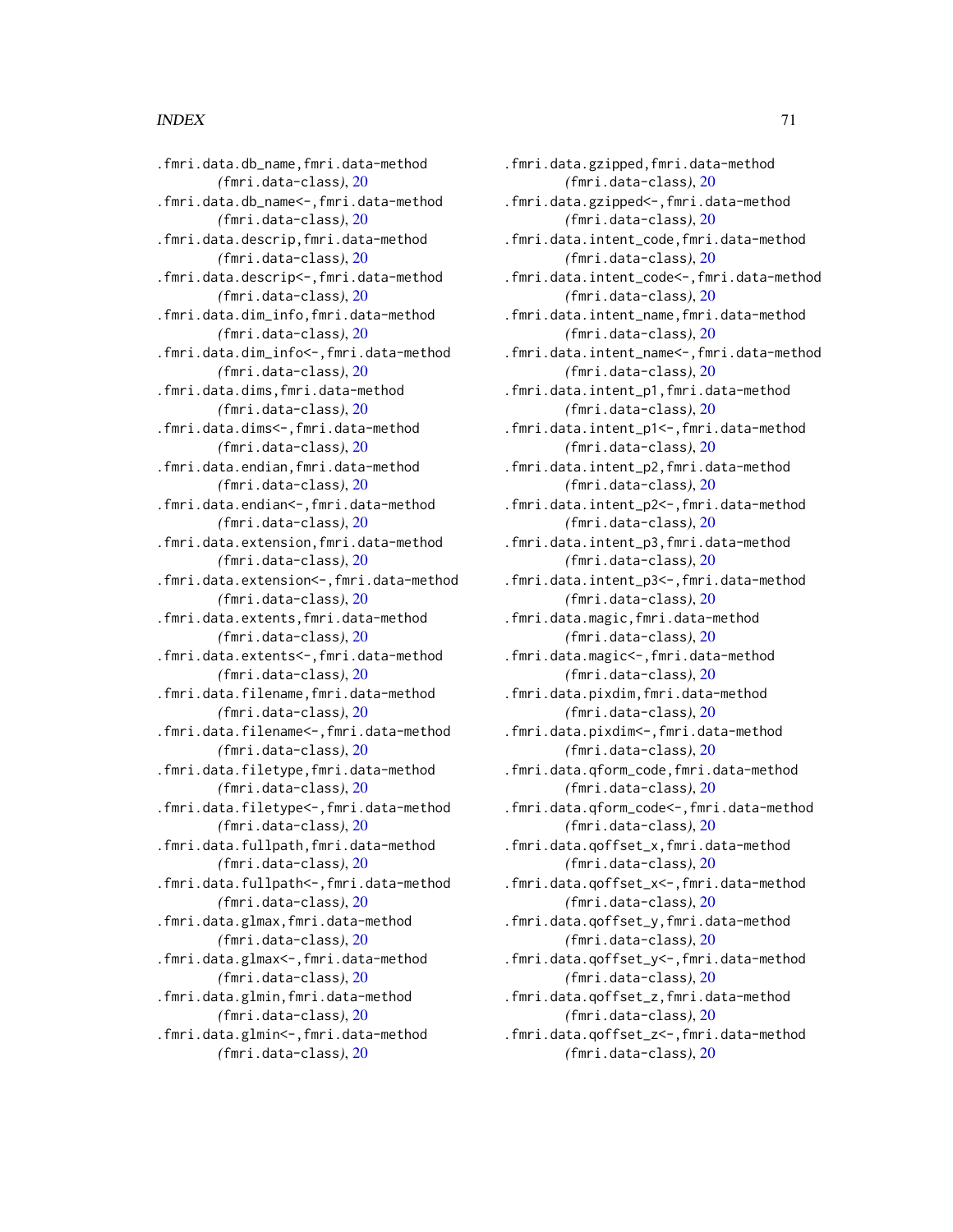.fmri.data.quatern\_b,fmri.data-method *(*fmri.data-class*)*, [20](#page-19-1) .fmri.data.quatern\_b<-,fmri.data-method *(*fmri.data-class*)*, [20](#page-19-1) .fmri.data.quatern\_c,fmri.data-method *(*fmri.data-class*)*, [20](#page-19-1) .fmri.data.quatern\_c<-,fmri.data-method *(*fmri.data-class*)*, [20](#page-19-1) .fmri.data.quatern\_d,fmri.data-method *(*fmri.data-class*)*, [20](#page-19-1) .fmri.data.quatern\_d<-,fmri.data-method *(*fmri.data-class*)*, [20](#page-19-1) .fmri.data.regular,fmri.data-method *(*fmri.data-class*)*, [20](#page-19-1) .fmri.data.regular<-,fmri.data-method *(*fmri.data-class*)*, [20](#page-19-1) .fmri.data.scl\_inter,fmri.data-method *(*fmri.data-class*)*, [20](#page-19-1) .fmri.data.scl\_inter<-,fmri.data-method *(*fmri.data-class*)*, [20](#page-19-1) .fmri.data.scl\_slope,fmri.data-method *(*fmri.data-class*)*, [20](#page-19-1) .fmri.data.scl\_slope<-,fmri.data-method *(*fmri.data-class*)*, [20](#page-19-1) .fmri.data.session\_error,fmri.data-method *(*fmri.data-class*)*, [20](#page-19-1) .fmri.data.session\_error<-,fmri.data-method *(*fmri.data-class*)*, [20](#page-19-1) .fmri.data.sform\_code,fmri.data-method *(*fmri.data-class*)*, [20](#page-19-1) .fmri.data.sform\_code<-,fmri.data-method *(*fmri.data-class*)*, [20](#page-19-1) .fmri.data.sizeof\_hdr,fmri.data-method *(*fmri.data-class*)*, [20](#page-19-1) .fmri.data.sizeof\_hdr<-,fmri.data-method *(*fmri.data-class*)*, [20](#page-19-1) .fmri.data.slice\_code,fmri.data-method *(*fmri.data-class*)*, [20](#page-19-1) .fmri.data.slice\_code<-,fmri.data-method *(*fmri.data-class*)*, [20](#page-19-1) .fmri.data.slice\_duration,fmri.data-method *(*fmri.data-class*)*, [20](#page-19-1) *(*fmri.data-class*)*, [20](#page-19-1) .fmri.data.slice\_end,fmri.data-method *(*fmri.data-class*)*, [20](#page-19-1) .fmri.data.slice\_end<-,fmri.data-method

*(*fmri.data-class*)*, [20](#page-19-1)

.fmri.data.slice\_duration<-,fmri.data-method .functional.functionaldata<-,functional-method .fmri.data.slice\_start,fmri.data-method *(*fmri.data-class*)*, [20](#page-19-1) .fmri.data.slice\_start<-,fmri.data-method *(*fmri.data-class*)*, [20](#page-19-1) .fmri.data.srow\_x,fmri.data-method *(*fmri.data-class*)*, [20](#page-19-1) .fmri.data.srow\_x<-,fmri.data-method *(*fmri.data-class*)*, [20](#page-19-1) .fmri.data.srow\_y,fmri.data-method *(*fmri.data-class*)*, [20](#page-19-1) .fmri.data.srow\_y<-,fmri.data-method *(*fmri.data-class*)*, [20](#page-19-1) .fmri.data.srow\_z,fmri.data-method *(*fmri.data-class*)*, [20](#page-19-1) .fmri.data.srow\_z<-,fmri.data-method *(*fmri.data-class*)*, [20](#page-19-1) .fmri.data.toffset,fmri.data-method *(*fmri.data-class*)*, [20](#page-19-1) .fmri.data.toffset<-,fmri.data-method *(*fmri.data-class*)*, [20](#page-19-1) .fmri.data.version,fmri.data-method *(*fmri.data-class*)*, [20](#page-19-1) .fmri.data.version<-,fmri.data-method *(*fmri.data-class*)*, [20](#page-19-1) .fmri.data.vox\_offset,fmri.data-method *(*fmri.data-class*)*, [20](#page-19-1) .fmri.data.vox\_offset<-,fmri.data-method *(*fmri.data-class*)*, [20](#page-19-1) .fmri.data.xyzt\_units,fmri.data-method *(*fmri.data-class*)*, [20](#page-19-1) .fmri.data.xyzt\_units<-,fmri.data-method *(*fmri.data-class*)*, [20](#page-19-1) .functional.filename,functional-method *(*functional-class*)*, [23](#page-22-1) .functional.filename<-,functional-method *(*functional-class*)*, [23](#page-22-1) .functional.fullpath,functional-method *(*functional-class*)*, [23](#page-22-1) .functional.fullpath<-,functional-method *(*functional-class*)*, [23](#page-22-1) .functional.functionaldata,functional-method *(*functional-class*)*, [23](#page-22-1) *(*functional-class*)*, [23](#page-22-1) .functional.linkedfile,functional-method *(*functional-class*)*, [23](#page-22-1) .functional.linkedfile<-,functional-method *(*functional-class*)*, [23](#page-22-1)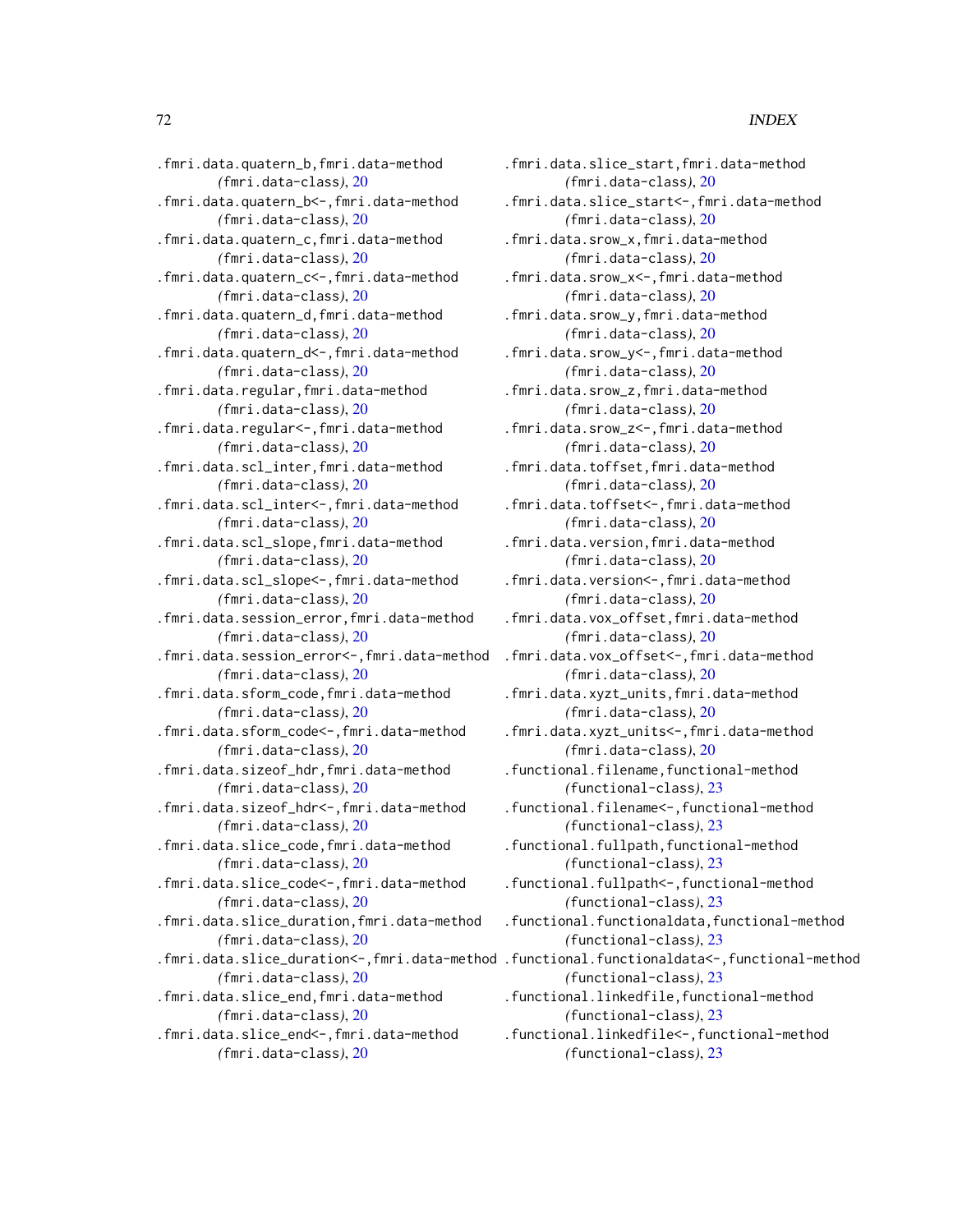## $I<sub>N</sub>$   $I<sub>3</sub>$   $I<sub>3</sub>$   $I<sub>4</sub>$   $I<sub>5</sub>$   $I<sub>6</sub>$   $I<sub>7</sub>$   $I<sub>8</sub>$   $I<sub>9</sub>$   $I<sub>9</sub>$   $I<sub>9</sub>$   $I<sub>9</sub>$   $I<sub>9</sub>$   $I<sub>9</sub>$   $I<sub>9</sub>$   $I<sub>9</sub>$   $I<sub>9</sub>$   $I<sub>9</sub>$   $I<sub>9</sub>$   $I<sub>9</sub>$   $I$

.functional.linkedfiles,functional-method *(*functional-class*)*, [23](#page-22-0) .functional.linkedfiles<-,functional-method *(*functional-class*)*, [23](#page-22-0) .functional.timings,functional-method *(*functional-class*)*, [23](#page-22-0) .functional.timings<-,functional-method *(*functional-class*)*, [23](#page-22-0) .functional.version,functional-method *(*functional-class*)*, [23](#page-22-0) .functional.version<-,functional-method *(*functional-class*)*, [23](#page-22-0) .mnames.condition,mnames-method *(*mnames-class*)*, [37](#page-36-0) .mnames.condition<-,mnames-method *(*mnames-class*)*, [37](#page-36-0) .mnames.experiment,mnames-method *(*mnames-class*)*, [37](#page-36-0) .mnames.experiment<-,mnames-method *(*mnames-class*)*, [37](#page-36-0) .mnames.mnames,mnames-method *(*mnames-class*)*, [37](#page-36-0) .mnames.mnames<-,mnames-method *(*mnames-class*)*, [37](#page-36-0) .mnames.subject,mnames-method *(*mnames-class*)*, [37](#page-36-0) .mnames.subject<-,mnames-method *(*mnames-class*)*, [37](#page-36-0) .model.avgWfile,model-method *(*model-class*)*, [38](#page-37-0) .model.avgWfile<-,model-method *(*model-class*)*, [38](#page-37-0) .model.avgdatfile,model-method *(*model-class*)*, [38](#page-37-0) .model.avgdatfile<-,model-method *(*model-class*)*, [38](#page-37-0) .model.avgtstatFile,model-method *(*model-class*)*, [38](#page-37-0) .model.avgtstatFile<-,model-method *(*model-class*)*, [38](#page-37-0) .model.betafiles,model-method *(*model-class*)*, [38](#page-37-0) .model.betafiles<-,model-method *(*model-class*)*, [38](#page-37-0) .model.convergence,model-method *(*model-class*)*, [38](#page-37-0) .model.convergence<-,model-method *(*model-class*)*, [38](#page-37-0)

.model.dataHeader,model-method *(*model-class*)*, [38](#page-37-0) .model.dataHeader<-,model-method *(*model-class*)*, [38](#page-37-0) .model.derivativeFile,model-method *(*model-class*)*, [38](#page-37-0) .model.derivativeFile<-,model-method *(*model-class*)*, [38](#page-37-0) .model.estimates,model-method *(*model-class*)*, [38](#page-37-0) .model.estimates<-,model-method *(*model-class*)*, [38](#page-37-0) .model.fit,model-method *(*model-class*)*, [38](#page-37-0) .model.fit<-,model-method *(*model-class*)*, [38](#page-37-0) .model.fullmodelDataFile,model-method *(*model-class*)*, [38](#page-37-0) .model.fullmodelDataFile<-,model-method *(*model-class*)*, [38](#page-37-0) .model.fullpath,model-method *(*model-class*)*, [38](#page-37-0) .model.fullpath<-,model-method *(*model-class*)*, [38](#page-37-0) .model.funcDir,model-method *(*model-class*)*, [38](#page-37-0) .model.funcDir<-,model-method *(*model-class*)*, [38](#page-37-0) .model.funcRda,model-method *(*model-class*)*, [38](#page-37-0) .model.funcRda<-,model-method *(*model-class*)*, [38](#page-37-0) .model.gradient,model-method *(*model-class*)*, [38](#page-37-0) .model.gradient<-,model-method *(*model-class*)*, [38](#page-37-0) .model.hessian,model-method *(*model-class*)*, [38](#page-37-0) .model.hessian<-,model-method *(*model-class*)*, [38](#page-37-0) .model.iterates,model-method *(*model-class*)*, [38](#page-37-0) .model.iterates<-,model-method *(*model-class*)*, [38](#page-37-0) .model.logFile,model-method *(*model-class*)*, [38](#page-37-0) .model.logFile<-,model-method *(*model-class*)*, [38](#page-37-0)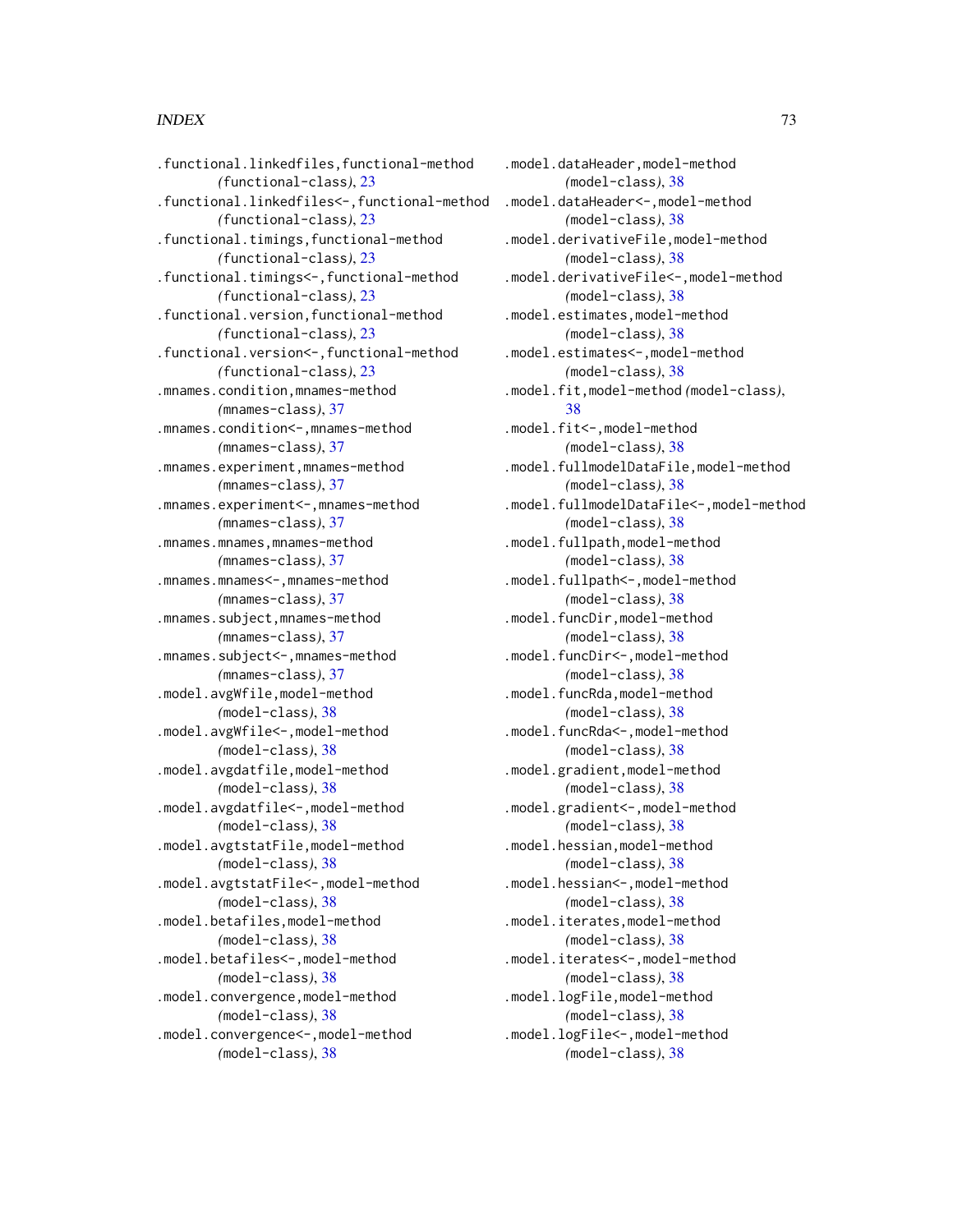.model.mask,model-method *(*model-class*)*, [38](#page-37-0) .model.mask<-,model-method *(*model-class*)*, [38](#page-37-0) .model.minimum,model-method *(*model-class*)*, [38](#page-37-0) .model.minimum<-,model-method *(*model-class*)*, [38](#page-37-0) .model.modelDataFile,model-method *(*model-class*)*, [38](#page-37-0) .model.modelDataFile<-,model-method *(*model-class*)*, [38](#page-37-0) .model.modelFile,model-method *(*model-class*)*, [38](#page-37-0) .model.modelFile<-,model-method *(*model-class*)*, [38](#page-37-0) .model.modeldatapath,model-method *(*model-class*)*, [38](#page-37-0) .model.modeldatapath<-,model-method *(*model-class*)*, [38](#page-37-0) .model.modelname,model-method *(*model-class*)*, [38](#page-37-0) .model.modelname<-,model-method *(*model-class*)*, [38](#page-37-0) .model.modelpath,model-method *(*model-class*)*, [38](#page-37-0) .model.modelpath<-,model-method *(*model-class*)*, [38](#page-37-0) .model.modeltype,model-method *(*model-class*)*, [38](#page-37-0) .model.modeltype<-,model-method *(*model-class*)*, [38](#page-37-0) .model.n,model-method *(*model-class*)*, [38](#page-37-0) .model.n<-,model-method *(*model-class*)*, [38](#page-37-0) .model.name,model-method *(*model-class*)*, [38](#page-37-0) .model.name<-,model-method *(*model-class*)*, [38](#page-37-0) .model.optionsFile,model-method *(*model-class*)*, [38](#page-37-0) .model.optionsFile<-,model-method *(*model-class*)*, [38](#page-37-0) .model.params,model-method *(*model-class*)*, [38](#page-37-0) .model.params<-,model-method *(*model-class*)*, [38](#page-37-0) .model.proctime,model-method

*(*model-class*)*, [38](#page-37-0) .model.proctime<-,model-method *(*model-class*)*, [38](#page-37-0) .model.regDir,model-method *(*model-class*)*, [38](#page-37-0) .model.regDir<-,model-method *(*model-class*)*, [38](#page-37-0) .model.regRda,model-method *(*model-class*)*, [38](#page-37-0) .model.regRda<-,model-method *(*model-class*)*, [38](#page-37-0) .model.regions,model-method *(*model-class*)*, [38](#page-37-0) .model.regions<-,model-method *(*model-class*)*, [38](#page-37-0) .model.residualFile,model-method *(*model-class*)*, [38](#page-37-0) .model.residualFile<-,model-method *(*model-class*)*, [38](#page-37-0) .model.runs,model-method *(*model-class*)*, [38](#page-37-0) .model.runs<-,model-method *(*model-class*)*, [38](#page-37-0) .model.sandwichmethod,model-method *(*model-class*)*, [38](#page-37-0) .model.sandwichmethod<-,model-method *(*model-class*)*, [38](#page-37-0) .model.ss,model-method *(*model-class*)*, [38](#page-37-0) .model.ss<-,model-method *(*model-class*)*, [38](#page-37-0) .model.startFile,model-method *(*model-class*)*, [38](#page-37-0) .model.startFile<-,model-method *(*model-class*)*, [38](#page-37-0) .model.startval,model-method *(*model-class*)*, [38](#page-37-0) .model.startval<-,model-method *(*model-class*)*, [38](#page-37-0) .model.valid,model-method *(*model-class*)*, [38](#page-37-0) .model.valid<-,model-method *(*model-class*)*, [38](#page-37-0) .model.varcov,model-method *(*model-class*)*, [38](#page-37-0) .model.varcov<-,model-method *(*model-class*)*, [38](#page-37-0) .model.version,model-method *(*model-class*)*, [38](#page-37-0)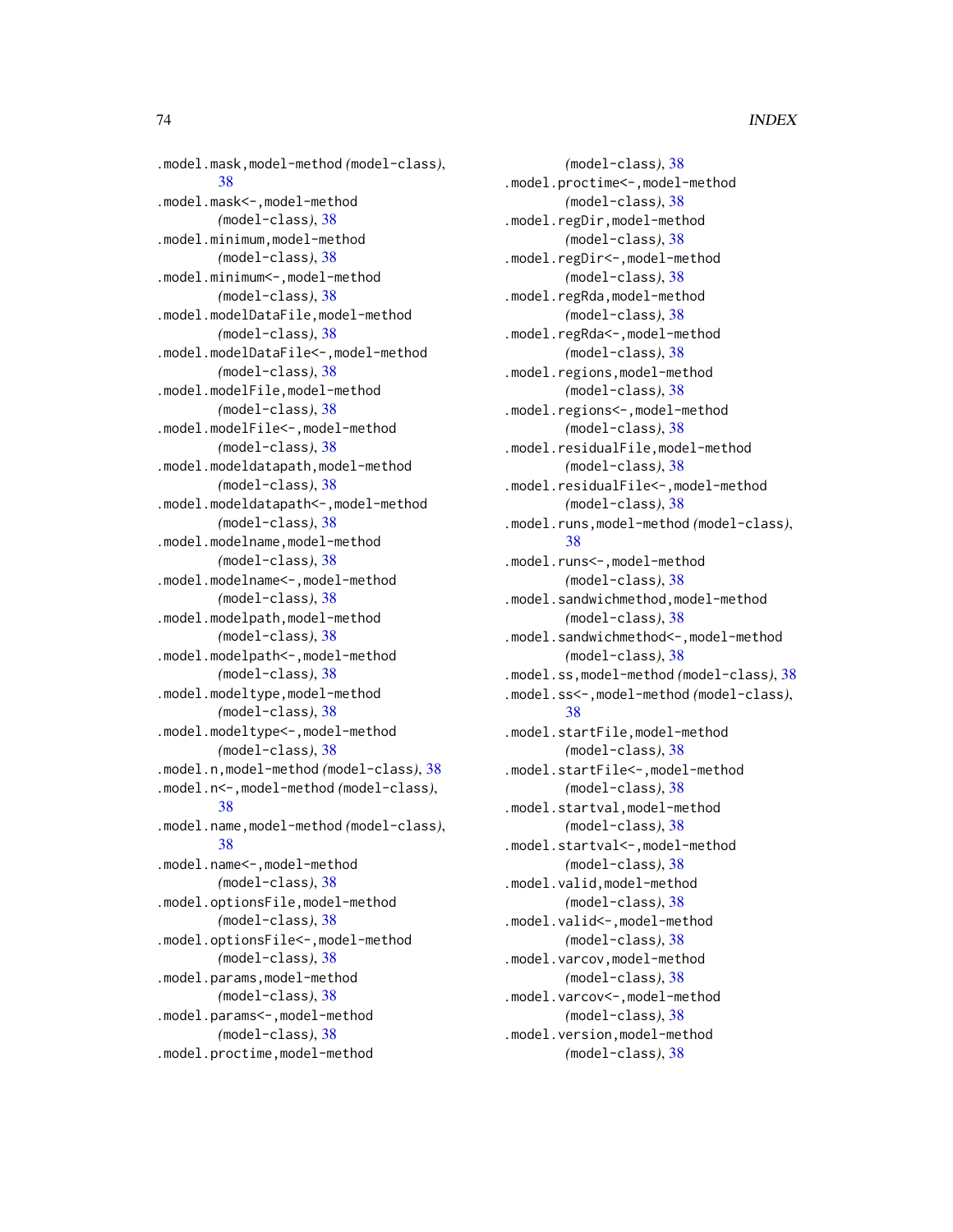.model.version<-,model-method *(*model-class*)*, [38](#page-37-0) .model.wald,model-method *(*model-class*)*, [38](#page-37-0) .model.wald<-,model-method *(*model-class*)*, [38](#page-37-0) .model.warnings,model-method *(*model-class*)*, [38](#page-37-0) .model.warnings<-,model-method *(*model-class*)*, [38](#page-37-0) .model.weightFile,model-method *(*model-class*)*, [38](#page-37-0) .model.weightFile<-,model-method *(*model-class*)*, [38](#page-37-0) .model.weightfiles,model-method *(*model-class*)*, [38](#page-37-0) .model.weightfiles<-,model-method *(*model-class*)*, [38](#page-37-0) .nifti.fileinfo.endian,nifti.fileinfo-method .nifti.header.data.type,nifti.header-method *(*nifti.fileinfo-class*)*, [41](#page-40-0) .nifti.fileinfo.endian<-,nifti.fileinfo-methodnifti.header.data.type<-,nifti.header-method *(*nifti.fileinfo-class*)*, [41](#page-40-0) .nifti.fileinfo.extension,nifti.fileinfo-methodifti.header.data\_type,nifti.header-method *(*nifti.fileinfo-class*)*, [41](#page-40-0) .nifti.fileinfo.extension<-,nifti.fileinfo-methodti.header.data\_type<-,nifti.header-method *(*nifti.fileinfo-class*)*, [41](#page-40-0) .nifti.fileinfo.filename,nifti.fileinfo-methodnifti.header.datatype,nifti.header-method *(*nifti.fileinfo-class*)*, [41](#page-40-0) .nifti.fileinfo.filename<-,nifti.fileinfo-methodfti.header.datatype<-,nifti.header-method *(*nifti.fileinfo-class*)*, [41](#page-40-0) .nifti.fileinfo.filetype,nifti.fileinfo-methodnifti.header.db\_name,nifti.header-method *(*nifti.fileinfo-class*)*, [41](#page-40-0) .nifti.fileinfo.filetype<-,nifti.fileinfo-methodfti.header.db\_name<-,nifti.header-method *(*nifti.fileinfo-class*)*, [41](#page-40-0) .nifti.fileinfo.fullpath,nifti.fileinfo-methodnifti.header.descrip,nifti.header-method *(*nifti.fileinfo-class*)*, [41](#page-40-0) .nifti.fileinfo.fullpath<-,nifti.fileinfo-methodfti.header.descrip<-,nifti.header-method *(*nifti.fileinfo-class*)*, [41](#page-40-0) .nifti.fileinfo.gzipped,nifti.fileinfo-method .nifti.header.dim\_info,nifti.header-method *(*nifti.fileinfo-class*)*, [41](#page-40-0) .nifti.fileinfo.gzipped<-,nifti.fileinfo-methodifti.header.dim\_info<-,nifti.header-method *(*nifti.fileinfo-class*)*, [41](#page-40-0) .nifti.fileinfo.version,nifti.fileinfo-method .nifti.header.dims,nifti.header-method *(*nifti.fileinfo-class*)*, [41](#page-40-0) .nifti.fileinfo.version<-,nifti.fileinfo-methodifti.header.dims<-,nifti.header-method *(*nifti.fileinfo-class*)*, [41](#page-40-0) .nifti.header.aux\_file<-,nifti.header-method *(*nifti.header-class*)*, [42](#page-41-0) .nifti.header.bitpix,nifti.header-method *(*nifti.header-class*)*, [42](#page-41-0) .nifti.header.bitpix<-,nifti.header-method *(*nifti.header-class*)*, [42](#page-41-0) .nifti.header.cal\_max,nifti.header-method *(*nifti.header-class*)*, [42](#page-41-0) .nifti.header.cal\_max<-,nifti.header-method *(*nifti.header-class*)*, [42](#page-41-0) .nifti.header.cal\_min,nifti.header-method *(*nifti.header-class*)*, [42](#page-41-0) .nifti.header.cal\_min<-,nifti.header-method *(*nifti.header-class*)*, [42](#page-41-0) .nifti.header.data.signed,nifti.header-method *(*nifti.header-class*)*, [42](#page-41-0) .nifti.header.data.signed<-,nifti.header-method *(*nifti.header-class*)*, [42](#page-41-0) *(*nifti.header-class*)*, [42](#page-41-0) *(*nifti.header-class*)*, [42](#page-41-0) *(*nifti.header-class*)*, [42](#page-41-0) *(*nifti.header-class*)*, [42](#page-41-0) *(*nifti.header-class*)*, [42](#page-41-0) *(*nifti.header-class*)*, [42](#page-41-0) *(*nifti.header-class*)*, [42](#page-41-0) *(*nifti.header-class*)*, [42](#page-41-0) *(*nifti.header-class*)*, [42](#page-41-0) *(*nifti.header-class*)*, [42](#page-41-0) *(*nifti.header-class*)*, [42](#page-41-0) *(*nifti.header-class*)*, [42](#page-41-0) *(*nifti.header-class*)*, [42](#page-41-0) *(*nifti.header-class*)*, [42](#page-41-0)

.nifti.header.aux\_file,nifti.header-method .nifti.header.endian,nifti.header-method *(*nifti.header-class*)*, [42](#page-41-0) *(*nifti.header-class*)*, [42](#page-41-0)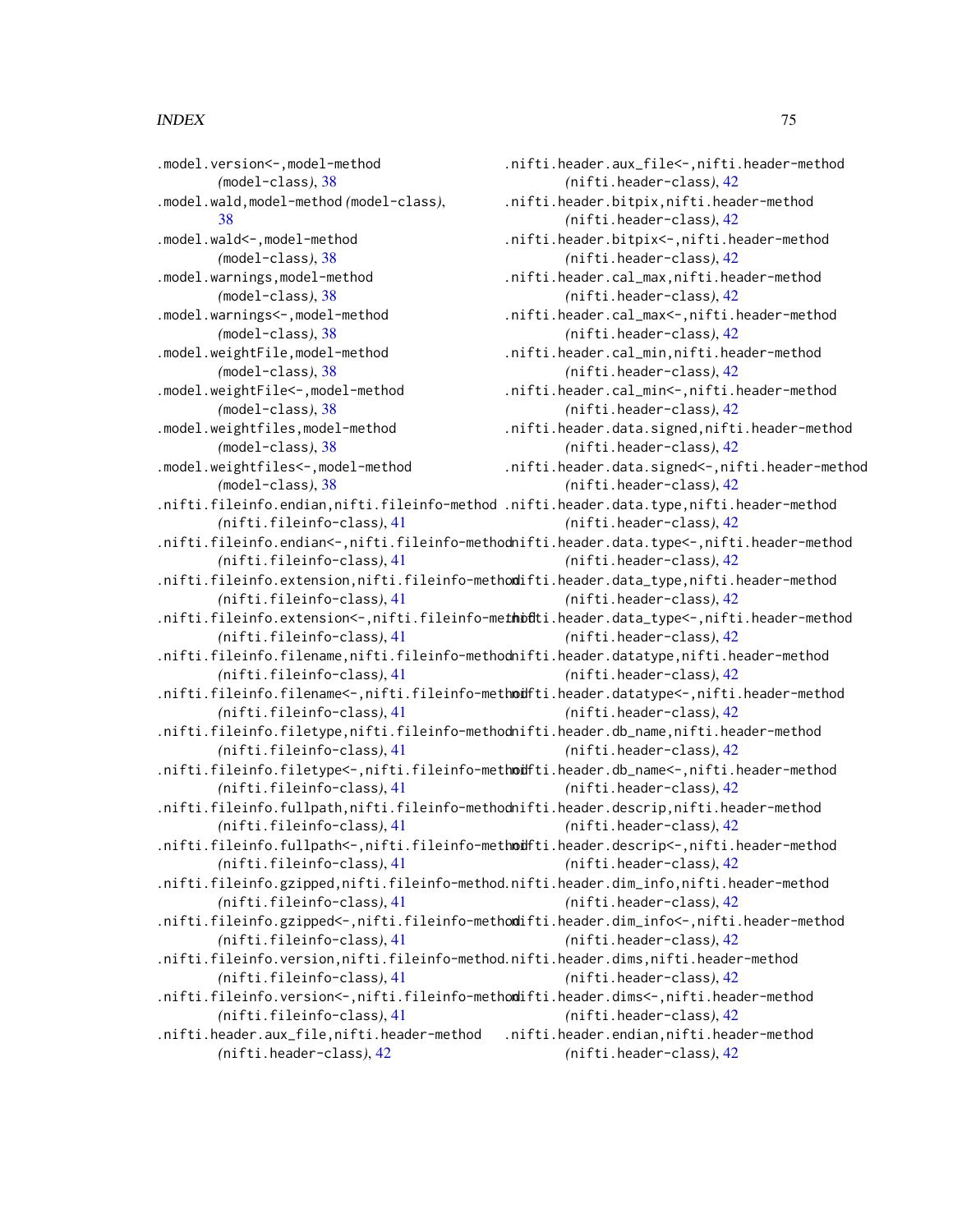| .nifti.header.endian<-,nifti.header-method                                               | .nifti.header.intent_p2<-,nifti.header-method                                               |
|------------------------------------------------------------------------------------------|---------------------------------------------------------------------------------------------|
| (nifti.header-class), 42                                                                 | (nifti.header-class), 42                                                                    |
| .nifti.header.extension,nifti.header-method                                              | .nifti.header.intent_p3,nifti.header-method                                                 |
| (nifti.header-class), 42                                                                 | (nifti.header-class), 42                                                                    |
|                                                                                          | nifti.header.extension<-,nifti.header-method.nifti.header.intent_p3<-,nifti.header-method.  |
| (nifti.header-class), 42                                                                 | (nifti.header-class), 42                                                                    |
| .nifti.header.extents,nifti.header-method                                                | .nifti.header.magic,nifti.header-method                                                     |
| (nifti.header-class), 42                                                                 | (nifti.header-class), 42                                                                    |
| .nifti.header.extents<-,nifti.header-method                                              | .nifti.header.magic <-, nifti.header-method                                                 |
| (nifti.header-class), 42                                                                 | (nifti.header-class), 42                                                                    |
| .nifti.header.filename,nifti.header-method                                               | .nifti.header.pixdim,nifti.header-method                                                    |
| (nifti.header-class), 42                                                                 | (nifti.header-class), 42                                                                    |
| .nifti.header.filename<-,nifti.header-method .nifti.header.pixdim<-,nifti.header-method  |                                                                                             |
| (nifti.header-class), 42                                                                 | (nifti.header-class), 42                                                                    |
| .nifti.header.filetype,nifti.header-method                                               | .nifti.header.qform_code,nifti.header-method                                                |
| (nifti.header-class), 42                                                                 | (nifti.header-class), 42                                                                    |
|                                                                                          | nifti.header.filetype<-,nifti.header-method .nifti.header.qform_code<-,nifti.header-method. |
| (nifti.header-class), 42                                                                 | (nifti.header-class), 42                                                                    |
| .nifti.header.fullpath,nifti.header-method                                               | .nifti.header.qoffset_x,nifti.header-method                                                 |
| (nifti.header-class), 42                                                                 | (nifti.header-class), 42                                                                    |
|                                                                                          | nifti.header.fullpath<-,nifti.header-method .nifti.header.qoffset_x<-,nifti.header-method   |
| (nifti.header-class), 42                                                                 | (nifti.header-class), 42                                                                    |
| .nifti.header.glmax,nifti.header-method                                                  | .nifti.header.qoffset_y,nifti.header-method                                                 |
| (nifti.header-class), 42                                                                 | (nifti.header-class), 42                                                                    |
| .nifti.header.glmax <-,nifti.header-method                                               | .nifti.header.qoffset_y<-,nifti.header-method                                               |
| (nifti.header-class), 42                                                                 | (nifti.header-class), 42                                                                    |
| .nifti.header.glmin,nifti.header-method                                                  | .nifti.header.qoffset_z,nifti.header-method                                                 |
| (nifti.header-class), 42                                                                 | (nifti.header-class), 42                                                                    |
| .nifti.header.glmin <-, nifti.header-method                                              | .nifti.header.qoffset_z <-,nifti.header-method                                              |
| (nifti.header-class), 42                                                                 | (nifti.header-class), 42                                                                    |
| .nifti.header.gzipped,nifti.header-method                                                | .nifti.header.quatern_b,nifti.header-method                                                 |
| (nifti.header-class), 42                                                                 | (nifti.header-class), 42                                                                    |
| .nifti.header.gzipped<-,nifti.header-method                                              | .nifti.header.quatern_b<-,nifti.header-method                                               |
| (nifti.header-class), 42                                                                 | (nifti.header-class), 42                                                                    |
| .nifti.header.intent_code,nifti.header-method.nifti.header.quatern_c,nifti.header-method |                                                                                             |
| (nifti.header-class), 42                                                                 | (nifti.header-class), 42                                                                    |
|                                                                                          | nifti.header.intent_code<-,nifti.header-methodifti.header.quatern_c<-,nifti.header-method.  |
| (nifti.header-class), 42                                                                 | (nifti.header-class), 42                                                                    |
| nifti.header.intent_name,nifti.header-method.nifti.header.quatern_d,nifti.header-method. |                                                                                             |
| (nifti.header-class), 42                                                                 | (nifti.header-class), 42                                                                    |
|                                                                                          | nifti.header.intent_name<-,nifti.header-methodifti.header.quatern_d<-,nifti.header-method.  |
| (nifti.header-class), 42                                                                 | (nifti.header-class), 42                                                                    |
| .nifti.header.intent_p1,nifti.header-method                                              | .nifti.header.regular,nifti.header-method                                                   |
| (nifti.header-class), 42                                                                 | (nifti.header-class), 42                                                                    |
| .nifti.header.intent_p1<-,nifti.header-method.nifti.header.regular<-,nifti.header-method |                                                                                             |
| (nifti.header-class), 42                                                                 | (nifti.header-class), 42                                                                    |
| nifti.header.intent_p2,nifti.header-method .nifti.header.scl_inter,nifti.header-method.  |                                                                                             |
| (nifti.header-class), 42                                                                 | (nifti.header-class), 42                                                                    |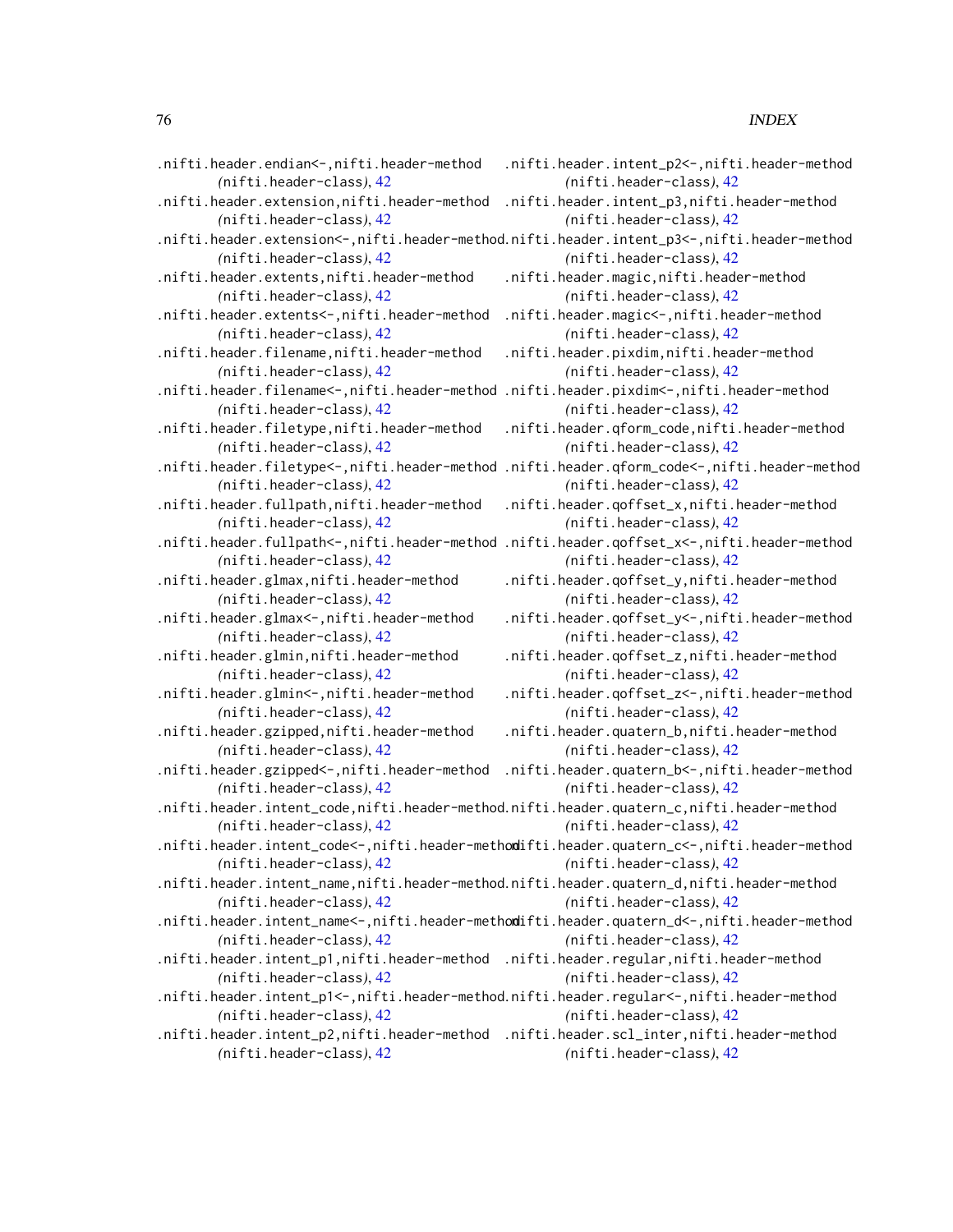|                                                                                        | .nifti.header.scl_inter<-,nifti.header-method.nifti.header.toffset<-,nifti.header-method    |
|----------------------------------------------------------------------------------------|---------------------------------------------------------------------------------------------|
| (nifti.header-class), 42                                                               | (nifti.header-class), 42                                                                    |
| .nifti.header.scl_slope,nifti.header-method .nifti.header.version,nifti.header-method  |                                                                                             |
| (nifti.header-class), 42                                                               | (nifti.header-class), 42                                                                    |
|                                                                                        | .nifti.header.scl_slope<-,nifti.header-method.nifti.header.version<-,nifti.header-method    |
| (nifti.header-class), 42                                                               | (nifti.header-class), 42                                                                    |
|                                                                                        | .nifti.header.session_error,nifti.header-methodifti.header.vox_offset,nifti.header-method   |
| (nifti.header-class), 42                                                               | (nifti.header-class), 42                                                                    |
|                                                                                        | nifti.header.session_error<-,nifti.header-methifiti.header.vox_offset<-,nifti.header-method |
| (nifti.header-class), 42                                                               | (nifti.header-class), 42                                                                    |
|                                                                                        | .nifti.header.sform_code,nifti.header-method .nifti.header.xyzt_units,nifti.header-method   |
| (nifti.header-class), 42                                                               | (nifti.header-class), 42                                                                    |
|                                                                                        | .nifti.header.sform_code<-,nifti.header-methodnifti.header.xyzt_units<-,nifti.header-method |
| (nifti.header-class), 42                                                               | (nifti.header-class), 42                                                                    |
| .nifti.header.sizeof_hdr,nifti.header-method.options.adjust.n,options-method           |                                                                                             |
| (nifti.header-class), 42                                                               | (options-class), 45                                                                         |
| .nifti.header.sizeof_hdr<-,nifti.header-methodoptions.adjust.n<-,options-method        |                                                                                             |
| (nifti.header-class), 42                                                               | (options-class), 45                                                                         |
| .nifti.header.slice_code,nifti.header-method.options.chk.method,options-method         |                                                                                             |
| (nifti.header-class), 42                                                               | (options-class), 45                                                                         |
| .nifti.header.slice_code<-,nifti.header-methodoptions.chk.method<-,options-method      |                                                                                             |
| (nifti.header-class), 42                                                               | (options-class), 45                                                                         |
| .nifti.header.slice_duration,nifti.header-methoptions.chk.range,options-method         |                                                                                             |
| (nifti.header-class), 42                                                               | (options-class), 45                                                                         |
| .nifti.header.slice_duration<-,nifti.header-mediptions.chk.range<-,options-method      |                                                                                             |
| (nifti.header-class), 42                                                               | (options-class), 45                                                                         |
| .nifti.header.slice_end,nifti.header-method .options.min.analyticalgrad,options-method |                                                                                             |
| (nifti.header-class), 42                                                               | (options-class), 45                                                                         |
|                                                                                        | .nifti.header.slice_end<-,nifti.header-method.options.min.analyticalgrad<-,options-method   |
| (nifti.header-class), 42                                                               | (options-class), 45                                                                         |
| .nifti.header.slice_start,nifti.header-method.options.min.boundlim,options-method      |                                                                                             |
| (nifti.header-class), 42                                                               | (options-class), 45                                                                         |
| .nifti.header.slice_start<-,nifti.header-methodptions.min.boundlim<-,options-method    |                                                                                             |
| (nifti.header-class), 42                                                               | (options-class), 45                                                                         |
| .nifti.header.srow_x,nifti.header-method                                               | .options.min.iterlim,options-method                                                         |
| (nifti.header-class), 42                                                               | (options-class), 45                                                                         |
| nifti.header.srow_x <-, nifti.header-method                                            | .options.min.iterlim <-, options-method                                                     |
| (nifti.header-class), 42                                                               | (options-class), 45                                                                         |
| .nifti.header.srow_y,nifti.header-method                                               | .options.min.routine,options-method                                                         |
| (nifti.header-class), 42                                                               | (options-class), 45                                                                         |
| .nifti.header.srow_y<-,nifti.header-method                                             | .options.min.routine <-, options-method                                                     |
| (nifti.header-class), 42                                                               | (options-class), 45                                                                         |
| .nifti.header.srow_z,nifti.header-method                                               | .options.nlm.gradtol,options-method                                                         |
| (nifti.header-class), 42                                                               | (options-class), 45                                                                         |
| .nifti.header.srow_z <-, nifti.header-method                                           | .options.nlm.gradtol <-, options-method                                                     |
| (nifti.header-class), 42                                                               | (options-class), 45                                                                         |
| .nifti.header.toffset,nifti.header-method                                              | .options.nlm.steptol,options-method                                                         |
| (nifti.header-class), 42                                                               | (options-class), 45                                                                         |
|                                                                                        |                                                                                             |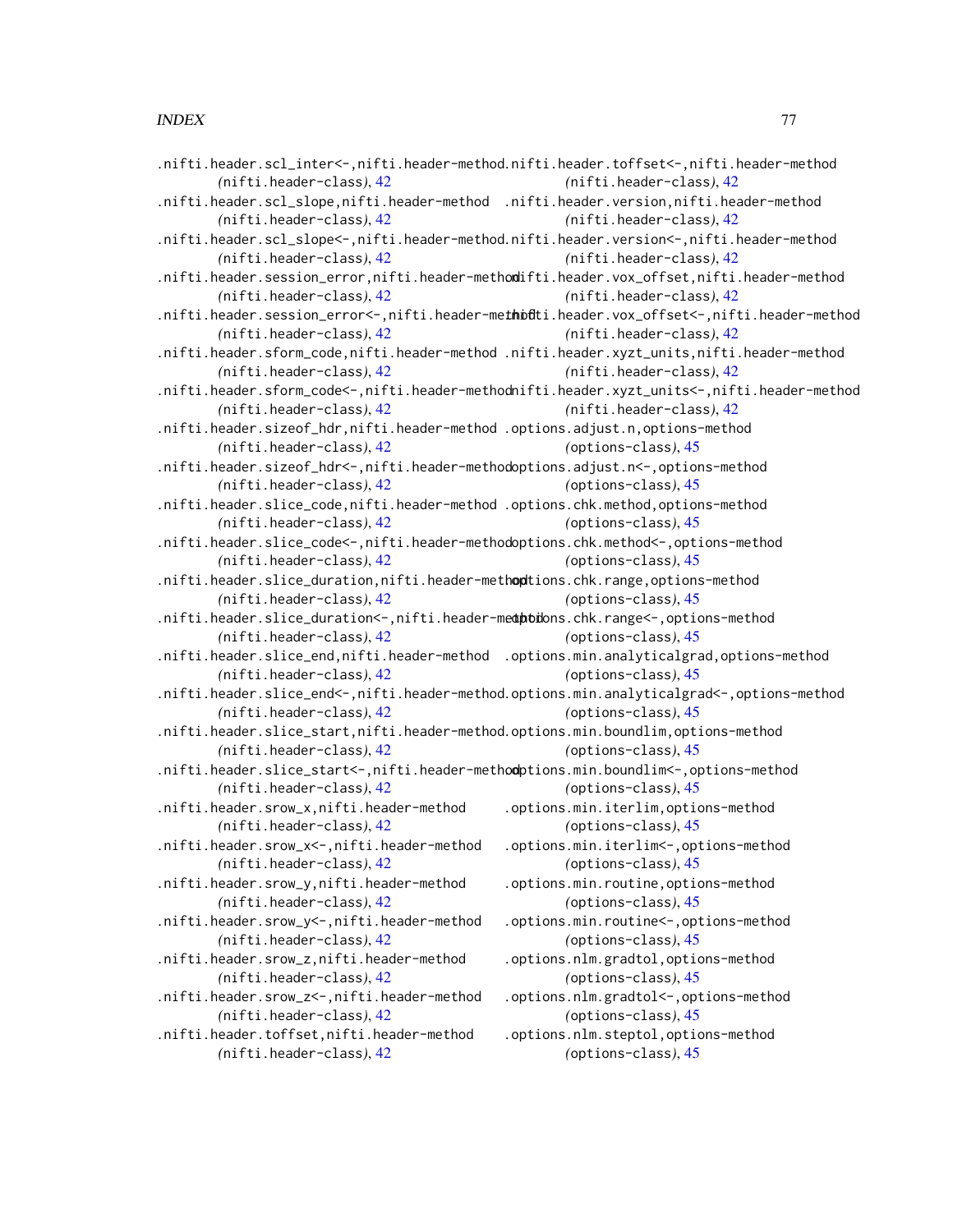.options.nlm.steptol<-,options-method *(*options-class*)*, [45](#page-44-0) .options.opt.lower,options-method *(*options-class*)*, [45](#page-44-0) .options.opt.lower<-,options-method *(*options-class*)*, [45](#page-44-0) .options.opt.method,options-method *(*options-class*)*, [45](#page-44-0) .options.opt.method<-,options-method *(*options-class*)*, [45](#page-44-0) .options.opt.upper,options-method *(*options-class*)*, [45](#page-44-0) .options.opt.upper<-,options-method *(*options-class*)*, [45](#page-44-0) .options.output.mode,options-method *(*options-class*)*, [45](#page-44-0) .options.output.mode<-,options-method *(*options-class*)*, [45](#page-44-0) .options.start.maxfac,options-method *(*options-class*)*, [45](#page-44-0) .options.start.maxfac<-,options-method *(*options-class*)*, [45](#page-44-0) .options.start.method,options-method *(*options-class*)*, [45](#page-44-0) .options.start.method<-,options-method *(*options-class*)*, [45](#page-44-0) .options.start.vector,options-method *(*options-class*)*, [45](#page-44-0) .options.start.vector<-,options-method *(*options-class*)*, [45](#page-44-0) .options.sw.type,options-method *(*options-class*)*, [45](#page-44-0) .options.sw.type<-,options-method *(*options-class*)*, [45](#page-44-0) .options.version,options-method *(*options-class*)*, [45](#page-44-0) .options.version<-,options-method *(*options-class*)*, [45](#page-44-0) .registration.Aex2hi,registration-method *(*registration-class*)*, [50](#page-49-0) .registration.Aex2hi<-,registration-method *(*registration-class*)*, [50](#page-49-0) .registration.Ahi2st,registration-method *(*registration-class*)*, [50](#page-49-0) .registration.Ahi2st<-,registration-method *(*registration-class*)*, [50](#page-49-0) .registration.Dex,registration-method *(*registration-class*)*, [50](#page-49-0)

.registration.Dex<-,registration-method *(*registration-class*)*, [50](#page-49-0) .registration.Dhi,registration-method *(*registration-class*)*, [50](#page-49-0) .registration.Dhi<-,registration-method *(*registration-class*)*, [50](#page-49-0) .registration.Dst,registration-method *(*registration-class*)*, [50](#page-49-0) .registration.Dst<-,registration-method *(*registration-class*)*, [50](#page-49-0) .registration.OXst,registration-method *(*registration-class*)*, [50](#page-49-0) .registration.OXst<-,registration-method *(*registration-class*)*, [50](#page-49-0) .registration.SXhi,registration-method *(*registration-class*)*, [50](#page-49-0) .registration.SXhi<-,registration-method *(*registration-class*)*, [50](#page-49-0) .registration.examp2high,registration-method *(*registration-class*)*, [50](#page-49-0) .registration.examp2high<-,registration-method *(*registration-class*)*, [50](#page-49-0) .registration.examp2stand,registration-method *(*registration-class*)*, [50](#page-49-0) .registration.examp2stand<-,registration-method *(*registration-class*)*, [50](#page-49-0) .registration.example,registration-method *(*registration-class*)*, [50](#page-49-0) .registration.example<-,registration-method *(*registration-class*)*, [50](#page-49-0) .registration.filename,registration-method *(*registration-class*)*, [50](#page-49-0) .registration.filename<-,registration-method *(*registration-class*)*, [50](#page-49-0) .registration.fullpath,registration-method *(*registration-class*)*, [50](#page-49-0) .registration.fullpath<-,registration-method *(*registration-class*)*, [50](#page-49-0) .registration.high2stand,registration-method *(*registration-class*)*, [50](#page-49-0) .registration.high2stand<-,registration-method *(*registration-class*)*, [50](#page-49-0) .registration.highres,registration-method *(*registration-class*)*, [50](#page-49-0) .registration.highres<-,registration-method *(*registration-class*)*, [50](#page-49-0) .registration.linkedfile,registration-method *(*registration-class*)*, [50](#page-49-0)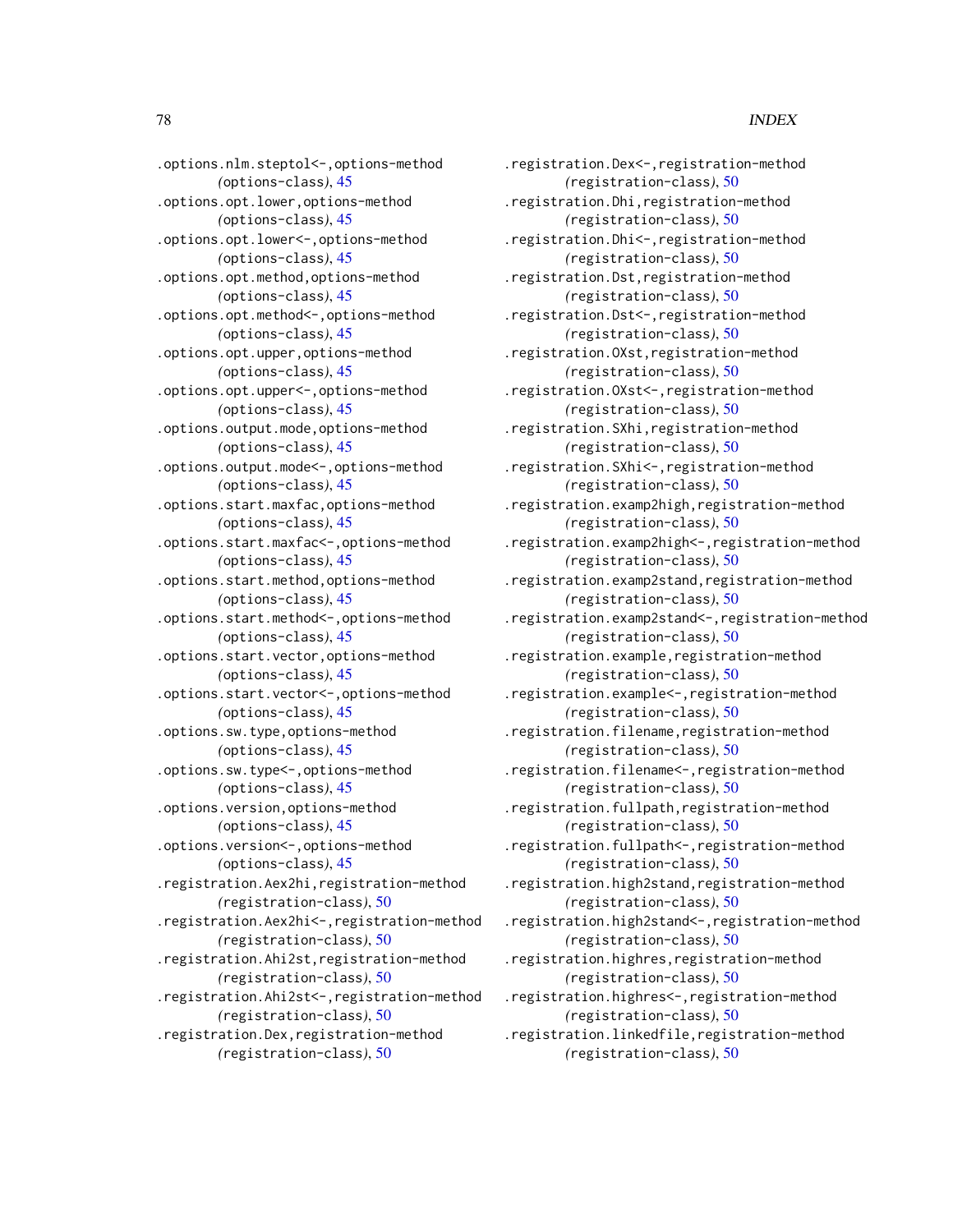.registration.linkedfile<-,registration-methodsettings.avgdatFile<-,settings-method *(*registration-class*)*, [50](#page-49-0) .registration.standard,registration-method .settings.avgtstatFile,settings-method *(*registration-class*)*, [50](#page-49-0) *(*registration-class*)*, [50](#page-49-0) .registration.version,registration-method *(*registration-class*)*, [50](#page-49-0) .registration.version<-,registration-method .settings.betaDir<-,settings-method *(*registration-class*)*, [50](#page-49-0) .sequence.best,sequence-method *(*sequence-class*)*, [56](#page-55-0) .sequence.best<-,sequence-method *(*sequence-class*)*, [56](#page-55-0) .sequence.current,sequence-method *(*sequence-class*)*, [56](#page-55-0) .sequence.current<-,sequence-method *(*sequence-class*)*, [56](#page-55-0) .sequence.fit,sequence-method *(*sequence-class*)*, [56](#page-55-0) .sequence.fit<-,sequence-method *(*sequence-class*)*, [56](#page-55-0) .sequence.minimum,sequence-method *(*sequence-class*)*, [56](#page-55-0) .sequence.minimum<-,sequence-method *(*sequence-class*)*, [56](#page-55-0) .sequence.mnames,sequence-method *(*sequence-class*)*, [56](#page-55-0) .sequence.mnames<-,sequence-method *(*sequence-class*)*, [56](#page-55-0) .sequence.regions,sequence-method *(*sequence-class*)*, [56](#page-55-0) .sequence.regions<-,sequence-method *(*sequence-class*)*, [56](#page-55-0) .sequence.valid,sequence-method *(*sequence-class*)*, [56](#page-55-0) .sequence.valid <-, sequence-method *(*sequence-class*)*, [56](#page-55-0) .settings.avgDir,settings-method *(*settings-class*)*, [60](#page-59-0) .settings.avgDir<-,settings-method *(*settings-class*)*, [60](#page-59-0) .settings.avgWFile,settings-method *(*settings-class*)*, [60](#page-59-0) .settings.avgWFile<-,settings-method *(*settings-class*)*, [60](#page-59-0) .settings.avgdatFile,settings-method *(*settings-class*)*, [60](#page-59-0)

.registration.standard<-,registration-method .settings.avgtstatFile<-,settings-method *(*settings-class*)*, [60](#page-59-0) *(*settings-class*)*, [60](#page-59-0) *(*settings-class*)*, [60](#page-59-0) .settings.betaDir,settings-method *(*settings-class*)*, [60](#page-59-0) *(*settings-class*)*, [60](#page-59-0) .settings.conditionDir,settings-method *(*settings-class*)*, [60](#page-59-0) .settings.conditionDir<-,settings-method *(*settings-class*)*, [60](#page-59-0) .settings.conditionPrefix,settings-method *(*settings-class*)*, [60](#page-59-0) .settings.conditionPrefix<-,settings-method *(*settings-class*)*, [60](#page-59-0) .settings.dataDir,settings-method *(*settings-class*)*, [60](#page-59-0) .settings.dataDir<-,settings-method *(*settings-class*)*, [60](#page-59-0) .settings.dataRda,settings-method *(*settings-class*)*, [60](#page-59-0) .settings.dataRda<-,settings-method *(*settings-class*)*, [60](#page-59-0) .settings.derivativeFile,settings-method *(*settings-class*)*, [60](#page-59-0) .settings.derivativeFile<-,settings-method *(*settings-class*)*, [60](#page-59-0) .settings.expRda,settings-method *(*settings-class*)*, [60](#page-59-0) .settings.expRda<-,settings-method *(*settings-class*)*, [60](#page-59-0) .settings.funcDir,settings-method *(*settings-class*)*, [60](#page-59-0) .settings.funcDir<-,settings-method *(*settings-class*)*, [60](#page-59-0) .settings.funcRda,settings-method *(*settings-class*)*, [60](#page-59-0) .settings.funcRda<-,settings-method *(*settings-class*)*, [60](#page-59-0) .settings.logFile,settings-method *(*settings-class*)*, [60](#page-59-0) .settings.logFile<-,settings-method *(*settings-class*)*, [60](#page-59-0) .settings.lowresAvg,settings-method *(*settings-class*)*, [60](#page-59-0)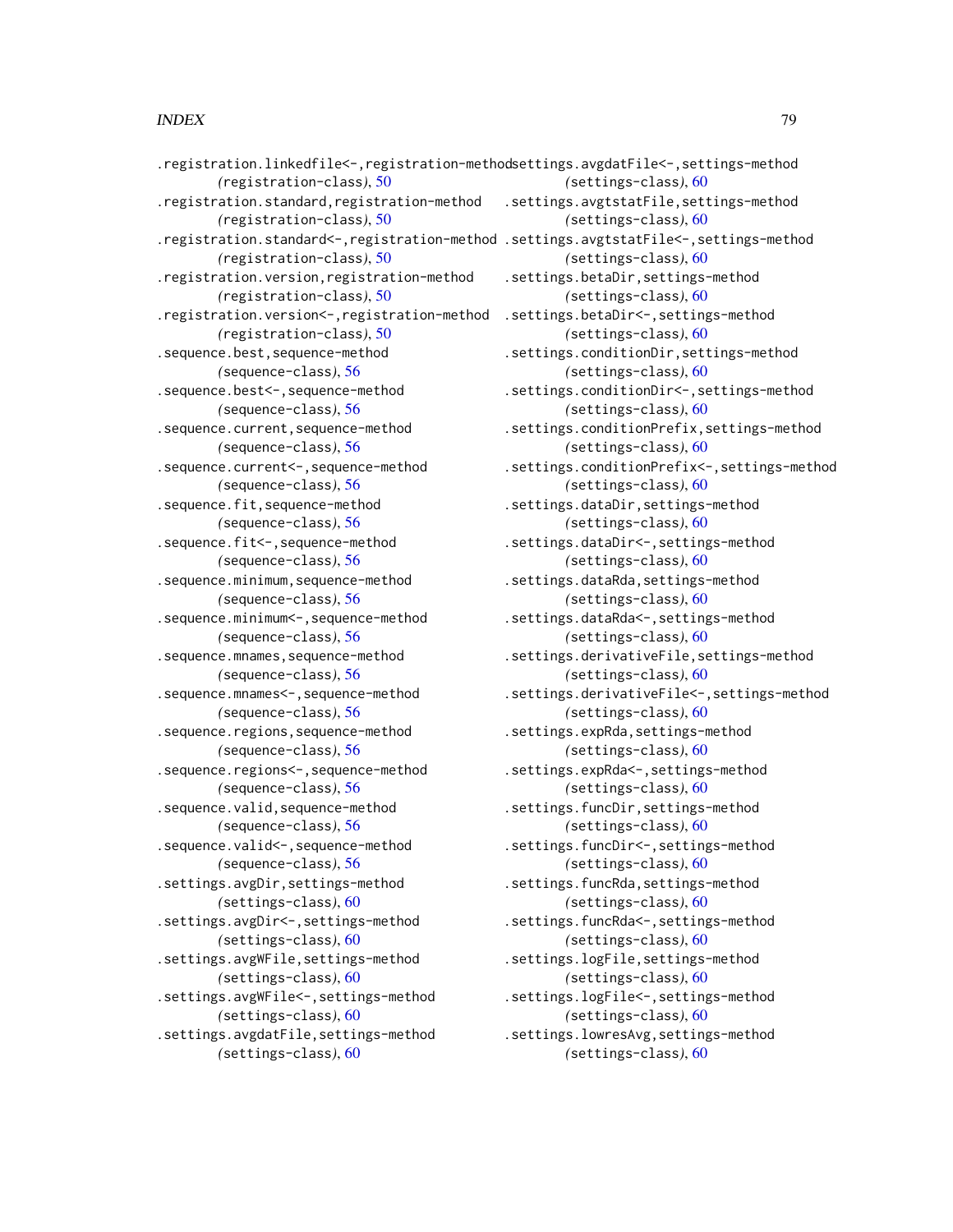.settings.lowresAvg<-,settings-method *(*settings-class*)*, [60](#page-59-0) .settings.lowresFile,settings-method *(*settings-class*)*, [60](#page-59-0) .settings.lowresFile<-,settings-method *(*settings-class*)*, [60](#page-59-0) .settings.modelDataFile,settings-method *(*settings-class*)*, [60](#page-59-0) .settings.modelDataFile<-,settings-method *(*settings-class*)*, [60](#page-59-0) .settings.modelDir,settings-method *(*settings-class*)*, [60](#page-59-0) .settings.modelDir<-,settings-method *(*settings-class*)*, [60](#page-59-0) .settings.modelPrefix,settings-method *(*settings-class*)*, [60](#page-59-0) .settings.modelPrefix<-,settings-method *(*settings-class*)*, [60](#page-59-0) .settings.modelRda,settings-method *(*settings-class*)*, [60](#page-59-0) .settings.modelRda<-,settings-method *(*settings-class*)*, [60](#page-59-0) .settings.modeldatDir,settings-method *(*settings-class*)*, [60](#page-59-0) .settings.modeldatDir<-,settings-method *(*settings-class*)*, [60](#page-59-0) .settings.modelnamesRda,settings-method *(*settings-class*)*, [60](#page-59-0) .settings.modelnamesRda<-,settings-method *(*settings-class*)*, [60](#page-59-0) .settings.optionsRda,settings-method *(*settings-class*)*, [60](#page-59-0) .settings.optionsRda<-,settings-method *(*settings-class*)*, [60](#page-59-0) .settings.regDir,settings-method *(*settings-class*)*, [60](#page-59-0) .settings.regDir<-,settings-method *(*settings-class*)*, [60](#page-59-0) .settings.regRda,settings-method *(*settings-class*)*, [60](#page-59-0) .settings.regRda<-,settings-method *(*settings-class*)*, [60](#page-59-0) .settings.residualFile,settings-method *(*settings-class*)*, [60](#page-59-0) .settings.residualFile<-,settings-method *(*settings-class*)*, [60](#page-59-0) .settings.startRda,settings-method *(*settings-class*)*, [60](#page-59-0)

.settings.startRda<-,settings-method *(*settings-class*)*, [60](#page-59-0) .settings.statsDir,settings-method *(*settings-class*)*, [60](#page-59-0) .settings.statsDir<-,settings-method *(*settings-class*)*, [60](#page-59-0) .settings.statsRda,settings-method *(*settings-class*)*, [60](#page-59-0) .settings.statsRda<-,settings-method *(*settings-class*)*, [60](#page-59-0) .settings.subjectDir,settings-method *(*settings-class*)*, [60](#page-59-0) .settings.subjectDir<-,settings-method *(*settings-class*)*, [60](#page-59-0) .settings.subjectPrefix,settings-method *(*settings-class*)*, [60](#page-59-0) .settings.subjectPrefix<-,settings-method *(*settings-class*)*, [60](#page-59-0) .settings.version,settings-method *(*settings-class*)*, [60](#page-59-0) .settings.version<-,settings-method *(*settings-class*)*, [60](#page-59-0) .settings.weightFile,settings-method *(*settings-class*)*, [60](#page-59-0) .settings.weightFile<-,settings-method *(*settings-class*)*, [60](#page-59-0) .settings.weightsDir,settings-method *(*settings-class*)*, [60](#page-59-0) .settings.weightsDir<-,settings-method *(*settings-class*)*, [60](#page-59-0) .version.build,version-method *(*version-class*)*, [63](#page-62-0) .version.build<-,version-method *(*version-class*)*, [63](#page-62-0) .version.svnrev,version-method *(*version-class*)*, [63](#page-62-0) .version.svnrev<-,version-method *(*version-class*)*, [63](#page-62-0) .version.update,version-method *(*version-class*)*, [63](#page-62-0) .version.update<-,version-method *(*version-class*)*, [63](#page-62-0) .version.version,version-method *(*version-class*)*, [63](#page-62-0) .version.version<-,version-method *(*version-class*)*, [63](#page-62-0) .wald.consts,wald-method *(*wald-class*)*, [65](#page-64-0)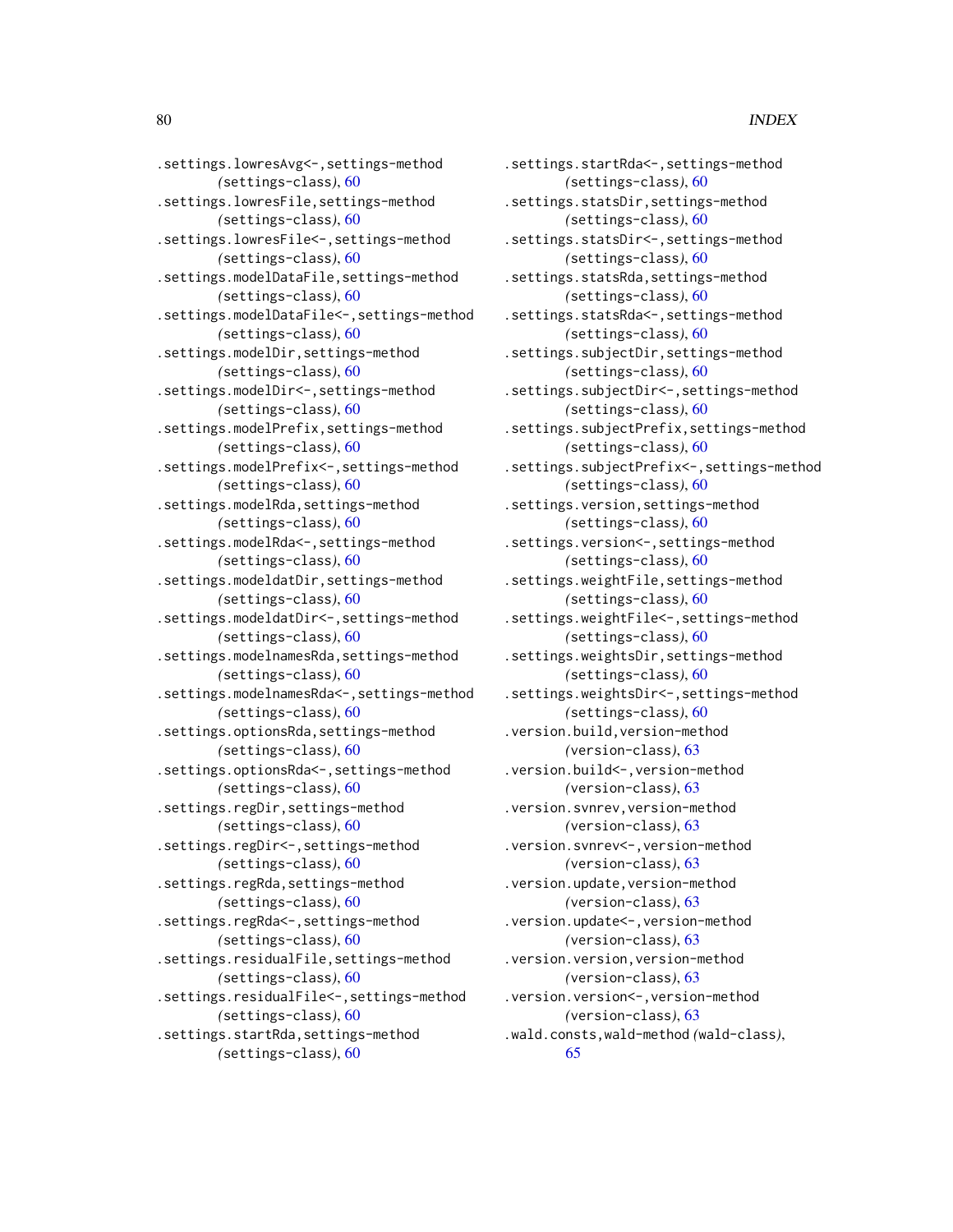.wald.consts<-,wald-method *(*wald-class*)*, [65](#page-64-0) .wald.df1,wald-method *(*wald-class*)*, [65](#page-64-0) .wald.df1<-,wald-method *(*wald-class*)*, [65](#page-64-0) .wald.df2,wald-method *(*wald-class*)*, [65](#page-64-0) .wald.df2<-,wald-method *(*wald-class*)*, [65](#page-64-0) .wald.pvalues,wald-method *(*wald-class*)*, [65](#page-64-0) .wald.pvalues<-,wald-method *(*wald-class*)*, [65](#page-64-0) .wald.stats,wald-method *(*wald-class*)*, [65](#page-64-0) .wald.stats<-,wald-method *(*wald-class*)*, [65](#page-64-0) [,fmri.data-method *(*extr-repl-fmridata*)*, [16](#page-15-0) [<-,fmri.data-method *(*extr-repl-fmridata*)*, [16](#page-15-0)

```
arf-example-data, 4
arf3DS4 (arf3DS4-package), 3
arf3DS4-package, 3
arfcorrelation, 17, 53
arfcorrelation-class, 5
arfversion, 6
```
BIC, [6,](#page-5-0) *[52](#page-51-0)*

checkSolution, [7](#page-6-0) clearWarnings, [8](#page-7-0) createAllAverages, [8,](#page-7-0) *[10](#page-9-0)* createAverages, *[8,](#page-7-0) [9](#page-8-0)*, [9,](#page-8-0) *[11](#page-10-0)* createRegs, [10,](#page-9-0) *[59,](#page-58-0) [60](#page-59-0)*

data, *[4](#page-3-0)*, *[9,](#page-8-0) [10](#page-9-0)*, *[26](#page-25-0)*, *[33,](#page-32-0) [34](#page-33-0)*, *[40](#page-39-0)* data-class, [11](#page-10-0) determineStartRect, [12](#page-11-0) determineStartRectSimple *(*determineStartRect*)*, [12](#page-11-0) differenceCor, [13](#page-12-0)

euclidDist, [14](#page-13-0) experiment, *[3](#page-2-0)*, *[9](#page-8-0)[–12](#page-11-0)*, *[19](#page-18-0)*, *[25–](#page-24-0)[29](#page-28-0)*, *[31](#page-30-0)*, *[33–](#page-32-0)[35](#page-34-0)*, *[37,](#page-36-0) [38](#page-37-0)*, *[41](#page-40-0)*, *[48,](#page-47-0) [49](#page-48-0)*, *[57](#page-56-0)*, *[60–](#page-59-0)[62](#page-61-0)* experiment-class, [14](#page-13-0) extr-repl-fmridata, [16](#page-15-0)

```
fitConnectivity, 4, 5, 17, 53
fitModel, 4, 18, 46–48
fitModelOptim (fitModel), 18
fitRange, 19, 56
```
fitSimpleModelOptim *(*fitModel*)*, [18](#page-17-0) fmri.data, *[3](#page-2-0)*, *[16](#page-15-0)[–19](#page-18-0)*, *[22](#page-21-0)*, *[34](#page-33-0)[–37](#page-36-0)*, *[42](#page-41-0)*, *[44](#page-43-0)*, *[46,](#page-45-0) [47](#page-46-0)*, *[49](#page-48-0)*, *[53](#page-52-0)*, *[55](#page-54-0)*, *[58](#page-57-0)*, *[66](#page-65-0)* fmri.data-class, [20](#page-19-0) fmri2array, *[17](#page-16-0)*, [22](#page-21-0) functional, *[28](#page-27-0)*, *[35](#page-34-0)*, *[53](#page-52-0)*, *[57](#page-56-0)* functional-class, [23](#page-22-0) getAtlasLabels, [24,](#page-23-0) *[25,](#page-24-0) [26](#page-25-0)* getExp, *[4](#page-3-0)*, *[14](#page-13-0)*, *[16](#page-15-0)*, [25](#page-24-0) getModelAtlas, [25](#page-24-0) loadData, [26](#page-25-0) loadExp, *[4](#page-3-0)*, *[9,](#page-8-0) [10](#page-9-0)*, *[14](#page-13-0)*, *[16](#page-15-0)*, *[25,](#page-24-0) [26](#page-25-0)*, [27,](#page-26-0) *[33](#page-32-0)* loadFunc, [28,](#page-27-0) *[53](#page-52-0)* loadModel, [28,](#page-27-0) *[62](#page-61-0)* loadOptions, *[4](#page-3-0)*, [29](#page-28-0) loadRda, [30](#page-29-0) loadReg, [30,](#page-29-0) *[55](#page-54-0)* loadStart, [31](#page-30-0) makeDerivs, [32,](#page-31-0) *[63](#page-62-0)* makeExample, *[4](#page-3-0)* makeExample *(*arf-example-data*)*, [4](#page-3-0) makeExpDirs, *[3](#page-2-0)*, *[14](#page-13-0)*, *[16](#page-15-0)*, [32](#page-31-0) makeLowResStruct, [33](#page-32-0) makeLowResStructAvg *(*makeLowResStruct*)*, [33](#page-32-0) makeROImask, [34](#page-33-0) makeSingleTrialEvents, *[4](#page-3-0)*, *[17](#page-16-0)*, *[28](#page-27-0)*, [35,](#page-34-0) *[57](#page-56-0)* mcpCorrect, [36](#page-35-0) minBIC, [37,](#page-36-0) *[56](#page-55-0)* mnames, *[29](#page-28-0)*, *[62](#page-61-0)* mnames-class, [37](#page-36-0) model, *[4](#page-3-0)*, *[6](#page-5-0)[–8](#page-7-0)*, *[11](#page-10-0)[–14](#page-13-0)*, *[17](#page-16-0)[–19](#page-18-0)*, *[24](#page-23-0)[–26](#page-25-0)*, *[29](#page-28-0)[–35](#page-34-0)*, *[41](#page-40-0)*, *[45](#page-44-0)[–50](#page-49-0)*, *[52](#page-51-0)[–55](#page-54-0)*, *[58](#page-57-0)*, *[63](#page-62-0)[–65](#page-64-0)* model-class, [38](#page-37-0)

newModel, *[4](#page-3-0)*, *[18,](#page-17-0) [19](#page-18-0)*, [40,](#page-39-0) *[47,](#page-46-0) [48](#page-47-0)* nifti.fileinfo, *[21,](#page-20-0) [22](#page-21-0)*, *[44](#page-43-0)*, *[66](#page-65-0)* nifti.fileinfo-class, [41](#page-40-0) nifti.header, *[20](#page-19-0)[–22](#page-21-0)*, *[42](#page-41-0)*, *[66](#page-65-0)* nifti.header-class, [42](#page-41-0)

```
optim, 18
options, 4, 7, 12, 13, 18, 19, 29, 30, 39–41,
         46–49, 52, 62–64
options-class, 45
```